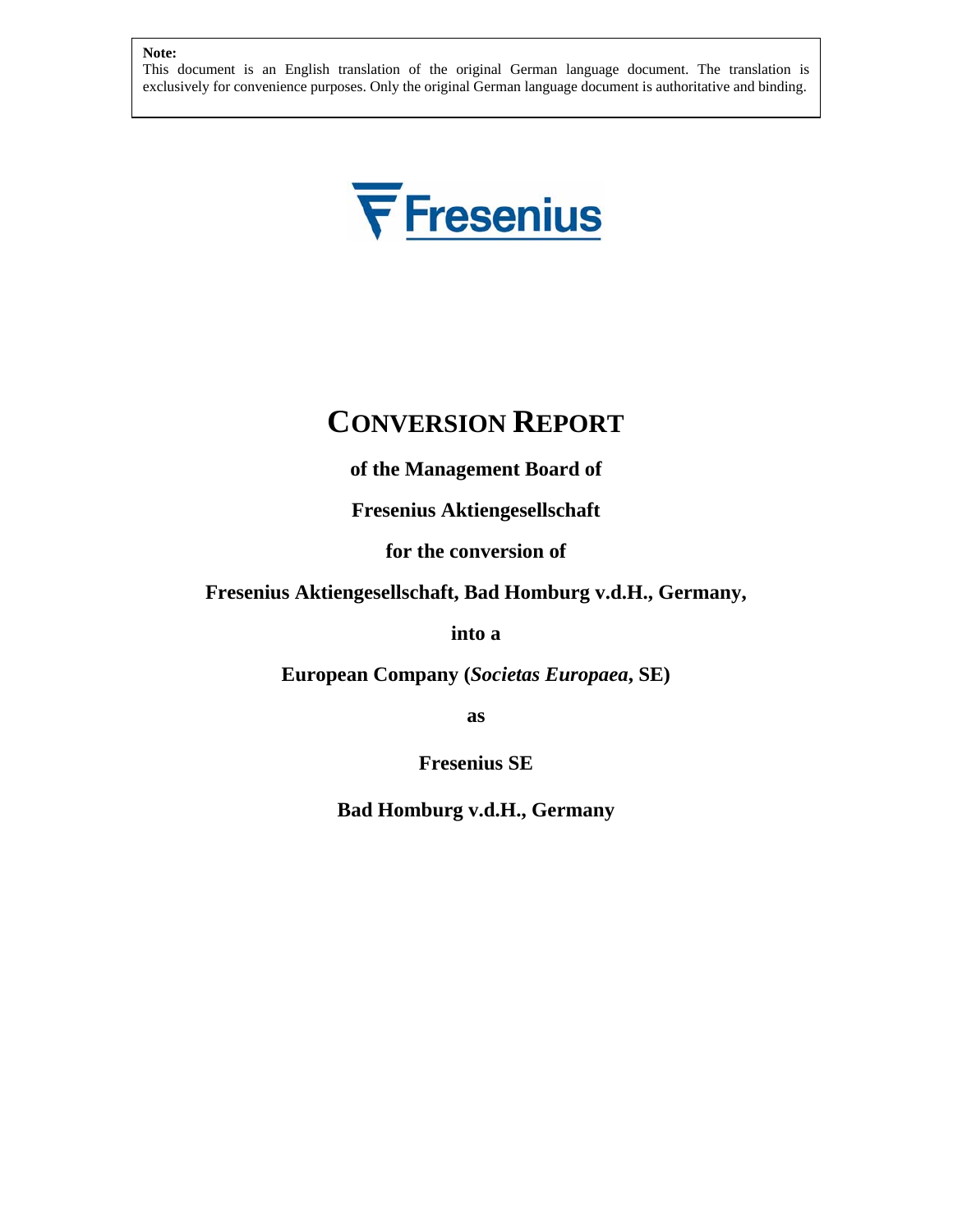# **Contents**

|     |                |               |                                                                          | Page |
|-----|----------------|---------------|--------------------------------------------------------------------------|------|
| I.  |                |               | Preface of the Chairman of the Supervisory Board and the Chairman of the |      |
| II. |                |               |                                                                          |      |
|     |                |               |                                                                          |      |
|     | 1.             |               |                                                                          |      |
|     | 2.             |               |                                                                          |      |
|     |                | a)            |                                                                          |      |
|     |                |               |                                                                          |      |
|     |                |               |                                                                          |      |
|     |                |               |                                                                          |      |
|     |                |               |                                                                          |      |
|     |                |               |                                                                          |      |
|     |                |               | (ff) Business Development and Key Financial Data of Fresenius Group in   |      |
|     |                |               | the Financial Years 2005, 2004, 2003 and in the first six Months of the  |      |
|     |                |               |                                                                          |      |
|     |                | b)            |                                                                          |      |
|     |                |               |                                                                          |      |
|     |                |               |                                                                          |      |
|     |                |               |                                                                          |      |
|     |                |               | (3) Adjustment in the Course of the Capital Increase From The            |      |
|     |                |               |                                                                          |      |
|     |                |               |                                                                          |      |
|     |                |               |                                                                          |      |
|     |                |               |                                                                          |      |
|     |                |               | (3) Adjustment in the Course of the Capital Increase From The            |      |
|     |                |               |                                                                          |      |
|     |                |               |                                                                          |      |
|     |                | $\mathbf{c})$ |                                                                          |      |
|     |                |               |                                                                          |      |
|     |                |               |                                                                          |      |
|     |                | d)            |                                                                          |      |
|     |                |               |                                                                          |      |
|     | 1.             |               |                                                                          |      |
|     | 2.             |               |                                                                          |      |
|     | 3.             |               |                                                                          |      |
| V.  |                |               | Comparison of the Legal Position of the Shareholders of Fresenius AG and |      |
|     |                |               |                                                                          |      |
|     | $\mathbf{1}$ . |               |                                                                          |      |
|     | 2.             |               |                                                                          |      |
|     |                | a)            |                                                                          |      |
|     |                | b)            |                                                                          |      |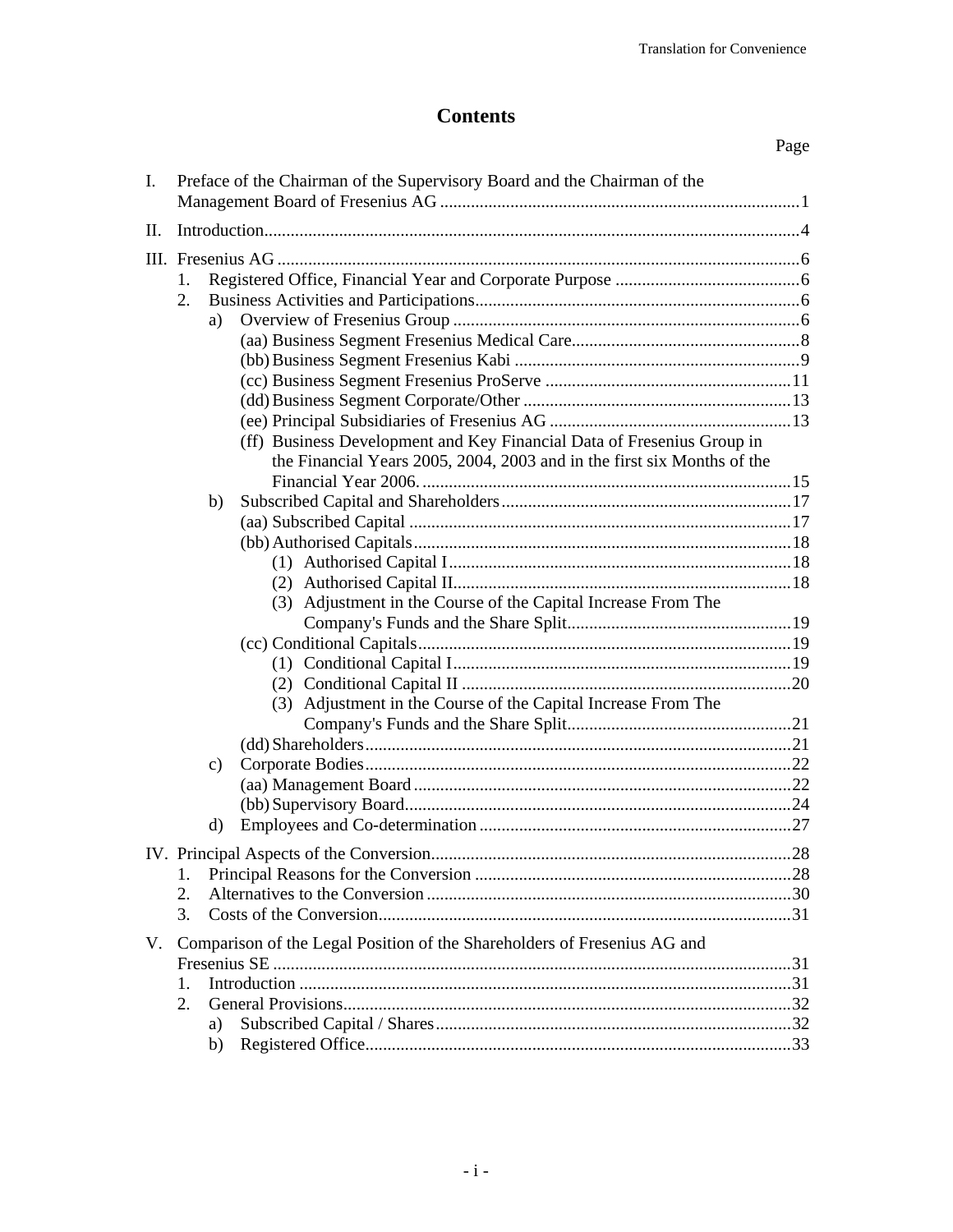|    | Organisational Constitution of the Company: Two-tier System - One-tier    |  |
|----|---------------------------------------------------------------------------|--|
|    |                                                                           |  |
| a) |                                                                           |  |
|    |                                                                           |  |
|    |                                                                           |  |
|    |                                                                           |  |
|    |                                                                           |  |
|    | (ee) Appointment and Dismissal of the Management Board / Term of office38 |  |
|    | (ff) Principles for the Remuneration of the Management Board Members,     |  |
|    | Prohibition of Competition, Granting of Loans to Management Board         |  |
|    |                                                                           |  |
|    |                                                                           |  |
|    | (hh) Obligations of the Management Board in the Case of Loss,             |  |
|    |                                                                           |  |
|    |                                                                           |  |
|    | (j) Utilisation of Influence on the Company – Liability for Damages41     |  |
| b) |                                                                           |  |
|    |                                                                           |  |
|    | (bb) Status Proceedings Regarding the Composition of the Supervisory      |  |
|    |                                                                           |  |
|    | (cc) Personal Requirements for Supervisory Board Members43                |  |
|    |                                                                           |  |
|    |                                                                           |  |
|    |                                                                           |  |
|    |                                                                           |  |
|    | (hh) Incompatibility of the Membership in the Management and              |  |
|    |                                                                           |  |
|    | (ii) Internal Organisation - Chairman/Deputy Chairman of the Supervisory  |  |
|    |                                                                           |  |
|    | (ji) Internal Organisation / Adoption of Resolutions by the Supervisory   |  |
|    |                                                                           |  |
|    |                                                                           |  |
|    |                                                                           |  |
|    | (mm)                                                                      |  |
|    | (nn) Representation of the Company vis-à-vis Management Board Members  50 |  |
|    | (oo) Remuneration of Supervisory Board Members, Contracts with            |  |
|    | Supervisory Board Members, Granting of Loans to Supervisory Board         |  |
|    |                                                                           |  |
| c) |                                                                           |  |
|    |                                                                           |  |
|    | (bb) Ratification of the Actions of Management Board and Supervisory      |  |
|    |                                                                           |  |
|    |                                                                           |  |
|    | (dd) Convening of the General Meeting upon Request of a Minority /        |  |
|    |                                                                           |  |
|    | Supplementing the Agenda upon Request of a Minority53                     |  |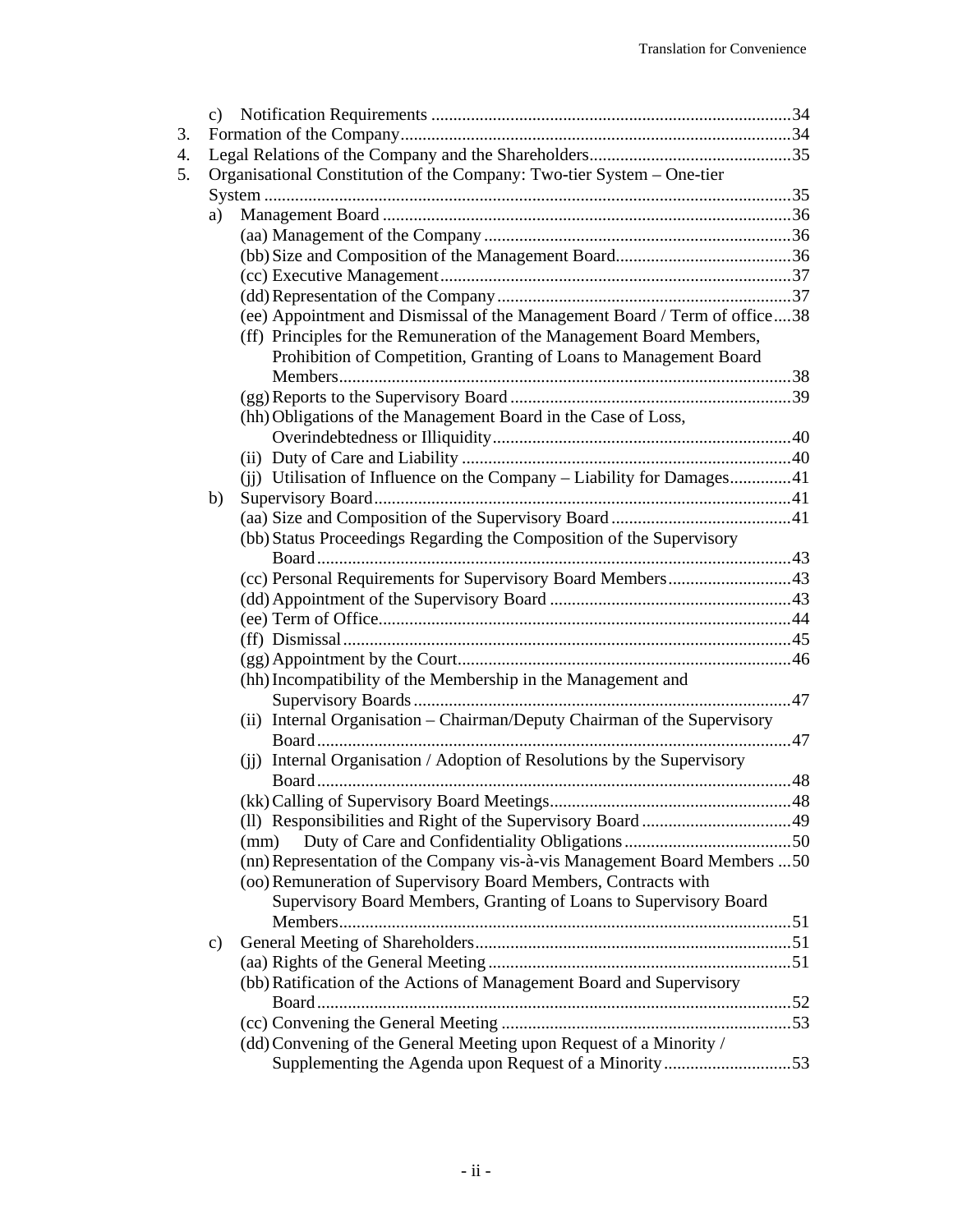|    | (ff) Right to Information, Speaking Right and Right to Put Questions of the         |  |
|----|-------------------------------------------------------------------------------------|--|
|    |                                                                                     |  |
|    |                                                                                     |  |
|    | (hh) Regular Resolutions of the General Meeting (Not Involving an                   |  |
|    |                                                                                     |  |
|    | (ii) Resolutions of the General Meeting Involving Amendments to the                 |  |
|    |                                                                                     |  |
|    | (jj) Preference Shares Carrying No Voting Rights / Separate Resolution  57          |  |
|    |                                                                                     |  |
|    | (II) Assertion of Claims for Damages against Corporate Bodies /                     |  |
|    |                                                                                     |  |
| 6. | Annual Financial Statements / Consolidated Financial Statements 59                  |  |
| 7. |                                                                                     |  |
| 8. | Alteration of the Relationship between Several Classes of Shares to the             |  |
|    |                                                                                     |  |
| 9. | Invalidity of Resolutions of the General Meeting of Shareholders and of the         |  |
|    | Approved Annual Financial Statements / Special Audit because of                     |  |
|    |                                                                                     |  |
|    | a)                                                                                  |  |
|    |                                                                                     |  |
|    | Invalidity or Challenging of the Election of Supervisory Board Members 60<br>b)     |  |
|    | $\mathbf{c})$                                                                       |  |
|    | d)                                                                                  |  |
|    |                                                                                     |  |
|    |                                                                                     |  |
|    |                                                                                     |  |
|    |                                                                                     |  |
|    |                                                                                     |  |
| 1. |                                                                                     |  |
| 2. |                                                                                     |  |
| 3. |                                                                                     |  |
| 4. | Conduction of the Procedure for the Involvement of Employees in the Future          |  |
|    |                                                                                     |  |
| 5. |                                                                                     |  |
|    | Filing and Registration in the Commercial Register of Fresenius AG  66<br>a)        |  |
|    | Establishment of the First Supervisory Board of Future Fresenius SE and<br>b)       |  |
|    |                                                                                     |  |
|    |                                                                                     |  |
|    | VII. Comments on the Conversion Plan and the Statutes of Fresenius SE as well as on |  |
|    |                                                                                     |  |
| 1. |                                                                                     |  |
|    | Conversion of Fresenius AG into Fresenius SE (Section 1 of the<br>a)                |  |
|    |                                                                                     |  |
|    | b)                                                                                  |  |
|    | Company Name, Registered Office, Subscribed Capital and Statutes of<br>c)           |  |
|    |                                                                                     |  |
|    | Holders of Special Rights and Holders of Other Securities (Section 4 of<br>d)       |  |
|    |                                                                                     |  |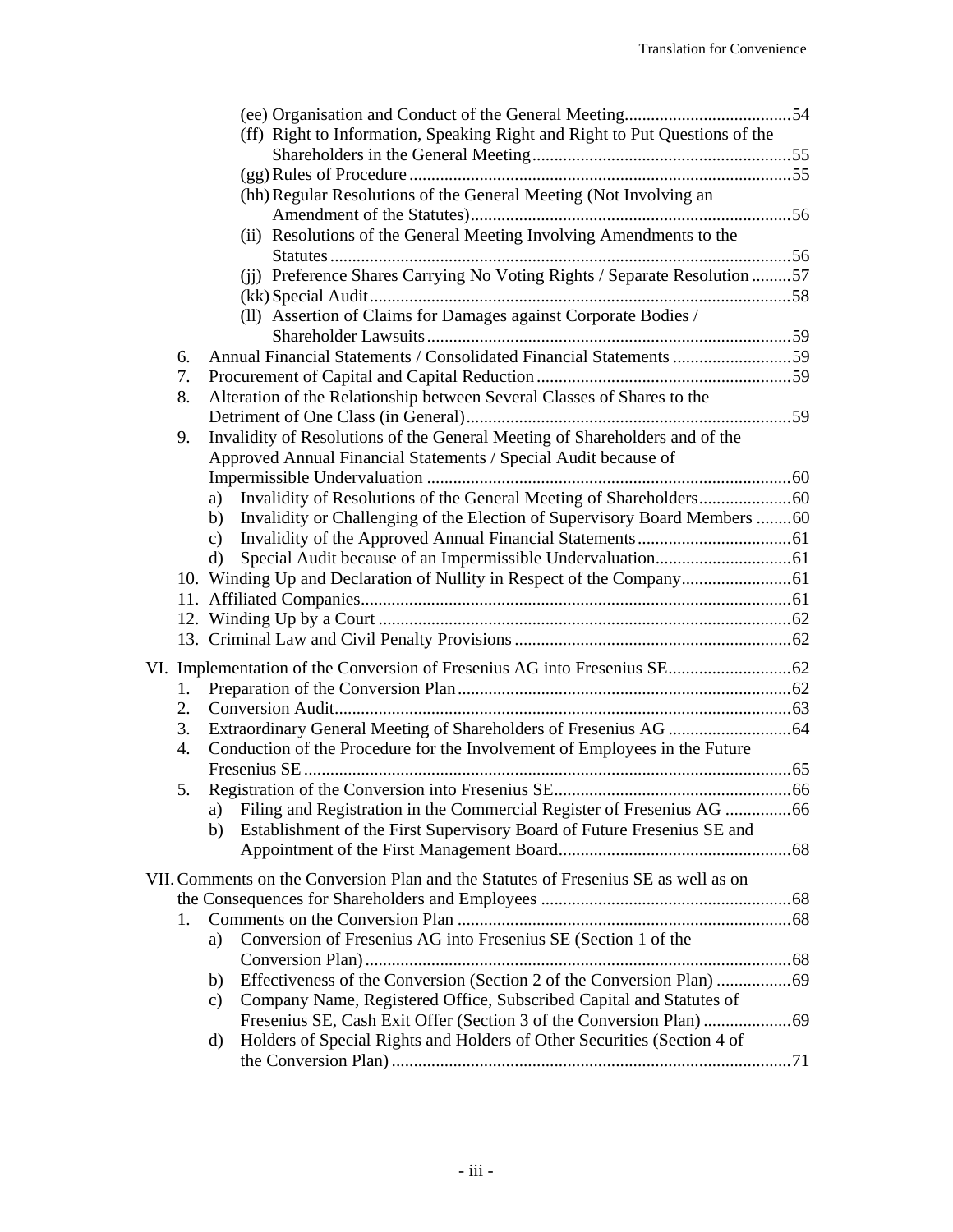| f)            |                                                                             |                                                                                                                                                                                                                                                                                                                                                                                                                                                                                                                                                                                                             |
|---------------|-----------------------------------------------------------------------------|-------------------------------------------------------------------------------------------------------------------------------------------------------------------------------------------------------------------------------------------------------------------------------------------------------------------------------------------------------------------------------------------------------------------------------------------------------------------------------------------------------------------------------------------------------------------------------------------------------------|
|               |                                                                             |                                                                                                                                                                                                                                                                                                                                                                                                                                                                                                                                                                                                             |
|               |                                                                             |                                                                                                                                                                                                                                                                                                                                                                                                                                                                                                                                                                                                             |
|               |                                                                             |                                                                                                                                                                                                                                                                                                                                                                                                                                                                                                                                                                                                             |
|               | (bb) Current Situation and Consequences of the Conversion (Section 7.2 of   |                                                                                                                                                                                                                                                                                                                                                                                                                                                                                                                                                                                                             |
|               |                                                                             |                                                                                                                                                                                                                                                                                                                                                                                                                                                                                                                                                                                                             |
|               |                                                                             |                                                                                                                                                                                                                                                                                                                                                                                                                                                                                                                                                                                                             |
|               |                                                                             |                                                                                                                                                                                                                                                                                                                                                                                                                                                                                                                                                                                                             |
|               | (dd) Establishment of the Special Negotiating Body (Sections 7.4 and 7.5 of |                                                                                                                                                                                                                                                                                                                                                                                                                                                                                                                                                                                                             |
|               |                                                                             |                                                                                                                                                                                                                                                                                                                                                                                                                                                                                                                                                                                                             |
|               | (ee) Agreement Regarding the Involvement of Employees on the                |                                                                                                                                                                                                                                                                                                                                                                                                                                                                                                                                                                                                             |
|               |                                                                             |                                                                                                                                                                                                                                                                                                                                                                                                                                                                                                                                                                                                             |
|               | (ff) Agreement Regarding the Information and Consultation of the            |                                                                                                                                                                                                                                                                                                                                                                                                                                                                                                                                                                                                             |
|               |                                                                             |                                                                                                                                                                                                                                                                                                                                                                                                                                                                                                                                                                                                             |
|               | (gg) Adoption of Resolutions in the Special Negotiating Body (Section 7.8   |                                                                                                                                                                                                                                                                                                                                                                                                                                                                                                                                                                                                             |
|               |                                                                             |                                                                                                                                                                                                                                                                                                                                                                                                                                                                                                                                                                                                             |
|               |                                                                             |                                                                                                                                                                                                                                                                                                                                                                                                                                                                                                                                                                                                             |
|               |                                                                             |                                                                                                                                                                                                                                                                                                                                                                                                                                                                                                                                                                                                             |
|               | (ii) Review at Regular Intervals (Section 7.10 of the Conversion Plan)87    |                                                                                                                                                                                                                                                                                                                                                                                                                                                                                                                                                                                                             |
|               | (ii) Costs of the Special Negotiating Body (Section 7.11 of the Conversion  |                                                                                                                                                                                                                                                                                                                                                                                                                                                                                                                                                                                                             |
|               |                                                                             |                                                                                                                                                                                                                                                                                                                                                                                                                                                                                                                                                                                                             |
| h)            | Other Consequences of the Conversion for the Employees and their            |                                                                                                                                                                                                                                                                                                                                                                                                                                                                                                                                                                                                             |
|               |                                                                             |                                                                                                                                                                                                                                                                                                                                                                                                                                                                                                                                                                                                             |
| $\mathbf{i}$  |                                                                             |                                                                                                                                                                                                                                                                                                                                                                                                                                                                                                                                                                                                             |
|               |                                                                             |                                                                                                                                                                                                                                                                                                                                                                                                                                                                                                                                                                                                             |
| a)            |                                                                             |                                                                                                                                                                                                                                                                                                                                                                                                                                                                                                                                                                                                             |
| b)            |                                                                             |                                                                                                                                                                                                                                                                                                                                                                                                                                                                                                                                                                                                             |
| $\mathbf{c})$ |                                                                             |                                                                                                                                                                                                                                                                                                                                                                                                                                                                                                                                                                                                             |
| $\rm d$       |                                                                             |                                                                                                                                                                                                                                                                                                                                                                                                                                                                                                                                                                                                             |
|               |                                                                             |                                                                                                                                                                                                                                                                                                                                                                                                                                                                                                                                                                                                             |
|               |                                                                             |                                                                                                                                                                                                                                                                                                                                                                                                                                                                                                                                                                                                             |
|               |                                                                             |                                                                                                                                                                                                                                                                                                                                                                                                                                                                                                                                                                                                             |
|               |                                                                             |                                                                                                                                                                                                                                                                                                                                                                                                                                                                                                                                                                                                             |
|               |                                                                             |                                                                                                                                                                                                                                                                                                                                                                                                                                                                                                                                                                                                             |
|               |                                                                             |                                                                                                                                                                                                                                                                                                                                                                                                                                                                                                                                                                                                             |
| e)            |                                                                             |                                                                                                                                                                                                                                                                                                                                                                                                                                                                                                                                                                                                             |
| f)            |                                                                             |                                                                                                                                                                                                                                                                                                                                                                                                                                                                                                                                                                                                             |
| g)            |                                                                             |                                                                                                                                                                                                                                                                                                                                                                                                                                                                                                                                                                                                             |
| h)            |                                                                             |                                                                                                                                                                                                                                                                                                                                                                                                                                                                                                                                                                                                             |
| $\mathbf{i}$  | Appointment and Term of Office of the Supervisory Board (Section 9 of       |                                                                                                                                                                                                                                                                                                                                                                                                                                                                                                                                                                                                             |
|               |                                                                             |                                                                                                                                                                                                                                                                                                                                                                                                                                                                                                                                                                                                             |
| j)            |                                                                             |                                                                                                                                                                                                                                                                                                                                                                                                                                                                                                                                                                                                             |
| $\bf k)$      | Meetings and Resolutions of the Supervisory Board (Section 11 of the        |                                                                                                                                                                                                                                                                                                                                                                                                                                                                                                                                                                                                             |
|               |                                                                             |                                                                                                                                                                                                                                                                                                                                                                                                                                                                                                                                                                                                             |
| $\mathbf{I}$  |                                                                             |                                                                                                                                                                                                                                                                                                                                                                                                                                                                                                                                                                                                             |
|               | e)<br>g)                                                                    | Information on the Procedure for Arrangements for Employee<br>(aa) Basic Principles and Terminology (Section 7.1 of the Conversion Plan)74<br>(cc) Initiation of the Procedure Regarding the Involvement of Employees<br>(hh) Subsidiary Regulation by Operation of Law (Section 7.9 of the<br>(dd) Entitlement to Share in the Profits (Section 4 para. 8 of the Statutes)95<br>Composition of the Management Board (Section 7 of the Statutes)96<br>Constitution of the Supervisory Board (Section 10 of the Statutes) 100<br>Rights and Duties of the Supervisory Board (Section 12 of the Statutes) 103 |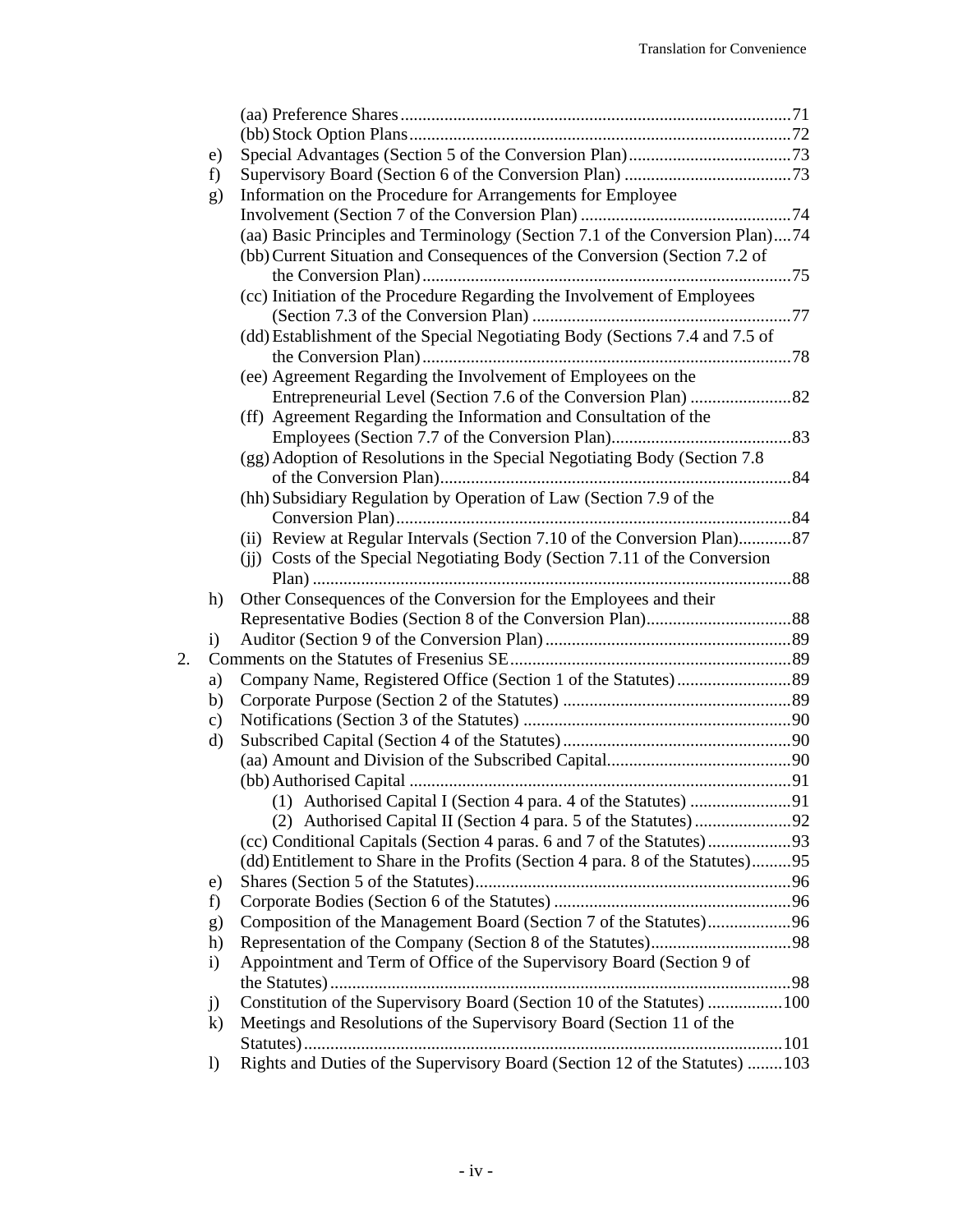|          | m)       | Rules of Procedure of the Supervisory Board (Section 13 of the Statutes) 103 |  |
|----------|----------|------------------------------------------------------------------------------|--|
|          | n)       | Remuneration of the Supervisory Board (Section 14 of the Statutes) 103       |  |
|          | $\Omega$ |                                                                              |  |
|          | p)       |                                                                              |  |
|          | q)       |                                                                              |  |
|          | r)       | Chairmanship of the General Meeting and Voting (Section 18 of the            |  |
|          |          |                                                                              |  |
|          | s)       |                                                                              |  |
|          | t)       |                                                                              |  |
|          | u)       | Formation Expenses / Benefits (Section 21 of the Statutes) 108               |  |
| 3.       |          |                                                                              |  |
| 4.       |          |                                                                              |  |
|          | a)       |                                                                              |  |
|          | b)       |                                                                              |  |
|          | c)       | Shareholder Structure of Fresenius SE after the Implementation of the        |  |
|          |          |                                                                              |  |
| VIII.    |          |                                                                              |  |
|          |          |                                                                              |  |
| 1.       |          |                                                                              |  |
| 2.       |          |                                                                              |  |
|          |          |                                                                              |  |
| Annex 1: |          | Conversion plan of October 10, 2006, including the statutes of Fresenius SE  |  |

Annex 2: Certification of the court-appointed independent expert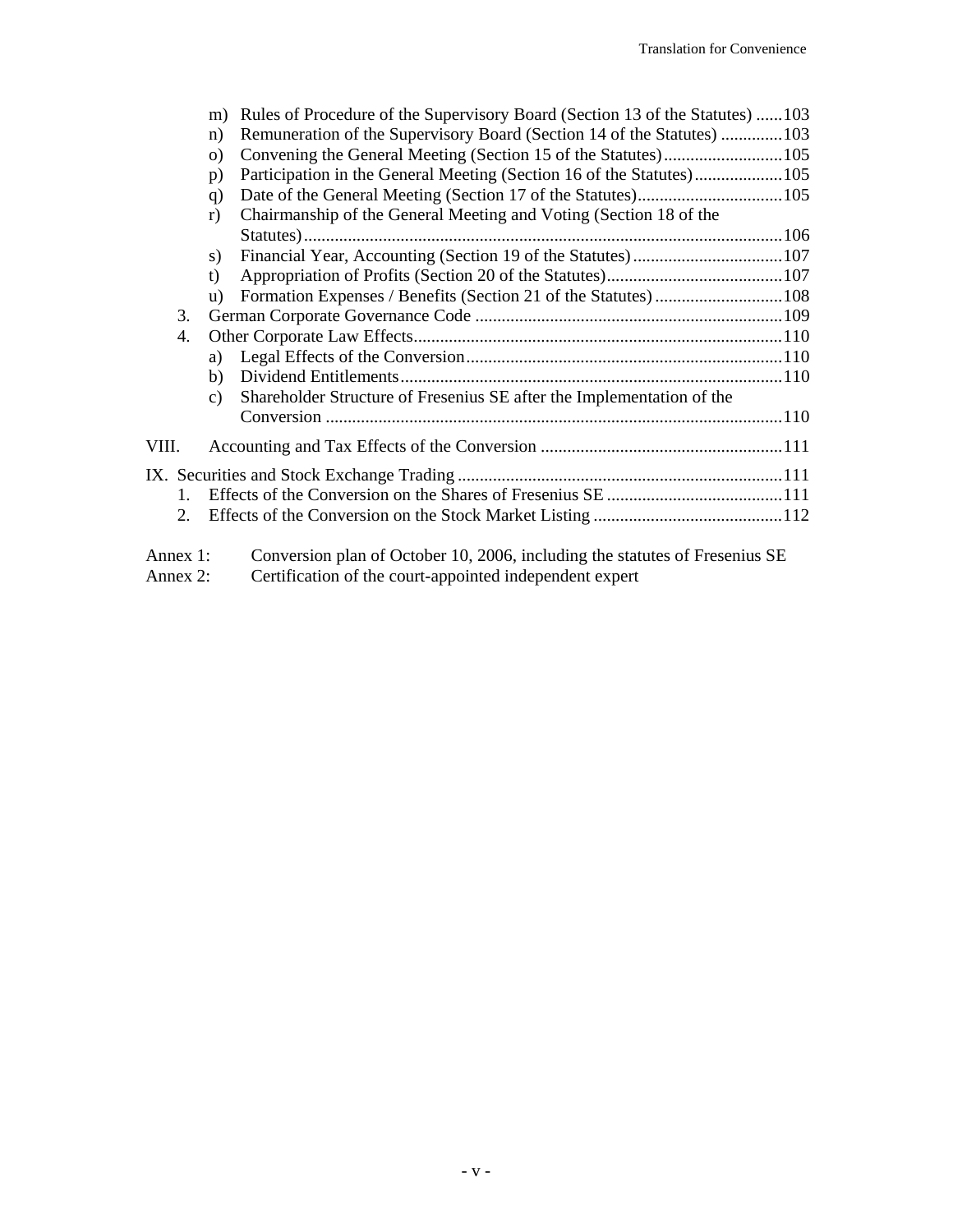# **I. Preface of the Chairman of the Supervisory Board and the Chairman of the Management Board of Fresenius AG**

To our Shareholders:

In recent years, Fresenius has grown very successfully as a global health care group. This growth was characterized by key strategic steps, solid operations management and commercial prudence.

The management and supervisory board of Fresenius AG today propose two new important steps and ask for your approval in an extraordinary general meeting on December 4, 2006:

- the conversion of Fresenius AG into a European Company (*Societas Europaea*, SE) and
- the new division of the subscribed capital (share split) of Fresenius AG in connection with a capital increase from the Company's funds.

We would like to describe these steps in greater detail:

Fresenius' growth has been accompanied by several changes in its legal form. The original commercial business of a single entrepreneur was transformed into a limited liability company and then into a limited partnership. In 1981, Fresenius became a stock corporation and, since 1986, Fresenius AG has been a listed company. In 1986, Fresenius Group had approximately 2,100 employees and achieved sales of DM 465 mn. In 2006, sales are expected to increase to approximately Euro 10.7 bn. The Company now has more than 100,000 employees. Approximately 46% are employed in the member states of the European Union and the signatory states to the European Economic Area.

After the successful expansion of the Group's international activities and the strong growth in recent years, the proposed conversion of Fresenius AG into a European Company is a consistent step in the Company's development.

The legal form of a European Company will allow Fresenius to continue its high-quality and efficient corporate governance practices. The supervisory board of future Fresenius SE will continue to have twelve members as it is the case with Fresenius AG today. Maintaining the size of the supervisory board will ensure that the Company's corporate governance remains efficient while adhering to the guideline set by the German Corporate Governance Code (No. 3.1) – "management board and supervisory board cooperate closely for the benefit of the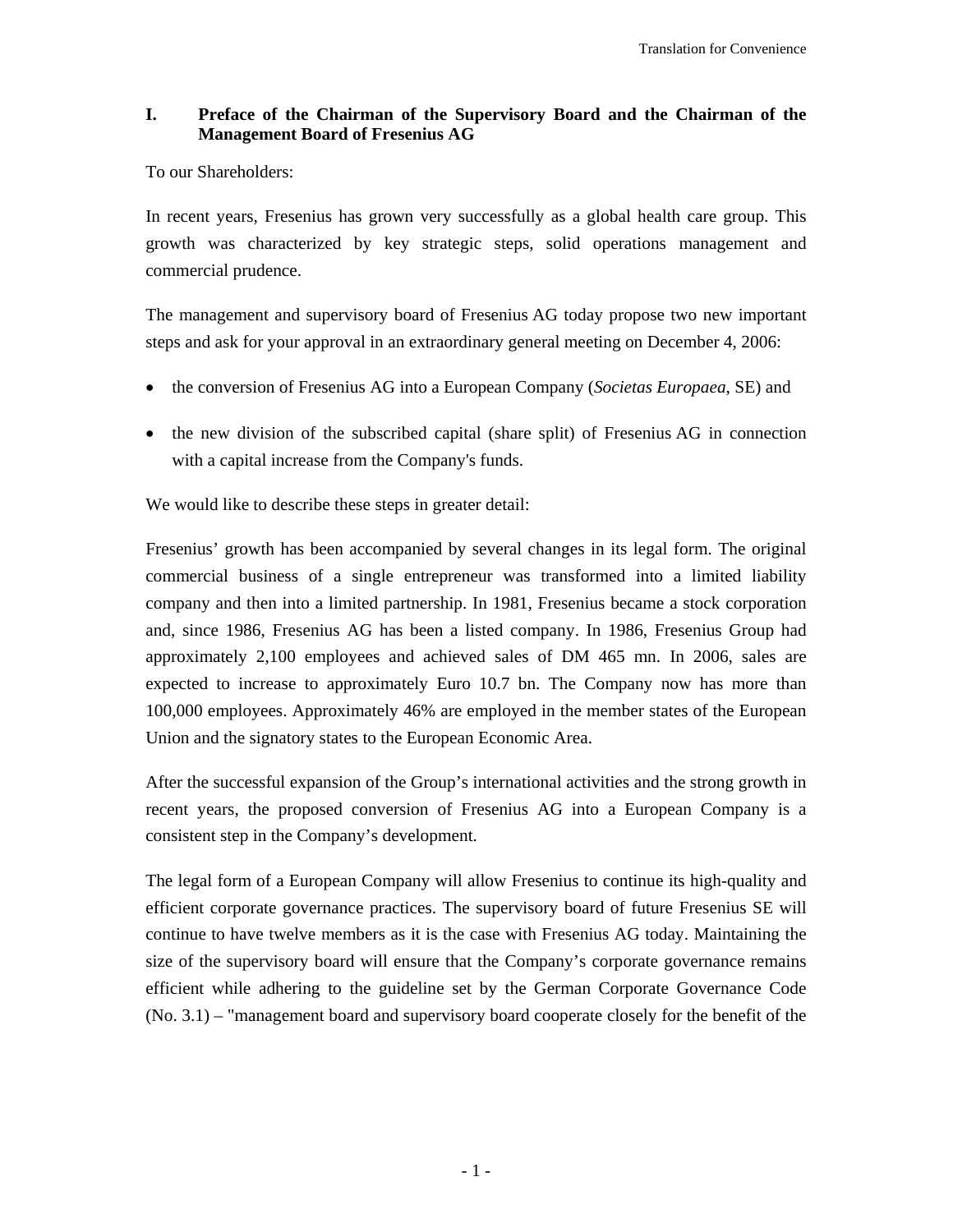enterprise". Without the proposed conversion, Fresenius would have to increase the number of supervisory board members to twenty due to the increased number of German employees.

In addition, the new legal form will also reflect Fresenius' international business focus. With the proposed conversion into a European Company, we use a legal form which is recently available in Germany and is based on European law. As such, it particularly facilitates the development of an open and international corporate culture. For example, employee representatives on the supervisory board of future Fresenius SE will represent all Group employees in the member states of the European Union and the signatory states to the European Economic Area. In the future, these employees will participate in appointing employee representatives to the supervisory board, increasing their identification with Fresenius. With the conversion we consequently reflect the international focus of our business in the legal form.

However, Fresenius will continue to have its registered office in Germany. The management and supervisory boards of Fresenius AG are committed to this country and the Company's historic roots.

The legal and economic identity of the Company will be preserved by the conversion. The participations held in the Company by the shareholders will remain unchanged.

The management and supervisory boards propose to convert Fresenius AG into a European Company to continue its high-quality and efficient corporate governance and to facilitate an open and international corporate culture at Fresenius. This is explained in detail in the following conversion report.

At the same time, the management and supervisory boards propose a new division of the subscribed capital of Fresenius AG (share split), in connection with a capital increase from the Company's funds. As a result the number of shares issued will triple with a proportionate amount of the subscribed capital of Euro 1.00 per ordinary and preference share.

The price of the Fresenius shares has increased significantly during the last couple of years. It is currently one of the most heavily weighted stocks in the HDAX. The price level is to be reduced arithmetically without affecting the overall value for the shareholders. The measure is intended to promote trading activity in Fresenius shares and to increase the share's attractiveness for a broad group of investors.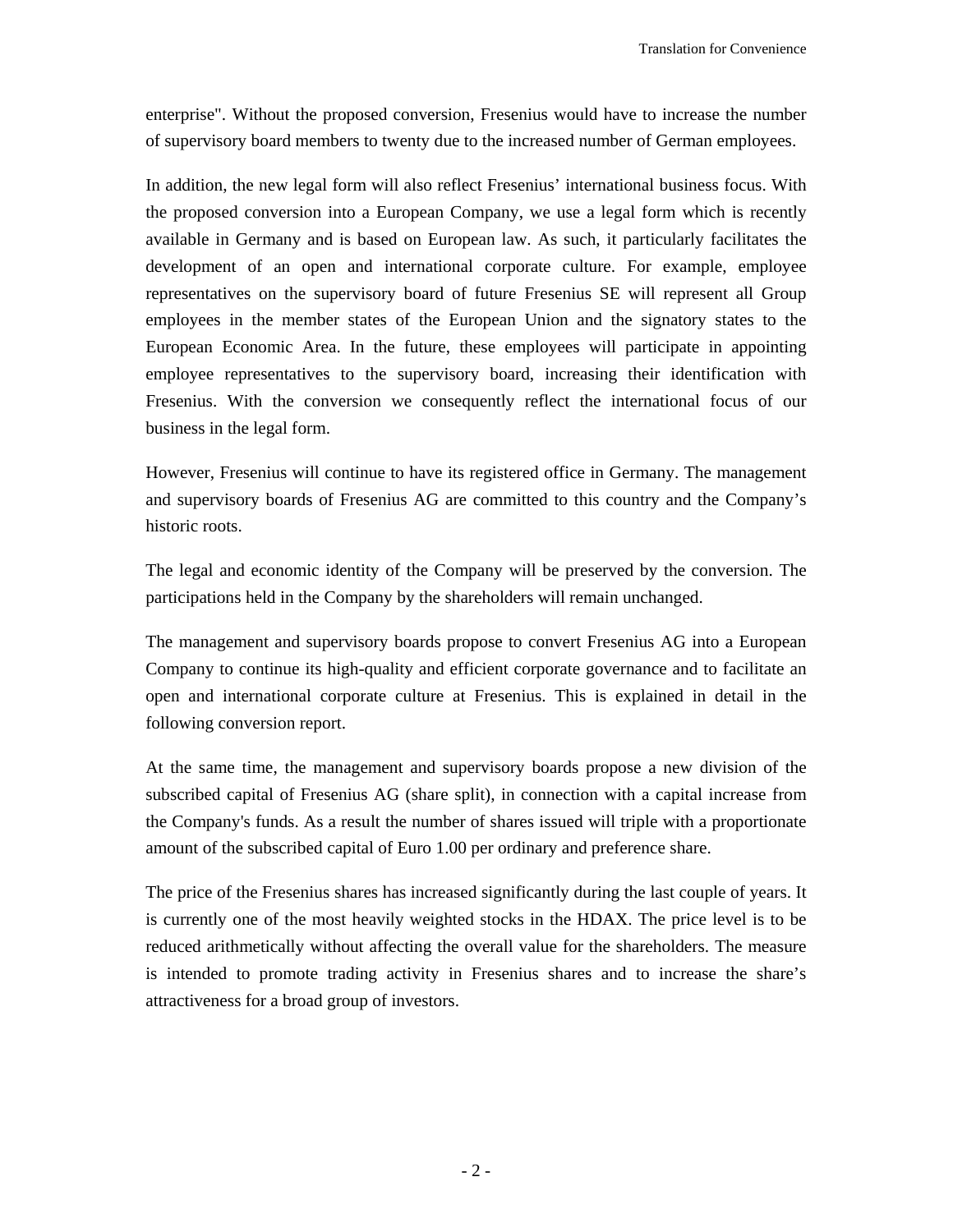Following the capital increase from the Company's funds and the subsequent share split every holder of one current no-par value share of the Company will hold three no-par value shares. This proposal also entails a number of amendments to the articles of association which, however, only serve the purpose of adjusting the capital figures.

The management and supervisory boards are convinced that these two steps – combined with a long-term strategy focused on profitable growth – will further promote Fresenius' successful path into the future.

Yours sincerely,

Dr. Gerd Krick Dr. Ulf M. Schneider

of Fresenius AG of Fresenius AG

Chairman of the Supervisory Board Chairman of the Management Board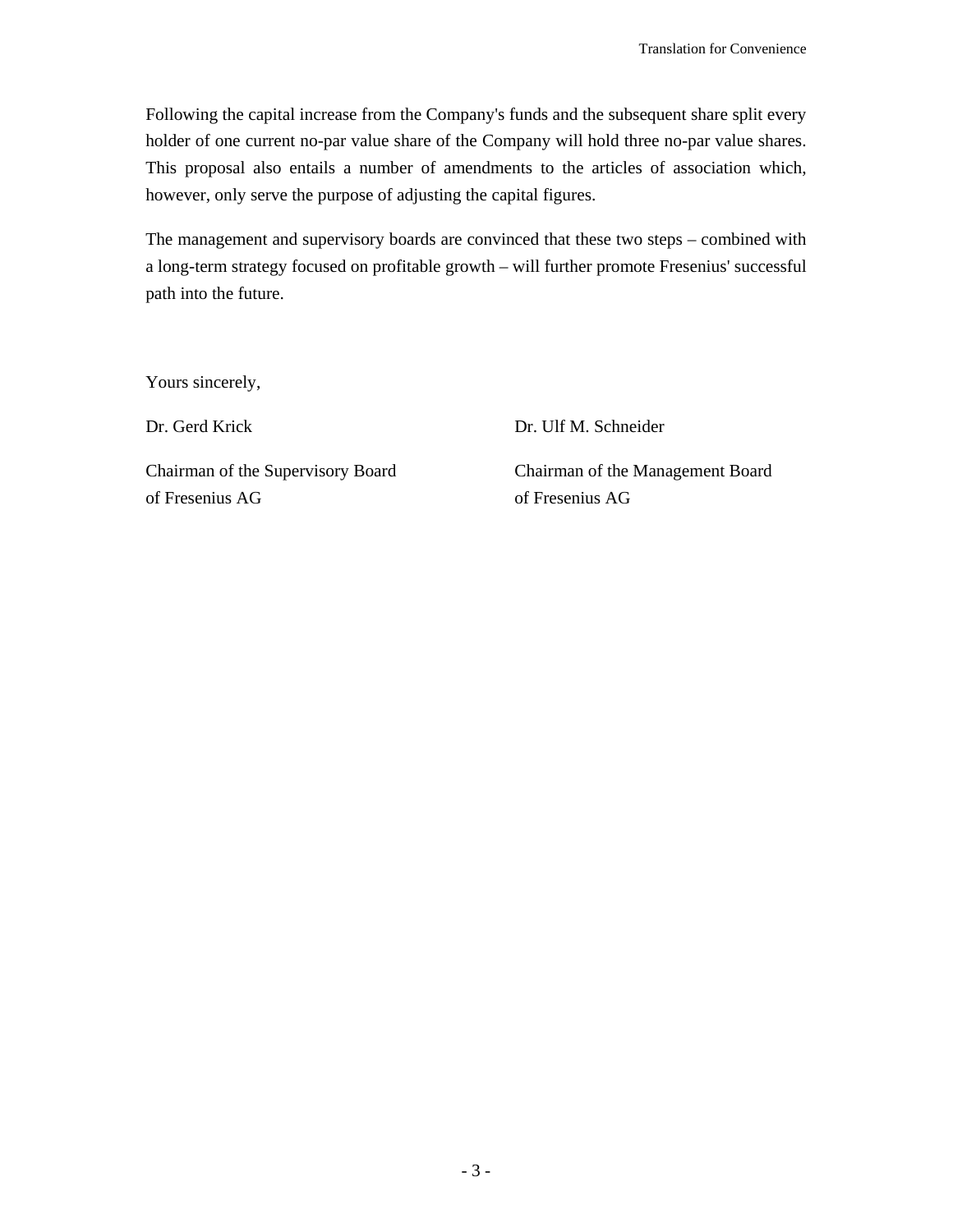# **II. Introduction**

The management board of Fresenius Aktiengesellschaft (hereinafter "**Fresenius AG**" or the "**Company**") has prepared a conversion plan which was notarised on October 10, 2006 (Roll of Deeds No. 223/2006 of notary public Dr. Kersten von Schenck, Frankfurt am Main) (the "**Conversion Plan**"). The subject matter of this Conversion Plan is the conversion of Fresenius AG into a European Company (*Societas Europaea*, hereinafter also referred to as "**SE**"). The conversion is conducted pursuant to Art. 37 in connection with Art. 2 para. 4 of Council Regulation (EC) No. 2157/2001 of October 8, 2001, on the Statute for a European company (SE) ("**SE Regulation**"). In addition, the Law for the Implementation of Council Regulation (EC) No. 2157/2001 of October 8, 2001, on the Statute for a European company (SE) of December 22, 2004 (SE Implementation Act – *SE-Ausführungsgesetz*, "**SEAG**") applies.

The involvement of the employees in Fresenius SE (participation on the entrepreneurial (supervisory board) level and co-determination rights of the works council) is subject to the provisions of the Act on the participation of employees in a European Company of December 22, 2004 (SE Employee Participation Act – *SE-Beteiligungsgesetz*, "**SEBG**") which implements Council Directive 2001/86/EC of 8 October 2001 supplementing the Statute for a European company with regard to the involvement of employees ("**SE Employee Involvement Directive**"). In addition, the respective transformation provisions in respect of the SE Employee Involvement Directive in the other member states of the European Union ("**EU**") and in the signatory states of the European Economic Area ("**EEA**") in which Fresenius Group has employees. In contrast, the German Co-determination Act 1976 (*Mitbestimmungsgesetz* – "**MitBestG 1976**") which currently applies to Fresenius AG will not be applicable to Fresenius SE.

The conversion does neither lead to a liquidation of Fresenius AG nor to the formation of a new legal entity. The interests of the shareholders in the Company continue to exist because of the identity of the legal entity.

The Conversion Plan requires the approval of the general meeting of shareholders of Fresenius AG. Management board and supervisory board of Fresenius AG have decided to submit the Conversion Plan, including the statutes of future Fresenius SE, to the extraordinary general meeting of the Fresenius shareholders on December 4, 2006, for approval.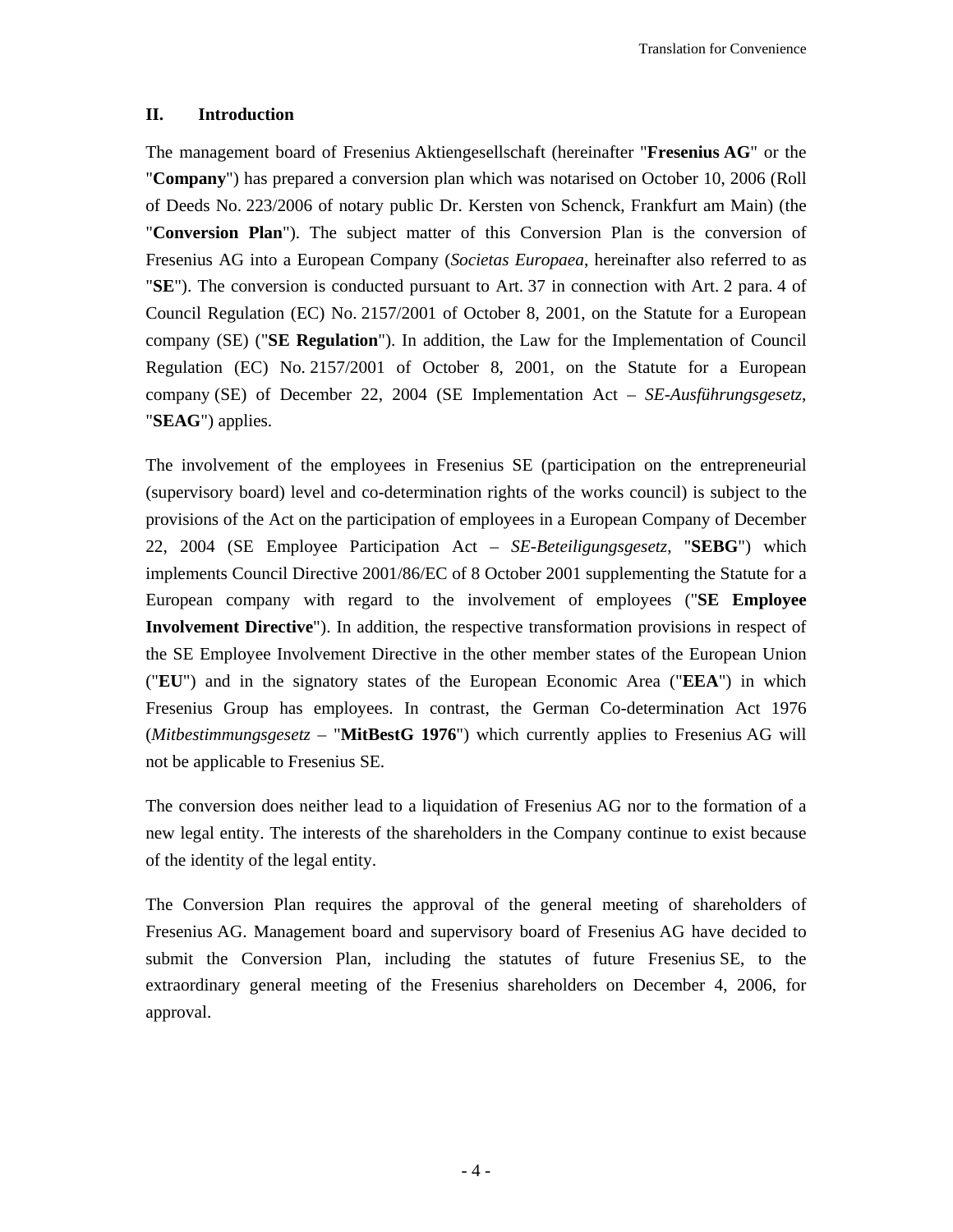The management board of Fresenius AG has prepared this report in accordance with Art. 37 para. 4 SE Regulation, in which an explanation and the reasons are being given for the legal and economic aspects of the conversion and the effects of the transition from the legal form of an *Aktiengesellschaft* (German stock corporation – *AG*) to the legal form of an SE for the shareholders and employees are being stated.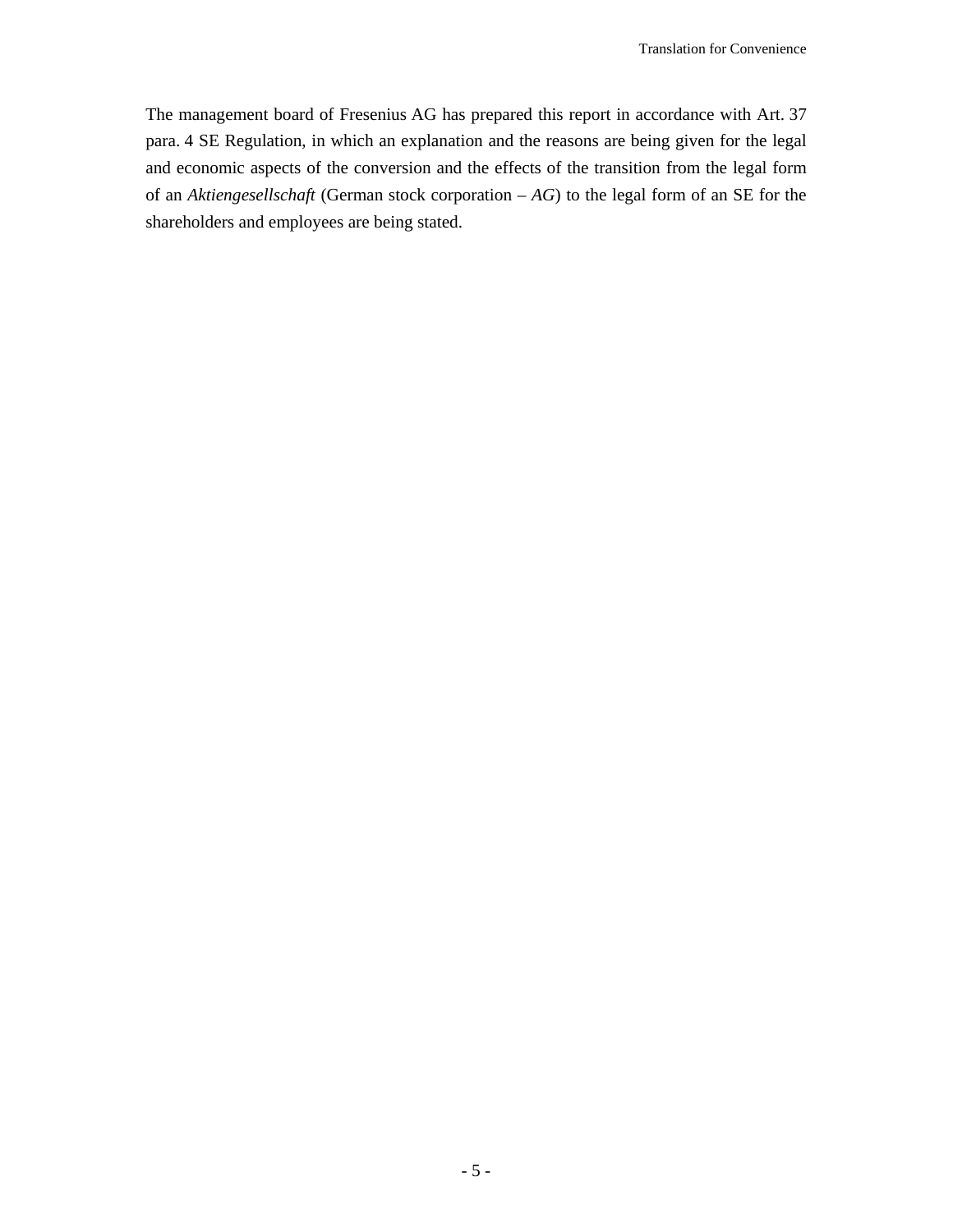# **III. Fresenius AG**

# **1. Registered Office, Financial Year and Corporate Purpose**

Fresenius AG has its registered office in Bad Homburg v.d.H., Germany. Its business address is Else-Kröner-Straße 1, 61352 Bad Homburg v.d.H., Germany. It is registered in the commercial register of the local court (*Amtsgericht*) in Bad Homburg v.d.H. under the entry number HRB 2617. The financial year of Fresenius AG corresponds to the calendar year. Fresenius AG is the operating holding company of the Fresenius group of companies. Fresenius AG and its group companies are hereinafter referred to as "**Fresenius**" or "**Fresenius Group**".

Pursuant to its articles of association, the corporate purpose of Fresenius AG is

- development, manufacture and sale as well as trading with pharmaceutical, dietary and medical devices, systems and processes, hospital products, disinfectants and other products,
- planning and construction of production plants, in particular for the manufacture of pharmaceutical, dietary and medical devices,
- construction, development and operation of medical and curative facilities as well as of hospitals,
- consulting in the medical and pharmaceutical fields as well as scientific information and documentation.

The company is entitled to enter into all business transactions and take any measures which are deemed to be necessary or useful to accomplish the purposes of the company, in particular, to aquire interests in other companies of the same or a similar nature, to take over their management and/or representation, to transfer company divisions, including major company divisions, to other companies, provided that the company owns at least the majority of the voting capital and/or holds a controlling interest, and to establish branches at home and abroad.

# **2. Business Activities and Participations**

# **a) Overview of Fresenius Group**

Fresenius is a global health care group with more than 100,000 employees. As per June 30, 2006, 46% of the employees were employed in the member states of the EU and the signatory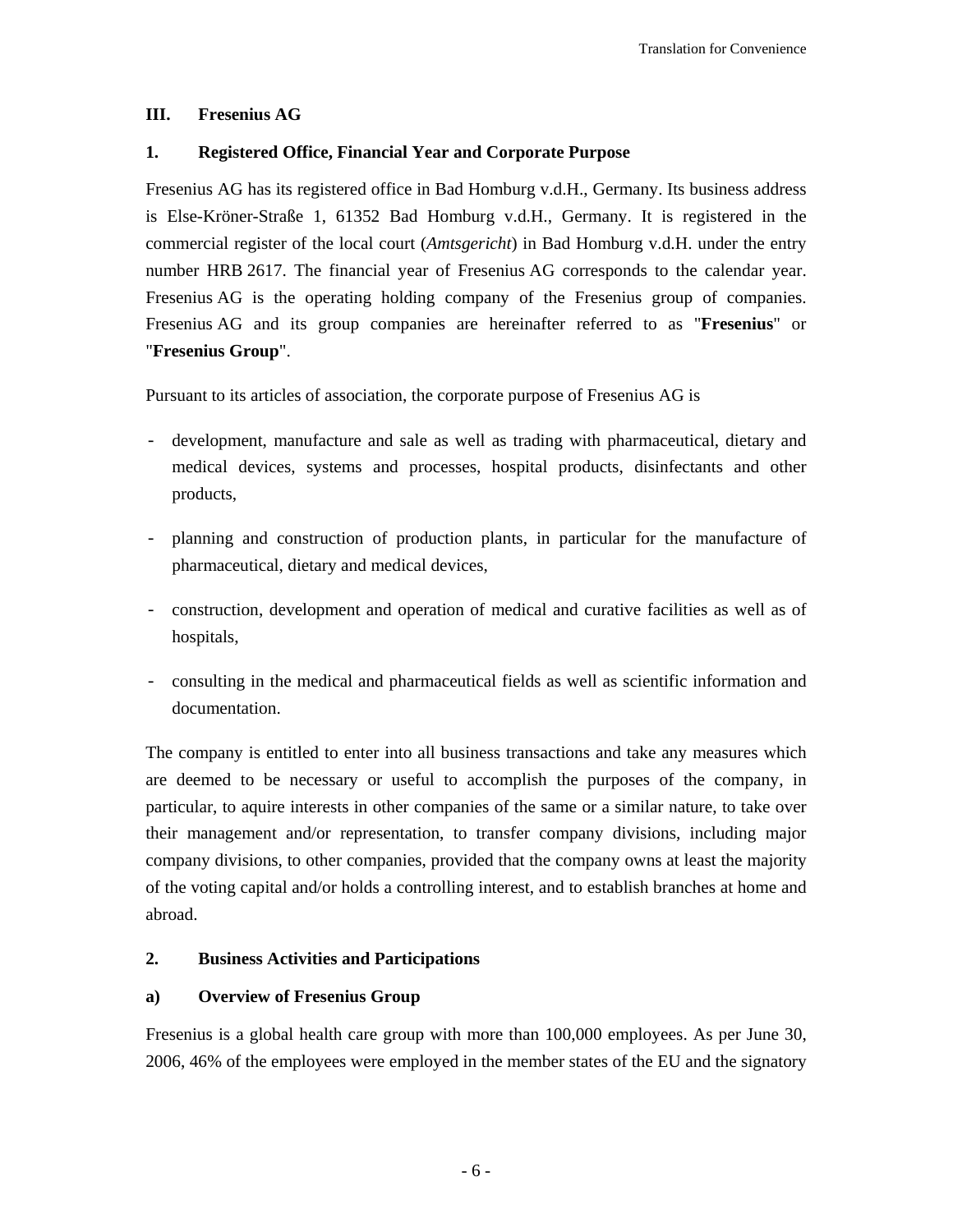states to the EEA. Fresenius offers products and services in the health care sector. Fresenius Group comprises the following business segments: Fresenius Medical Care, which according to publicly available data regarding sales and the number of patients in care, respectively, is the largest dialysis company in the world, Fresenius Kabi, one of the leading companies for infusion therapies, clinical nutrition and transfusion technology, as well as Fresenius ProServe. This business segment is actice in hospital operations and offers engineering and services for hospitals, health care facilities and for the pharmaceutical industry. Fresenius Group has business activities in approximately 100 countries and operates more than 60 production facilities worldwide. In Europe, Fresenius Group is active in more than 30 countries with subsidiaries and other companies in which it holds interests and operates 36 production facilities. In the financial year 2005, Fresenius Group generated sales of Euro 7.889 bn., an EBIT of Euro 969 mn. and a net income of Euro 222 mn. (unless expressly indicated otherwise, all statements regarding financial data in this report are made in accordance with US GAAP).

Fresenius Group is able to look back to a history of more than 90 years; the history of the Fresenius family in the medical industry dates back even further. Since 1986, Fresenius AG is a listed company.

Fresenius Medical Care came into existence in the year 1996 after a number of transactions by which the dialysis product business of Fresenius Group was combined with National Medical Care Inc., the dialysis care branch of W.R. Grace. In the course of the initial public offering of Fresenius Medical Care, its ordinary shares were traded for the first time on the New York Stock Exchange (NYSE) as American Depositary Receipts ("**ADR**") on October 1, 1996, and in Frankfurt am Main on October 2, 1996. The trade in preference shares commenced after the first issuance on November 25, 1996, in New York as ADRs and on November 27, 1996, in Frankfurt am Main. In the financial year 2006, 96% of the preference shares of Fresenius Medical Care were converted into ordinary shares and Fresenius Medical Care was converted from the legal form of a stock corporation into the legal form of a partnership limited by shares (*Kommanditgesellschaft auf Aktien – KGaA*). At the end of March 2006, Fresenius Medical Care completed the acquisition of dialysis care provider Renal Care Group and thereby significantly strengthened its position in dialysis in the USA.

In 1998, Fresenius acquired the international infusion and nutrition business from Pharmacia & Upjohn. The combination of this business with the former business segment Fresenius Pharma led to the creation of Fresenius Kabi. At the beginning of 2005, Fresenius Kabi extended its European business by acquiring Portuguese company Labesfal which is active in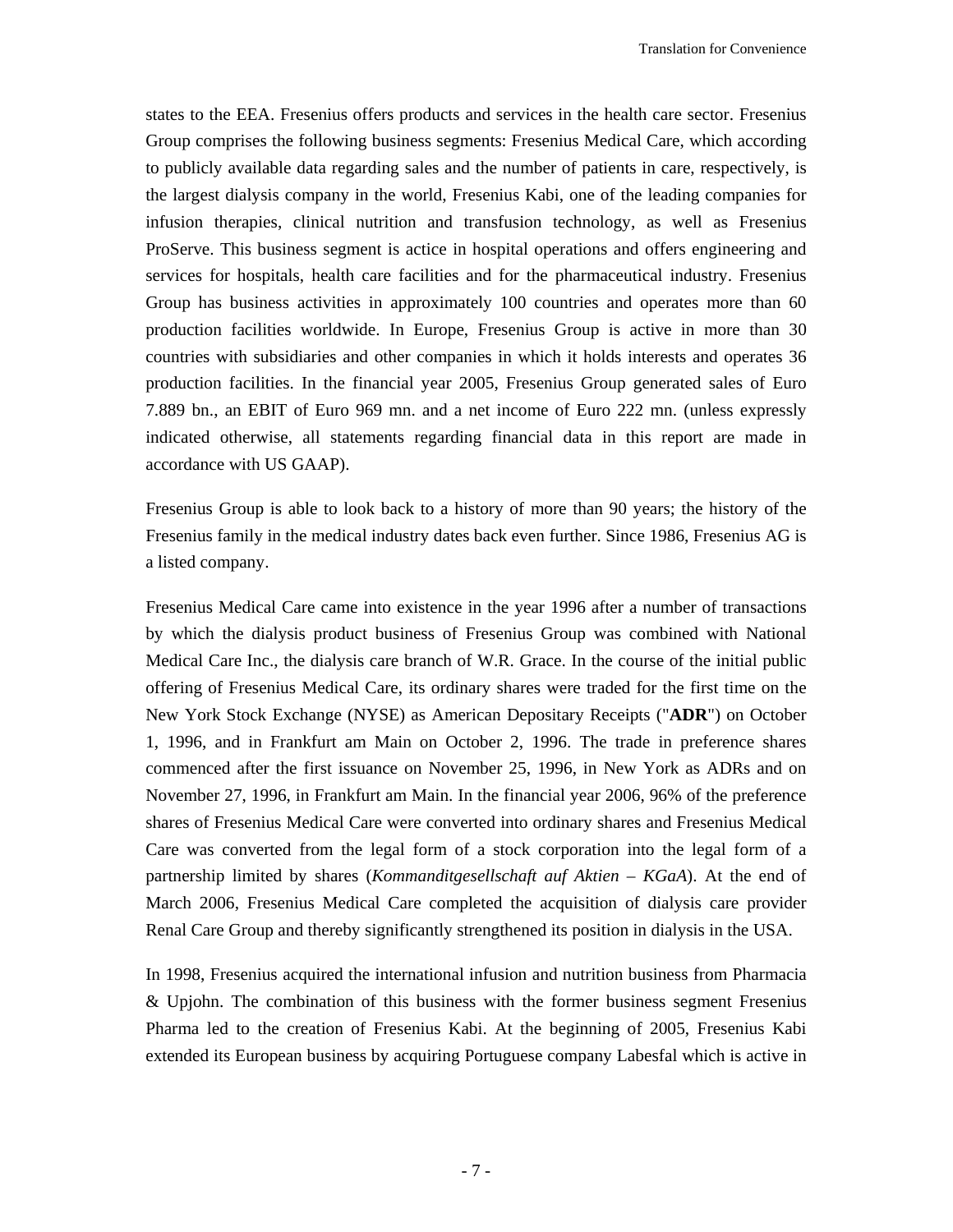the field of intravenously administered drugs, and in December 2005 through the acquisition of Clinico, a supplier of medical devices.

In 1999, Fresenius AG was transformed into an operating holding company with its business segments forming independent legal entities.

In 2001, Fresenius Group acquired the Wittgensteiner Kliniken and, at the end of 2005, the HELIOS Klinken which both form part of the business segment Fresenius ProServe. With the acquisition of HELIOS Kliniken, Fresenius Group significantly extended its hospital operation business.

In the following, the operational activities of Fresenius Group are being described, which, in addition to the activities of Fresenius AG, are divided between the three legally separate business segments (sub-groups) Fresenius Medical Care, Fresenius Kabi and Fresenius ProServe, which are managed by Fresenius AG as an operationally active parent company.

# (aa) Business Segment Fresenius Medical Care

The business segment Fresenius Medical Care comprises Fresenius Medical Care AG & Co. KGaA and its subsidiaries. Fresenius Medical Care is the leading vertically integrated supplier worldwide of dialysis care and dialysis products for the treatment of patients with chronic kidney failure. As of June 30, 2006, Fresenius Medical Care treated 161,675 patients worldwide (December 31, 2005: 131,450) in 2,078 clinics (December 31, 2005: 1,680) in 26 countries. The increase largely resulted from the inclusion of the clinics and the patients under treatment of the acquired Renal Care Group. In addition, Fresenius Medical Care develops and produces a complete product portfolio of devices, systems, equipment parts and disposables for dialysis which is being sold to customers in over 100 countries. In North America, the company is conducting, in addition, clinical laboratory tests and offers perfusion and autotransfusion services as well as services in the field of therapeutical apheresis.

While the contribution to sales of dialysis care in North America was 89% in 2005, on the international level outside North America dialysis products were dominant with a share in the sales of 63%. In the year 2004, this share had been 65%. Thus, dialysis care plays an increasingly important role for Fresenius Medical Care also outside of North America, driven by the growing trend towards privatisation.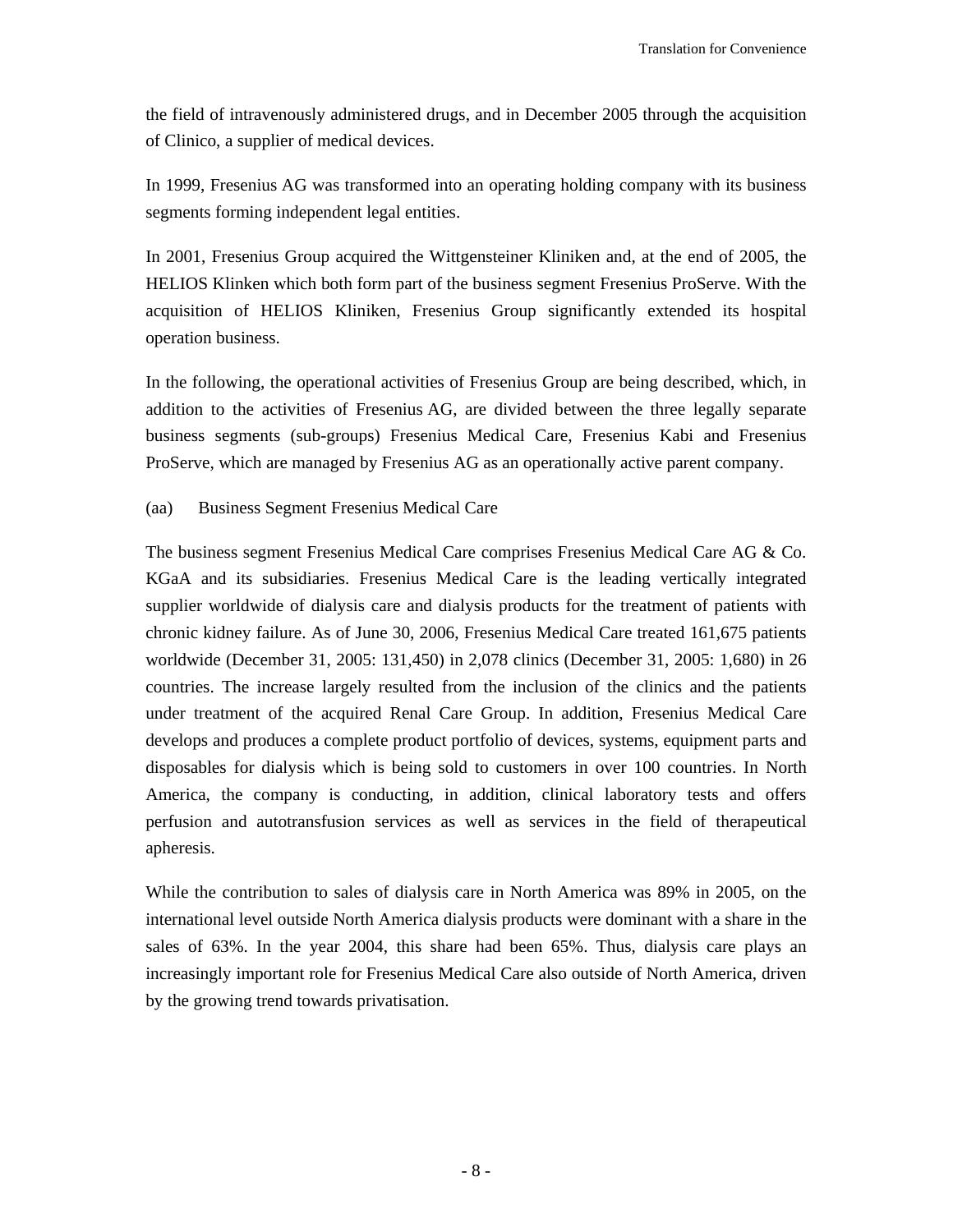In this regard, Europe is a heterogeneous market. In some respects, the more than 35 individual markets differ considerably with regard to their reimbursement structure and market access. For example, in some countries it is presently not permissible for privately owned companies to operate dialysis clinics. In contrast, in Eastern Europe clinics are being privatised which opens up new opportunities for growth. In the countries of Central Europe, Fresenius Medical Care mostly sells dialysis products, whereas in many other countries in Europe, such as France, the United Kingdom, Italy, Poland, Portugal, Slovenia, Spain, Czech Republic, Turkey and Hungary, the company also acts as a provider of dialysis care. Fresenius Medical Care operates approximately 330 dialysis clinics in Europe. In addition, Fresenius Medical Care has a network of production facilities in Europe in order to satisfy the local demand for dialysis products.

In the financial year 2005, Fresenius Medical Care generated sales of USD 6.772 bn. (2004: USD 6.228 bn.). The EBIT for the year 2005 was USD 939 mn. (2004: USD 852 mn.), the net income amounted to USD 455 mn. (2004: USD 402 mn.).

In the six months ended June 30, 2006, Fresenius Medical Care generated an increase in sales of 19% to USD 3.912 bn. (first six months 2005: USD 3.283 bn.). In addition to a strong organic growth, the increase is due to the first-time consolidation of Renal Care Group in the second quarter of 2006. Approximately 16% of the sales were generated in the member states of the EU and the signatory states to the EEA. The EBIT for the six months ended June 30, 2006, was USD 757 mn. (six months ended June 30, 2005: USD 579 mn.), the net income was increased to USD 246 mn. (six months ended June 30, 2005: USD 223 mn.). This includes an amount of USD 20 mn. for one-time items, mostly for the refinancing of debt, expenses related to the stock option accounting change as well as for the after-tax on the divestitures of dialysis clinics in the United States which was a condition precedent for the approval of the US Federal Trade Commission of the acquisition of Renal Care Group. Excluding the above effects net income was up 19% to USD 266 mn.

As per June 30, 2006, the business segment Fresenius Medical Care had a total of 58,394 employees (December 31, 2005: 50,250), of these, 10,440 were employed in the member states of the EU and the signatory states to the EEA.

#### (bb) Business Segment Fresenius Kabi

The business segment Fresenius Kabi is the leading provider in Europe and in almost all markets in Latin America and Asia Pacific of infusion therapies and clinical nutrition for severely and chronically ill patients. The products are being used in the emergency room,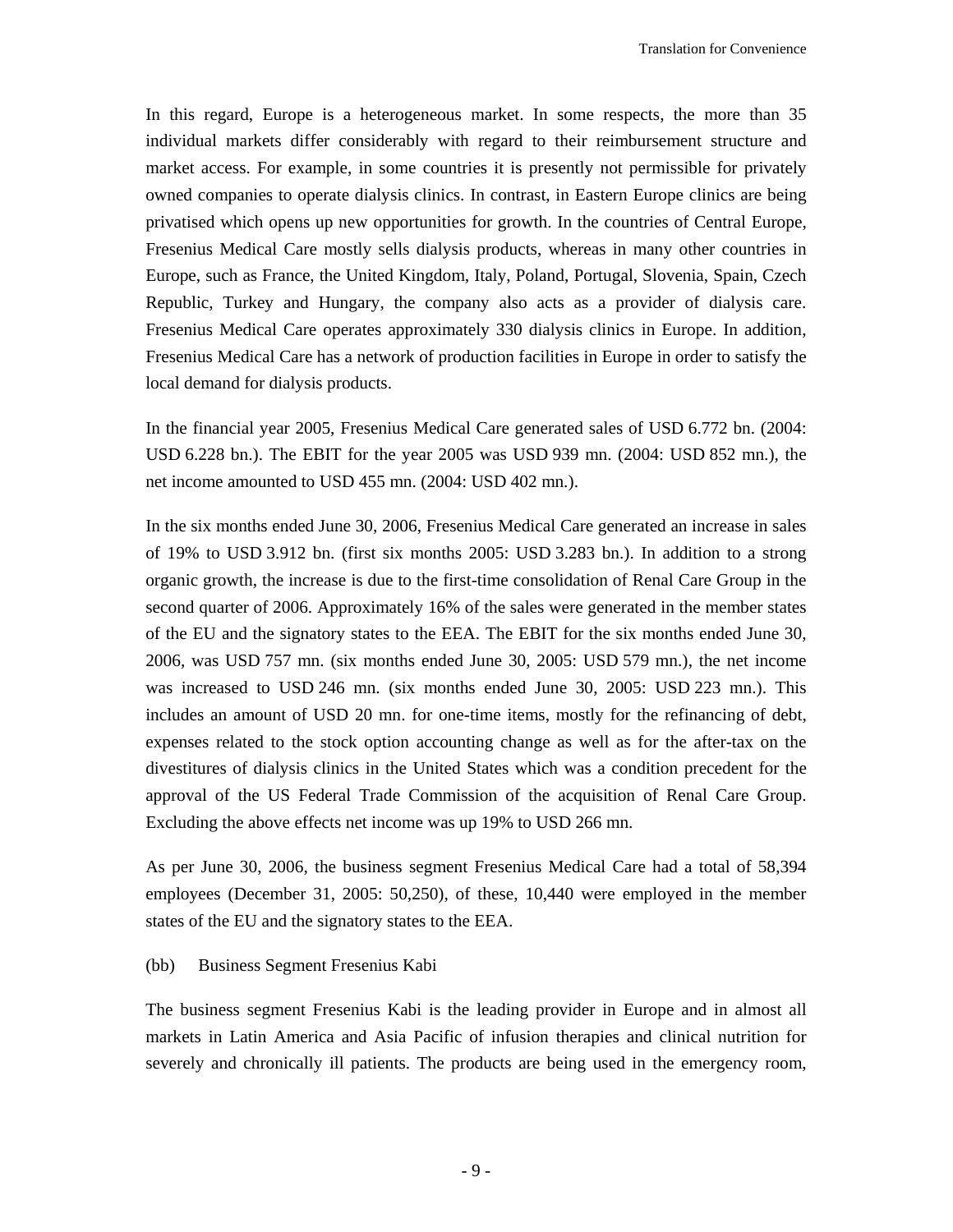during operations, in intensive care and regular hospital wards as well as in outpatient care. Fresenius Kabi is one of the few companies worldwide to offer infusion therapies, clinical nutrition and related medical devices. In addition, Fresenius Kabi is a leading supplier of transfusion technology products. In the field of infusion therapy, products for fluid and blood volume replacement as well as generic intravenously administered drugs and the necessary infusion technologies are being offered. In clinical nutrition, Fresenius Kabi is offering parenteral (i.e. administered intravenously) and enteral nutrition (i.e. administered via the gastrointestinal tract) as well as inpatient and outpatient infusion technologies. In transfusion technology, a broad portfolio of products for blood banks and blood donation units for the production and further processing of blood products is being offered.

Fresenius Kabi has an international production network. The most important production sites include the facilities in Friedberg, Germany, and Uppsala, Sweden. In addition, Fresenius Kabi operates production facilities in nine other European countries as well as in Latin America, Asia and South Africa. The international production network enables Fresenius Kabi, which is active in many local markets, to implement its business model and, in particular, to meet the high logistical and regulatory demands which are made on the company.

Europe is the largest market for Fresenius Kabi. Progress in medical science and the demographic development will continue to be growth factors. In Eastern Europe, in addition, the demand for an improved primary care in hospitals, which creates a higher demand for medical products, will increase. Therefore, the eastern European countries are part of the regions with strong growth of Fresenius Kabi.

In 2005, Fresenius Kabi completed two important acquisitions in Europe. In January 2005, Fresenius Kabi acquired Labesfal – Laboratório de Especialidades Farmacêuticas Almiro S.A. – which operates in Portugal in the area of intravenously administered generic drugs; the transaction was completed in March 2005. In the future, the products of Labesfal are to be marketed throughout Europe. Labesfal has a high-tech production plant in Portugal the capacities of which allow for the international expansion of business. In October 2005, Fresenius Kabi acquired the business of Clinico GmbH, Germany, a manufacturer of medical devices. The transaction was completed in December 2005. The company has a development centre and a tool-making site in Germany, as well as plants with advanced production technologies in Poland and China. Labesfal was consolidated in the consolidated financial statements commencing January 1, 2005, the business of Clinico was consolidated as per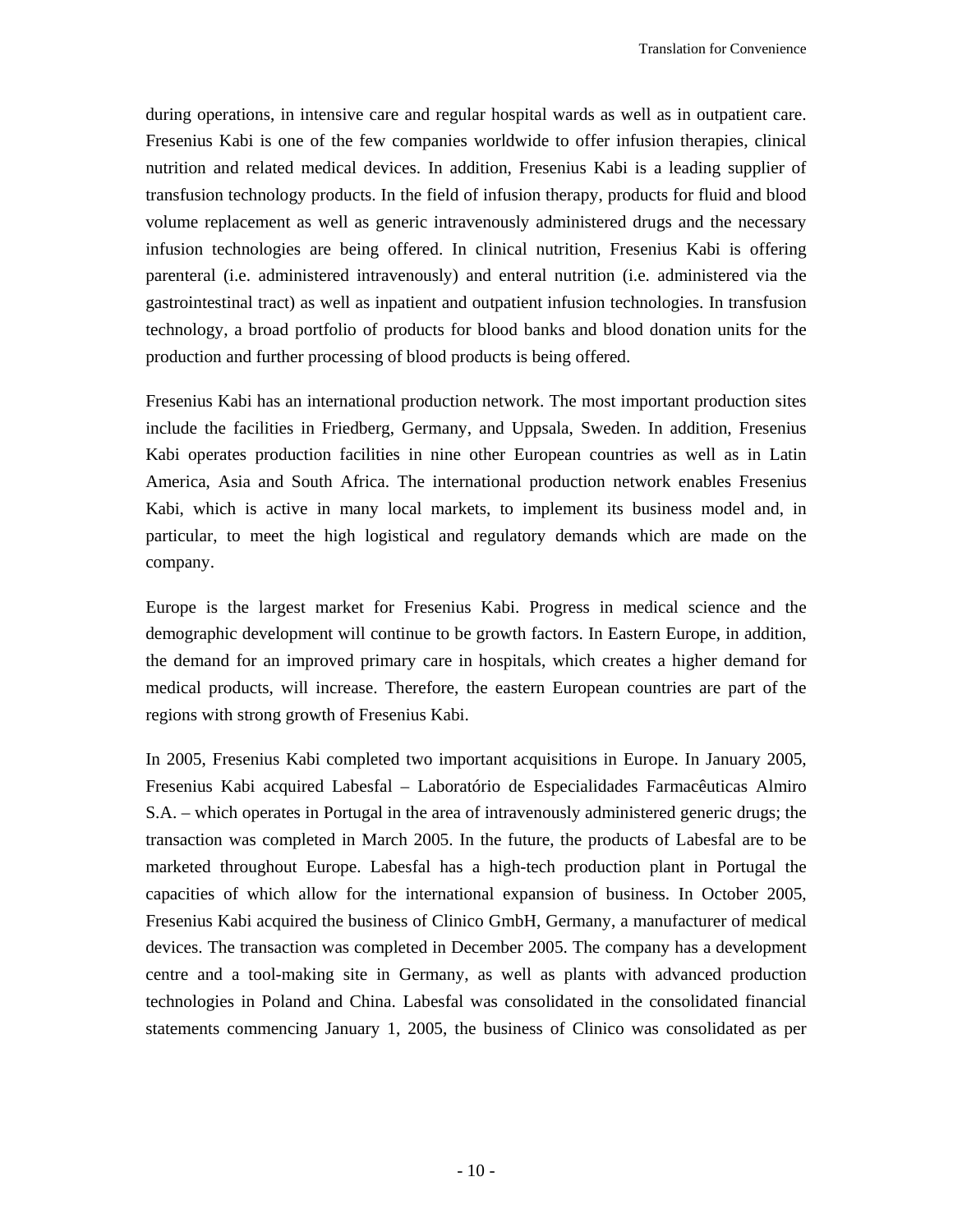December 31, 2005. In both cases Fresenius Kabi can put to use its existing international marketing network in order to market the products of the acquired companies.

In the financial year 2005, the business segment Fresenius Kabi generated sales of Euro 1.681 bn. (2004: Euro 1.491 bn.), an EBIT of Euro 234 mn. (2004: Euro 176 mn.) and a net income of Euro 111 mn. (2004: Euro 79 mn.).

In the six months ended June 30, 2006, the sales of Fresenius Kabi increased by 15% to Euro 937 mn. (six months ended June 30, 2005: Euro 818 mn.). 65% of the sales were generated in the member states of the EU and the signatory states to the EEA. In respect of EBIT, Fresenius Kabi was able to achieve in the six months ended June 30, 2006, an increase by 26% to Euro 139 mn. (six months ended June 30, 2005: Euro 110 mn.). The net income for the six months ended June 30, 2006, was Euro 60 mn. (six months ended June 30, 2005: Euro 51 mn.).

As per June 30, 2006, the business segment Fresenius Kabi had a total of 15,345 employees, of these, 9,039 were employed in the member states of the EU and the signatory states to the EEA (December 31, 2005: 14,453).

### (cc) Business Segment Fresenius ProServe

The business segment Fresenius ProServe is a leading private hospital operator in Germany with more than 50 clinics (HELIOS Kliniken Group). The service portfolio further includes engineering and services for hospitals and health care facilities (VAMED) as well as for the pharmaceutical industry (Pharmaplan).

HELIOS Kliniken GmbH, Fulda (in the future: Berlin), Germany, was acquired by Fresenius AG in September 2005; the transaction was completed in December 2005. At the end of the year 2005, HELIOS Kliniken GmbH was transferred to Fresenius ProServe GmbH. With this acquisition, Fresenius has expanded its business segment Fresenius ProServe into its third strong business segment and has assumed a leading position among private hospital operators in Germany. The previously existing clinics of Fresenius in the Wittgensteiner Group (WKA) were placed under the leadership of HELIOS and together with HELIOS Kliniken GmbH form a single unit within HELIOS Kliniken Group.

As per the June 30, 2006, HELIOS Kliniken Group owns 51 clinics with more than 14,100 beds, with 47 clinics in Germany and four in the Czech Republic. The clinics network comprises 33 acute care clinics, including four maximum care hospitals with a capacity of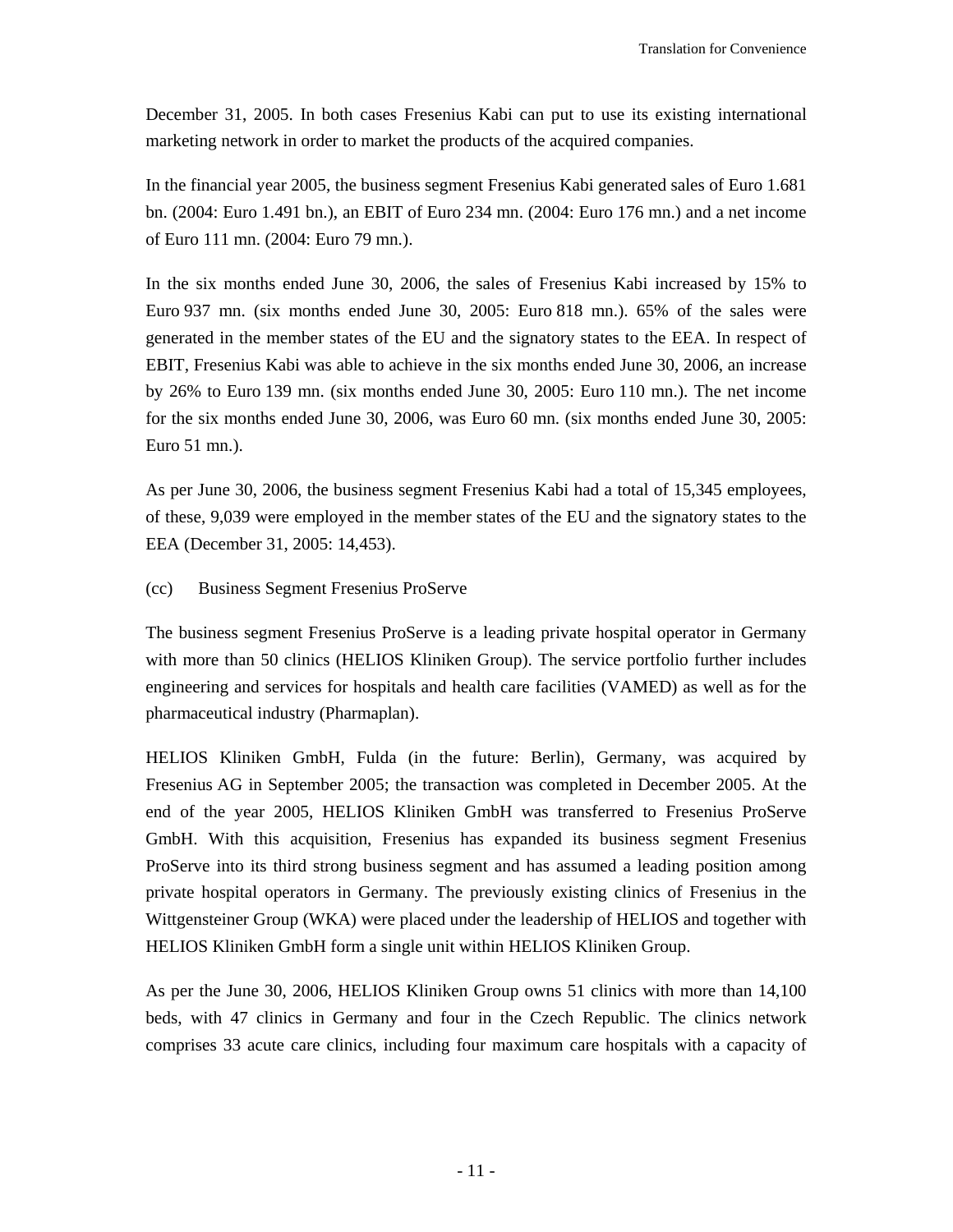more than 1000 beds each, and 18 post acute care clinics. Each year about 420,000 inpatient treatments are being performed. HELIOS Kliniken Group has 23,594 employees (as per June 30, 2006). The customers of HELIOS Kliniken Group include social security agencies and health insurers as well as private patients.

In March 2006, HELIOS Kliniken GmbH signed an agreement for the acquisition of an interest of 60% in HUMAINE Kliniken GmbH ("**HUMAINE**"). At the same time, an option right for the acquisition of the remaining 40% was agreed upon. In the year 2005, HUMAINE generated sales of Euro 197 mn. and operates six acute care and post acute care clinics as well as spezial rehabilitation clinics with a capacity of 1,850 beds, with 1,530 of which in the field of acute care. The group owns two major regional hospitals (*Krankenhäuser der Schwerpunktversorgung*) with approx. 600 beds each. The transaction was completed in September 2006. HUMAINE will be consolidated in the consolidated financial statements commencing July 1, 2006.

VAMED AG engages in the international market for hospital engineering and services. It specialises in international hospital projects and, in particular, is a world leader in the development and construction of major hospital projects. In Europe, VAMED is the leading provider in the field of technical management. The customers of VAMED include public and private hospitals and other health care facilities. The company realises the worldwide development, planning, construction as well as the entire equipment, maintenance and technical management of health care facilities. In its home market Austria, VAMED was able to consolidate its leading market position in the field of health care facilities with additional major projects in the financial year 2005.

Pharmaplan GmbH specialises in the planning, construction and supervision of pharmaceutical and medical-technical production plants at home and abroad. The customers of Pharmaplan include domestic and foreign pharmaceutical and biotechnology companies. In 2005, Pharmaplan has a particularly strengthened its market presence in Eastern Europe.

In the financial year 2005, the business segment Fresenius ProServe generated sales of Euro 809 mn. (2004: Euro 813 mn.). The EBIT was Euro 20 mn. (2004: Euro 9 mn.), the net income amounted to Euro 2 mn. (2004: Euro -10 mn.). The inclusion of HELIOS Kliniken in the year 2005 (pro forma) would have resulted in sales of Euro 2.009 bn. and an EBIT of Euro 125 mn.

In the six months ended June 30, 2006, the sales of Fresenius ProServe increased by 3% to Euro 974 mn. (six months ended June 30, 2005, incl. HELIOS Kliniken GmbH: Euro 942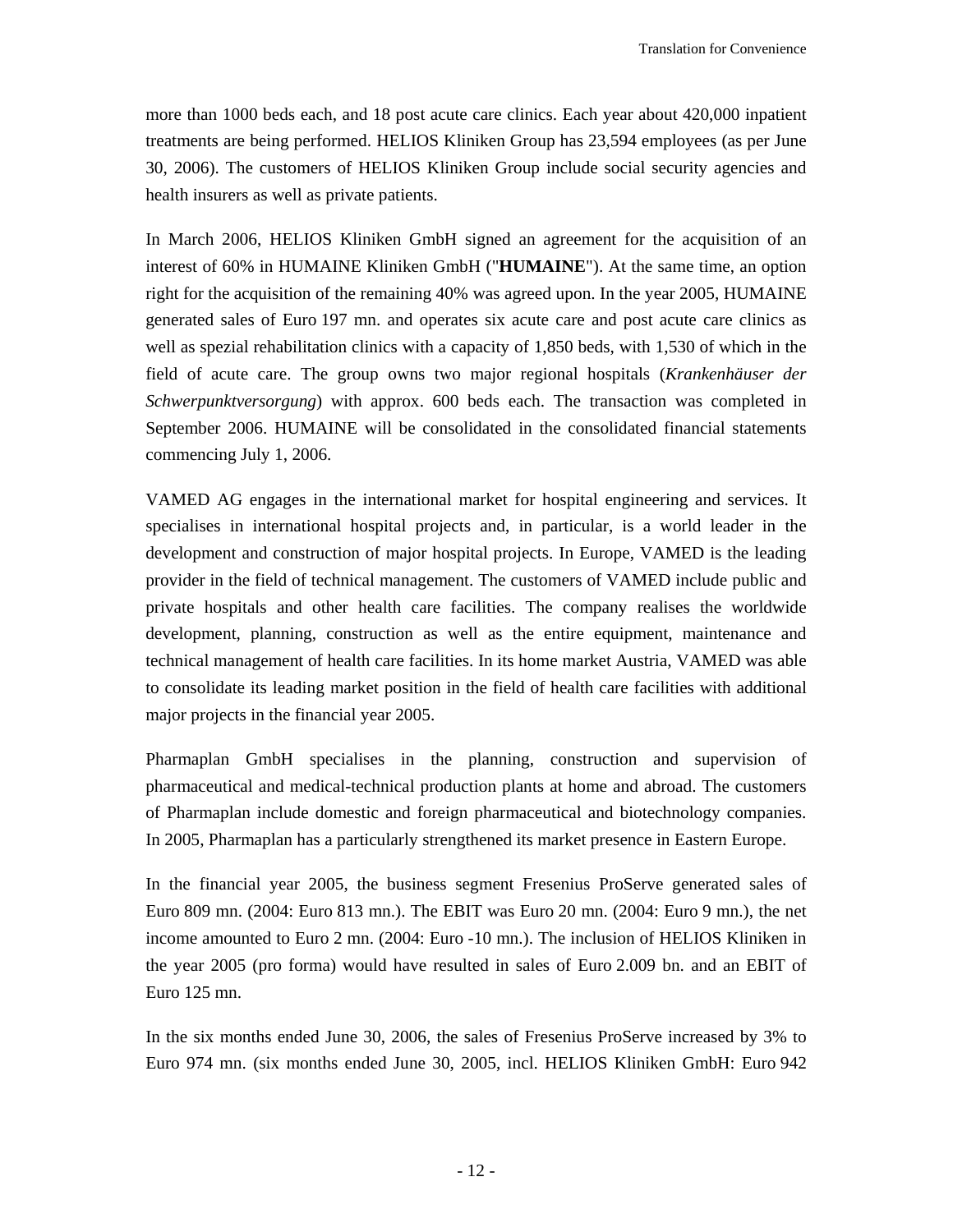mn.). 91% of the sales were generated in the member states of the EU and the signatory states to the EEA. The EBIT of Fresenius ProServe increased by 15% to Euro 62 mn. (six months ended June 30, 2005, incl. HELIOS Kliniken GmbH: Euro 54 mn.). The net income for the six months ended June 30, 2006, was Euro 23 mn. (six months ended June 30, 2005, incl. HELIOS Kliniken GmbH: Euro 15 mn.)

As per June 30, 2006, the business segment Fresenius ProServe had a total of 25,844 employees (December 31, 2005: 26,664), of these, 25,685 were employed in the member states of the EU and the signatory states to the EEA.

### (dd) Business Segment Corporate/Other

The business segment Corporate/Other comprises the holding activities, participations of Fresenius AG in companies which conduct the holding functions in respect of real property, financing and insurance, Fresenius Netcare, which offers services in the field of information technology, as well as Fresenius Biotech. Fresenius Biotech develops innovative therapies with trifunctional antibodies for the treatment of cancer as well as cell therapies for the treatment of the immune system and manufactures and markets an immunosuppressive agent used to suppress graft rejection following organ transplantation. In addition, the segment Corporate/Other is responsible for the consolidation activities between the business segments.

### (ee) Principal Subsidiaries of Fresenius AG

| Company                                                                                                       | <b>Fresenius</b><br>capital share<br>in $%$ | <b>Sales</b><br>2005<br>in mn. USD  | <b>Results of</b><br>operations <sup>1</sup><br>2005<br>in mn. USD  | Shareholders'<br><b>Equity</b><br>December 31.<br>2005<br>in mn. USD  | <b>Employees</b><br>December 31,<br>2005 |
|---------------------------------------------------------------------------------------------------------------|---------------------------------------------|-------------------------------------|---------------------------------------------------------------------|-----------------------------------------------------------------------|------------------------------------------|
| <b>Europe</b>                                                                                                 |                                             |                                     |                                                                     |                                                                       |                                          |
| 1 Fresenius Medical Care AG &<br>Co. KGaA, Hof an der Saale,<br>Germany<br>(Sub-group/US-GAAP)                | 36.30                                       | 6,772                               | 455                                                                 | 3,973.7                                                               | 50,250                                   |
| 1)<br>Net income/loss                                                                                         |                                             |                                     |                                                                     |                                                                       |                                          |
| Company                                                                                                       | <b>Fresenius</b><br>capital share<br>in $%$ | <b>Sales</b><br>2005<br>in mn. Euro | <b>Results of</b><br>operations <sup>1</sup><br>2005<br>in mn. Euro | Shareholders'<br><b>Equity</b><br>December 31,<br>2005<br>in mn. Euro | <b>Employees</b><br>December 31,<br>2005 |
| <b>Europe</b>                                                                                                 |                                             |                                     |                                                                     |                                                                       |                                          |
| 2 Fresenius Kabi Deutschland GmbH<br>Bad Homburg v.d.H., Germany<br>(with profit and loss transfer agreement) | 100                                         | 509.7                               |                                                                     | 314.5                                                                 | 1.659                                    |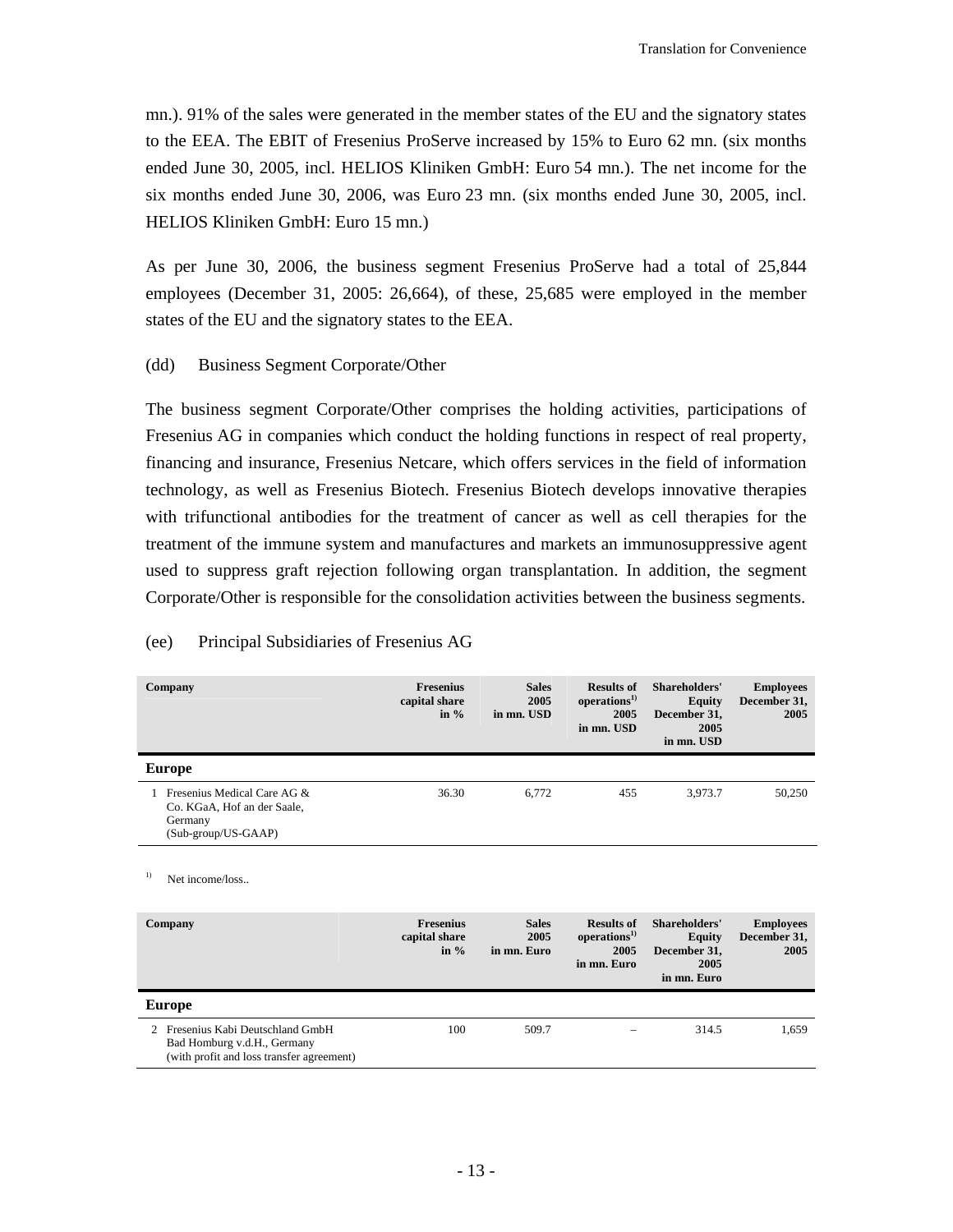| Company                                                                                                           | <b>Fresenius</b><br>capital share<br>in $%$ | <b>Sales</b><br>2005<br>in mn. Euro | <b>Results of</b><br>operations <sup>1)</sup><br>2005<br>in mn. Euro | Shareholders'<br><b>Equity</b><br>December 31,<br>2005<br>in mn. Euro | <b>Employees</b><br>December 31,<br>2005 |
|-------------------------------------------------------------------------------------------------------------------|---------------------------------------------|-------------------------------------|----------------------------------------------------------------------|-----------------------------------------------------------------------|------------------------------------------|
| 3 Fresenius HemoCare Deutschland GmbH<br>Bad Homburg v.d.H., Germany<br>(with profit and loss transfer agreement) | 100                                         | 28.3                                |                                                                      | 9.1                                                                   | 162                                      |
| 4 MC Medizintechnik GmbH<br>Alzenau, Germany<br>(with profit and loss transfer agreement)                         | 100                                         | 26.6                                |                                                                      | 2.2                                                                   | 92                                       |
| 5 V. Krütten Medizinische Einmalgeräte GmbH<br>Idstein, Germany<br>(with profit and loss transfer agreement)      | 100                                         | 16.2                                |                                                                      | 2.3                                                                   | 119                                      |
| 6 Pharmaplan Group<br>Bad Homburg v.d.H., Germany,                                                                | 100                                         | 82.5                                | $4.0^{2}$                                                            | 16.0                                                                  | 464                                      |
| 7 Wittgensteiner Kliniken Group<br>Bad Berleburg, Germany                                                         | 100                                         | 349.6                               | $-9.4$                                                               | 73.8                                                                  | 6,983                                    |
| 8 Fresenius Kabi France S.A.S.<br>Sèvres, France                                                                  | 100                                         | 118.3                               | 1.2                                                                  | 27.7                                                                  | 552                                      |
| 9 Fresenius Vial S.A.S.<br>Brézins, France                                                                        | 100                                         | 49.5                                | 3.5                                                                  | 20.0                                                                  | 232                                      |
| 10 Calea France S.A.S.<br>Sèvres, France                                                                          | 100                                         | 17.8                                | 0.2                                                                  | 1.2                                                                   | 129                                      |
| 11 Fresenius Kabi Italia S.p.A.<br>Verona, Italy                                                                  | 100                                         | 61.9                                | 0.5                                                                  | 46.8                                                                  | 271                                      |
| 12 Fresenius HemoCare Italia S.r.1.<br>Medolla/Modena, Italy                                                      | 100                                         | 39.4                                | 0.3                                                                  | 7.9                                                                   | 180                                      |
| 13 Fresenius Kabi España S.A.<br>Barcelona, Spain                                                                 | 100                                         | 47.8                                | 2.6                                                                  | 21.4                                                                  | 183                                      |
| 14 Labesfal - Laboratório de Especialidades<br>Farmacêuticas Almiro S.A.<br>Campo de Besteiros, Portugal          | 100                                         | 62.0                                | 13.6                                                                 | 47.7                                                                  | 364                                      |
| 15 Fresenius Kabi Ltd.<br>Basingstoke/Hampshire, Great Britain                                                    | 100                                         | 102.0                               | 3.1                                                                  | 5.6                                                                   | 303                                      |
| 16 Fresenius Kabi Austria GmbH<br>Graz, Austria                                                                   | 100                                         | 162.0                               | 20.4                                                                 | 57.2                                                                  | 546                                      |
| 17 VAMED Gruppe<br>Wien, Austria                                                                                  | 77                                          | 367.6                               | 15.7                                                                 | 78.1                                                                  | 1,884                                    |
| 18 Fresenius Kabi (Schweiz) AG<br>Stans, Switzerland                                                              | 100                                         | 19.8                                | 0.6                                                                  | 4.6                                                                   | 47                                       |
| 19 Fresenius HemoCare Netherlands B.V.<br>Emmen, The Netherlands                                                  | 100                                         | 114.7                               | 3.5                                                                  | 29.8                                                                  | 1,127                                    |
| 20 Fresenius Kabi Nederland B.V.<br>'s-Hertogenbosch, The Netherlands                                             | 100                                         | 20.1                                | 1.9                                                                  | 2.0                                                                   | 13                                       |
| 21 Fresenius Kabi N.V.<br>Schelle, Belgium                                                                        | 100                                         | 27.9                                | $-0.5$                                                               | 2.4                                                                   | 39                                       |
| 22 Fresenius Kabi Norge A.S.<br>Halden, Norway                                                                    | 100                                         | 57.9                                | 7.6                                                                  | 20.5                                                                  | 378                                      |
| 23 Fresenius Kabi AB<br>Stockholm, Sweden                                                                         | 100                                         | 170.1                               | 14.9                                                                 | 174.8                                                                 | 745                                      |
| 24 Fresenius Kabi Polzka Sp.Z.o.o.<br>Warsaw, Poland                                                              | 100                                         | 19.5                                | $-0.5$                                                               | 12.1                                                                  | 231                                      |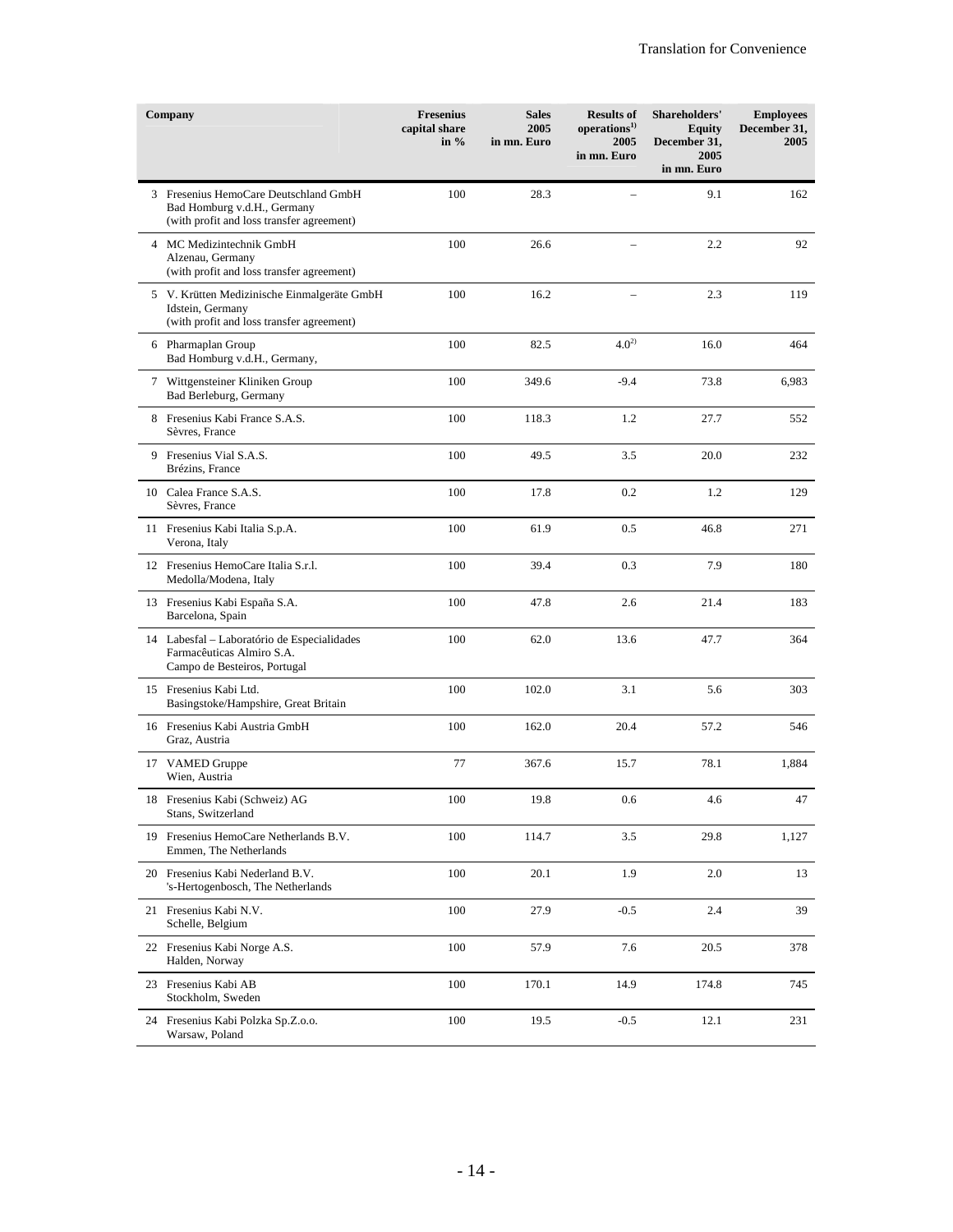| Company                                                              | <b>Fresenius</b><br>capital share<br>in $%$ | <b>Sales</b><br>2005<br>in mn. Euro | <b>Results of</b><br>operations <sup>1)</sup><br>2005<br>in mn. Euro | <b>Shareholders'</b><br><b>Equity</b><br>December 31,<br>2005<br>in mn. Euro | <b>Employees</b><br>December 31,<br>2005 |
|----------------------------------------------------------------------|---------------------------------------------|-------------------------------------|----------------------------------------------------------------------|------------------------------------------------------------------------------|------------------------------------------|
| 25 Fresenius Kabi S.r.o.<br>Prag, Czech Republic                     | 100                                         | 18.6                                | $-0.8$                                                               | 3.3                                                                          | 186                                      |
| 26 Fresenius Finance B.V.<br>'s-Hertogenbosch, The Netherlands       | 100                                         | 0.0                                 | 0.8                                                                  | 1.8                                                                          | $\mathbf{0}$                             |
| <b>North/South America</b>                                           |                                             |                                     |                                                                      |                                                                              |                                          |
| 27 Calea Ltd.<br>Toronto, Canada                                     | 100                                         | 69.8                                | 5.2                                                                  | 11.4                                                                         | 275                                      |
| 28 Grupo Fresenius México S.A. de C.V.<br>Guadalajara, Mexico        | 100                                         | 29.0                                | 3.6                                                                  | 28.5                                                                         | 503                                      |
| 29 Fresenius Kabi Brasil Ltda.<br>Campinas/São Paulo, Brazil         | 100                                         | 40.8                                | $-0.8$                                                               | 7.1                                                                          | 1,036                                    |
| Asia                                                                 |                                             |                                     |                                                                      |                                                                              |                                          |
| 30 Sino-Swed Pharmaceutical Corporation Ltd.<br>Wuxi, China          | 51                                          | 58.5                                | 12.8                                                                 | 50.7                                                                         | 992                                      |
| 31 Beijing Fresenius Kabi Pharmaceutical Co., Ltd.<br>Beijing, China | 100                                         | 45.6                                | 5.8                                                                  | 25.2                                                                         | 451                                      |
| 32 Fresenius Kabi Korea Ltd.<br>Yongin, Korea                        | 100                                         | 21.9                                | 0.6                                                                  | 6.2                                                                          | 104                                      |
| Africa                                                               |                                             |                                     |                                                                      |                                                                              |                                          |
| 33 Fresenius Kabi South Africa Ltd.<br>Midrand, South Africa         | 100                                         | 67.1                                | 10.1                                                                 | 42.4                                                                         | 501                                      |

<sup>1)</sup> Net income/loss.

<sup>2)</sup> Euro 0.1 mn. before loss transfer according to profit and loss transfer agreement.

A complete list of the shareholdings has been deposited with the commercial register of the local court in Bad Homburg v.d.H.

# (ff) Business Development and Key Financial Data of Fresenius Group in the Financial Years 2005, 2004, 2003 and in the first six Months of the Financial Year 2006.

| in mn. Euro                         | Six months ended<br>June 30, 2006<br><b>US-GAAP</b> | 2005<br><b>US-GAAP</b> | 2004<br><b>US-GAAP</b> | 2003<br><b>US-GAAP</b> |
|-------------------------------------|-----------------------------------------------------|------------------------|------------------------|------------------------|
| Sales                               | 5,078                                               | 7.889                  | 7.271                  | 7.064                  |
| <b>EBIT</b>                         | 681                                                 | 969                    | 845                    | 781                    |
| Net income                          | 140                                                 | 222                    | 168                    | 115                    |
| Depreciation and amortisation       | 186                                                 | 320                    | 315                    | 325                    |
| Operating cash flow                 | 385                                                 | 780                    | 851                    | 776                    |
| Operating cash flow in % of sales   | 7.6%                                                | 9.9%                   | 11.7%                  | 11.0%                  |
| Earnings per ordinary share in Euro | 2.75                                                | 5.28                   | 4.08                   | 2.79                   |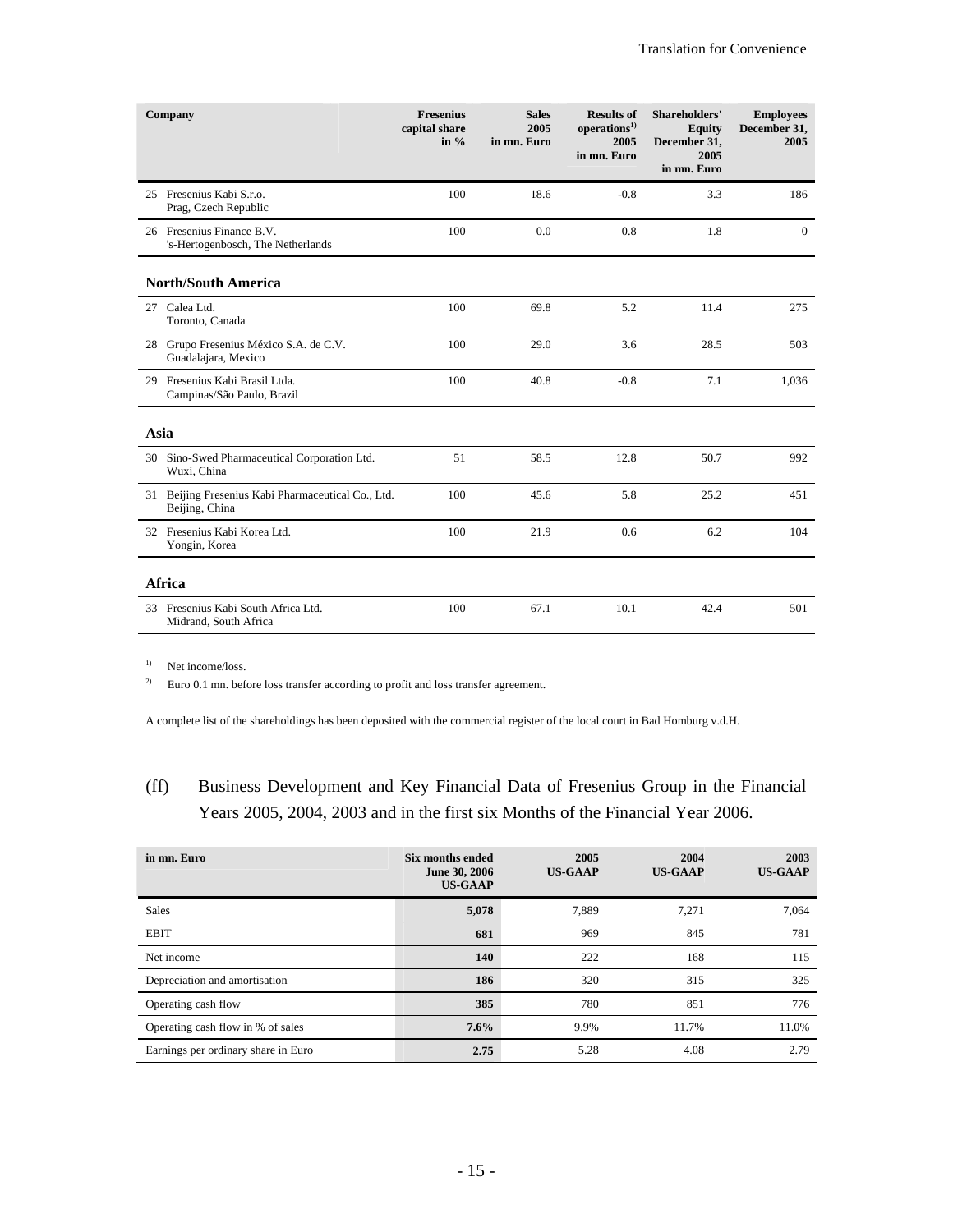| in mn. Euro                           | <b>Six months ended</b><br>June 30, 2006<br><b>US-GAAP</b> | 2005<br><b>US-GAAP</b> | 2004<br><b>US-GAAP</b> | 2003<br><b>US-GAAP</b> |
|---------------------------------------|------------------------------------------------------------|------------------------|------------------------|------------------------|
| Earnings per preference share in Euro | 2.77                                                       | 5.31                   | 4.11                   | 2.82                   |
| <b>Balance Sheet</b>                  |                                                            |                        |                        |                        |
| Total assets                          | 14,831                                                     | 11,594                 | 8.188                  | 8,347                  |
| Non-current assets                    | 10,960                                                     | 8,063                  | 5,433                  | 5,603                  |
| Shareholders' equity <sup>1)</sup>    | 5,380                                                      | 5,130                  | 3,347                  | 3,214                  |
| Equity ratio <sup>1)</sup>            | 36%                                                        | 44%                    | 41%                    | 39%                    |
| Investments <sup>2)</sup>             | 3,633                                                      | 2,247                  | 421                    | 430                    |
| <b>Profitability</b>                  |                                                            |                        |                        |                        |
| EBIT margin                           | 13.4%                                                      | 12.3%                  | 11.6%                  | 11.1%                  |
| Return on equity after taxes (ROE)    | $9.6\%$ <sup>4)</sup>                                      | $11.4\%$ <sup>3)</sup> | 10.5%                  | 7.5%                   |
| Return on operating assets (ROOA)     | $10.3\%$ <sup>4)</sup>                                     | $11.7\%$ <sup>3)</sup> | 11.1%                  | 9.8%                   |
| Return on invested capital (ROIC)     | $7.7\%^{4)}$                                               | $8.0\%$ <sup>3)</sup>  | 7.4%                   | 6.3%                   |
| Dividend per ordinary share in Euro   |                                                            | 1.48                   | 1.35                   | 1.23                   |
| Dividend per preference share in Euro |                                                            | 1.51                   | 1.38                   | 1.26                   |
| <b>Employees (December 31)</b>        | 100,196                                                    | 91,971                 | 68,494                 | 66,264                 |

<sup>1)</sup> Shareholders' equity including minority interest.

<sup>2)</sup> Property, plant and equipment and intangible assets, acquisition.

<sup>3)</sup> 2005: In the balance sheet data, the acquisition of HELIOS Kliniken was eliminated.

<sup>4)</sup> On a pro forma basis (incl. Renal Care Group in the first quarter 2006), does not include earnings from the sale of dialysis clinics of Fresenius Medical Care.

In the six months ended June 30, 2006, the sales of Fresenius Group increased by 37% to Euro 5.078 bn. (six months ended June 30, 2005: Euro 3.702 bn.). Euro 2.007 bn. are attributable to the member states of the EU and the signatory states to the EEA. Organic growth was 9%, acquisitions contributed 25% to the increase in sales. In this regard, it was mostly the first-time consolidation of Renal Care Group and HELIOS Kliniken GmbH that had effect on the income statement. Currency effects had an effect of 3%.

The EBIT for the six months ended June 30, 2006, was Euro 681 mn. (six months ended June 30, 2005: Euro 453 mn.). The EBIT includes an amount of Euro 32 mn. resulting from the divestitures of dialysis clinics in the United States which was a condition precedent for the approval of the US Federal Trade Commission of the acquisition of Renal Care Group. As the goodwill attributable to the divested clinics is not considered for tax purposes, the sale resulted in a loss of Euro 2mn. after tax. The EBIT further includes one-time expenses in an overall amount of Euro 11 mn., resulting from alterations in the accounting of stock options.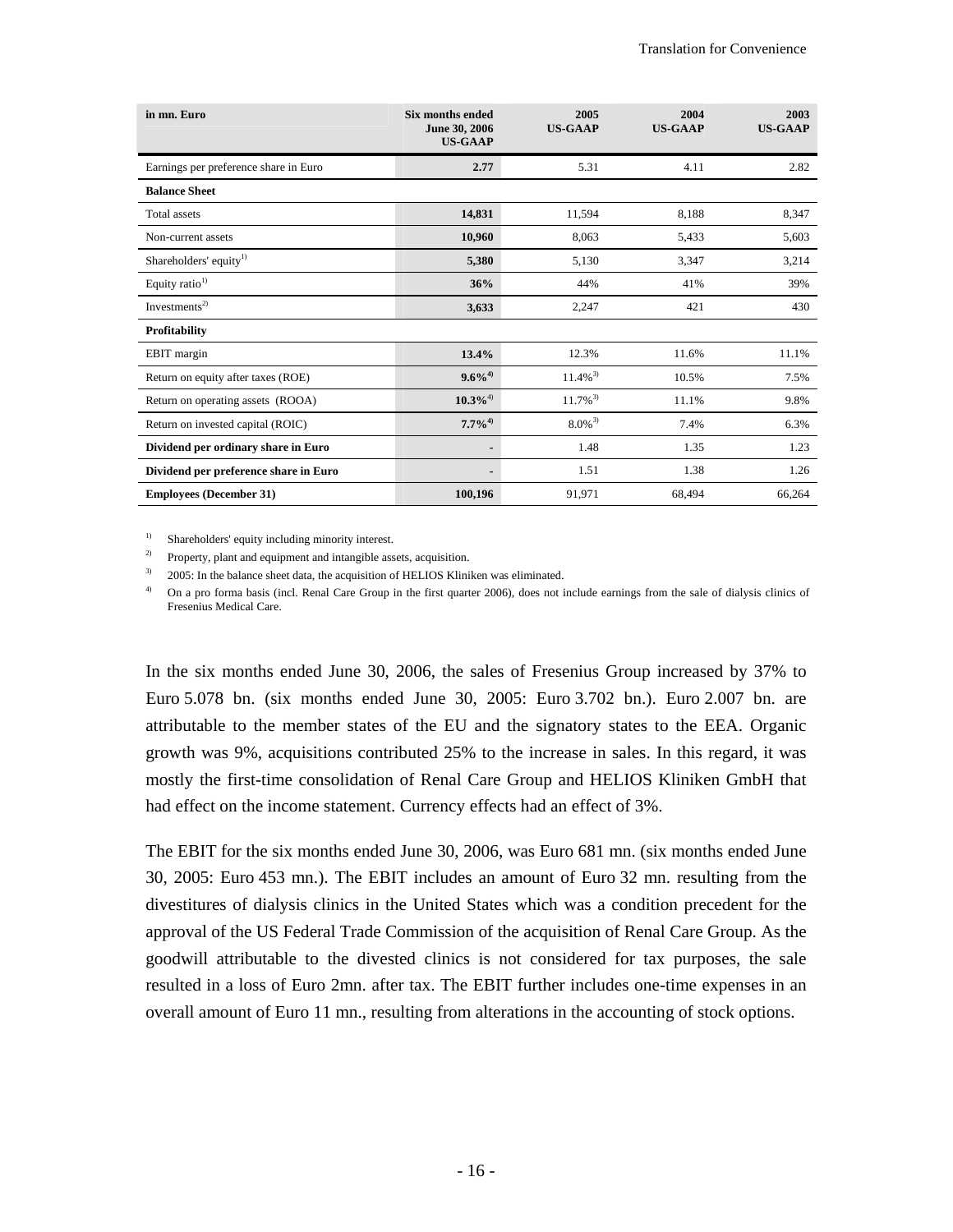The net income was Euro 140 mn. (six months ended June 30, 2005: Euro 101 mn.). This includes a total amount of Euro 19 mn. for one-time expenditures, mostly for the refinancing of debt as well as for expenses related to the stock option accounting change.

In the first six months ended June 30, 2006, the business segments made the following contributions to group sales (reference values for the six months ended June 30, 2005, given in brackets): Fresenius Medical Care 63% (69%), Fresenius Kabi 18% (22%) and Fresenius ProServe 19% (9%).

# **b) Subscribed Capital and Shareholders**

### (aa) Subscribed Capital

The subscribed capital of Fresenius AG amounts to Euro 130,752,921.60 (including the capital increase from authorised capital against contribution in kind in the amount of Euro 903,884.80 in the course of the acquisition of HUMAINE which yet has to be registered in the commercial register, but not taking into account the capital increases from the conditional capitals (Section 4 para. 5 and para. 6 of the articles of association of Fresenius AG) in the amount of Euro 771,968.00 in the course of the year 2006) and is divided into 25,537,680 ordinary bearer shares ("**Ordinary Shares**") and 25,537,680 nonvoting preference bearer shares ("**Preference Shares**") (not taking into account any Ordinary or Preference Shares issued in 2006 because of the exercising of options and convertible bonds). The shares are no-par value shares with a proportionate amount of the subscribed capital of Euro 2.56 per share.

It is proposed to the extraordinary general meeting of shareholders on December 4, 2006, to conduct a capital increase from the Company's funds without the issuance of new shares (the "**Capital Increase From The Company's Funds**"). After this, according to the proposal to the general meeting, a new division of the subscribed capital is to be conducted in such manner that the number of Ordinary Shares and Preference Shares issued is being tripled (share split at a ratio of one share with a proportionate amount of the subscribed capital of Euro 2.56 (previously) to three shares with a proportioned amount of the subscribed capital of Euro 1.00 each (in the future), hereinafter the "**Share Split**").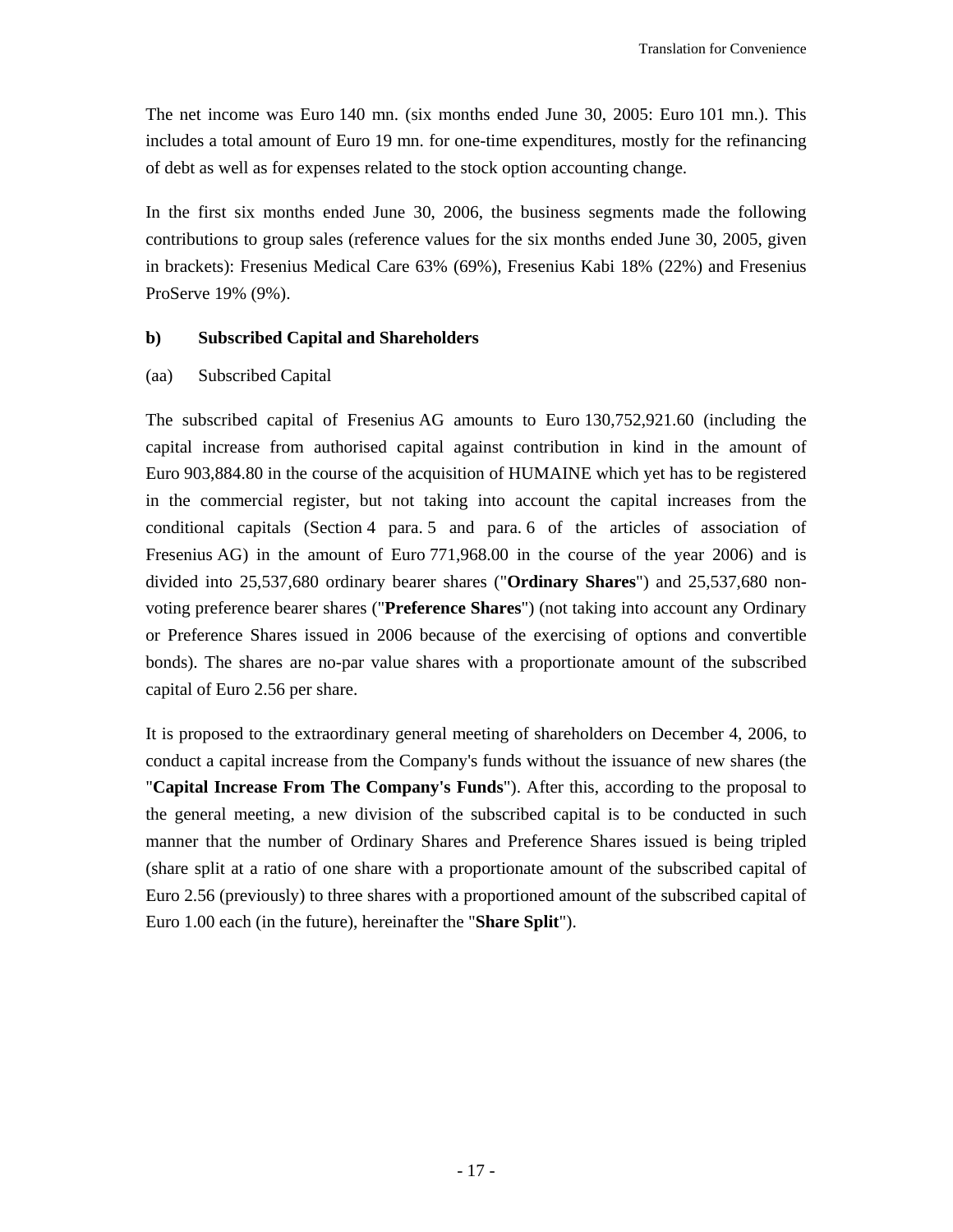#### (bb) Authorised Capitals

### (1) Authorised Capital I

Pursuant to Section 4 para. 3 of the articles of association of Fresenius AG, the management board is authorised, with the approval of the supervisory board, to increase until May 9, 2011, the subscribed capital of the Company by a total of nominally Euro 12,800,000.00, through the single or multiple issuance of new Ordinary Shares and/or Preference Shares against contributions in cash (Authorised Capital I – *Genehmigtes Kapital I*). The number of shares has to increase in the same proportion as the subscribed capital. The shareholders are to be granted a subscription right. The management board is authorised, however, to exclude fractional amounts from the shareholders' subscription right and, if Ordinary and Preference Shares are issued at the same time, to exclude the subscription right of the holders of shares of one type to shares of the other type, provided that the subscription ratio is determined to be the same for both types.

The authorisation also includes the right to issue additional Preference Shares which are equal to non-voting Preference Shares previously issued in respect of the distribution of profits or of the Company's assets. This authorisation may only be exercised to the extent that the number of Ordinary Shares issued does not exceed the number of non-voting Preference Shares issued in case all authorised capitals which are registered in the commercial register (*Handelsregister*) on the basis of the resolutions adopted by the general meeting of May 10, 2006, are fully utilised.

#### (2) Authorised Capital II

Pursuant to Section 4 para. 4 of the articles of association of Fresenius AG (which already takes into account the capital increase from authorised capital against contribution in kind in the amount of Euro 903,884.80 in the course of the acquisition of HUMAINE which is not yet registered in the commercial register), the management board is authorised, with the approval of the supervisory board, to increase until May 9, 2011, the subscribed capital of the Company by a total of nominally Euro 5,496,115.20, through the single or multiple issuance of new Ordinary Shares and/or Preference Shares against contributions in cash and/or in kind (Authorised Capital II – *Genehmigtes Kapital II*). The number of shares has to increase in the same proportion as the subscribed capital. The management board is authorised to exclude fractional amounts from the shareholders' subscription right and, if Ordinary and Preference Shares are issued at the same time, to exclude the subscription right of the holders of shares of one type to shares of the other type, provided that the subscription ratio is determined to be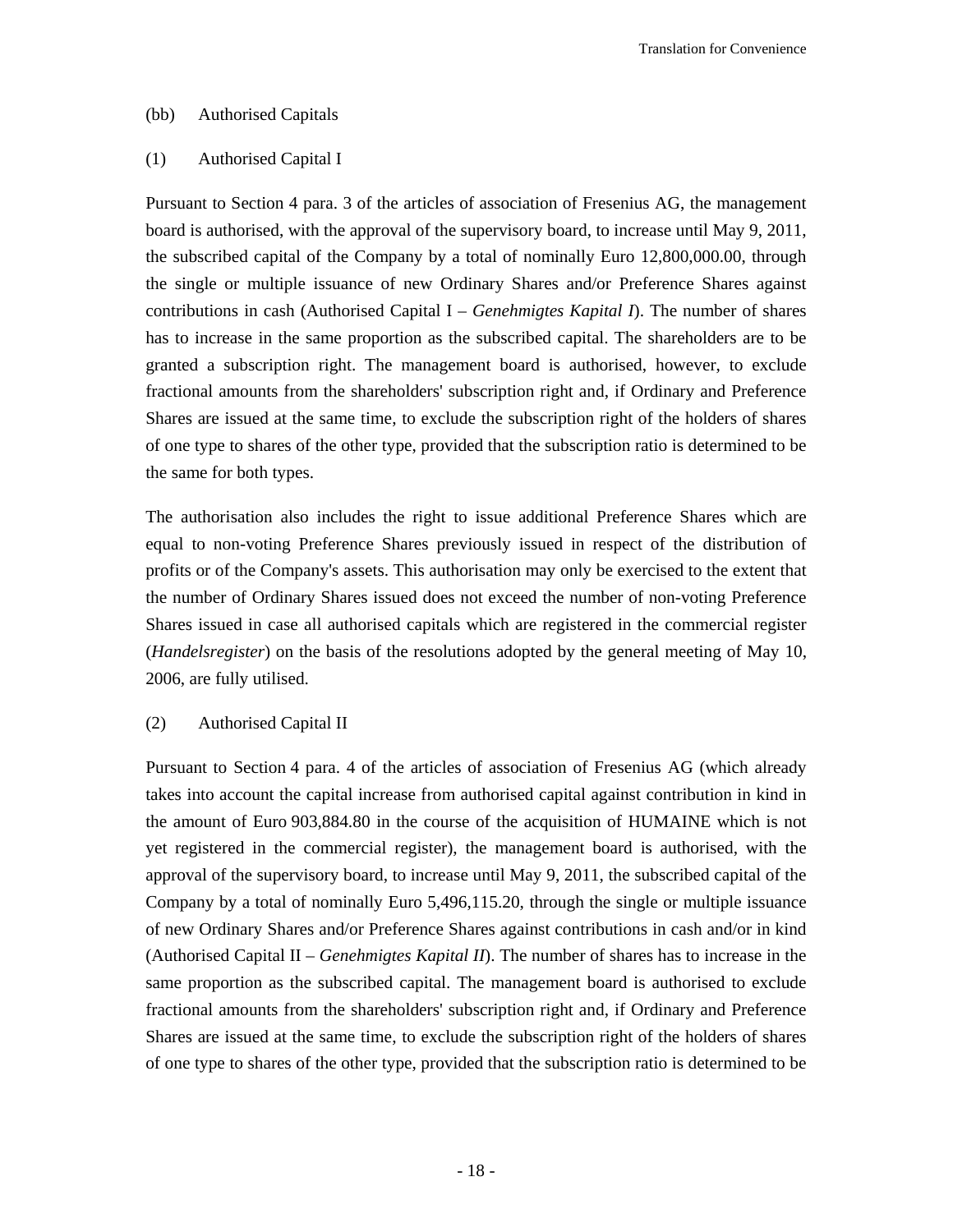the same for both types. Furthermore, the management board is authorised to decide on the exclusion of the shareholders' subscription rights, in each case with the approval of the supervisory board. The exclusion of subscription rights is only permissible, however, if in the case of a capital increase against contribution in cash, the issue price is not significantly lower than the stock exchange price. The exclusion of subscription rights in the case of a capital increase against contribution in kind is only permissible for the purposes of acquiring an enterprise or parts of an enterprise or an interest in an enterprise. The authorisation also includes the right to issue additional Preference Shares which are equal to non-voting Preference Shares previously issued in respect of the distribution of profits or of the Company's assets. This authorisation may only be exercised to the extent that the number of Ordinary Shares issued does not exceed the number of non-voting Preference Shares issued in case all authorised capitals which have been registered in the commercial register (*Handelsregister*) on the basis of the resolutions adopted by the general meeting of Fresenius AG of May 10, 2006, are fully utilised.

(3) Adjustment in the Course of the Capital Increase From The Company's Funds and the Share Split

In the course of the share split it is proposed to increase the subscribed capital of the Company from the Company's funds (cf. item 2 b) of the agenda of the extraordinary general meeting of shareholders of December 4, 2006). However, in the course of the Capital Increase From The Company's Funds the authorised capital is not increased. It remains unchanged.

- (cc) Conditional Capitals
- (1) Conditional Capital I

Pursuant to Section 4 para. 5 sentence 1 of the articles of association of Fresenius AG, the subscribed capital of the Company is conditionally increased by up to Euro 1,246,248.96 (not taking into account any subscription shares issued in 2006 because of the exercising of options), divided into 486,816 shares, through the issuance of new Ordinary Shares (Conditional Capital I Ordinary Shares – *Bedingtes Kapital I Stämme*). Taking into account the subscription shares issued so far in the course of 2006, the Conditional Capital I Ordinary Shares only amounts to Euro 919,918.08, divided into 359,343 Ordinary Shares. The conditional capital increase will only be implemented to the extent that subscription rights for Ordinary Shares are being issued under the stock option plan pursuant to the resolution of the general meeting of shareholders of June 18, 1998, and the holders of such subscription rights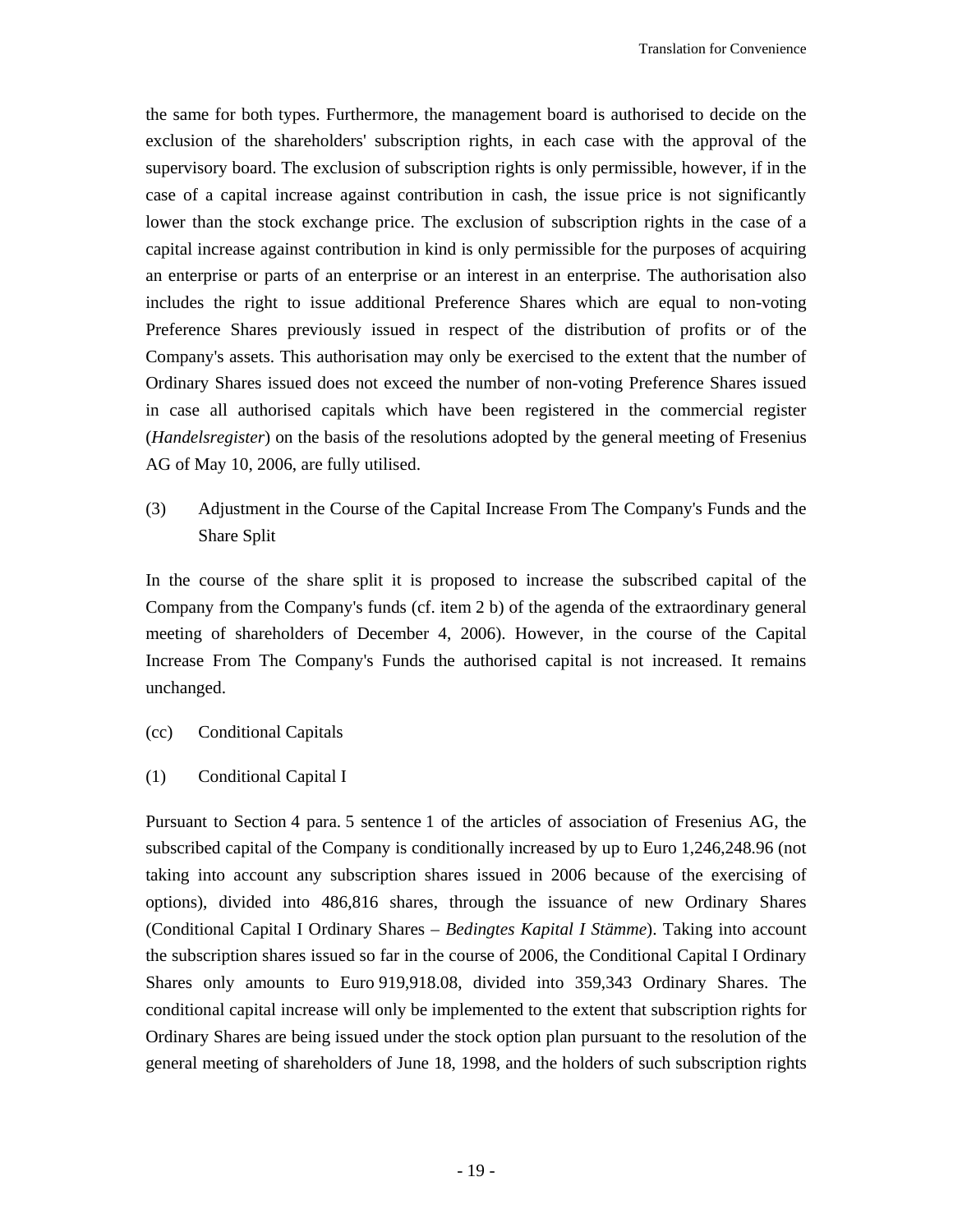exercise these rights. The new Ordinary Shares are entitled to profit participation starting from the beginning of the financial year in which they are issued.

The subscribed capital of the Company is conditionally increased by up to Euro 1,246,248.96 (not taking into account any subscription shares issued in 2006 because of the exercising of options), divided into 486,816 shares, through the issuance of new non-voting preference bearer shares (Conditional Capital I Preference Shares – *Bedingtes Kapital I Vorzüge*). Taking into account the subscription shares issued so far in the course of 2006, the Conditional Capital I Preference Shares only amounts to Euro 919,918.08, divided into 359,343 Preference Shares. The conditional capital increase will only be implemented to the extent that subscription rights for Reference Shares are being issued under the stock option plan pursuant to the resolution of the general meeting of shareholders of June 18, 1998, and the holders of such subscription rights exercise these rights. The new non-voting preference bearer shares are entitled to profit participation starting from the beginning of the financial year in which they are issued.

# (2) Conditional Capital II

Pursuant to Section 4 para. 6 of the articles of association of Fresenius AG, the subscribed capital of the Company is conditionally increased by up to Euro 2,254,433.28 (not taking into account any subscription shares issued in 2006 because of the exercising of options), divided into up to 880,638 shares, through the issuance of new Ordinary Shares (Conditional Capital II Ordinary Shares – *Bedingtes Kapital II Stämme*). Taking into account the subscription shares issued so far in the course of 2006, the Conditional Capital II Ordinary Shares only amounts to Euro 2,194,780.16, divided into 857,336 Ordinary Shares. The conditional capital increase will only be implemented to the extent that convertible bonds for Ordinary Shares are being issued under the stock option plan pursuant to the resolution of the general meeting of shareholders of May 28, 2003, and the holders of such convertible bonds exercise their conversion rights. The new Ordinary Shares are entitled to profit participation starting from the beginning of the financial year in which they are issued.

The subscribed capital of the Company is conditionally increased by up to Euro 2,254,433.28 (not taking into account any subscription shares issued in 2006 because of the exercising of options), divided into 880,638 shares, through the issuance of new non-voting preference bearer shares (Conditional Capital II Preference Shares – *Bedingtes Kapital II Vorzüge*). Taking into account the subscription shares issued so far in the course of 2006, the Conditional Capital II Preference Shares only amounts to Euro 2,194,780.16, divided into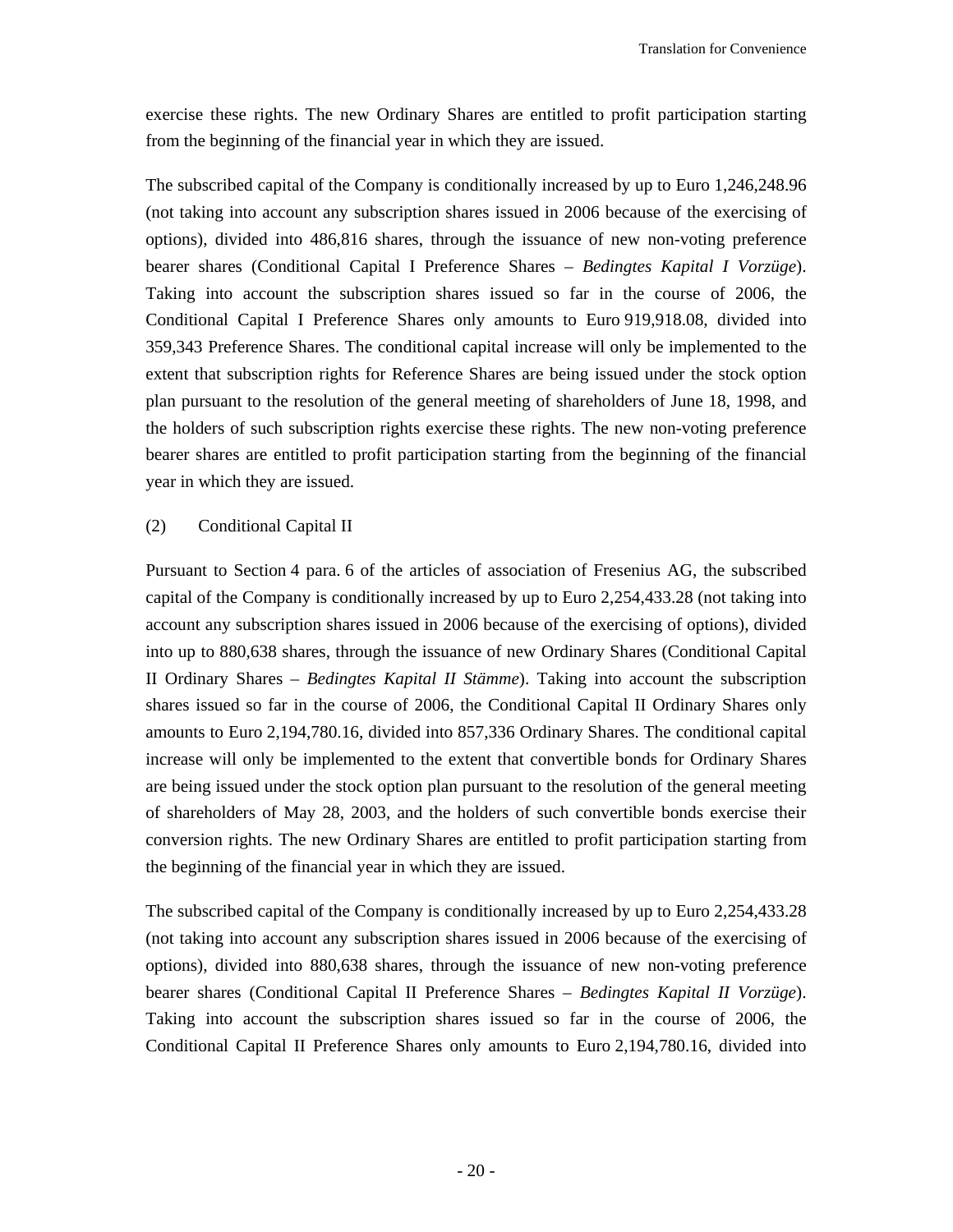857,336 Preference Shares. The conditional capital increase will only be implemented to the extent that convertible bonds for Preference Shares are being issued under the stock option plan pursuant to the resolution of the general meeting of shareholders of May 28, 2003, and the holders of such convertible bonds exercise their conversion rights. The new non-voting preference bearer shares are entitled to profit participation starting from the beginning of the financial year in which they are issued.

(3) Adjustment in the Course of the Capital Increase From The Company's Funds and the Share Split

In the course of the Capital Increase From The Company's Funds (cf. item 2 a) of the agenda of the extraordinary general meeting of shareholders of December 4, 2006) the conditional capital increases in the same proportion as the subscribed capital by operation of law (cf. Section 218 sentence 1 of the German Stock Corporation Act – *Aktiengesetz* ("**AktG**")). Therefore, no adjustment of the additional capital is required in the course of the Capital Increase From The Company's Funds.

However, in the course of the Share Split (cf. item 2 b) of the agenda of the extraordinary general meeting of shareholders of December 4, 2006) the number of shares to be issued under the conditional capital increases. The number of Ordinary or Preference Shares to be issued in each case has to be tripled. Therefore, the provisions in the articles of association regarding the conditional capital have to be adjusted accordingly (cf. item 2 b)bb) of the agenda of the extraordinary general meeting of shareholders of December 4, 2006).

(dd) Shareholders

The subscribed capital of Fresenius AG exists in the form of ordinary and non-voting preference shares issued to the bearer. Accordingly, Fresenius AG generally is in no position to determine who its shareholders are and how many shares are held by a certain shareholder. However, the following figures are known:

The Else Kröner-Fresenius-Stiftung is the largest shareholder in the voting capital of Fresenius AG. Else Kröner-Fresenius-Stiftung holds approx. 61% of the voting capital of Fresenius AG (as per June 30, 2006). Else Kröner-Fresenius-Stiftung sponsors medical science, in particular in the field of research and treatment of illnesses as well as the development of devices and drugs. It may only support such research projects the results of which are, in principle, available to the general public. In addition, it supports the training of doctors and other persons involved in the treatment and care of patients, in particular persons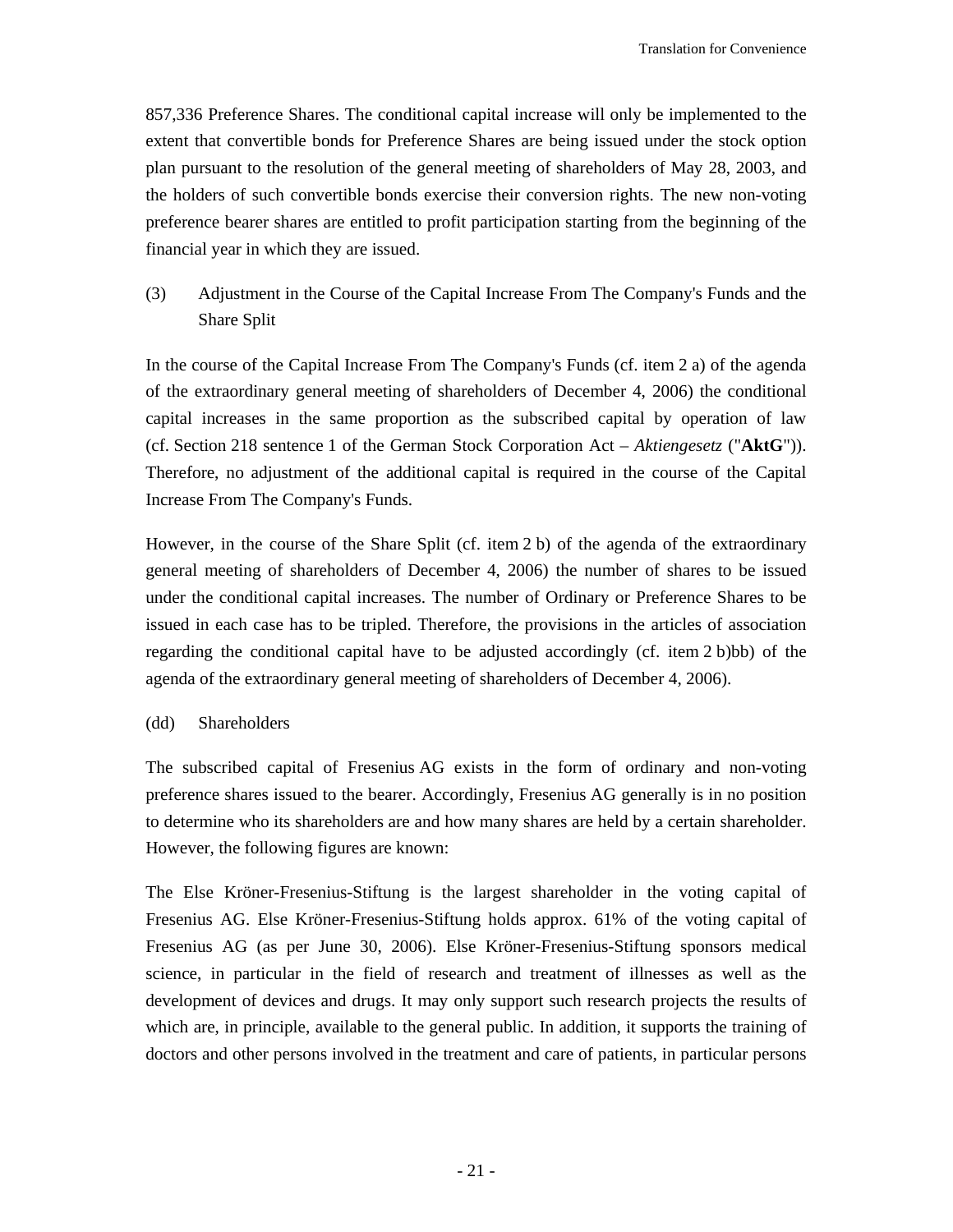working in the field of dialysis. It also sponsors the education of particularly gifted pupils and students.

According to its own statements, Allianz Lebensversicherungs-AG holds between 5 and 10% of the voting capital of Fresenius AG.

There are no affiliations from a company law point of view between the two largest shareholders in the voting capital. The remaining shares of Fresenius AG are in free float.

A shareholder survey conducted at the beginning of 2006, which identified 81% of the subscribed capital, facilitated the identification of nearly all of the Ordinary Shares and approx. 63% of the Preference Shares. According to this survey, 213 institutional investors hold about 20.6 mn. shares. These were divided into 6.5 mn. Ordinary Shares and 14.1 mn. Preference Shares. 1.1 mn. Ordinary Shares and 1.9 mn. Preference Shares were identified as retail holdings.

The top 10 investors held approx. 17% of the total Ordinary Share capital and approx. 23% of the overall Preference Share capital. Both share classes are mainly held by investors in Germany and Great Britain.

# **c) Corporate Bodies**

The corporate bodies of the Company are at the management board, the supervisory board and the general meeting of shareholders. The competences of these corporate bodies are stipulated in the German Stock Corporation Act, the articles of association of Fresenius AG and in the rules of procedure for the management board and the supervisory board and its committees. In accordance with the provisions of the stock corporation act, Fresenius AG has a two-tier management and supervision system comprising of management board and supervisory board. The two corporate bodies work independently from each other and one person cannot, at the same time, be a member of both corporate bodies. Pursuant to its articles of association, Fresenius AG is represented by two members of the management board or by one member of the management board together with a *Prokurist* (i.e. an executive holding a general power of attorney).

# (aa) Management Board

The management board conducts the business of the Company and represents the Company vis-à-vis third parties. The management board of Fresenius AG comprises five members. In accordance with the rules of procedure of the management board, each member is responsible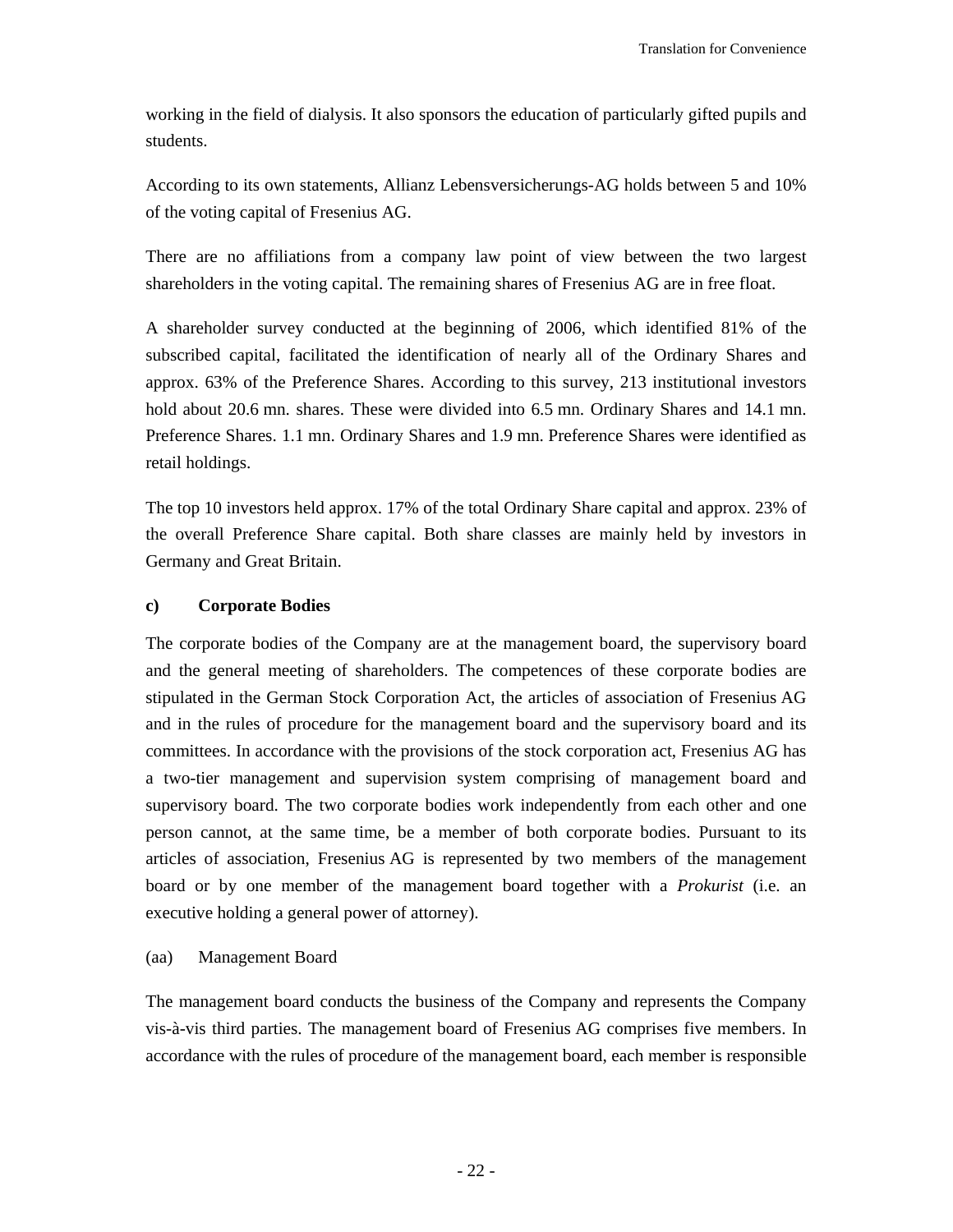for his area of competence. However, the members have a joint responsibility for the management of the Group. The management board has to report to the supervisory board on a regular basis, regarding, in particular, the intended business policy and strategies, the profitability of the business, the ongoing operation of the business and all other transactions which may be of significant importance for the profitability and liquidity.

| <b>Name</b>          | Age in<br>years | <b>Year of first</b><br>appointment | Responsibility/<br><b>Task</b> | <b>Memberships on supervisory boards</b>                          |
|----------------------|-----------------|-------------------------------------|--------------------------------|-------------------------------------------------------------------|
| Dr. Ulf M. Schneider | 41<br>2003      |                                     | Chairman                       | <b>Memberships on supervisory boards:</b>                         |
|                      |                 |                                     |                                | (a)                                                               |
|                      |                 |                                     |                                | Fresenius Medical Care Management AG<br>(Chairman)                |
|                      |                 |                                     |                                | Fresenius Kabi AG (Chairman)                                      |
|                      |                 |                                     |                                | Helios Kliniken GmbH (Chairman)                                   |
|                      |                 |                                     |                                | Eufets AG (Chairman)                                              |
|                      |                 |                                     |                                | (b)                                                               |
|                      |                 |                                     |                                | Fresenius Kabi Austria GmbH, Austria                              |
|                      |                 |                                     |                                | Fresenius Kabi España S.A., Spain                                 |
|                      |                 |                                     |                                | Fresenius Medical Care Groupe France S.A.,<br>France (Chairman)   |
|                      |                 |                                     |                                | Fresenius Hemocare Nederlands B.V.<br>The Netherlands             |
|                      |                 |                                     |                                | FHC (Holdings), Ltd., Great Britain                               |
| <b>Rainer Baule</b>  | 58              | 1997                                | <b>Business segment</b>        | Memberships on supervisory boards:                                |
|                      |                 |                                     | Fresenius Kabi                 | (b)                                                               |
|                      |                 |                                     |                                | Fresenius Kabi Austria GmbH, Austria<br>(Chairman)                |
|                      |                 |                                     |                                | Fresenius Hemocare Nederlands B.V.,<br>The Netherlands (Chairman) |
|                      |                 |                                     |                                | Fresenius Kabi España S.A., Spain                                 |
|                      |                 |                                     |                                | Calea Ltd., CanadaFHC (Holdings), Ltd.,<br><b>Great Britain</b>   |
| Andreas Gaddum       | 50              | 2005                                | <b>Business segment</b>        | Memberships on supervisory boards:                                |
|                      |                 |                                     | Fresenius ProServe             | (a)                                                               |
|                      |                 |                                     |                                | Helios Kliniken GmbH                                              |
|                      |                 |                                     |                                | Wittgensteiner Kliniken AG (Chairman)                             |
|                      |                 |                                     |                                | (b)                                                               |
|                      |                 |                                     |                                | VAMED AG, Austria                                                 |
| Dr. Ben J. Lipps     | 66              | 2004                                | <b>Business segment</b>        | Membership on management boards:                                  |
|                      |                 |                                     | Fresenius Medical<br>Care      | Fresenius Medical Care Management AG<br>(Chairman)                |

The members of the management board are: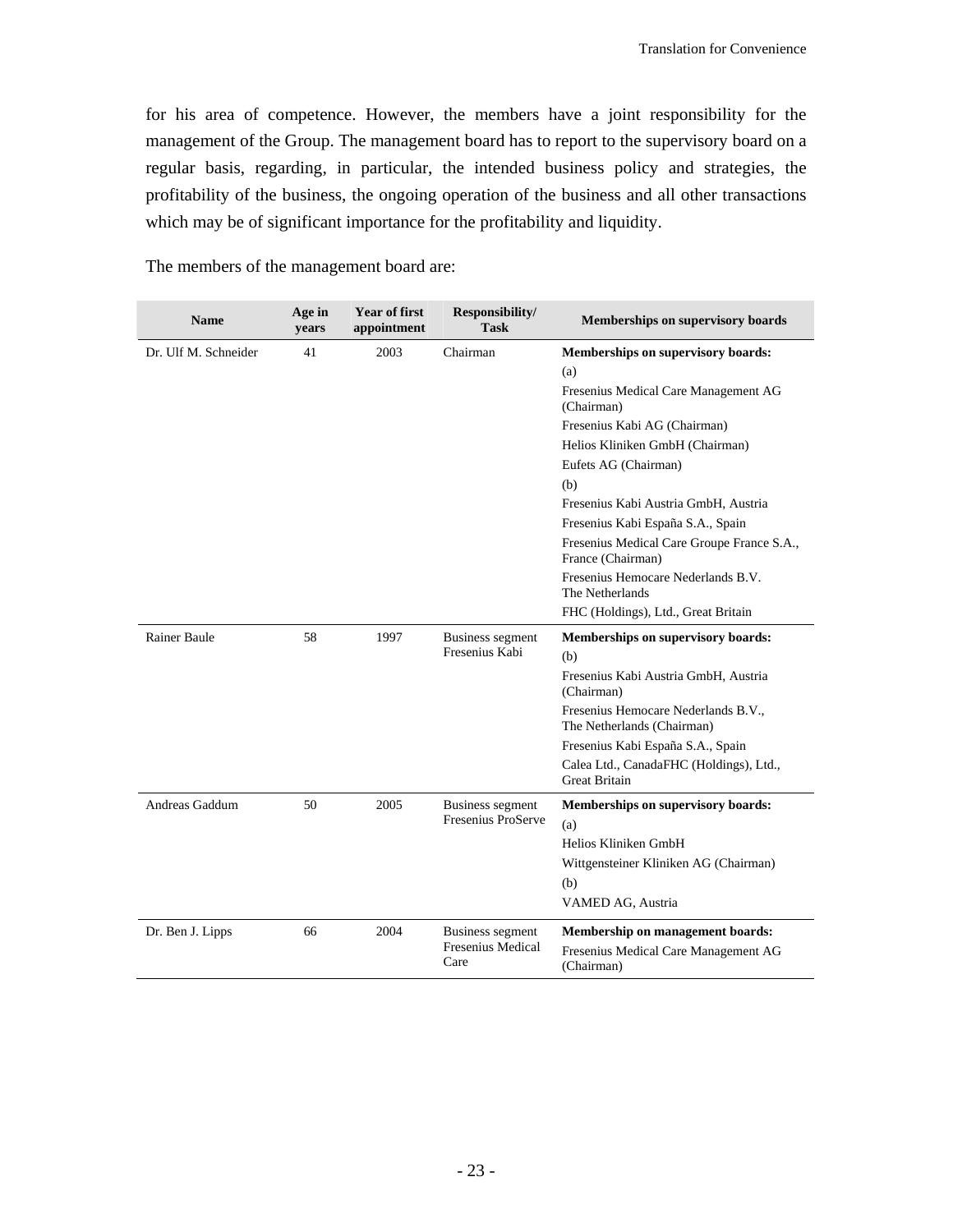| <b>Name</b>   | Age in<br>years | <b>Year of first</b><br>appointment | Responsibility/<br><b>Task</b>                                     | Memberships on supervisory boards                                                                                                                                                                                                   |
|---------------|-----------------|-------------------------------------|--------------------------------------------------------------------|-------------------------------------------------------------------------------------------------------------------------------------------------------------------------------------------------------------------------------------|
| Stephan Sturm | 43              | 2005                                | Chief Financial<br>Officer and Labour<br><b>Relations Director</b> | <b>Memberships on supervisory boards:</b><br>(a)<br>Fresenius Kabi AG<br>Helios Kliniken GmbH<br>Wittgensteiner Kliniken AG<br>(b)<br>Fresenius Hemocare Nederlands B.V.,<br>The Netherlands<br>FHC (Holdings), Ltd., Great Britain |

(a) Memberships in supervisory boards which are to be established pursuant to statutory law

(b) Memberships in similar supervisory bodies of foreign companies

The members of the management board can be reached under the business address of the group head offices of Fresenius AG, Else-Kröner-Straße 1, 61352 Bad Homburg v.d.H., Germany.

(bb) Supervisory Board

The supervisory board appoints the members of the management board and consults with and supervises the management board with regard to the management of the company. Generally, the supervisory board may not assume any management functions. However, the articles of association and the rules of procedure of the management board provide that the management board may not carry out certain transactions without the approval of the supervisory board. The supervisory board has to convene in meetings at least twice in each half of the calendar year.

The composition of the supervisory board of Fresenius AG is governed by the MitbestG 1976. According to these provisions, the supervisory board is to be composed on a parity basis with representatives of the shareholders and representatives of the employees. Currently, the supervisory board of the Company comprises of twelve members, six representatives of the shareholders and six representatives of the employees. The shareholder representatives are elected by the general meeting of shareholders. The election of the employee representatives is governed by the provisions of the MitbestG 1976.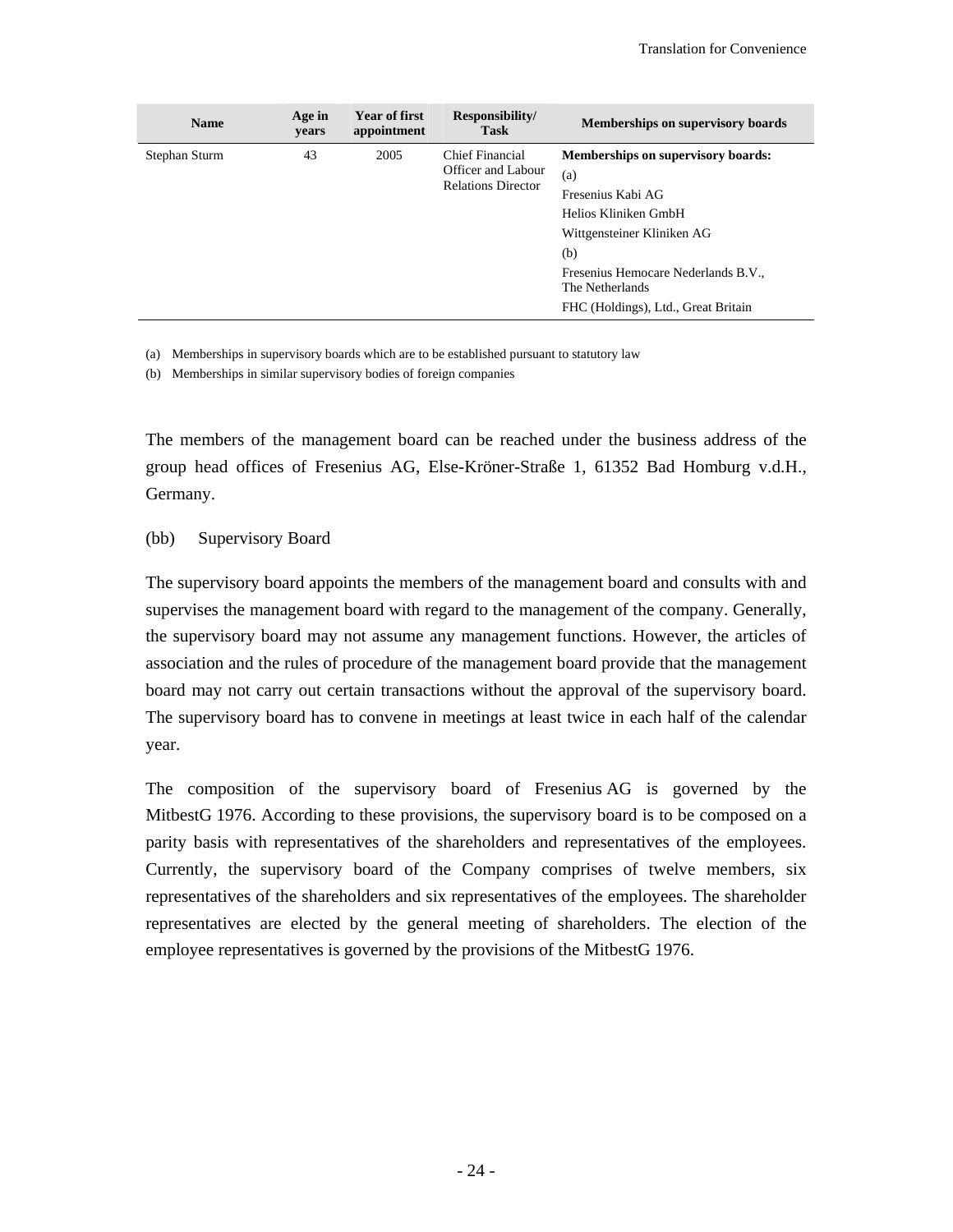| <b>Name</b><br>(Principal Profession)                    | <b>Position</b> | Membership<br>since | <b>Other Memberships</b>                              |
|----------------------------------------------------------|-----------------|---------------------|-------------------------------------------------------|
| Dr. Gerd Krick                                           | Chairman        | 2003                | <b>Committees:</b>                                    |
| (former Chairman of the                                  |                 |                     | Chairman of the Personnel Committee                   |
| Management Board of                                      |                 |                     | Member of the Audit Committee                         |
| Fresenius AG)                                            |                 |                     | Member of the Mediation Committee                     |
|                                                          |                 |                     | <b>Supervisory Board:</b>                             |
|                                                          |                 |                     | Fresenius Medical Care AG & Co. KGaA (Chairman)       |
|                                                          |                 |                     | Fresenius Medical Care Management AG                  |
|                                                          |                 |                     | VAMED AG, Austria (Chairman)                          |
|                                                          |                 |                     | Allianz Private Krankenversicherungs-AG               |
|                                                          |                 |                     | <b>Advisory Board:</b>                                |
|                                                          |                 |                     | HDI Haftpflichtverband der deutschen Industrie V.a.G. |
|                                                          |                 |                     | <b>Board of Directors:</b>                            |
|                                                          |                 |                     | Adelphi Capital Europe Fund, Cayman Islands           |
| <b>Gerhard Herres</b>                                    |                 | 2003                |                                                       |
| (Member of the trade union)                              |                 |                     |                                                       |
| Deutscher Handels- und                                   |                 |                     |                                                       |
| Industrieangestellten Verband<br>im CGB.                 |                 |                     |                                                       |
| Member of the Works Council                              |                 |                     |                                                       |
| St. Wendel plant)                                        |                 |                     |                                                       |
| Dr. Gabriele Kröner                                      |                 | 1996                | <b>Management Board:</b>                              |
| (Doctor)                                                 |                 |                     | Else Kröner-Fresenius-Stiftung                        |
| Dr. Bernd Mathieu                                        |                 | 2003                | <b>Board of Directors:</b>                            |
| (Graduate chemist)                                       |                 |                     | Fresenius Medical Care Japan Co. Ltd., Japan          |
|                                                          |                 |                     | Fresenius-Kawasumi Co. Ltd., Japan                    |
| Christel Neumann                                         |                 | 1993                |                                                       |
| (Chairlady of the Fresenius                              |                 |                     |                                                       |
| European Employee Forum,<br>Chairlady<br>of the<br>Works |                 |                     |                                                       |
| Council, Schweinfurt plant,                              |                 |                     |                                                       |
| Member of the General Works                              |                 |                     |                                                       |
| Council)                                                 |                 |                     |                                                       |
| Ilona Oesterle                                           |                 | 1998                |                                                       |
| (Member of the Works)                                    |                 |                     |                                                       |
| Council Bad Homburg v.d.H.)                              |                 |                     |                                                       |
| Dr. Gerhard Rupprecht                                    |                 | 2004                | <b>Supervisory Board:</b>                             |
| (Member of the Management                                |                 |                     | Heidelberger Druckmaschinen AG                        |
| Board of Allianz AG,<br>Chairman of the Management       |                 |                     | ThyssenKrupp Automotive AG                            |
| Board of Allianz Deutschland                             |                 |                     | Allianz Lebensversicherungs-AG (Chairman)             |
| AG)                                                      |                 |                     | Allianz Versicherungs-AG (Chairman)                   |
|                                                          |                 |                     | Allianz Private Krankenversicherungs-AG (Chairman)    |
|                                                          |                 |                     | Allianz Beratungs- und Vertriebs-AG (Chairman)        |
|                                                          |                 |                     | Allianz First Life Insurance Co. Ltd., Korea          |

The following persons are members of the supervisory board of Fresenius AG: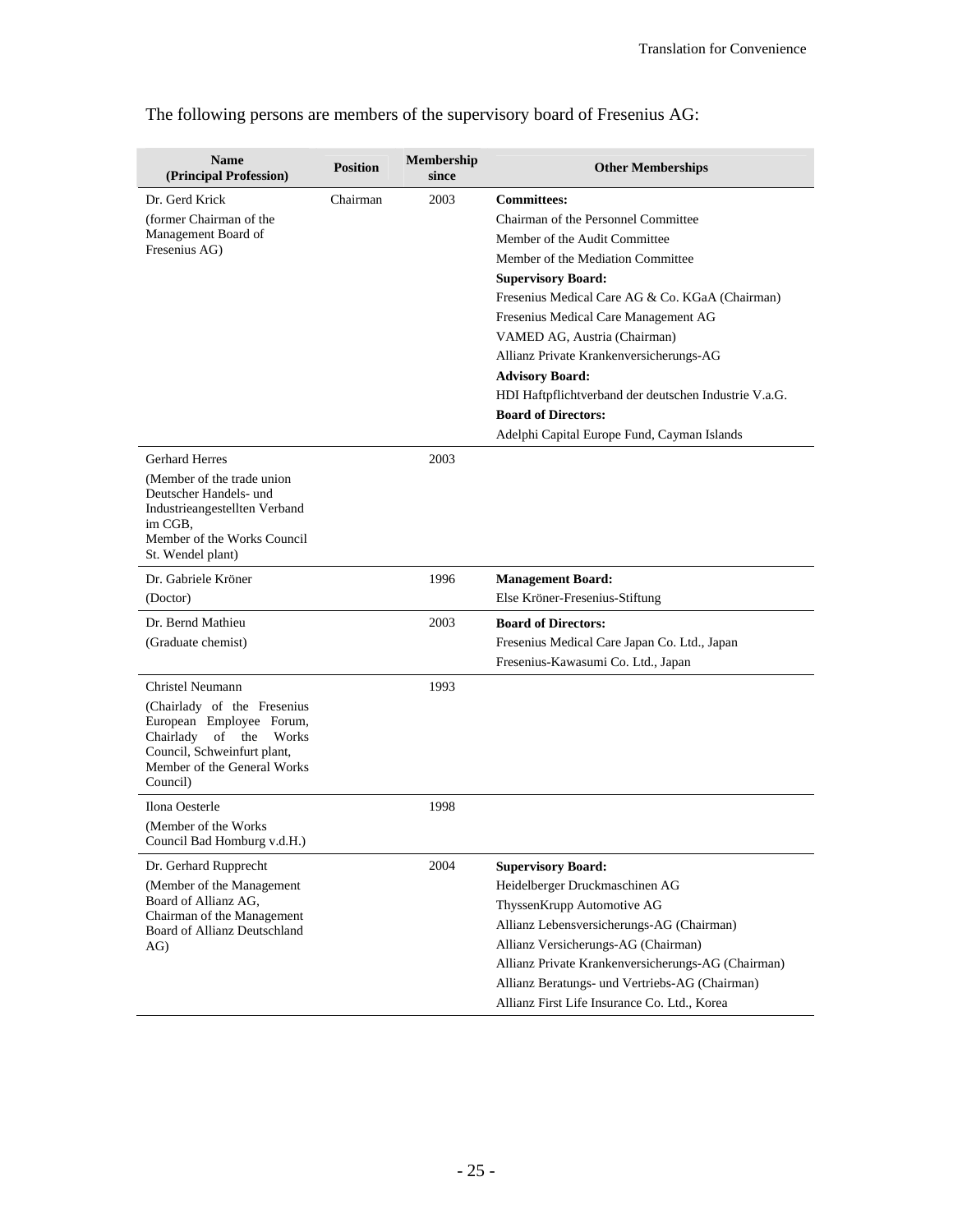| Wilhelm Sachs                                                              |          | 2004 | <b>Committees:</b>                                        |
|----------------------------------------------------------------------------|----------|------|-----------------------------------------------------------|
| (Chairman of the General<br>Works Council, Deputy<br>Chairman of the Works |          |      | Member of the Mediation Committee                         |
| Council Friedberg plant)                                                   |          |      |                                                           |
| Dr. Dieter Schenk                                                          |          | 1998 | <b>Committees:</b>                                        |
| (Lawyer and Tax Consultant)                                                |          |      | Member of the Mediation Committee                         |
|                                                                            |          |      | <b>Supervisory Board:</b>                                 |
|                                                                            |          |      | Fresenius Medical Care AG & Co. KGaA<br>(Deputy Chairman) |
|                                                                            |          |      | Fresenius Medical Care Management AG<br>(Deputy Chairman) |
|                                                                            |          |      | Gabor Shoes AG (Chairman)                                 |
|                                                                            |          |      | Greiffenberger AG (Deputy Chairman)                       |
|                                                                            |          |      | TOPTICA Photonics AG (Deputy Chairman)                    |
|                                                                            |          |      | <b>Administrative Board:</b>                              |
|                                                                            |          |      | Else Kröner-Fresenius-Stiftung (Chairman)                 |
| Dr. Karl Schneider                                                         |          | 1991 | <b>Committees:</b>                                        |
| (former Management Board                                                   |          |      | Member of the Personnel Committee                         |
| Spokesman Südzucker AG)                                                    |          |      | <b>Administrative Board:</b>                              |
|                                                                            |          |      | Else Kröner-Fresenius-Stiftung (Deputy Chairman)          |
| Volker Weber                                                               | Deputy   | 2005 | <b>Committees:</b>                                        |
| (Full-time Secretary of the                                                | Chairman |      | Member of the Personnel Committee                         |
| trade union IG Bergbau,                                                    |          |      | Member of the Audit Committee                             |
| Chemie, Energie)                                                           |          |      | Member of the Mediation Committee                         |
|                                                                            |          |      | <b>Supervisory Board:</b>                                 |
|                                                                            |          |      | SV Deutschland GmbH                                       |
| Dr. Bernhard Wunderlin                                                     |          | 1998 | <b>Committees:</b>                                        |
| (former Managing Director                                                  |          |      | Chairman of the Audit Committee                           |
| <b>Harald Quandt Holding</b><br>GmbH)                                      |          |      | <b>Supervisory Board:</b>                                 |
|                                                                            |          |      | Harald Quandt Holding GmbH                                |
|                                                                            |          |      | Hertie School of Governance                               |
|                                                                            |          |      | <b>Advisory Board:</b>                                    |
|                                                                            |          |      | Equita Management GmbH                                    |
|                                                                            |          |      | Von Rautenkranz Nachfolger GbR                            |
|                                                                            |          |      | Marsh & McLennan Holdings GmbH                            |
|                                                                            |          |      | <b>Administrative Board:</b>                              |
|                                                                            |          |      | Senckenbergische Naturforschende Gesellschaft             |
|                                                                            |          |      | <b>Management Board:</b>                                  |
|                                                                            |          |      | Gemeinnützige Hertie-Stiftung (Deputy Chairman)           |
|                                                                            |          |      | <b>Foundation Council:</b>                                |
|                                                                            |          |      | PwC-Stiftung                                              |

The members of the supervisory board can be reached under the business address of the group head offices of Fresenius AG, Else-Kröner-Straße 1, 61352 Bad Homburg v.d.H..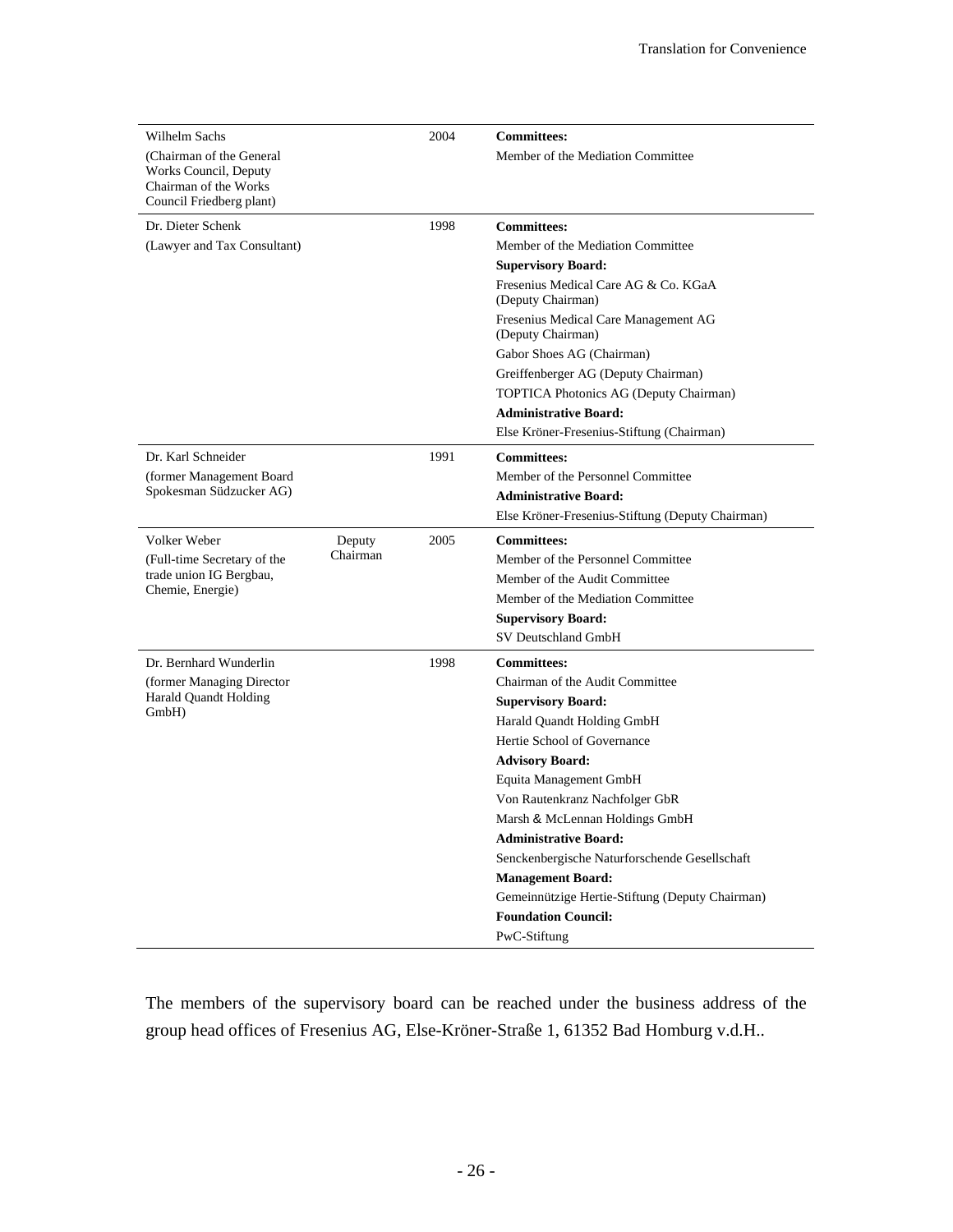From among its members, the supervisory board has established three committees, the personnel committee, the audit committee and the mediation committee. With the exception of the mediation committee, which comprises four members, the committees have three members. The personnel committee makes decisions regarding the employment agreements of the management board members. It is the task of the audit committee, in particular, to prepare the decision of the supervisory board regarding the approval of the annual financial statements and the consolidated financial statements, to examine the interim reports as well as to commission – after consultation with the management board – the auditor (including his fee agreement). The mediation committee is responsible for the tasks allocated to the supervisory board in Section 31 para. 3 sentence 2 MitbestG 1976.

The supervisory board regards the examination of its own efficiency pursuant to No. 5.6 of the German Corporate Governance Code as a permanent process. It is characterised by intensive communication within the supervisory board. The examination of its own efficiency so far conducted by the supervisory board has shown that the supervisory board is organised efficiently and that, in particular, the cooperation of management board and supervisory board is working very well.

Pursuant to Section 6.2 of the conversion plan, the term of office of the acting supervisory board members terminates upon the registration of Fresenius SE in the commercial register, at the latest, in any event, regularly upon the conclusion of the general meeting of shareholders of the Company in the year 2008.

### **d) Employees and Co-determination**

As per June 30, 2006, Fresenius Group had 100,196 employees worldwide (December 31, 2005: 91,971), 45,777 of these in 22 member states of the EU and of the EEA. Another 328 employees work for Fresenius Group in Romania; this country will presumably become a member of the EU on January 1, 2007.

With regard to the election of the six employee representatives on the supervisory board of Fresenius AG which is composed on a parity basis pursuant to the MitbestG 1976, the German employees of Fresenius Group have the active and passive voting right in accordance with the MitbestG 1976. In addition, there are additional supervisory boards in other companies of Fresenius Group in which the employees have participation rights.

Besides, in accordance with applicable national laws there are employee representative bodies within Fresenius Group.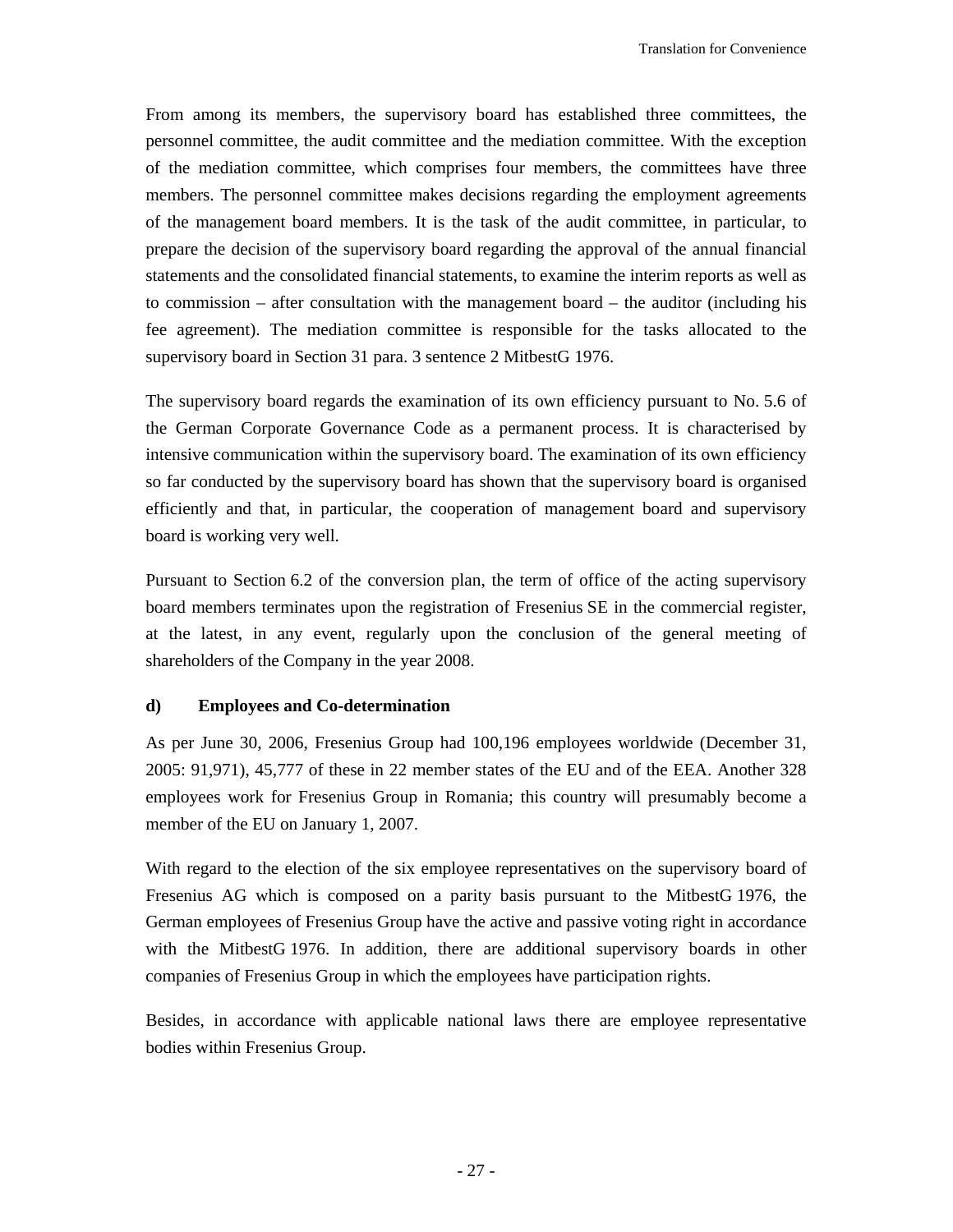On December 15, 2005, the management board of Fresenius AG, the management board of Fresenius Medical Care AG (now Fresenius Medical Care AG & Co. KGaA), the management board of Fresenius Kabi AG, the management of Fresenius ProServe GmbH and the general works council (*Gesamtbetriebsrat*) of Fresenius AG as well as the industrial union Industriegewerkschaft Bergbau, Chemie, Energie ("**IGBCE**"), represented by its principal management body, have entered into an agreement regarding the works council structure with regard to Germany and have refrained from the establishment of a central works council (*Konzernbetriebsrat*) for the Group while maintaining the general works council structure. The agreement stipulates that at locations of joint establishments of more than one enterprise of Fresenius Group in Germany uniform works councils for the entire location, so-called location works councils (*Standortbetriebsräte*), are to be established. The employee representative bodies of Wittgensteiner Kliniken as well as of HELIOS Kliniken are not governed by this agreement. Both they have central works councils of their own.

On November 8, 2005, the management board of Fresenius AG has entered into an agreement with the steering committee of the so called European Forum regarding the Fresenius European Employee Forum ("**European Forum**"). The agreement lays down rules for the notification and consultation procedure pursuant to Art. 6/13 of the European Works Council Directive (*Europäische Betriebsratsrichtlinie* – "**EBR-RL**"). The scope of application of the agreement includes Fresenius AG and all subsidiaries within the European Union (cf. in this regard the statements in chapter VII.1.g)(bb) in this report).

### **IV. Principal Aspects of the Conversion**

### **1. Principal Reasons for the Conversion**

One reason for the conversion of Fresenius AG into an SE is that the management board of the Company wishes to emphasise, by means of the conversion, the importance of the international, particularly the European, business for Fresenius Group by reflecting already in the company name of the Group its orientation beyond Germany.

Fresenius Group has worldwide business activities and a strong presence in Europe. 40% of Group sales are attributable to the member states of the EU and the signatory states to the EEA (six months ended June 30, 2006). 22% of the sales of Fresenius Group are attributable to Germany and 18% of sales to the other member states of the EU and the signatory states to the EEA. By means of a conversion of Fresenius AG into an SE, the Company is enabled to present itself as a European company in the only supranational legal form currently available and thus to emphasise more strongly the business activities extending beyond Germany's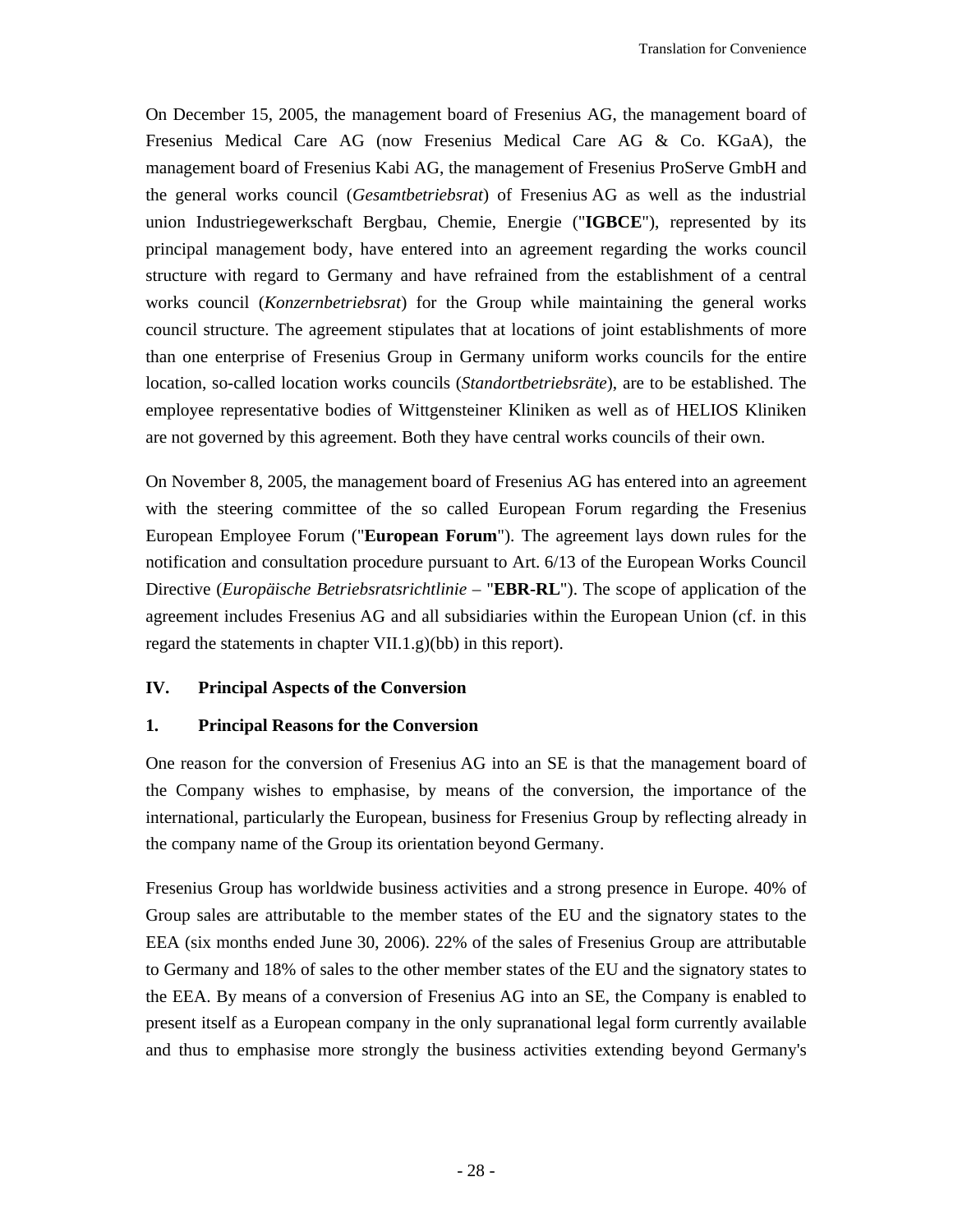borders as well as the importance of the European market for Fresenius Group. Therefore, the legal form of an SE is more appropriate with regard to the Europe-wide business and the internationalisation of Fresenius Group.

Another reason for the change of the legal form from a stock corporation into an SE is to maintain the good and efficient corporate governance currently existing at Fresenius AG: The supervisory board of Fresenius AG currently comprises twelve members (six representatives each of the shareholders and the employees). The composition of the supervisory board of twelve members has worked well in the past and has led to an efficient operation of the supervisory board. It is therefore to be continued in the future.

Without a conversion of Fresenius AG into an SE, pursuant to the provisions of the MitbestG 1976 applicable to stock corporations the supervisory board of Fresenius AG would have to be enlarged to twenty members because of the completed acquisitions (mainly HELIOS Kliniken GmbH), which have resulted in an increase of the number of employees of Fresenius Group in Germany to more than 29,000.

By means of the conversion of Fresenius AG into an SE such an enlargement of the supervisory board can be avoided. The provisions of the MitbestG 1976 do not apply to the SE. The size of the supervisory board does not depend on the number of employees within the Group, but is rather determined by the body stipulating the statutes (the general meeting of shareholders of the SE) in accordance with the provisions of the SE Regulation and the SEAG. Therefore, it is possible for Fresenius SE to have a supervisory board comprising twelve members – as is currently the case with Fresenius AG. Management board and supervisory board propose to the extraordinary general meeting of shareholders of Fresenius AG on December 4, 2006, to maintain, also in future Fresenius SE, the size of the supervisory board of twelve members and to compose the supervisory board on a parity basis with six representatives each of the shareholders and the employees.

An enlargement of the supervisory board would complicate, and thus decelerate, the decisionmaking process and the communication process within the supervisory board. Therefore, in view of the great importance of an efficient work of the supervisory board for the affairs of the Company and an efficient corporate governance, it is proposed to maintain the current size of the supervisory board which has worked well in the past. Finally, an enlargement of the supervisory board would also lead to an increase in costs. The costs resulting from the conversion into an SE would be compensated, from a mid-term perspective, by avoiding this increase in costs resulting from an enlargement of the supervisory board.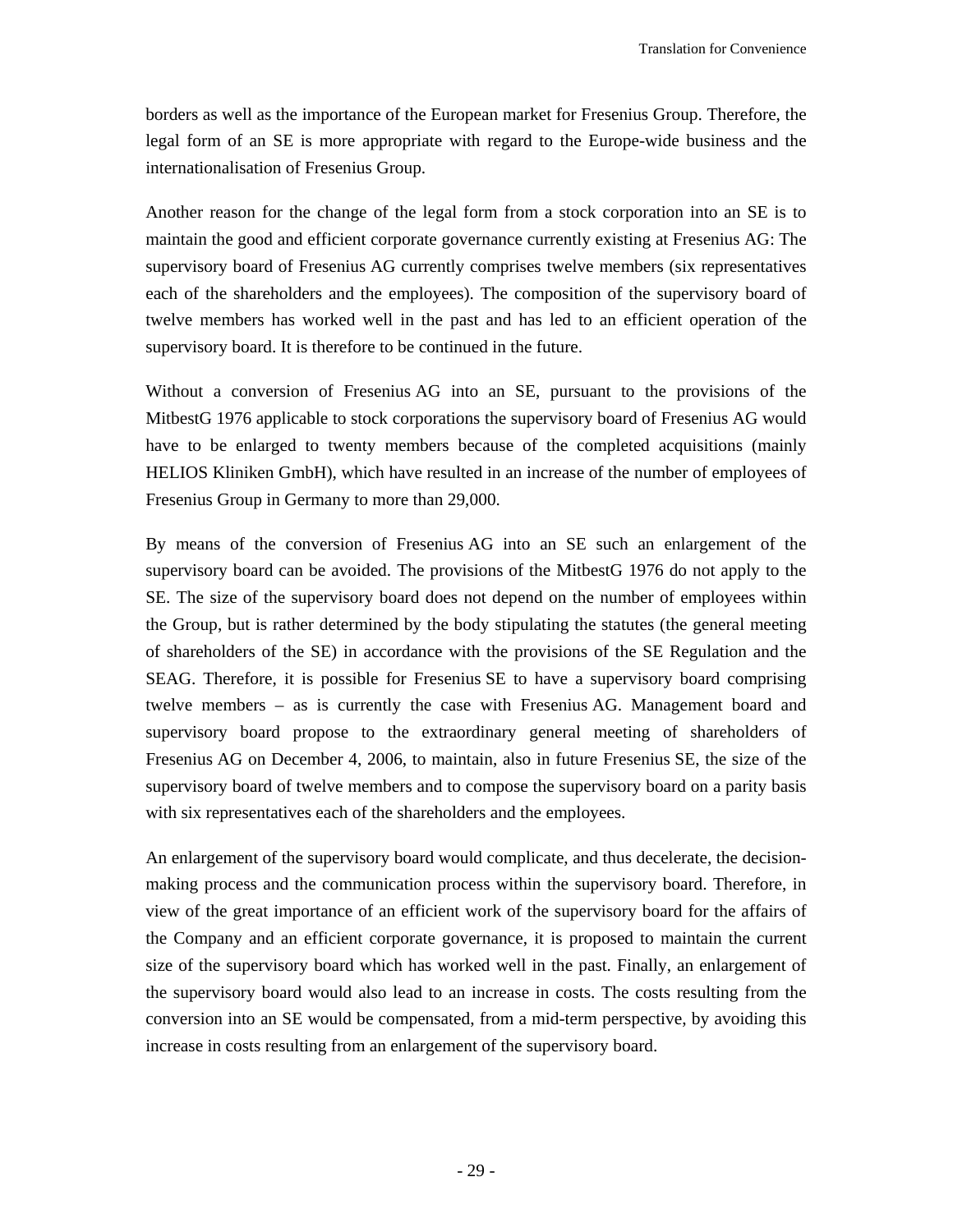The conversion into an SE leads to a Europeanisation of the employees' side of the supervisory board. Whereas pursuant to the MitbestG 1976 the employees' side of the supervisory board is exclusively elected by the employees of Fresenius Group in Germany, the conversion into an SE grants an opportunity for the employees' side of the supervisory board – subject to an agreement to the contrary in the course of the so-called procedure for the involvement of employees – to include also representatives of employees from other member states of the EU or, respectively, the signatory states to the EEA. Considering the fact that a similar share of the sales of Fresenius Group is generated in the member states of the EU and the signatory states to the EEA on the one hand and Germany on the other hand, a participation of the other European employees on the level of Fresenius AG or, respectively, Fresenius SE as the holding company of Fresenius Group is appropriate.

Finally, the change of the legal form is accompanied by a renewed commitment of the Company to maintaining the registered office of the Company in Germany. No relocation of the registered office is intended; besides, such relocation would require the approval of the shareholders.

# **2. Alternatives to the Conversion**

Prior to the change of the legal form, the management board of Fresenius AG has examined in great detail the alternatives to the proposed measure. The result of its examination is that there are no alternatives to the proposed measure which accommodate the interests of the Company and its shareholders in the same way. In this regard, from the outset only such supranational legal forms could be contemplated which allow for a stock market listing of the Company.

As a supranational legal form comparable to the *Aktiengesellschaft* (stock corporation) and providing the opportunity of a stock market listing, the SE currently is the only available option. The SE is a corporation which both from a financing and a management point of view is best suited to accommodate the needs of an enterprise with business activities all over the European Union – such as Fresenius  $AG$  – and which allows for a stock market listing. Therefore, the SE provides to the internationally active Fresenius Group an opportunity to present itself accordingly (cf. also chapters I and IV.1. of this report). Besides, it is the only legal form which allows for maintaining the number of supervisory board members to be twelve.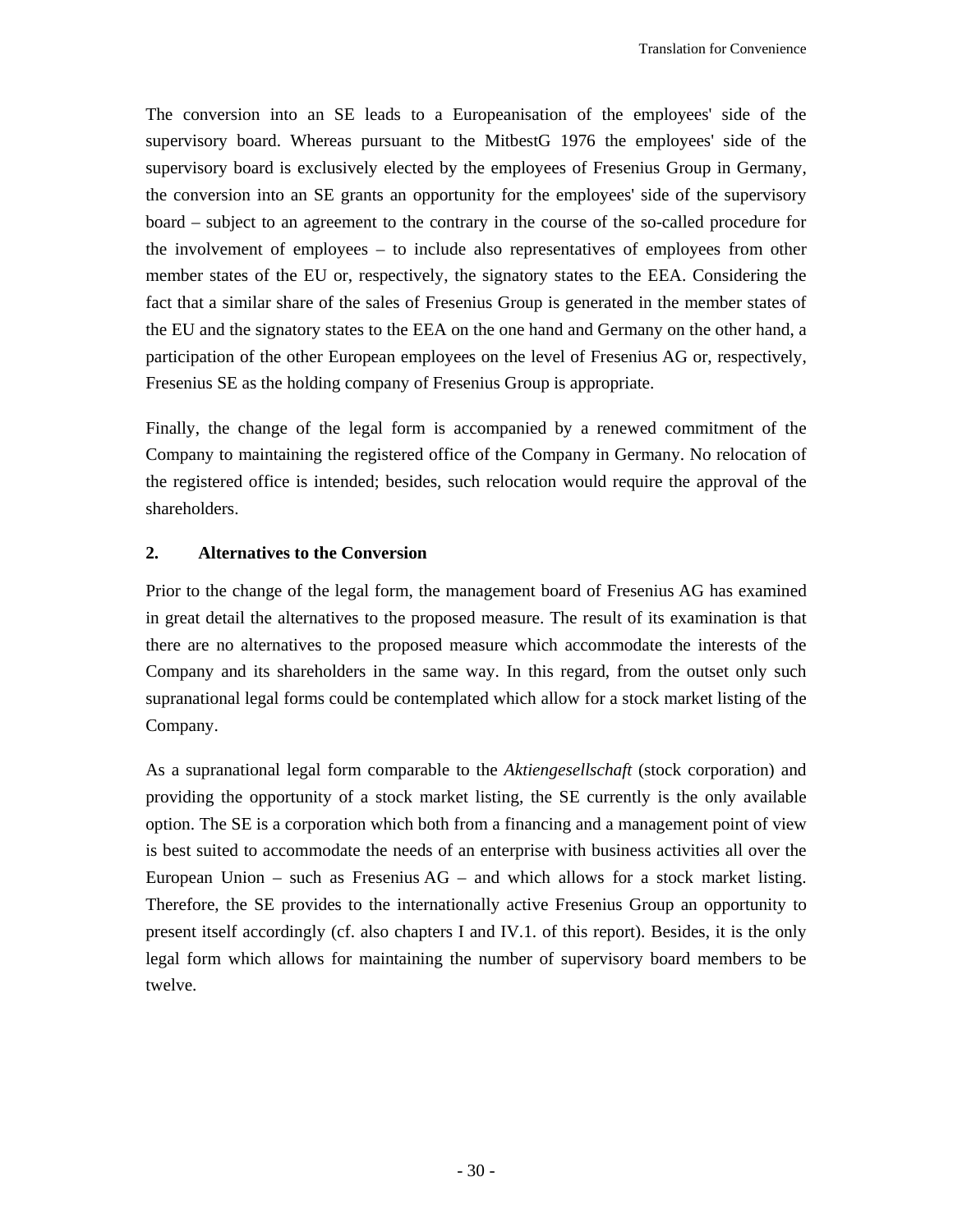It follows from the considerations above that only a conversion of Fresenius AG into an SE facilitates the accomplishment of the aforementioned objectives in the interest of the Company and its shareholders.

# **3. Costs of the Conversion**

According to the current estimate of the management board, the overall costs of the conversion will be up to Euro 3 million.

This estimate includes, in particular, the costs for preparatory measures, the costs of the conversion audit by the court-appointed auditor, the costs of the notarisation of the conversion plan, the cost of the registrations, the costs of external advisors, the costs for the holding of the extraordinary general meeting of shareholders of Fresenius AG and the required publications, the costs for the conduction of the procedure for the involvement of employees as well as the costs of the change of the stock listing of Fresenius AG shares to Fresenius SE shares.

# **V. Comparison of the Legal Position of the Shareholders of Fresenius AG and Fresenius SE**

Before explanatory statements will be made in the following chapters of the conversion report (chapters VI. to IX. of this report) concerning the implementation of the conversion of Fresenius AG into Fresenius SE (chapter VI.), the conversion plan and the statutes of Fresenius SE as well as the effects of the conversion on the shareholders and the employees of Fresenius AG (chapter VII.), the other corporate law effects (chapter VII.4), the accounting and tax effects of the conversion (chapter VIII.) and the consequences for stock exchange trading and stock market listing (chapter IX.), the material provisions under statutory law and the articles of association currently applicable to Fresenius AG are compared to those provisions which will apply to Fresenius SE in the future. In this regard, particular attention will be given to the rights of the shareholders and aspects of corporate governance. The statements follow the system of the German Stock Corporation Act with which the shareholders of Fresenius AG are familiar.

# **1. Introduction**

Pursuant to the statutory definition in Art. 1 para. 1 SE Regulation, the SE is a company in the form of a European stock corporation. It is a supranational legal form which was created by the law of the European Union. The SE Regulation is directly applicable law in all member states. This ensures the Europe-wide recognition of the SE, regardless of the place of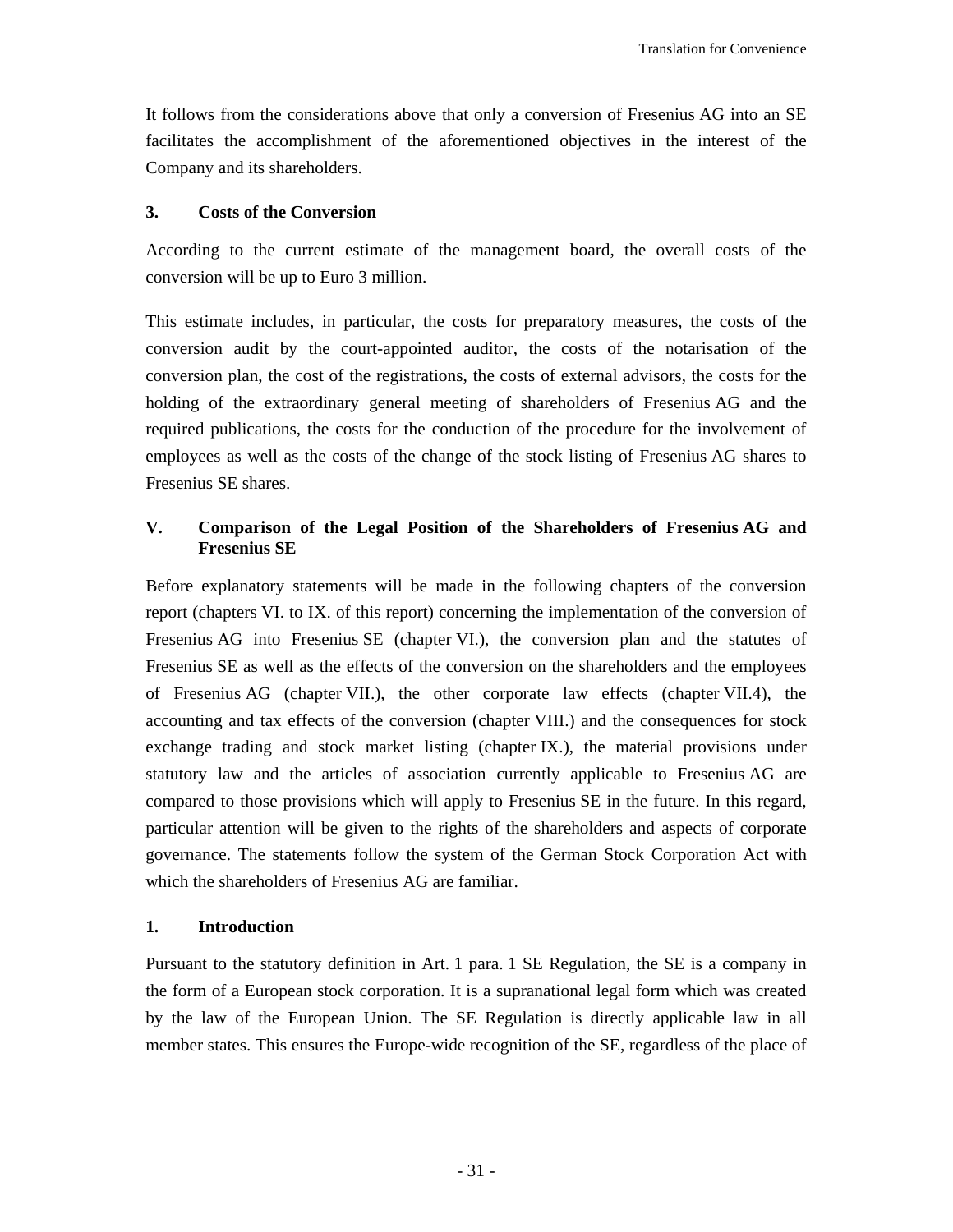its registered office. Subject to the provisions of the SE Regulation, the SE is treated in each member state as if it were a stock corporation formed in accordance with the law of the country in which the SE's registered office is situated; it may neither be treated preferentially nor discriminated against (cf. Art. 10 SE Regulation). As is the case with the stock corporation under national law, it has legal personality (cf. Art. 1 para. 3 SE Regulation), its capital is divided into shares and it is liable to its creditors only with its corporate assets (cf. Art. 1 para. 2 SE Regulation).

The Regulation as Community law prevails over the provisions of national law. However, the small scope of the provisions of the SE Regulation necessitates an extensive subsidiary application of national law provisions. In this regard, the SE Regulation uses as techniques for the determination of the applicable law both the method of comprehensive reference (*Gesamtverweisung*) and of transmission (*Sachnormverweisung*). In the case of a comprehensive reference, it has to be analysed in accordance with the provisions of Private International Law which national material provisions of law apply. Since Fresenius SE will be formed in Germany and, in addition, will have its head administrative office there, German material law will be applicable to Fresenius SE. In the case of transmission, however, direct reference is being made to the material law of a certain country; with regard to Fresenius SE this, too, means the applicable provisions of German law, mainly stock corporation law. Generally, it can be said that conflicts of applicable laws are practically excluded since in accordance with both the comprehensive reference and the transmission method reference is made to the provisions of German law.

Thus, the rights of the shareholders as well as the corporate governance of Fresenius SE as an SE with its registered office in Germany are governed by the provisions of the SE Regulation, the statutes of Fresenius SE, the SEAG as well as the provisions of law applicable to a German stock corporation, particularly those of the Stock Corporation Act (cf. e.g. Art. 9 para. 1 lit. c)(ii) SE Regulation).

### **2. General Provisions**

### **a) Subscribed Capital / Shares**

As is the case with a stock corporation, the subscribed capital of an SE is made out in Euro (Art. 4 para. 1 SE Regulation). Whereas in the case of a stock corporation the minimum nominal amount of the subscribed capital is Euro 50,000 (Section 7 AktG), the subscribed capital of an SE may not be less than Euro 120,000 (Art. 4 para. 2 SE Regulation). The subscribed capital of Fresenius AG currently amounts to Euro 130,752,921.60 (including the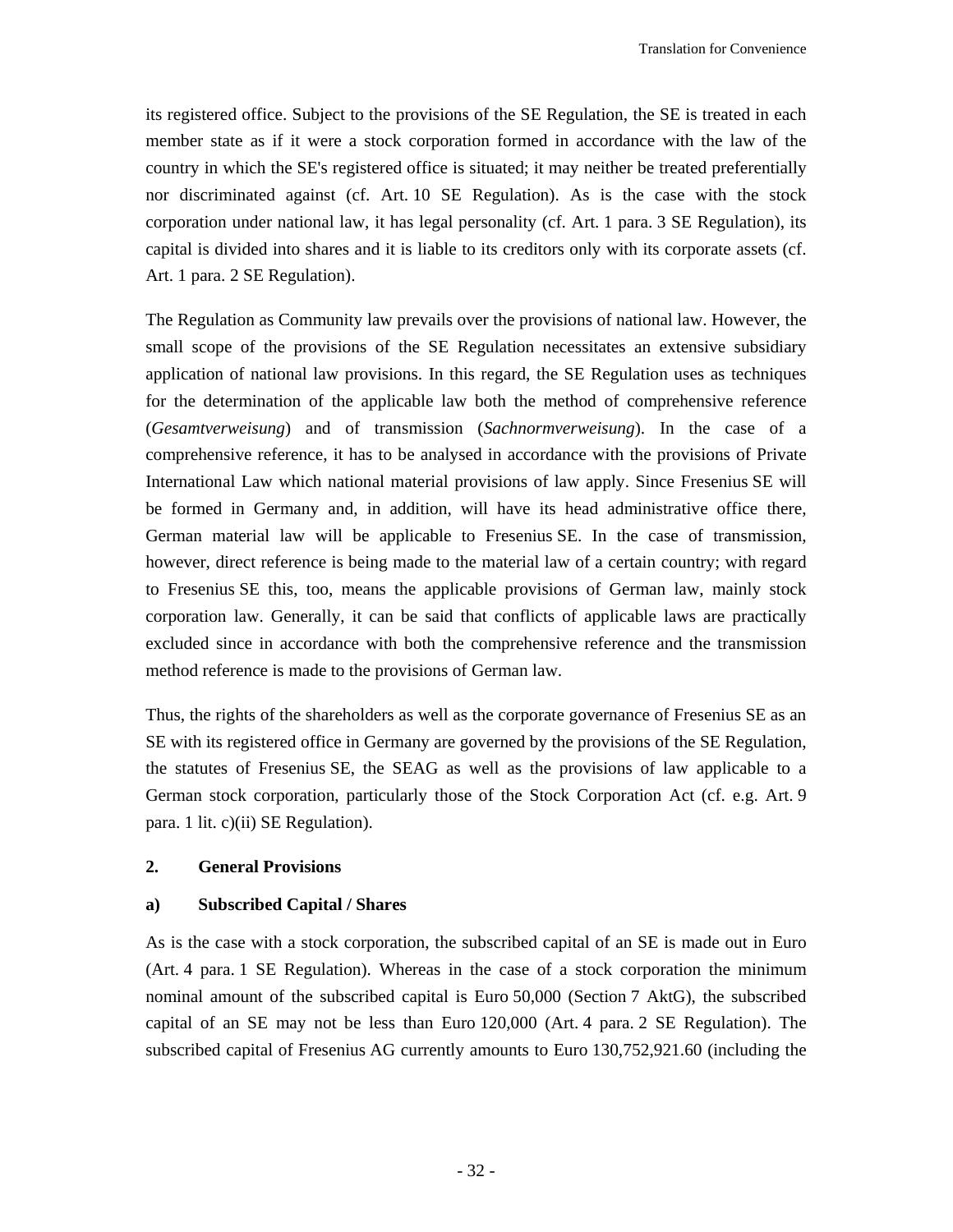capital increase from authorised capital against contribution in kind in the amount of Euro 903,884.80 in the course of the acquisition of HUMAINE which is not yet registered in the commercial register, but not taking into account the capital increases from the conditional capitals (Section 4 para. 5 and para. 6 of the articles of association of Fresenius AG) in the amount of Euro 771,968.00 in the course of the year 2006). The subscribed capital of Fresenius SE will be exactly the same amount as the subscribed capital of Fresenius AG at the point in time of the conversion (cf. Sections 3.3 and 3.4 of the Conversion Plan). Thus, the minimum capital of Euro 120,000 is exceeded by far.

As is the case with the shares of a stock corporation, the shares of an SE can have different features, because in this regard, as a consequence of the transmission provision in Art. 5 SE Regulation, the material provisions of law applicable to a German stock corporation also apply, in principle, to a German SE. Accordingly, they can be either par value shares with minimum nominal amounts or no-par value shares with a proportionate amount of the subscribed capital as the minimum amount. Besides, the shares of the SE may also be made out to the bearer or may be registered shares. As is the case with a stock corporation, registered shares may be subjected to a transfer restriction (*Vinkulierung*). The issuance of shares of different classes, particularly the issuance of preference shares, is permissible.

With regard to the features of the shares of Fresenius AG no changes occur as a consequence of the conversion into an SE. As before, the subscribed capital of Fresenius SE will be divided half-and-half into Ordinary Shares and non-voting Preference Shares (cf. Section 4 para. 1 and Section 5 of the statutes of Fresenius SE as well as chapter VII.2.d)(aa) of this report).

### **b) Registered Office**

In a stock corporation, the registered office is stipulated in the articles of association (Section 5 para. 1 AktG). This also applies to the SE (Art. 7 SE Regulation in connection with Section 2 SEAG). The registered officer has to be within the Community, in the same member state as its head office (Art. 7 sentence 1 SE Regulation). For an SE with its registered office in Germany, Section 2 SEAG further stipulates that the registered office has to be at the place of the head office.

Therefore, the registered office of a stock corporation as well as of an SE may only be changed by an alteration of the statutes (cf. with regard to the stock corporation Sections 179 et seqq., 45 AktG; with regard to the SE Art. 8 SE Regulation in connection with Art. 9 para. 1 lit. c)(ii) SE Regulation in connection with Sections 179 et seqq. AktG). For a stock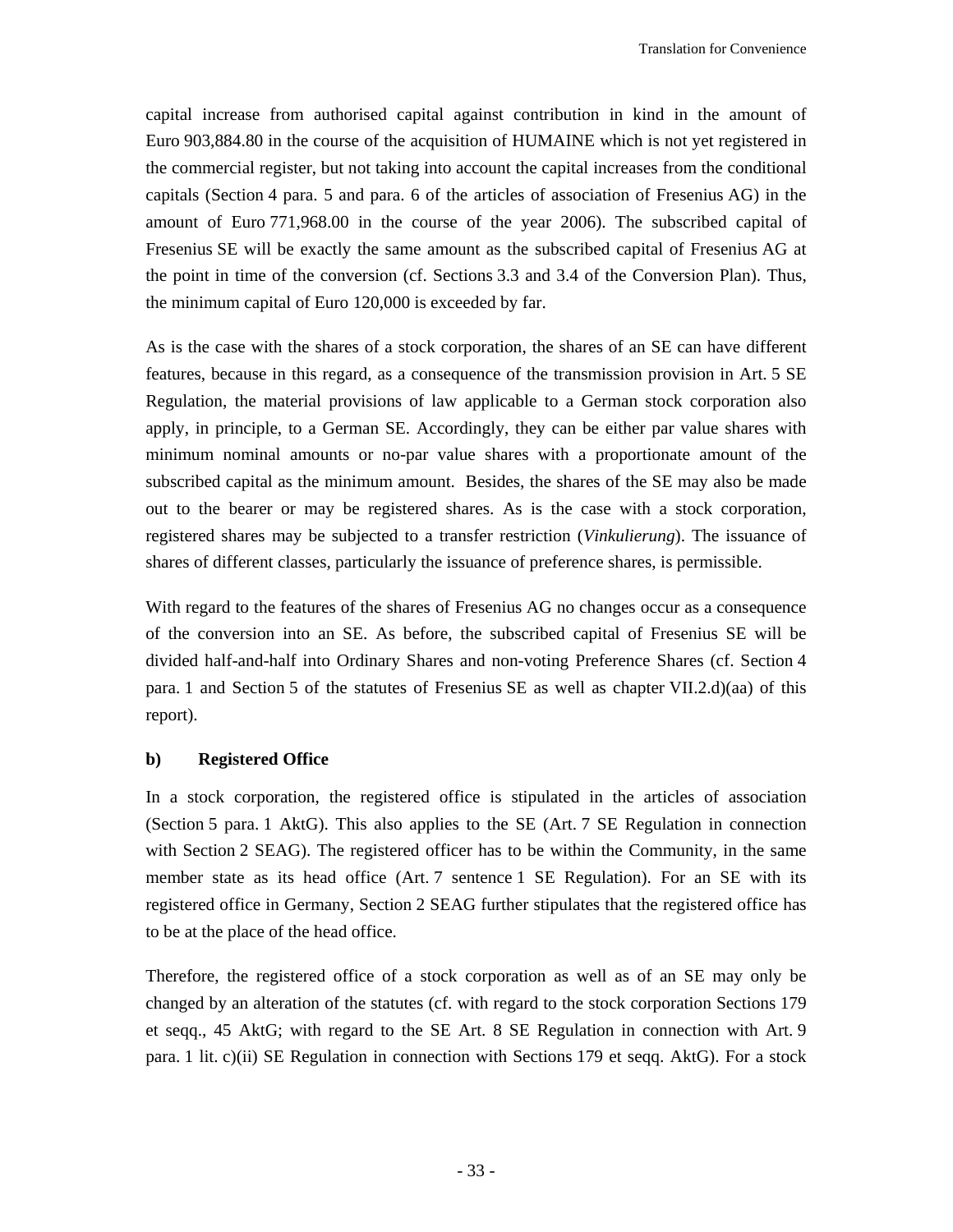corporation, a resolution of the general meeting of shareholders to transfer the registered office to another country constitutes a dissolution resolution as defined in Section 262 para. 1 no. 2 AktG (dissolution). In contrast, an SE may transfer its registered office across borders within the EU without dissolution. However, Section 12 SEAG requires that in the case of a transfer to another country of the registered office of an SE which has its registered office in Germany, an adequate cash compensation has to be offered to the shareholders. This provision is modelled after Section 29 and Section 207 of the German Transformation Act (*Umwandlungsgesetz* – "**UmwG**"), respectively, which contain similar provisions for the case of a change of the legal form.

### **c) Notification Requirements**

As is the case with Fresenius AG as a listed stock corporation, with regard to notification requirements in respect of voting rights held the provisions in Sections 21 et seqq. of the German Securities Trading Act (*Wertpapierhandelsgesetz* – "**WpHG**") also apply to future Fresenius SE as a listed SE, by virtue of the comprehensive reference provision in Art. 9 para. 1 lit. c)(ii) SE Regulation. This includes, therefore, the application of Section 28 WpHG according to which shareholder rights are suspended in the case of a violation of notification obligations.

### **3. Formation of the Company**

The provisions governing the formation of a stock corporation, with the stipulation of the articles of association, special advantages, formation expenditure, parties to the formation, establishing of the company, appointment of the supervisory board members, management board members and the auditor, formation report, formation audit, filing of the company with the commercial register, examination by the court and registration in the commercial register are laid down in Sections 23 et seqq. AktG. With regard to a change of the legal form, in addition Sections 190 et seqq. UmwG apply.

Since, generally, the formation of an SE is governed by the law of the state in which the SE establishes its registered office (Art. 15 SE Regulation) and an SE, upon its formation, is to be regarded as a stock corporation (cf. Art. 3 SE Regulation), the formation provisions applicable to German stock corporations also apply, in principle, to the formation of Fresenius SE. In the case of a conversion, the party conducting the conversion is the company which is changing its legal form, i.e. presently Fresenius AG.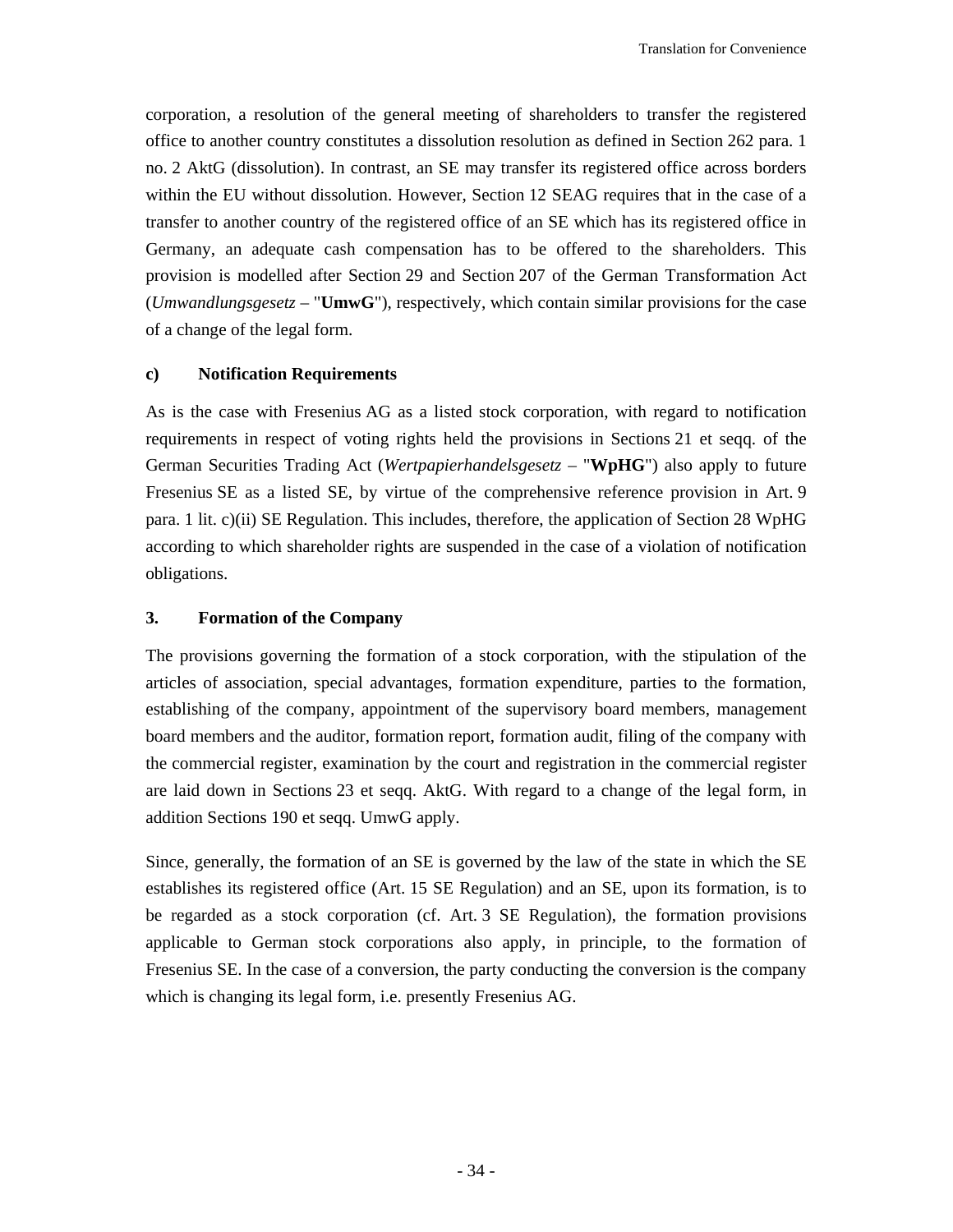Specifically, by virtue of the transmission provision in Art. 5 SE Regulation, the strict rules of stock corporation law regarding capital contribution also apply to the SE. However, these provisions are modified or replaced, respectively, by Art. 37 SE Regulation for the purposes of a conversion into an SE. With regard to the details of the conversion of Fresenius AG into Fresenius SE, in particular with regard to the details of the formation, see the statements in chapter VI. of this report.

#### **4. Legal Relations of the Company and the Shareholders**

The German Stock Corporation Act requires the equal treatment of shareholders in equal circumstances (Section 53a AktG). By virtue of the comprehensive reference provision in Art. 9 para. 1 lit. c)(ii) SE Regulation, this principle applies, without restriction, also to the SE.

Pursuant to Art. 5 SE Regulation, the capital maintenance provisions of the Stock Corporation Act also apply to the SE. As a consequence, Section 56 AktG prohibits the subscription of the company's own shares (treasury shares) and Section 57 AktG prohibits the repayment of contributions. In addition, the provisions governing the utilisation of the net income and the setting aside of reserves (Section 58 para. 1 to 3 AktG) as well as the distribution of profits (Section 58 para. 4 AktG) also apply to the SE. Also, partial payments on account of the balance sheet profits are only permissible subject to strict requirements (Art. 5 SE Regulation in connection with Section 59 AktG). The distribution of profits generally has to be made in accordance with the shares held by the shareholders, whereas the statutes of the  $SE - as$  is the case with an  $AG - may$  stipulate a different method of profit distribution with ordinary and preference shares. In accordance with the principle of capital maintenance, in the SE, too, the acquisition of treasury shares is only permissible subject to certain restricting requirements (cf. Art. 5 SE Regulation in connection with Sections 71, 71a, 71b, 71c and 71d AktG).

As is the case with the articles of association of Fresenius AG, the statutes of Fresenius SE provided that in accordance with the statutory requirement in Section 139 para. 1 AktG the preference shareholders receive an increased dividend (cf. Section 20 paras. 2 and 3 of the statutes of Fresenius SE as well as chapter VII.2.t) of this report).

#### **5. Organisational Constitution of the Company: Two-tier System – One-tier System**

The German stock corporation follows the two-tier system with a management board (Sections 76 et seqq. AktG) and a supervisory board (Sections 95 et seqq. AktG). In contrast,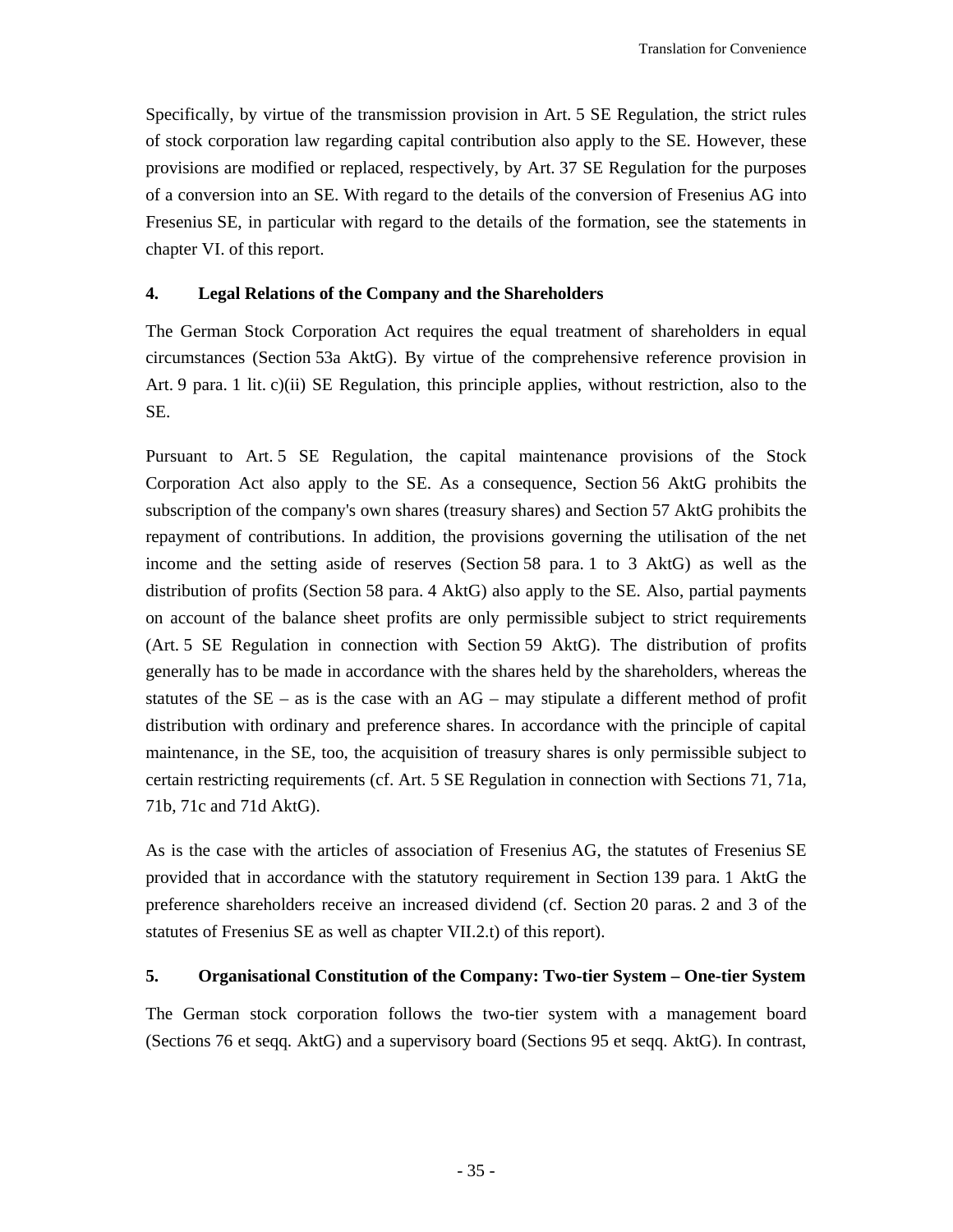in the SE the one-tier system with a single administrative organ (cf. Art. 43 et seqq. SE Regulation in connection with Sections 20 et seqq. SEAG) is also permissible in addition to the two-tier system (Art. 39 et seqq. SE Regulation in connection with Sections 15 et seqq. SEAG). However, the statutes of Fresenius  $SE - as$  is currently the case with Fresenius AG – provide for a two-tier system with the management board and supervisory board (cf. Section 6 of the statutes of Fresenius SE as well as chapter VII.2.f) of this report). In this regard, the conversion has no effects. However, there are certain changes regarding the provisions governing the management board and supervisory board, because SE Regulation and SEAG contains stipulations which deviated from those of German stock corporation law.

In more detail:

#### **a) Management Board**

#### (aa) Management of the Company

With regard to the management of future Fresenius SE the conversion of Fresenius AG into an SE does not result in any changes. As is the case with Fresenius AG, the management board of Fresenius SE conducts the business of the SE in its own responsibility (cf. with regard to the stock corporation Section 76 para. 1 AktG, with regard to the SE Art. 39 para. 1 sentence 1 SE Regulation).

#### (bb) Size and Composition of the Management Board

In a German stock corporation, the management board generally comprises one or more persons (Section 76 para. 2 sentence 1 AktG), whereas in a company subject to codetermination pursuant to the MitbestG  $1976 -$  such as Fresenius AG – a labour relation director (*Arbeitsdirektor*) has to be appointed as an "equal member" on the management board (Section 33 MitbestG 1976), i.e. the management board comprises at least two members. In an SE with the subscribed capital of more than Euro 3 mn. the management board also comprises at least two persons (Section 16 SEAG).

Accordingly, the statutes of Fresenius SE provide that  $-$  as is the case with Fresenius AG  $$ the management board has to comprise at least two persons (cf. Section 7 para. 1 of the statutes of Fresenius SE as well as Section 6 para. 1 of the articles of association of Fresenius AG). However, as the MitbestG 1976 is not applicable, there is no appointment of a management board member with the special responsibility as labour relation director; in case the subsidiary regulation by operation of law with regard to the involvement of employees in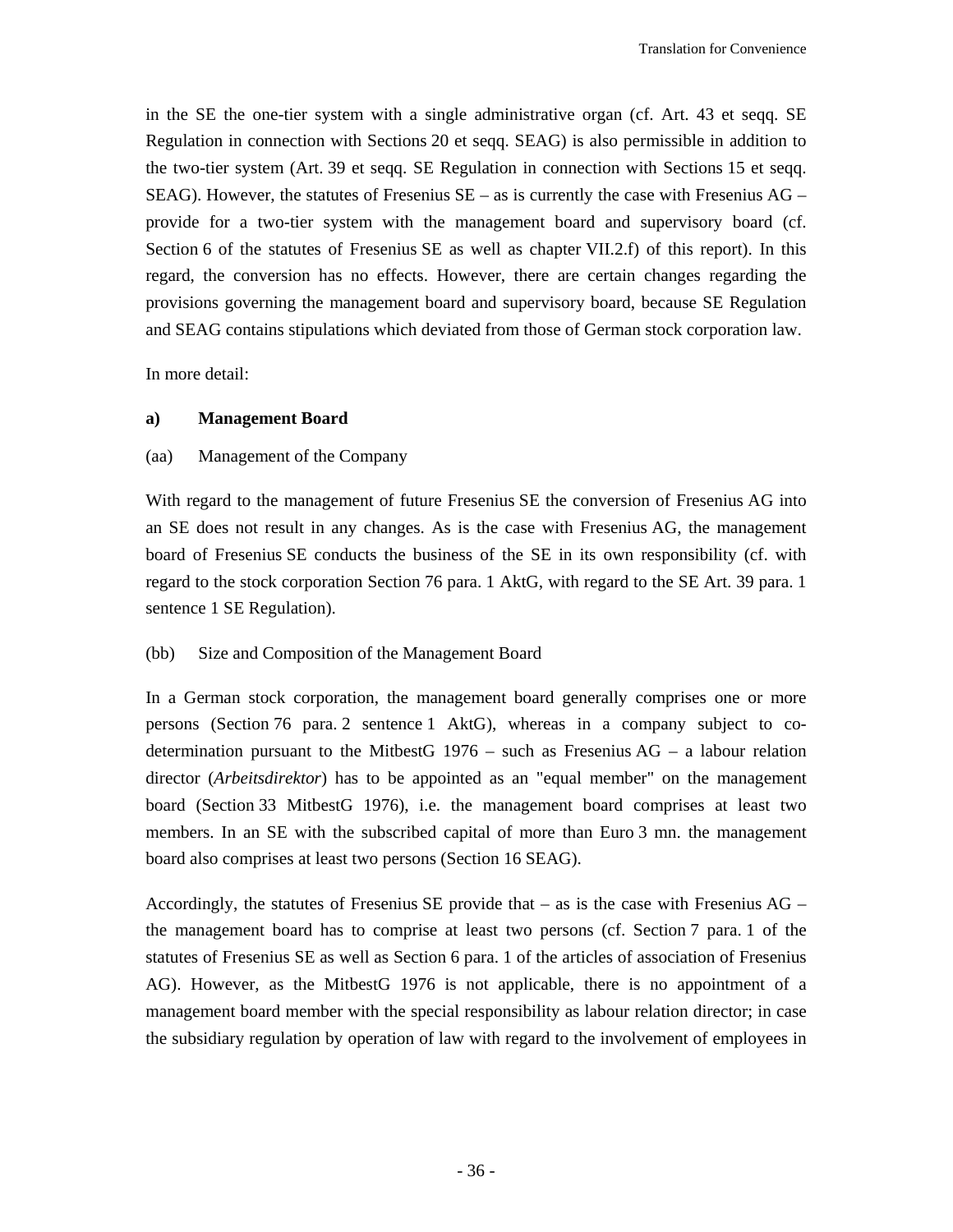the SE applies, it is merely stipulated that one member of the management board has to be responsible for "labour and social affairs" (cf. Section 16 sentence 2 SEAG in connection with Section 38 para. 2 sentence 2 SEBG). It is possible to establish such special responsibility also by virtue of an agreement in the course of the procedure for the involvement of the employees.

# (cc) Executive Management

As is the case with a German stock corporation, subject to stipulations to the contrary in the statutes and the rules of procedure the principle of joint management also applies to the SE. In addition, the principle applicable under stock corporation law according to which differences of opinion in the management board cannot be decided by one or several members of the management board against the majority of the members of the management board, also applies to the SE (Art. 9 para. 1 lit. c)(ii) SE Regulation in connection with Section 77 para. 1 sentence 2 AktG). In the SE, it is permissible to grant to a management board member who has been appointed as the chairman of the management board a veto right in respect of decisions of the management board; the statutes of Fresenius SE contain a provision to that effect (cf. Section 7 para. 4 of the statutes of Fresenius SE as well as chapter VII.2.g) of this report). The exercising of the veto right has the consequence that the resolution is deemed to not have been passed.

In Fresenius AG as a stock corporation co-determined pursuant to the MitbestG 1976 such a veto right would not be permissible because of the equal position of the labour relations director.

### (dd) Representation of the Company

A German stock corporation is represented in and out of court by the management board, with the proviso that – subject to stipulations to the contrary in the articles of association – all management board members are only jointly authorised to represent the company (Section 78 paras. 1 and 2 AktG). In addition, the articles of association may stipulate that individual members of the management board are authorised to solely represent the company or together with a *Prokurist* (i.e. an executive holding a general power of attorney) (Section 78 para. 3 AktG).

In respect of the SE, there are no SE-specific provisions regarding representation; therefore, the provisions of the AktG and the stipulations in the statutes which are permissible in accordance with the latter are applicable by virtue of the comprehensive reference provision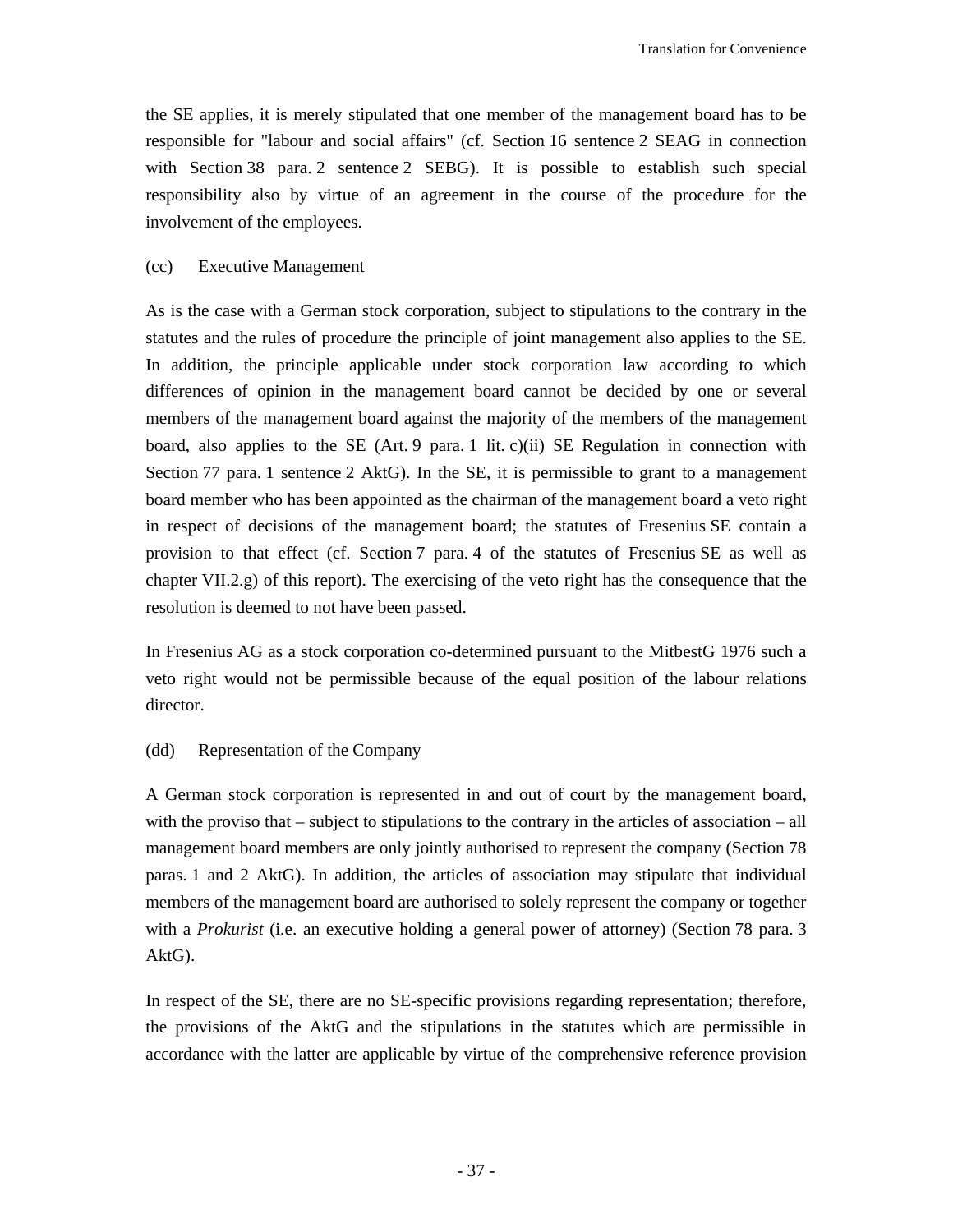in Art. 9 para. 1 lit. c)(ii) and (iii) SE Regulation. As is already currently the case with the articles of association of Fresenius AG (cf. ibid. Art. 7 para. 1), the statutes of Fresenius SE (cf. ibid. Section 8 para. 1 as well as chapter VII.2.h) of this report) also provide that the Company is to be represented by two members of the management board or by one member of the management board together with a *Prokurist*. In so far, the conversion of Fresenius AG into an SE does not lead to any changes.

### (ee) Appointment and Dismissal of the Management Board / Term of office

The members of the management board of a German stock corporation are appointed by the supervisory board for a maximum term of five years, with reappointments or a prolongation of the term of office being permissible, in each case, for a maximum of five years. The appointment of a member of the management board may be revoked by the supervisory board for good cause (cf. Section 84 AktG).

The members of the management board of an SE are appointed by the supervisory board for a term stipulated in the statutes which may not exceed six years (cf. Art. 46 para. 1 SE Regulation). Subject to any stipulations to the contrary in the statutes, reappointments are permissible (Art. 46 para. 2 SE Regulation). The statutes of Fresenius SE provide for an appointment of the members of the management board for a maximum term of five years. Reappointments are permissible (Section 7 para. 2 of the statutes of Fresenius SE as well as chapter VII.2.g) of this report). With regard to the dismissal of management board members, neither the SE regulation nor the SEAG contain any stipulations. Because of the stipulation in the statutes of Fresenius SE and the comprehensive reference provision in Art. 9 para. 1 lit. c)(ii) SE Regulation to the national provisions applicable to stock corporations, there are no changes as a consequence of the conversion of Fresenius AG into an SE with regard to the appointment and dismissal of the management board as well as the term of office.

(ff) Principles for the Remuneration of the Management Board Members, Prohibition of Competition, Granting of Loans to Management Board Members

The conversion of Fresenius AG into an SE does not lead to any changes. By virtue of the comprehensive reference provision in Art. 9 para. 1 lit. c)(ii) SE Regulation, the principles applicable to Fresenius AG regarding the remuneration of the management board members, the prohibition of competition as well as the granting of loans to management board members (Sections 87 to 89 AktG) also apply to Fresenius SE.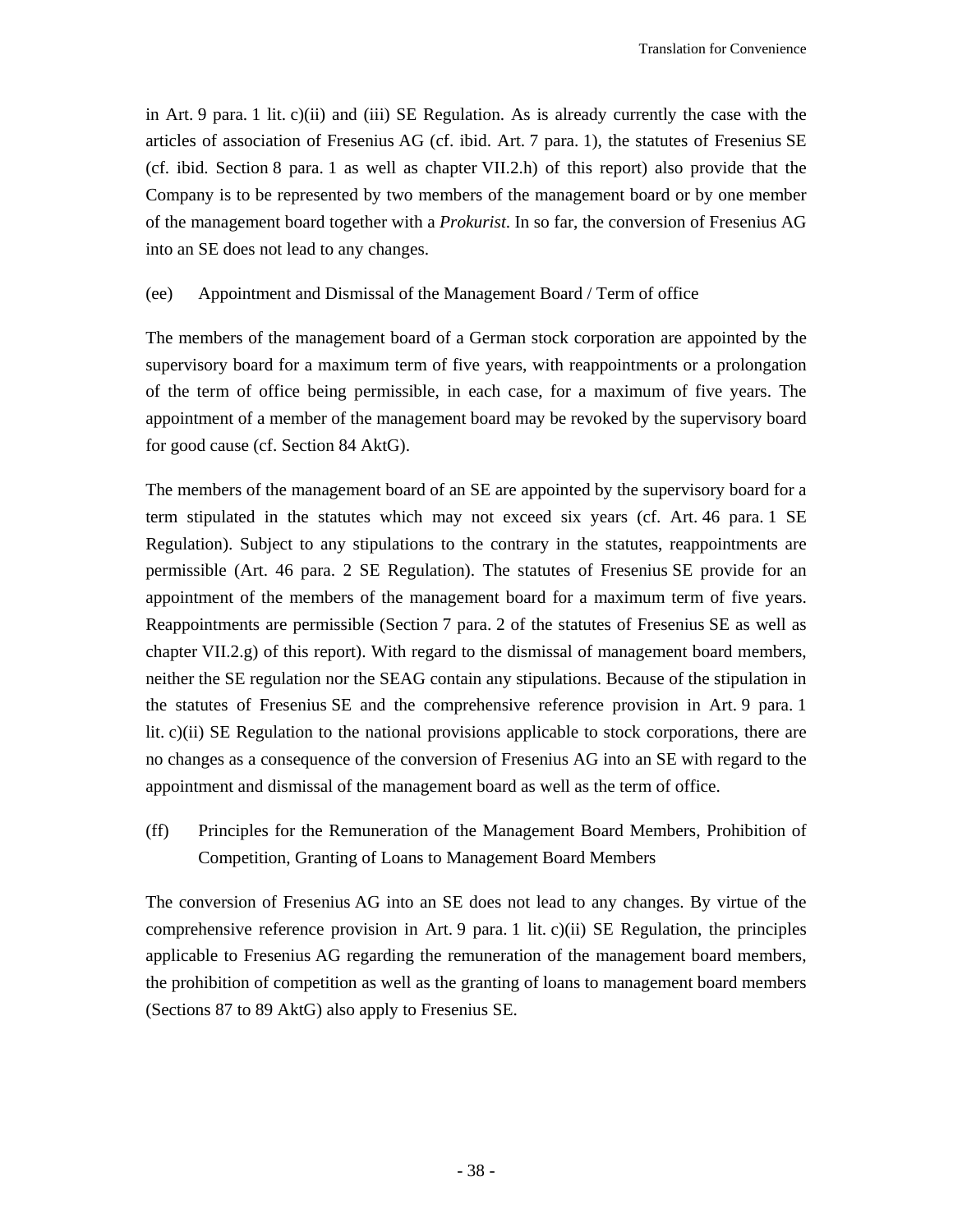### (gg) Reports to the Supervisory Board

The reporting obligations vis-à-vis the supervisory board of an SE are modelled after the reporting obligations vis-à-vis the supervisory board of an AG.

The management board of a German stock corporation has to report to the supervisory board with regard to (1) the intended business policy and other fundamental issues of business planning (in particular, financial, investment and personnel planning), with the proviso that deviations of the actual development from objectives reported earlier have to be explained and the reasons specified, (2) the profitability of the company, in particular the shareholders' equity, (3) the course of business (particularly sales) and the situation of the company, (4) transactions which may be of significant importance for the profitability or liquidity of the company. If the company is a parent company, the report also has to include subsidiaries and joint ventures. In addition, reports have to be given to the chairman of the supervisory board in the case of other important matters. It is also to be regarded as an important matter if a business matter relating to an affiliated company becomes known to the management board which could have a significant effect on the situation of the company. The AktG requires that reports are being given on a regular basis.

In addition, the supervisory board is entitled, at any time, to request a report about matters relating to the company, about its business relationships with affiliated companies as well as business matters relating to such companies which could have a significant effect on the situation of the company. An individual member may also request a report, but only to be addressed to the supervisory board.

The reports have to be prepared in accordance with the principles of conscientious and faithful accounting. They are to be made as soon as possible and, generally, in text form (Section 90 para. 4 AktG).

Every supervisory board member is entitled to take notice of the content of the reports (Section 90 para. 5 sentence 1 AktG).

In an SE, too, the management board has to report to the supervisory board at least every three months on the progress of the SE's business and its foreseeable development (Art. 41 para. 1 SE Regulation). In addition to the regular reports, it has to pass to the supervisory board any information on events likely to have an appreciable effect on the SE (Art. 41 para. 2 SE Regulation). The supervisory board of an SE may require information of any kind to be provided which is needed for exercising supervision by the supervisory board (Art. 41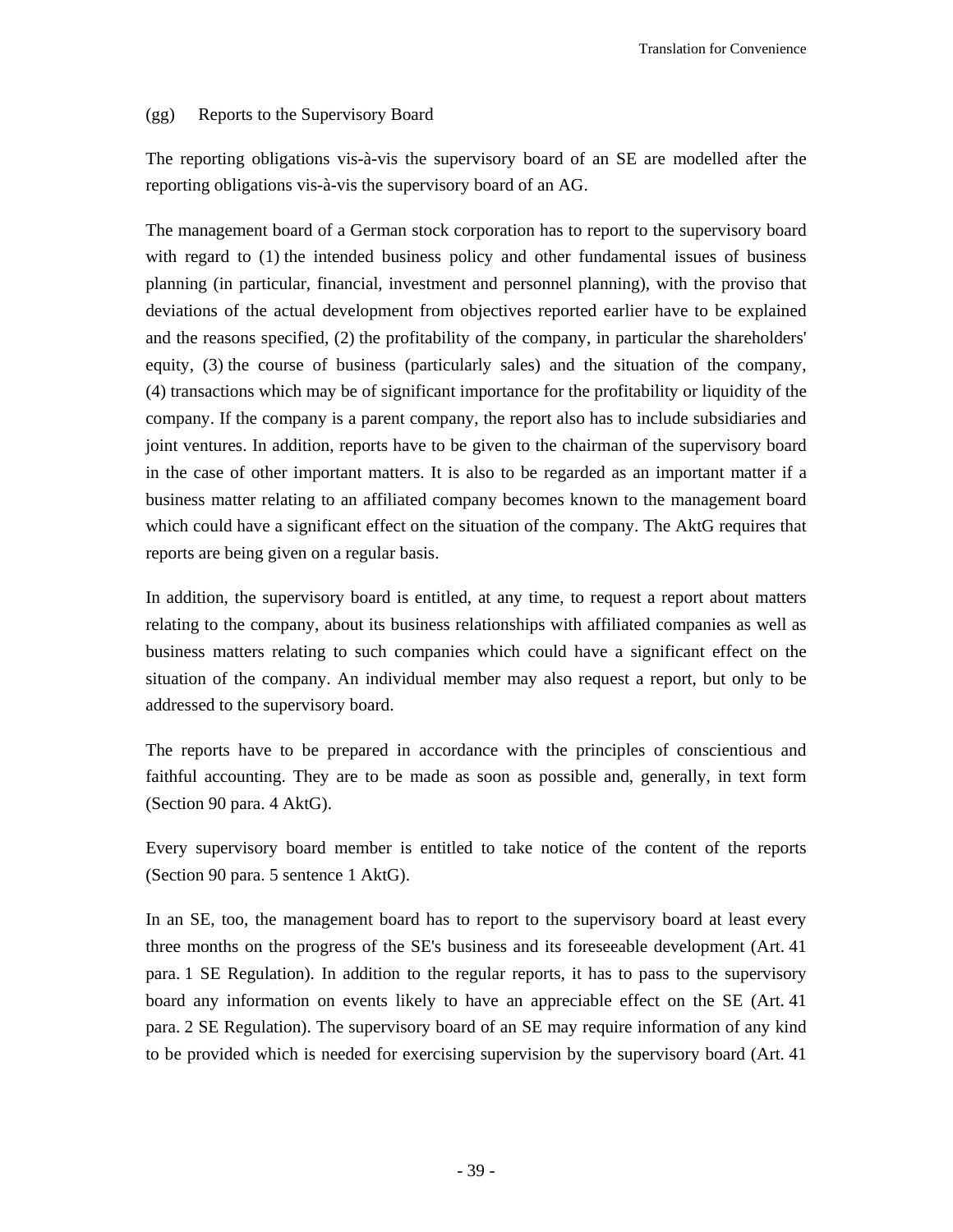para. 3 SE Regulation). An individual member of the supervisory board may also require information of any kind from the management board, but only to be addressed to the supervisory board (Art. 41 para. 3 SE Regulation in connection with Section 18 SEAG). The supervisory board may undertake or arrange for any investigations necessary for the performance of its duties (Art. 41 para. 4 SE Regulation). Each member of the supervisory board is entitled to examine all information submitted to the board (Art. 41 para. 5 SE Regulation).

Even if it appears as if Section 90 AktG contains more detailed stipulations then Art. 41 SE Regulation, there are, in effect, no substantial changes resulting from the conversion of Fresenius AG into an SE with regard to the reporting obligations of the management board vis-à-vis the supervisory board. The reporting obligations of the future management board of Fresenius SE vis-à-vis the supervisory board of Fresenius SE will have the same extent as those of the management board of Fresenius AG.

(hh) Obligations of the Management Board in the Case of Loss, Overindebtedness or Illiquidity

By virtue of the comprehensive reference provision in Art. 9 para. 1 lit. c)(ii) SE Regulation, the management board of an SE is under an obligation to convene a general meeting of shareholders in the case of a loss of half of the subscribed capital, and to apply for the institution of insolvency proceedings in the case of illiquidity or overindebtedness (cf. Section 92 AktG). In this regard, the conversion of Fresenius AG into an SE does not lead to any changes.

(ii) Duty of Care and Liability

Pursuant to Art. 51 SE Regulation, the members of an SE's management body are liable in accordance with the provisions applicable to stock corporations in the country in which the SE's registered office is situated, for the loss sustained by the SE following any breach on their part of the legal, statutory or other obligations inherent in their duties. The virtue of the transmission provision (*Sachnormverweisung*) in Art. 51 SE Regulation, the standards of a prudent and conscientious manager (Section 93 para. 1 sentence 1 AktG) as well as the socalled business judgment rule (Section 93 para. 1 sentence 2 AktG) together with the provisions governing the liability of the management board (cf. Section 93 para. 2 AktG) also apply to the management board of Fresenius SE. In addition, the SE Regulation expressly provides that the members of the management board are under a duty, even after they have ceased to hold office, not to divulge any information which they have concerning the SE the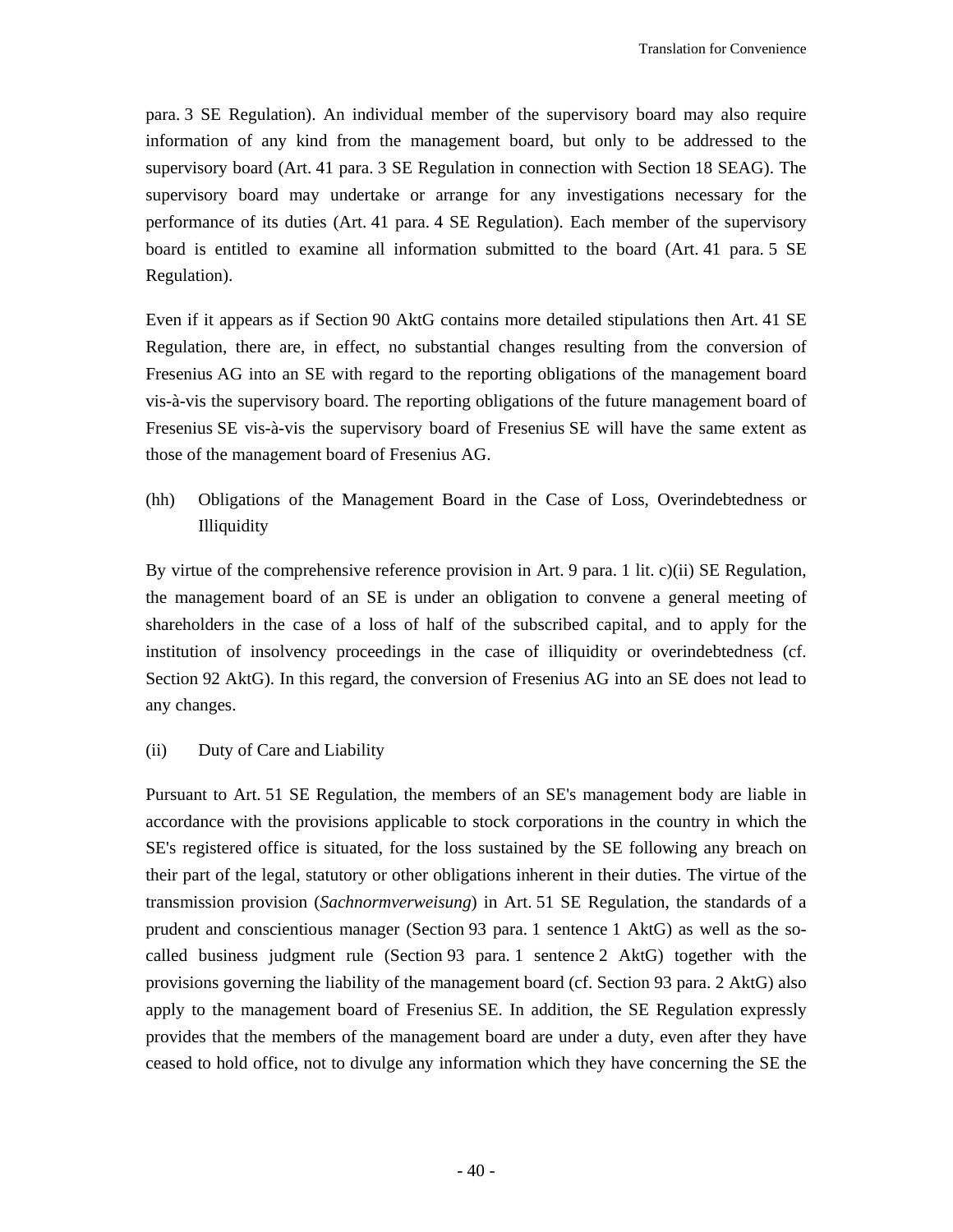disclosure of which might be prejudicial to the company's interests, except where such disclosure is required or permitted under national law provisions applicable to stock corporations or is in the public interest (Art. 49 SE Regulation); this stipulation also corresponds to a German stock corporation law (cf. Art. 49 SE Regulation in connection with Section 93 AktG).

As is the case with a German stock corporation, the management board of an SE may only refuse to answer a question in the general meeting of shareholders if one of the rights to withhold information pursuant to Section 131 para. 3 sentence 1 AktG applies (with regard to the shareholders' right to information cf. chapter V.5.c)(ff) of this report).

In this regard, the conversion of Fresenius AG into an SE does not lead to any changes concerning the responsibility of the management board.

# (jj) Utilisation of Influence on the Company – Liability for Damages

By virtue of Art. 51 SE Regulation, the prohibition to cause members of the administration or executive employees to engage in a conduct detrimental to the stock corporation or its shareholders (cf. Section 117 AktG) also applies to an SE.

### **b) Supervisory Board**

# (aa) Size and Composition of the Supervisory Board

With regard to a company subject to co-determination pursuant to the MitbestG 1976, the size of the supervisory board depends on the number of domestic employees (cf. Section 95 sentence 5 AktG in connection with Section 7 MitbestG 1976). In accordance with these provisions, the supervisory board of a company with a regular number of domestic employees of 10,000 or less is composed of six representatives each from the shareholders' side and the employees' side, if the regular number of domestic employees is more than 10,000 but not more than 20,000, there are eight representatives each from the shareholders' side and the employees' side and if the regular number of domestic employees is more than 20,000, there are 10 representatives each from the shareholders' side and the employees' side.

In the SE, however, the number of members of the supervisory board or, respectively, the stipulation according to which such number is to be determined is laid down in the statutes of the company (Art. 40 para. 3 SE Regulation). Pursuant to Art. 40 para. 3 sentence 2 SE Regulation in connection with Section 17 para. 1 SEAG, the number of members has to be divisible by three and that the supervisory board has to be composed of at least three and not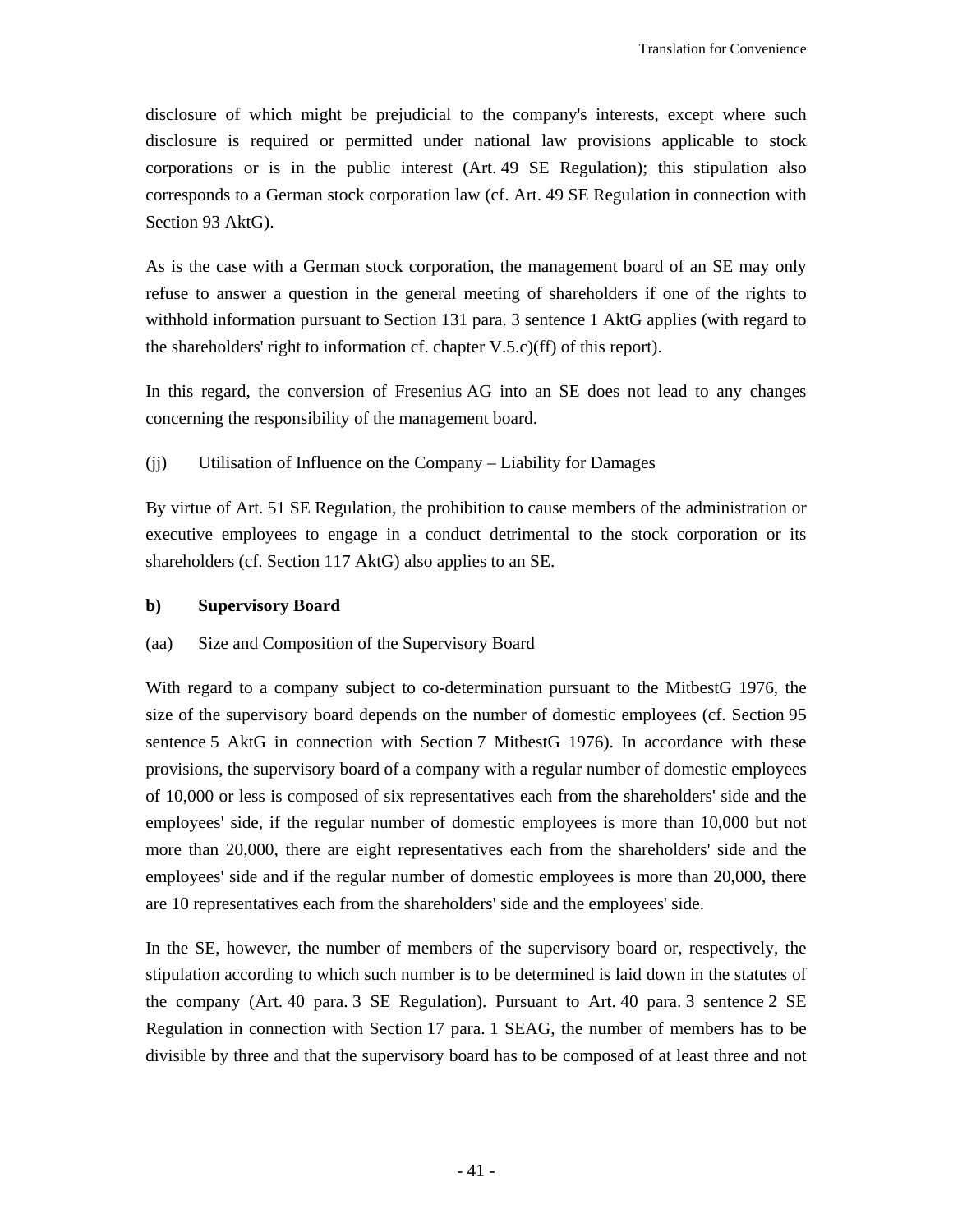more than 21 members. The number of members from the employees' side is determined in an agreement on the involvement of employees (Section 21 para. 3 no. 1 SEBG) or – in case no agreement can be reached – by the so-called subsidiary regulation of employee involvement by operation of law (cf. Sections 22 et seqq. SEBG as well as chapter VII.1.g)(hh) of this report). In the event of the formation of an SE by way of conversion, in respect of all components of employee involvement at least the same extent of involvement has to be granted that existed within the company which is to be converted into an SE. However, this only refers to the quality of employee involvement, i.e. for example composition on a parity basis, but not to the absolute number of members on the supervisory board.

In accordance with the aforementioned principles (divisibility by three, composition on a parity basis) the statutes of Fresenius SE provide for a supervisory board comprising of 12 members, which is composed on a parity basis of employee representatives and shareholder representatives (cf. Section 9 para. 1 of the statutes of Fresenius SE as well as chapter VII.2.i) of this report).

Thus, by choosing the supranational legal form of an SE, an opportunity is created to limit the number of members on the supervisory board of Fresenius SE to twelve, with six representatives each from the shareholders' side and the employees' side. In contrast, following status proceedings pursuant to Sections 97 et seqq. AktG, the supervisory board of Fresenius AG would have to be enlarged to twenty members, particularly in view of the acquisition of HELIOS Kliniken, because of the increase of the number of employees of Fresenius Group in Germany to more than 20,000. In view of the plans to convert Fresenius AG into an SE and to maintain, in the interest of an efficient corporate governance, the limitation of the number of members on the supervisory board to twelve, while maintaining composition on the parity basis, no status proceedings have been initiated.

As was described above, probably not only the domestic employees, but also employees from other member states of the EU and signatory states to the EEA will be represented on the supervisory board of Fresenius SE; it is expected that – reflecting the subsidiary regulation by operation of law – four representatives from Germany and one representative each from France and Austria will be elected by the employees (cf. also chapter VII.1.g)(hh) of this report).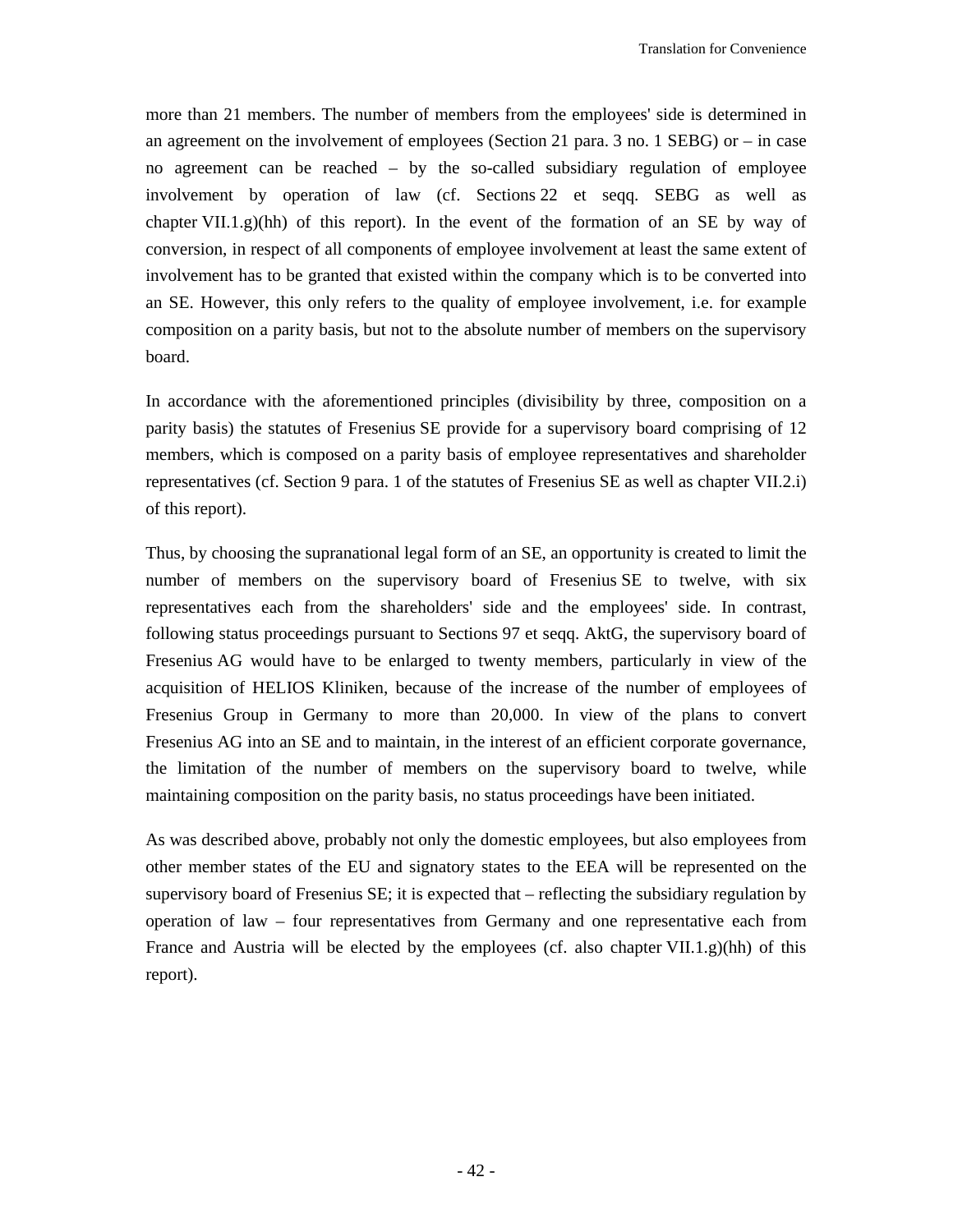### (bb) Status Proceedings Regarding the Composition of the Supervisory Board

By virtue of the comprehensive reference provision in Art. 9 para. 1 lit. c)(ii) SE Regulation, the provisions of the Stock Corporation Act regarding the so-called status proceedings, which apply in cases where it is in dispute or uncertain whether the supervisory board is composed in accordance with applicable statutory provisions (Sections 97, 98, 99 AktG), also apply to a German SE. In addition, the provision in Section 17 para. 3 SEAG applies which stipulates that the SE works council, too, is entitled to initiate the status proceedings in court.

# (cc) Personal Requirements for Supervisory Board Members

As is the case with a German stock corporation, by virtue of the transmission provision (*Sachnormverweisung*) in Art. 47 para. 1 SE Regulation only natural persons of full legal capacity are eligible to be members of the supervisory board of an SE the registered office of which is situated in Germany (cf. Section 100 para. 1 AktG). Besides, no person can be a member of the corporate body who pursuant to the law of the member state where the SE's registered office is situated is disqualified from serving on a management, supervisory or administrative body of a stock corporation governed by the law of such member state or who, owing to a judicial or administrative decision delivered in a member state, is disqualified from serving on a management, supervisory or administrative body of a stock corporation governed by the law of a member state (Art. 47 para. 2 SE Regulation). By making reference to Section 100 para. 2 AktG, congruity is achieved with the provision under German stock corporation law concerning the personal requirements for members on the supervisory board with regard to obstacles (generally, not more than ten memberships in corporate bodies, statutory representative of a controlled enterprise, no cross-holdings of membership positions, cf. Section 100 para. 2 AktG).

# (dd) Appointment of the Supervisory Board

In a stock corporation, the members of the supervisory board are elected by the general meeting of shareholders, provided that no deviating provisions apply pursuant to codetermination law (Section 101 para. 1 AktG). Pursuant to these provisions, at the employee representatives on the supervisory board of Fresenius AG are appointed by the domestic employees of Fresenius Group and not by the general meeting of shareholders (cf. Sections 10 et seqq. MitbestG 1976).

Generally, the members of the supervisory board of an SE are appointed by the general meeting of shareholders (Art. 40 para. 2 sentence 1 SE Regulation).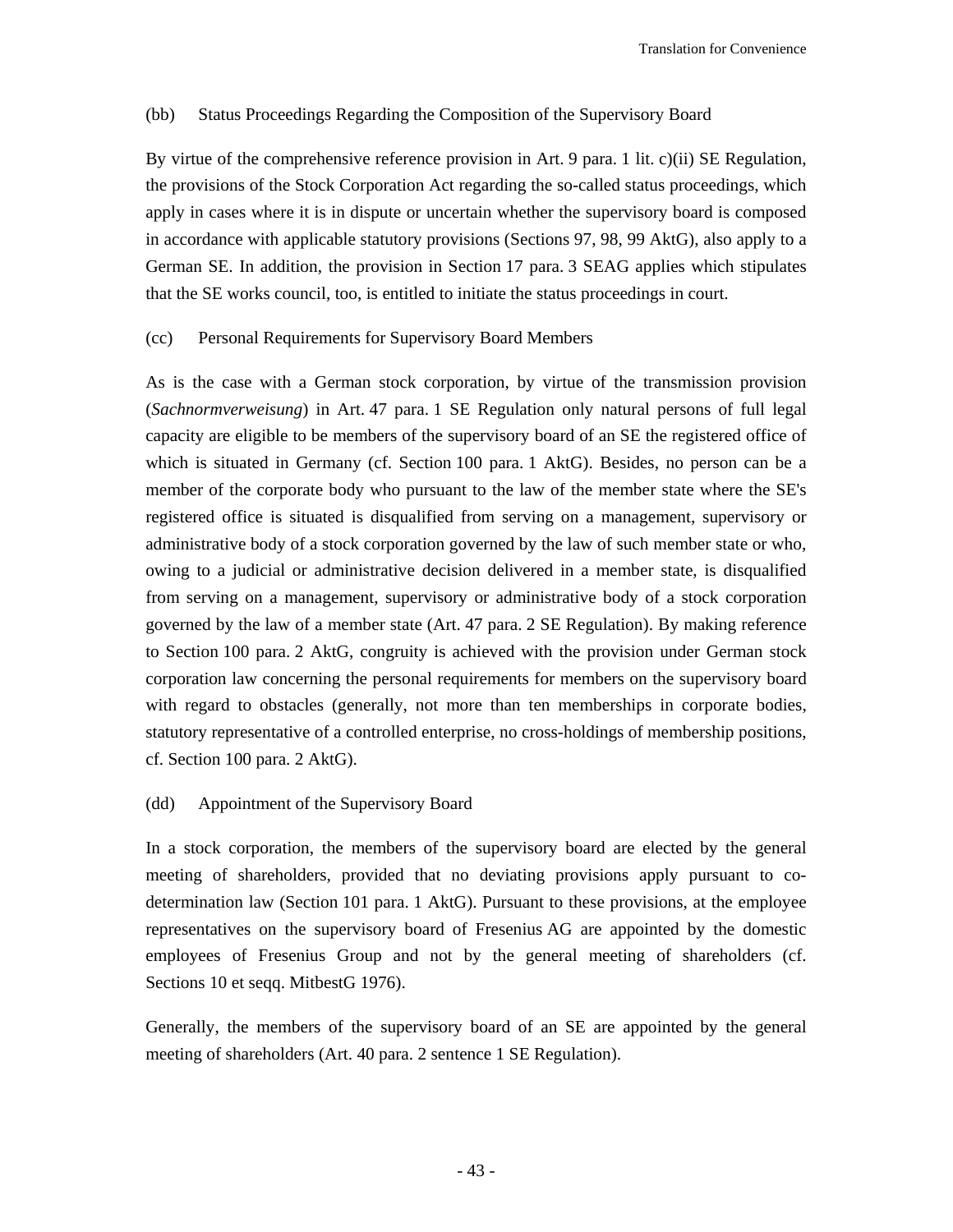This applies to both the shareholder representatives and the employee representatives on the supervisory board; with regard to the latter, this applies at least in cases where the subsidiary regulation by operation of law for the involvement of employees in the SE applies (cf. Section 36 para. 4 SEBG).

Whereas the shareholder representatives are proposed to the general meeting by the supervisory board, the employee representatives are determined, under the subsidiary regulation by operation of law for the involvement of employees in the SE, in accordance with the respective applicable national laws, taking into account the geographical distribution of the employees within the EU and the EEA. It can be assumed that similar stipulations will apply also in case an agreement is reached regarding the involvement of employees. Section 9 para. 1 of the statutes of Fresenius SE contains a provision to this effect. The proposals for the candidates of the employees who have been determined in this way are binding on the general meeting of shareholders (cf. Section 36 para. 4 SEBG, Section 9 para. 1 of the statutes of Fresenius SE as well as chapter VII.2.i) of this report).

Therefore, in effect, the employee representatives on the supervisory board of Fresenius SE are not determined by the employees of Fresenius Group in Germany, as was the case with Fresenius AG, but pursuant to the employee involvement procedure applicable by virtue of a contractual agreement or the subsidiary regulation by operation of law.

In contrast, with regard to the appointment of the shareholder representatives on the supervisory board the conversion into Fresenius SE does not lead to any changes with regard to the procedure currently applicable.

### (ee) Term of Office

Whereas the appointment of the members of the supervisory board of a stock corporation cannot be made for a longer period than until the conclusion of the general meeting resolving on the ratification of actions in respect of the fourth financial year following the beginning of the term of office (not including the financial year in which the term of office begins (Section 102 para. 1 AktG)), the members of the supervisory board of an SE are appointed for a period of time which is laid down in the statutes and which may not exceed six years (Art. 46 para. 1 SE Regulation). Thus, with regard to an SE, longer terms of office are generally permissible.

So far, the articles of association of Fresenius AG provided that the election should be made for the maximum period permitted by statutory law, unless express stipulations to the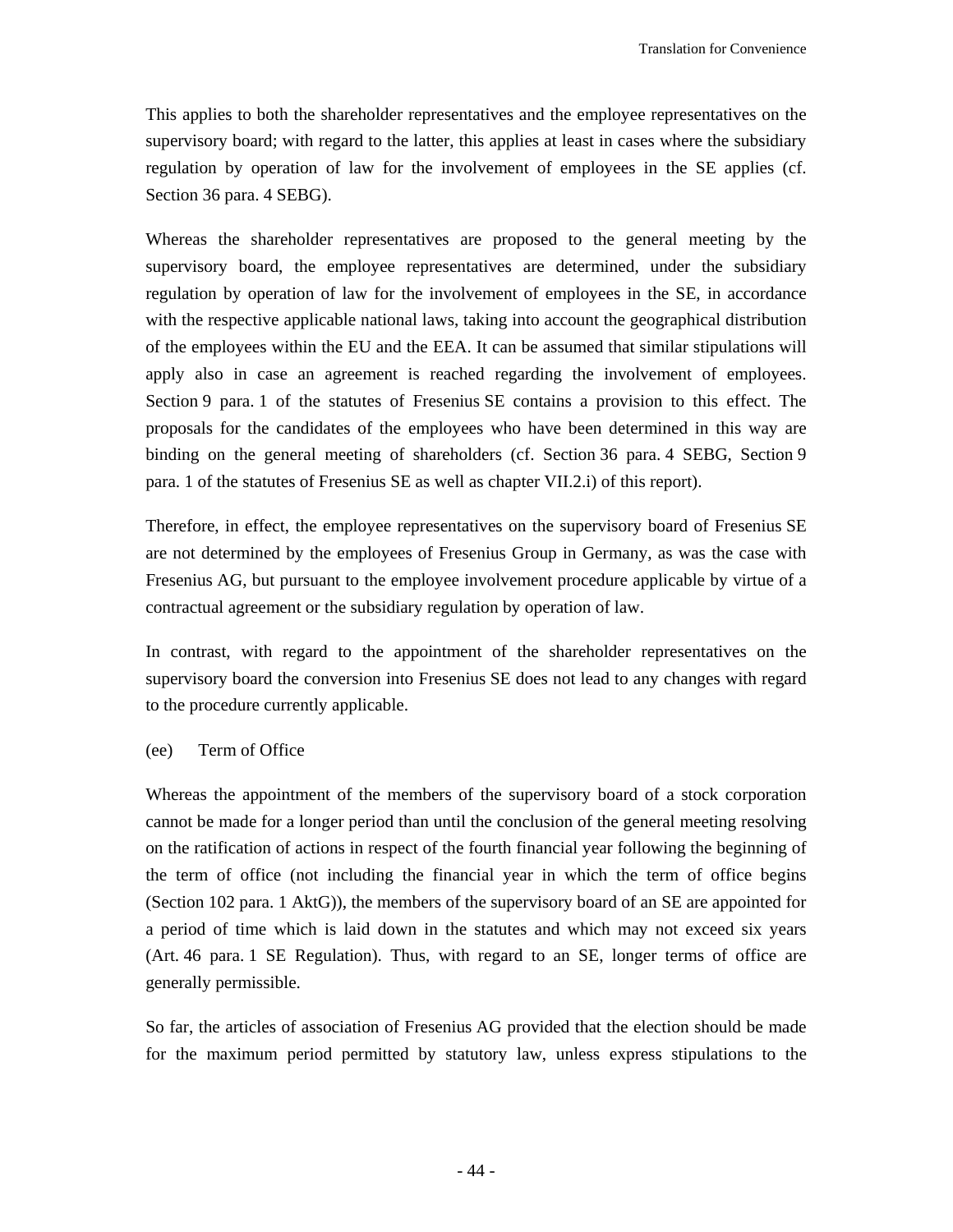contrary are made at the election (Section 8 para. 2 of the articles of association of Fresenius AG). The statutes of Fresenius SE provide for an appointment of the supervisory board members – subject to special provisions applicable to the appointment of the members of the first supervisory board of Fresenius  $SE$  – for a term until the close of the general meeting resolving on the ratification of actions for the fourth financial year after the term of office commenced, not including the financial year in which the term of office commences, however, for no longer than for a period of six years. Reappointments are permissible (cf. Section 9 para. 3 of the statutes of Fresenius SE as well as chapter VII.2.i) of this report). Thus, the provision in the statutes follows the maximum duration of the term as stipulated in the AktG. In this regard, the conversion of Fresenius AG into an SE does not lead to any changes.

#### (ff) Dismissal

Supervisory board members of a stock corporation who have been elected by the general meeting of shareholders without binding proposals for the election may be dismissed by the general meeting – subject to any stipulations to the contrary within the articles of association – with a majority of at least three quarters of the votes cast (Section 103 para. 1 AktG). In addition, upon a motion of the supervisory board the competent court has to dismiss a member of the supervisory board if there is good cause (*wichtiger Grund*). The supervisory board decides on the filing of the motion with a simple majority. Members of a supervisory board of a stock corporation which is subject to co-determination pursuant to the MitbestG 1976 (as is the case with Fresenius AG), who have neither been elected by the general meeting of shareholders without binding proposals for the election nor delegated pursuant to stipulations made in the articles of association may only be dismissed – except for the cases of the aforementioned dismissal by a court – upon an application by the employees (cf. Section 23 MitbestG 1976).

With regard to the SE, neither the SE Regulation nor the SEAG contain any stipulations governing the dismissal of members of the supervisory board. By virtue of the comprehensive reference provision (*Gesamtverweisung*) in Art. 9 para. 1 lit. c)(ii) SE Regulation, in principle, the provisions of the German Stock Corporation Act apply. With regard to the dismissal of employee representatives, the MitbestG 1976 is no longer applicable; instead, the following applies: Domestic employee representatives on the supervisory board of an SE may be dismissed – subject, however, to an agreement to the contrary concluded in the course of the employee involvement procedure – upon a proposal of the employees (cf. Section 37 para. 1 SEBG). The general meeting is bound to this proposal (Section 37 para. 1 SEBG at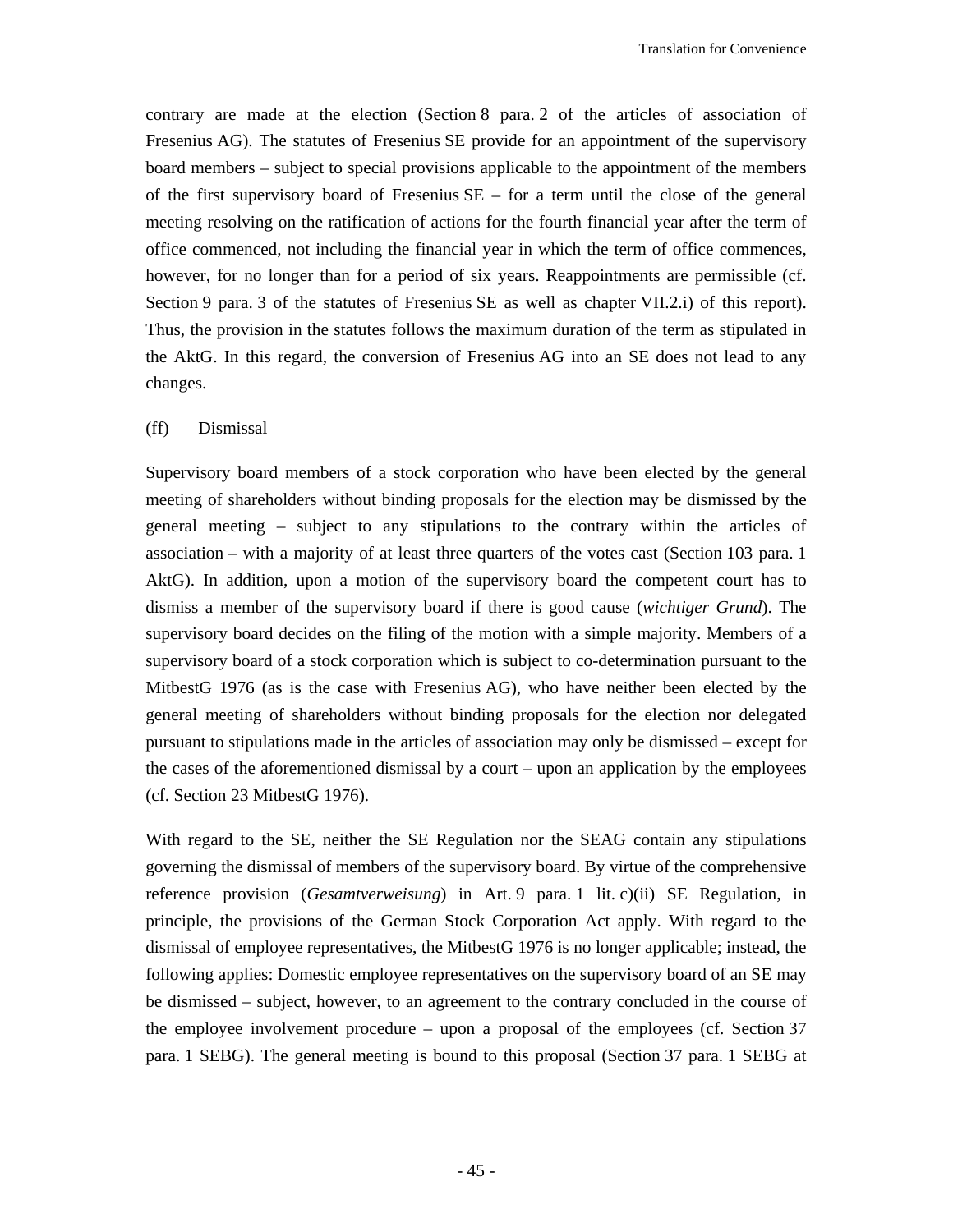the end). The dismissal of a supervisory board member determined by the employees from another member state is not governed by the SEBG, but – subject to an agreement concerning employee involvement to the contrary – by the respective applicable national legal provisions. However, as is the case with a stock corporation, employee representatives on the supervisory board of an SE may still be dismissed by a court, provided that the respective requirements under statutory law are met.

In principle, the conversion of Fresenius AG into an SE does not lead to any changes with regard to the dismissal of supervisory board members. The dismissal of supervisory board members is still generally governed by the AktG. In addition – as a consequence of the inapplicability of the MitbestG 1976 – and to the extent that no stipulation to the contrary is provided for in an agreement regarding the involvement of employees, a possibility for the dismissal of employee representatives has at least been provided for in the course of the subsidiary regulation by operation of law in the SEBG. In this regard, the SEBG follows the system of the MitbestG 1976.

#### (gg) Appointment by the Court

The SE Regulation does not expressly stipulate whether a supervisory board member may be appointed by a competent court. However, by virtue of the comprehensive reference provision (*Gesamtverweisung*) in Art. 9 para. 1 lit. c)(ii) SE Regulation, the provisions of the German Stock Corporation Act apply. In accordance with these provisions, upon a respective motion the court has to supplement the supervisory board to meet the number of members required to constitute a quorum (Section 104 para. 1 sentence 1 AktG), if the supervisory board comprises less than this number of members. In urgent cases, the court has to supplement the supervisory board, upon a respective motion, even if the board still constitutes a quorum and prior to the expiry of the three months period regularly required for supplementing the board because of an insufficiency of members (cf. Section 104 para. 2) AktG). In the case of a stock corporation, such an urgent case is always deemed to exist if a supervisory board which is subject to co-determination pursuant to the MitbestG 1976 does not comprise all the members of which it has to comprise pursuant to applicable statutory provisions or the statutes, i.e. if there is no composition on a parity basis (Section 104 para. 3 AktG). Such an urgent case will also have to be assumed (despite the inapplicability of the MitbestG 1976) in the case of an SE supervisory board composed on a parity basis, with the consequence that prior to the expiry of the three months period an appointment by the court is also possible in cases where the supervisory board still constitutes a quorum, but is not complete.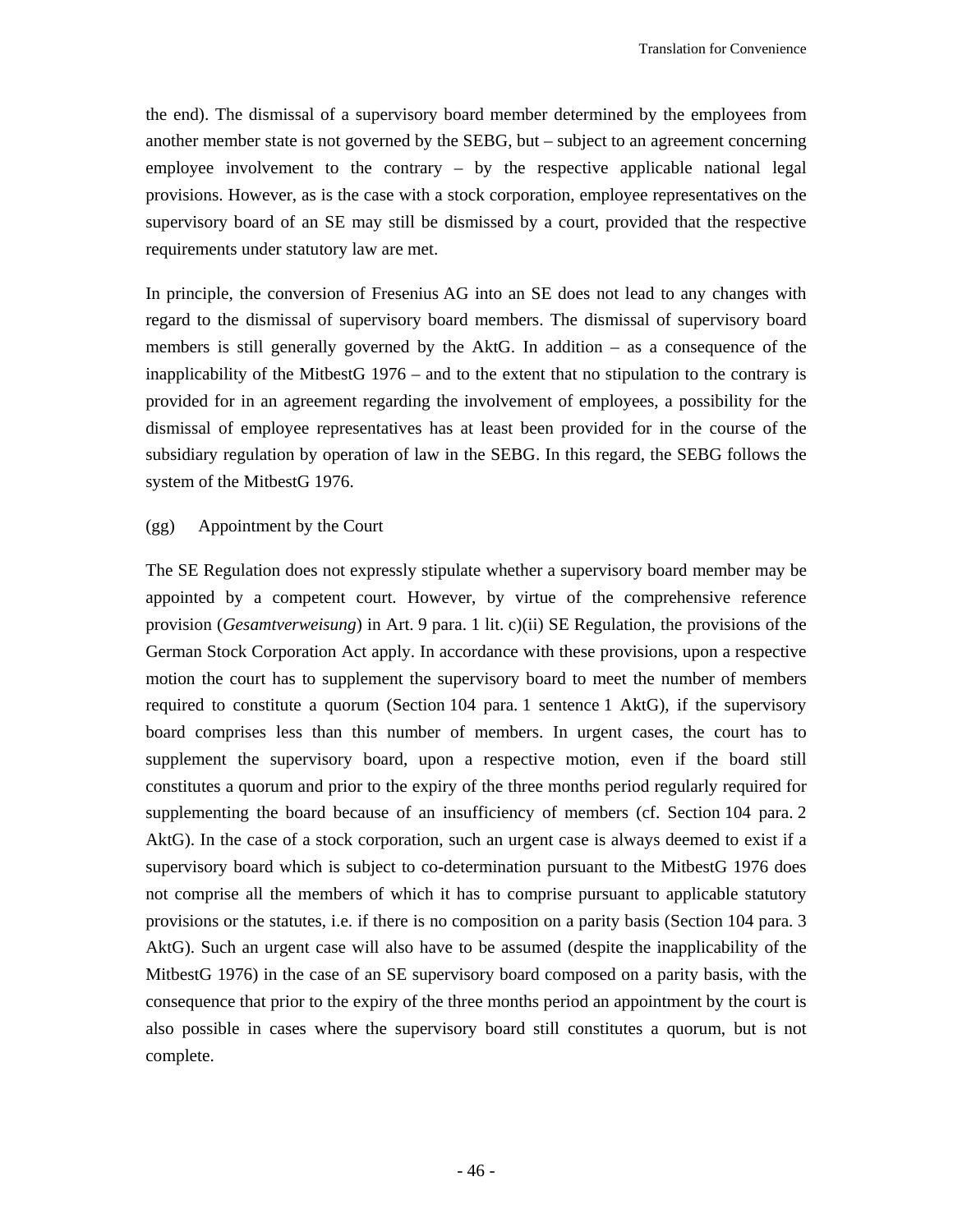With regard to the SE, the supplementary provision in Section 17 para. 3 SEAG applies which stipulates that the SE works council, too, is entitled to initiate proceedings for the appointment by the court.

Therefore, the conversion of Fresenius AG into an SE generally does not lead to any changes.

(hh) Incompatibility of the Membership in the Management and Supervisory Boards

As is the case with a stock corporation, in the SE, too, no person may, at the same time, be a member of the management board and the supervisory board. However, the supervisory board may – as is the case with a stock corporation – delegate one of its members to assume the responsibilities of a member of the management board for a limited period of time which may not exceed one year. During this time, the office of the respective person as a member of the supervisory board is suspended. A repeated appointment or the prolongation of the term of office are permissible, provided that the total term of office does not exceed one year (cf. Art. 39 para. 3 SE Regulation in connection with Section 15 SEAG for the SE and Section 105 para. 1 and para. 2 AktG for the AG). Save for this exception, no person can be a member of a corporate body of an SE who pursuant to the law of the member state where the SE's registered office is situated is disqualified from serving on a management or supervisory body of a stock corporation governed by the law of such member state (Art. 47 para. 2 lit. a) SE Regulation).

It follows from this provision and from the comprehensive reference provision in Art. 9 para. 1 lit. c)(ii) SE Regulation (in connection with Section 105 para. 1 AktG) that in this regard the conversion of Fresenius AG into an SE does not lead to any changes.

# (ii) Internal Organisation – Chairman/Deputy Chairman of the Supervisory Board

The chairman of the supervisory board of a company subject to co-determination pursuant to the MitbestG 1976 – such as Fresenius AG – is elected by the shareholder representatives on the supervisory board, unless a chairman has already been elected in a first ballot with a two thirds majority. The same applies accordingly with regard to the deputy chairman, with the proviso that the latter is to be elected by the employee representatives on the supervisory board (Section 27 para. 2 MitbestG 1976).

These provisions do not apply to an SE. The election is made by the supervisory board in its entirety, with the majority of the votes of the members present or represented being required. However, in the case of a supervisory board composed on a parity basis it is mandatory for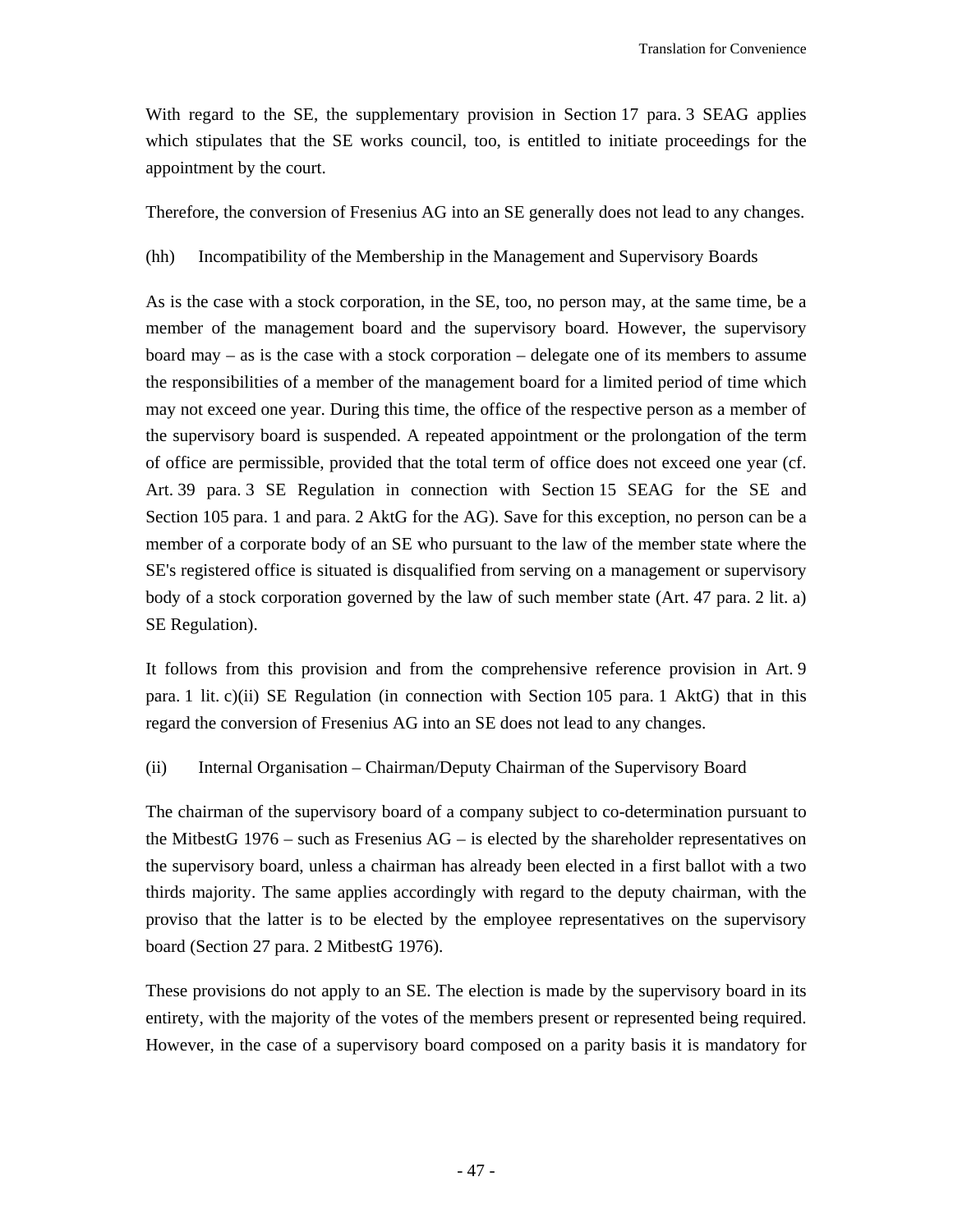the chairman of the supervisory board to be a shareholder representative (Art. 42 sentence 2 SE Regulation). In case the deputy chairman is to be granted a casting vote (which is not permissible in a stock corporation subject to co-determination pursuant to the MitbestG 1976), the latter also has to be a shareholder representative. Since Fresenius SE is subject to co-determination on a parity basis, provisions to this effect have been included in the statutes of Fresenius SE (cf. Sections 10 and 11 para. 5 of the statutes of Fresenius SE as well as chapter VII.2.j) and k) of this report).

# (jj) Internal Organisation / Adoption of Resolutions by the Supervisory Board

The supervisory board of a stock corporation subject to co-determination – such as Fresenius AG – constitutes a quorum if at least half of the total number of members of which it comprises, participates in the passing of a resolution (Section 28 MitbestG 1976). Generally, the adoption of resolutions require us the majority of the votes cast (Section 29 para. 1 MitbestG 1976). In the case of a tie, the chairman has a casting vote in a new ballot. No such right is granted to the deputy chairman (Section 29 para. 2 sentence 3 MitbestG 1976).

The supervisory board of an SE constitutes a quorum – subject to a stipulation to the contrary in the statutes (which is not intended for the statutes of Fresenius SE) or the SE Regulation – if at least half of its members are present or represented (Art. 50 para. 1 lit. a) SE Regulation). The adoption of resolutions requires a majority of the votes of the members present or represented (Art. 50 para. 1 lit. b) SE Regulation).

In a supervisory board composed on a parity basis, it is mandatory pursuant to Art. 50 para. 2 SE Regulation in the event of a tie, as is the case with a German stock corporation, that the chairman of the supervisory board has a casting vote (with no second ballot being required – as would be the case in a stock corporation governed by the MitbestG 1976). The right to have a so-called casting vote may also be granted to the deputy chairman, provided that the latter is a shareholder representative. This is not permissible in a stock corporation subject to co-determination. The statutes of Fresenius SE contain a provision to this effect in Section 11 para. 5 of the statutes of Fresenius SE.

### (kk) Calling of Supervisory Board Meetings

Neither the SE Regulation nor the SEAG contain provisions regarding the calling of supervisory board meetings. Therefore, by virtue of the comprehensive reference provision in Art. 9 para. 1 lit. c)(ii) and (iii) SE Regulation, respectively, the provisions applicable to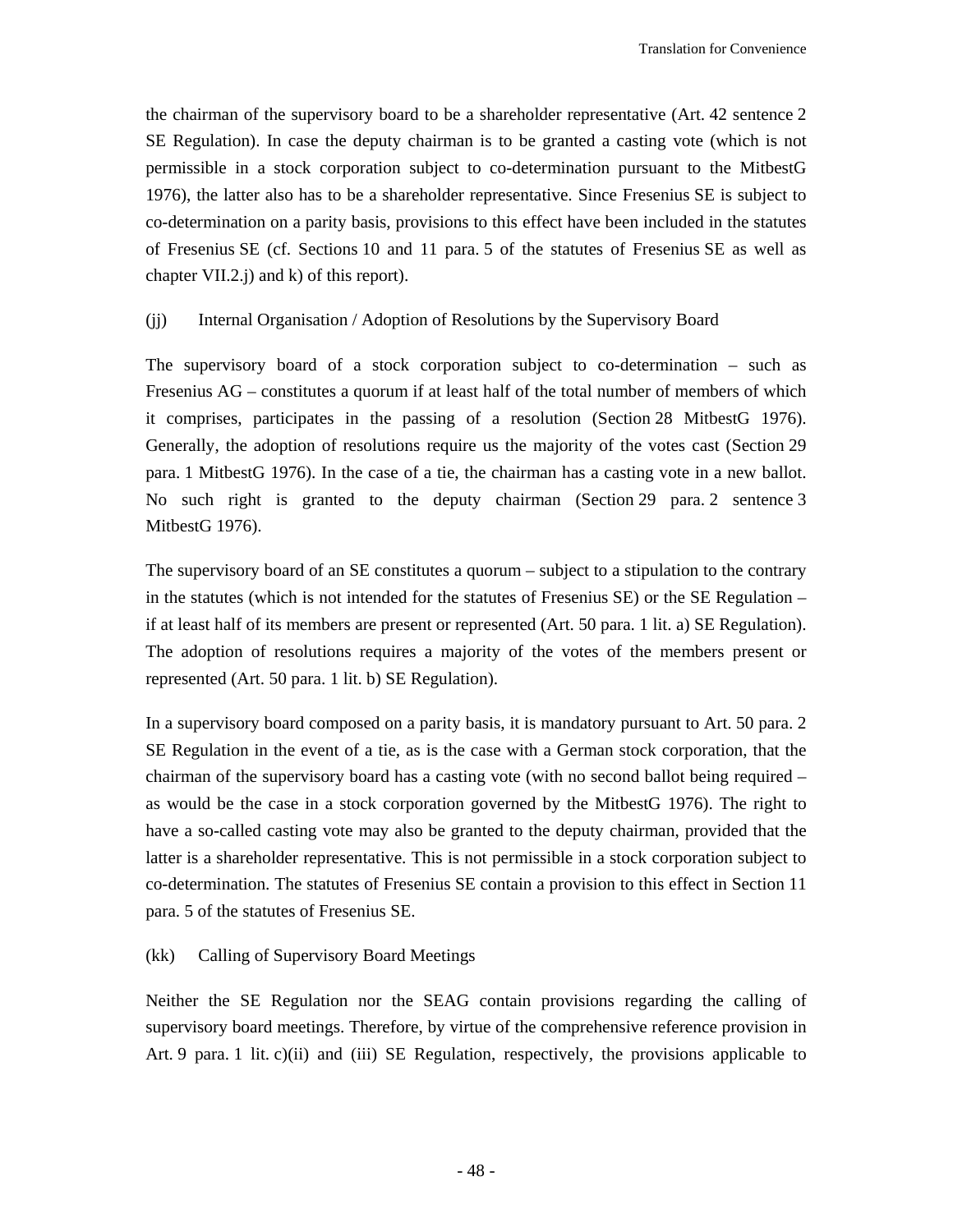German stock corporations apply in their entirety with the consequence that the conversion of Fresenius AG into an SE does not lead to any changes. In accordance with the provisions of the AktG, each supervisory board member may request that the chairman of the supervisory board promptly call a meeting of the supervisory board, provided that such member states the purpose and reasons for the request. If no meeting is held within a period of two weeks, the supervisory board member of all the management board may call a meeting of the supervisory board (cf. Section 110 AktG).

In the case of listed companies, such as Fresenius AG and Fresenius SE, the supervisory board has to convene in meetings at least twice in each half of the calendar year.

# (ll) Responsibilities and Right of the Supervisory Board

According to the AktG, the supervisory board supervises the management of the company (Section 111 para. 1 AktG). The supervisory board has to convene a general meeting of shareholders if the interests of the company so require (Section 111 para. 3 sentence 1 AktG).

In an SE, too, the supervisory board supervises the management of the company by the management board (Art. 40 para. 1 sentence 1 SE Regulation). Pursuant to Art. 54 para. 2 SE Regulation in connection with Section 111 para. 3 sentence 1 AktG, it is also entitled to call a general meeting of shareholders if the interests of the company so require. In so far, the conversion of Fresenius AG into an SE does not lead to any changes.

The members of the supervisory board may not delegate their responsibilities to other persons – not even other supervisory board members (Section 111 para. 5 AktG).

In a stock corporation, the management of the company may not be delegated to the supervisory board. In an SE, too, the management of the company (*Maßnahmen der Geschaäftsführung*) may not be delegated to the supervisory board (cf. Art. 40 para. 1 sentence 2 SE Regulation).

In a stock corporation, the articles of association or the supervisory board have to stipulate that certain categories of transactions may only be conducted with the authorisation of the supervisory board (cf. Section 111 para. 4 sentence 2 AktG); however, the articles of association do not have to contain such catalogue, since the determination of the catalogue by the supervisory board is sufficient (cf. Section 111 para. 4 sentence 2 AktG). In contrast, Art. 48 para. 1 sub-para. 1 SE Regulation obliges the corporate body stipulating statutes to make a determination, within the statute of the SE, of the categories of transactions which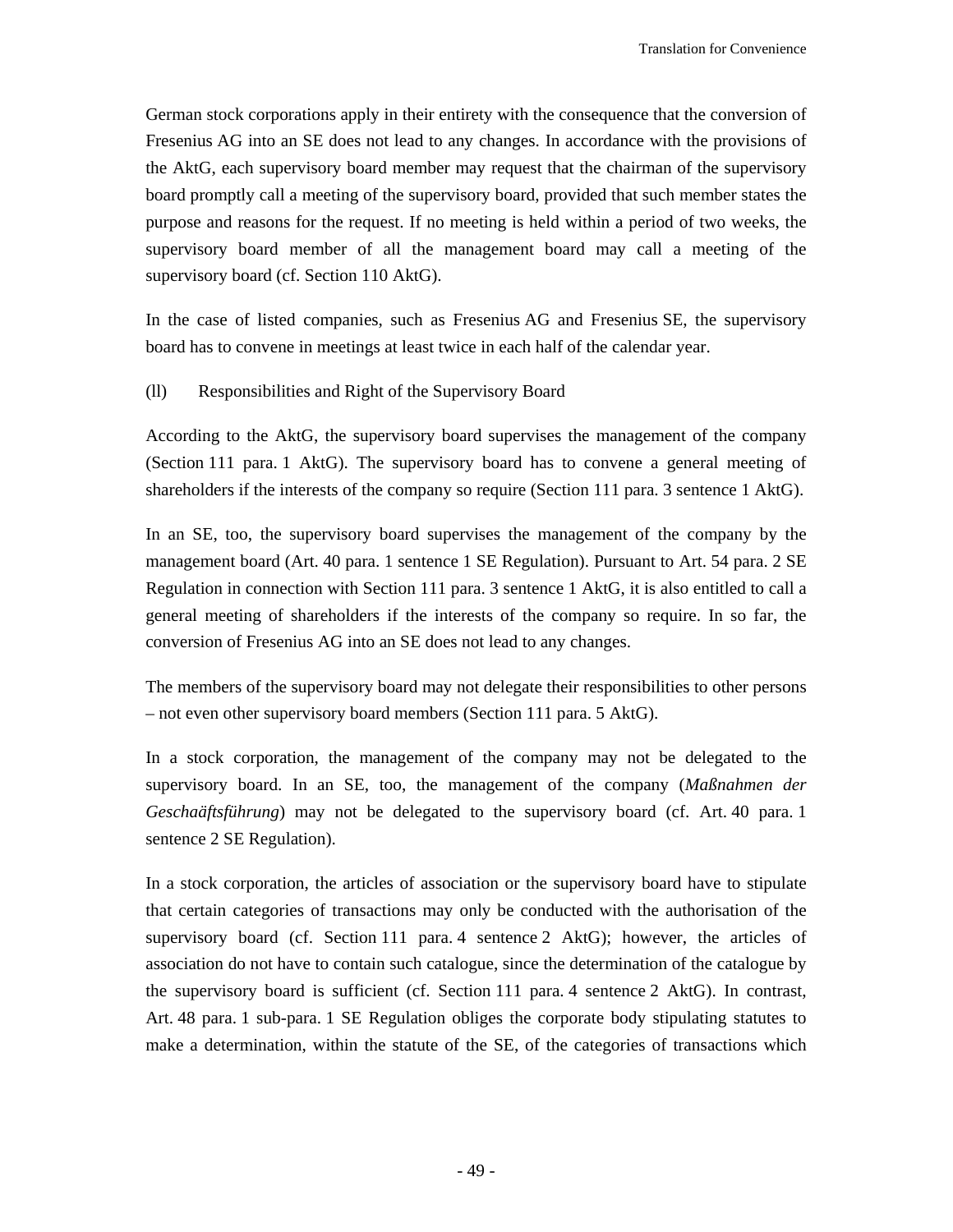require an authorisation from the supervisory board. Without a respective stipulation in the statutes, there would be an obstacle for the registration of the SE. However, this obligation to include in the statutes a catalogue of transactions which require authorisation does not prevent the supervisory board from determining other categories of transactions in the rules of procedure which also require its approval (cf. Art. 48 para. 1 sub-para. 2 SE Regulation in connection with Section 19 SEAG).

However, the differences in the provisions governing the determination of the transactions requiring authorisation for a German stock corporation and an SE are without consequences for Fresenius SE, because the articles of association of Fresenius AG as well as the statutes of Fresenius SE in their Section 8 para. 3 already contain a catalogue of transactions requiring authorisation.

In contrast to Section 111 para. 4 sentences 3 through 5 AktG, the SE Regulation does not provide for the power of the general meeting of the SE to substitute a refused authorisation of the supervisory board by a resolution of the general meeting.

In addition, by virtue of the comprehensive reference provision in Art. 9 para. 1 lit. c)(ii)  $SE$ Regulation, the provisions of the AktG apply with the consequence that the conversion of Fresenius AG into an SE does not lead to any changes.

### (mm) Duty of Care and Confidentiality Obligations

In the exercise of its functions, the supervisory board of a German stock corporation has to apply the care of a prudent and conscientious supervisory board member (Section 116 sentence 1 in connection with Section 93 para. 1 sentence 1 AktG). In addition, the members of the supervisory board are under a confidentiality obligation (Section 116 sentence 2 AktG). In an SE, by virtue of the transmission provision in Art. 51 SE Regulation the responsibility of the members of the supervisory board is governed by the same provisions of the German Stock Corporation Act, whereas the confidentiality obligation is governed by Art. 49 SE Regulation in connection with Section 93 AktG. Therefore, the conversion of Fresenius AG into Fresenius SE does not lead to any changes.

(nn) Representation of the Company vis-à-vis Management Board Members

The supervisory board of a German stock corporation represents the company, in and out of court, vis-à-vis management board members (Section 112 AktG). By virtue of the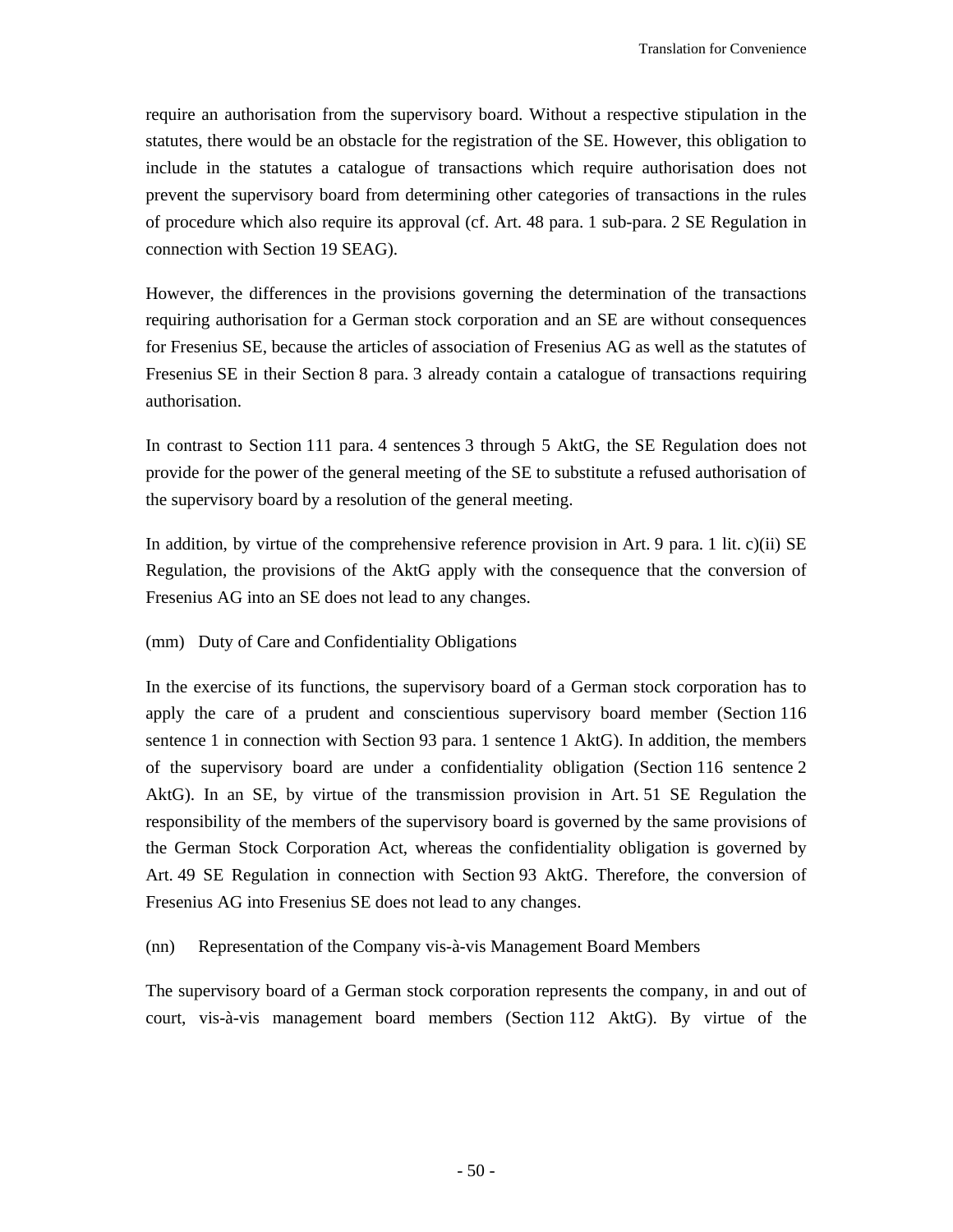comprehensive reference provision in Art. 9 para. 1 lit. c)(ii) SE Regulation, this also applies to the SE.

(oo) Remuneration of Supervisory Board Members, Contracts with Supervisory Board Members, Granting of Loans to Supervisory Board Members

By virtue of the comprehensive reference provision in Art. 9 para. 1 lit. c)(ii) SE Regulation, the provisions of the AktG regarding the remuneration of the supervisory board members, contracts with the supervisory board members and the granting of loans to supervisory board members (Sections 113 to 115 AktG) also apply to the SE. As is the case with Fresenius AG, the remuneration of the supervisory board is also stipulated in the statutes of Fresenius SE. In principle, the conversion of Fresenius AG into an SE does not lead to any changes in this regard (cf. Section 14 of the statutes of Fresenius SE as well as chapter VII.2.n) of this report).

With regard to the members of the first supervisory board of an AG, these remuneration provisions do not apply. Pursuant to Section 113 para. 2 AktG, they receive a remuneration which is at the discretion of the general meeting resolving upon the ratification of their actions. By virtue of the comprehensive reference provision in Art. 9 para. 1 lit. c)(ii) SE Regulation, this also applies to the SE.

# **c) General Meeting of Shareholders**

### (aa) Rights of the General Meeting

The shareholders of a German stock corporation exercise their rights relating to the matters of the company in the general meeting of shareholders, unless statutory law provides otherwise (Section 118 para. 1 AktG). The members of the management board and the supervisory board are supposed to take part in the general meeting (Section 118 para. 2 sentence 1 AktG). This also applies to the SE (by virtue of Art. 9 para. 1 lit. c)(ii) SE Regulation and Art. 53 SE Regulation), with the consequence that the conversion of Fresenius AG into an SE does not lead to any changes in this regard.

The general meeting of an SE whose registered office is situated in Germany decides on matters for which responsibility is given to the general meeting of a German stock corporation by virtue of either national legal provisions or stipulations in the statutes, namely the appointment of the members of the supervisory board, the utilisation of balance sheet profits, the ratification (*Entlastung*) of the actions of the members of the management and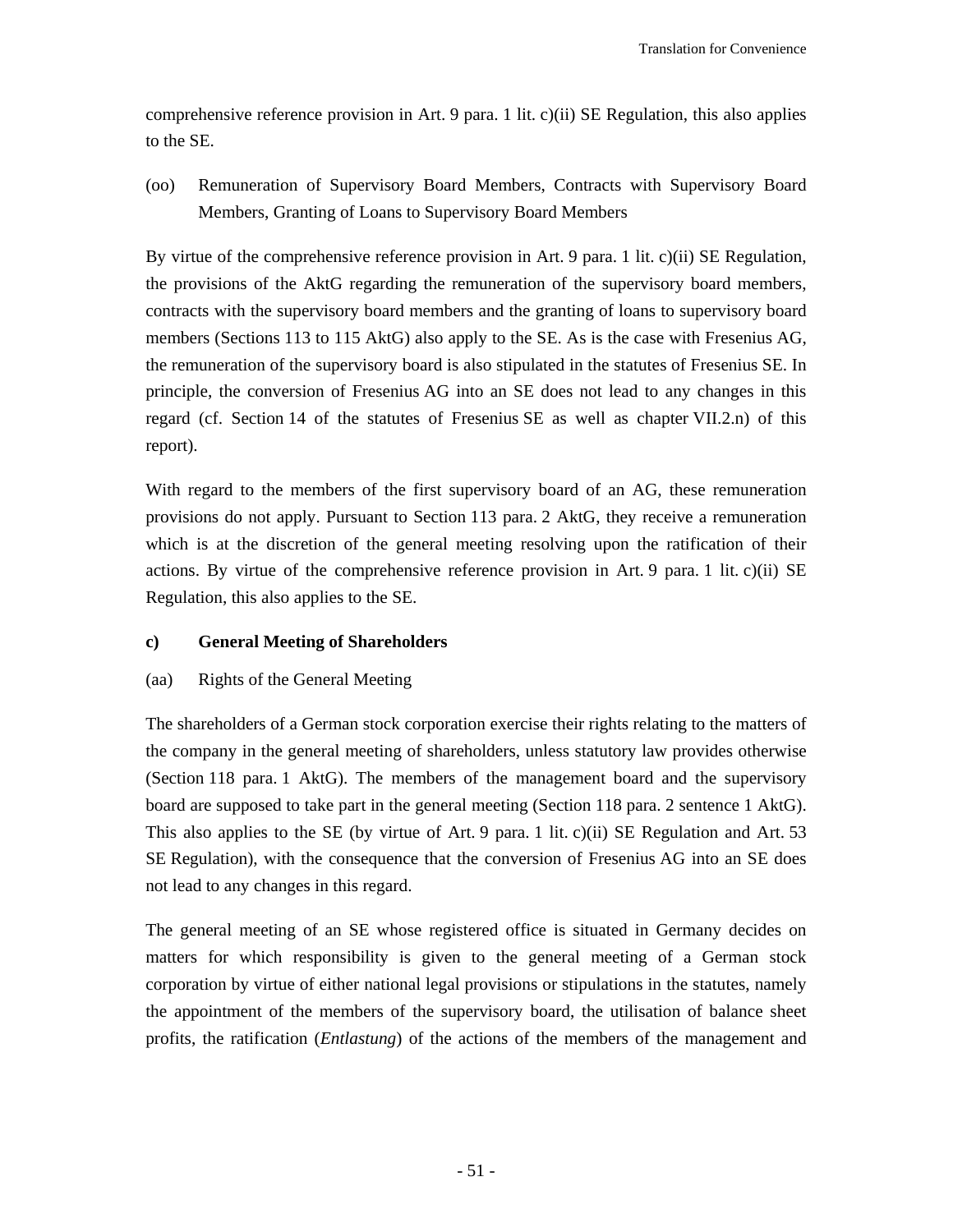supervisory boards, the appointment of the auditor, amendments of the statutes, measures for the procurement of capital and capital reduction, the appointment of special auditors for the examination of events in connection with the formation or of the management of the company as well as the winding up of the company (Section 119 para. 1 AktG, Art. 52 subpara. 2 SE Regulation).

Generally, with regard to measures of company management, the general meeting of shareholders of a German stock corporation and of an SE with its registered office in Germany can only take decisions if this is requested by the management board (cf. Section 119 para. 2 AktG, Art. 52 sub-para. 2 SE Regulation). Exceptions apply with regard to the so-called *Holzmüller/Gelatine* cases, i.e. to structural measures which generally fall within the scope of executive competence of the management board, but which, because of their importance, affect the rights of the shareholders. Presumably, this also applies to an SE with its registered office in Germany (cf. Art. 52 sub-para. 2 SE Regulation) with the consequence that in this regard, too, the conversion of Fresenius AG into an SE does not lead to any changes.

Besides, the general meeting of shareholders of a stock corporation as well as of an SE with its registered office in Germany decides on measures under transformation law pursuant to the German Transformation Act (e.g. mergers, divisions, transfers of assets or changes of the legal form).

In addition, in an SE, pursuant to Art. 52 sub-para. 1 SE Regulation, the general meeting decides on matters for which it is given sole responsibility by the SE Regulation or by the legislation of the member state in which the SE's registered office is situated adopted in implementation of Directive 2001/86/EC (SE Employee Involvement Directive).

These include, in particular, the transfer of the registered office (Art. 8 SE Regulation) as well as the reconversion into a national stock corporation (Art. 66 para. 6 SE Regulation). A reconversion decision may only be taken after two years have elapsed since the registration of the SE or after the first two annual financial statements have been approved.

(bb) Ratification of the Actions of Management Board and Supervisory Board

In a German stock corporation, the general meeting of shareholders resolves, within the first eight months of each financial year, upon the ratification (*Entlastung*) of the actions of the management board and the supervisory board, by which it approves the management of the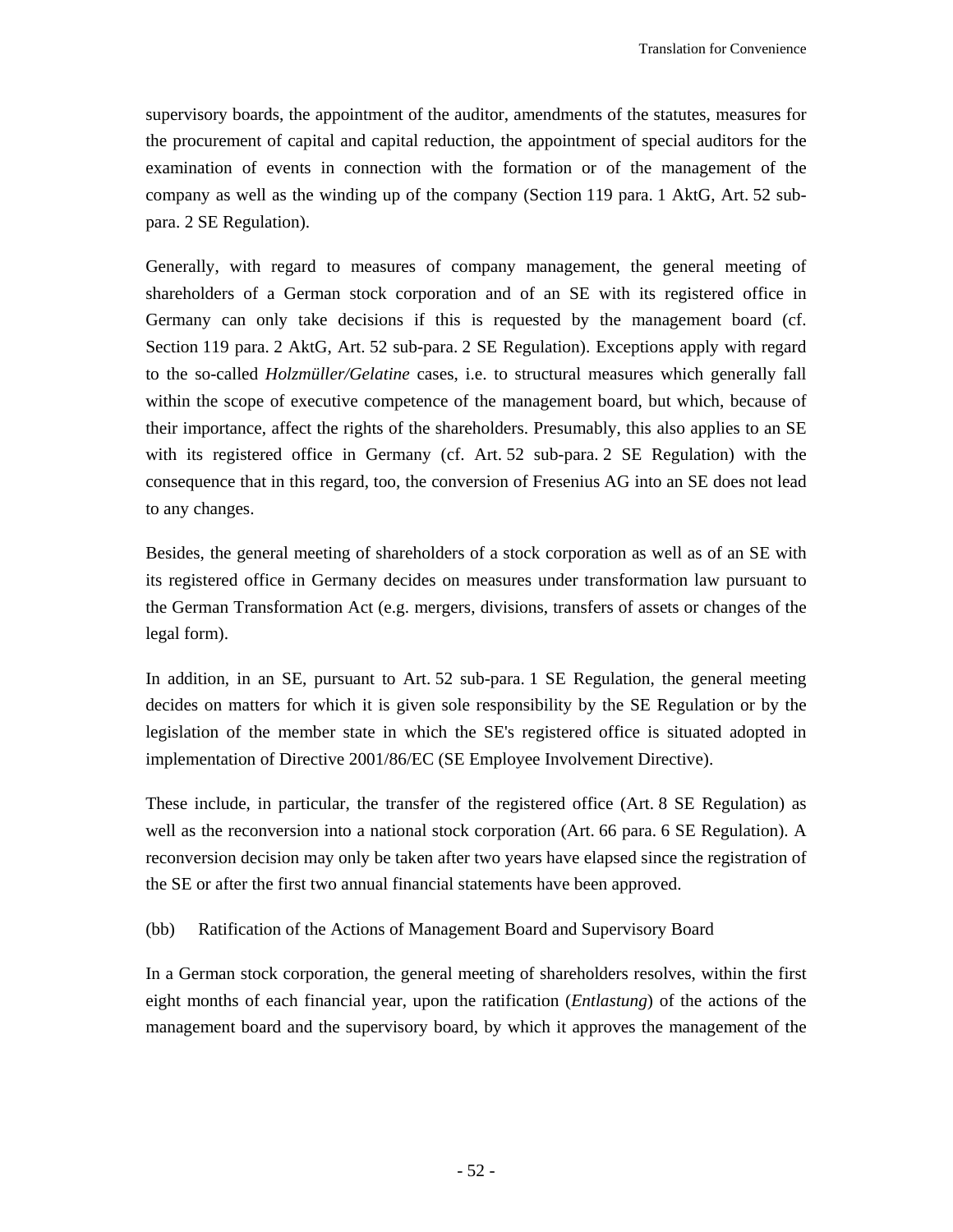company by the members of the management board and the supervisory board (cf. Sections 119 para. 1 no. 3, 120 AktG).

By virtue of the transmission provision in Art. 52 sub-para. 2, 53 SE Regulation, the provisions of the German Stock Corporation Act generally apply, without restriction, also to the SE. The only change resulting from the conversion of Fresenius AG into an SE is that the general meeting of the SE is to be held within six months (and not eight months, as is the case with the AG) of the end of a financial year (Art. 54 para. 1 SE Regulation, see also the following).

### (cc) Convening the General Meeting

In an SE, the general meeting may be convened at any time by the management board or the supervisory board in accordance with the national law applicable to stock corporations in the member state where the SE's registered office is situated (Art. 54 para. 2 SE Regulation). The organisation and conduct of the general meeting as well as the voting procedure are governed, in principle, by the provisions of the German Stock Corporation Act (Art. 53 SE Regulation, with regard to applicable majority requirements for resolutions see below items (hh) and (ii)). A general meeting is held at least once each year within six months of the completion of the financial year (Art. 54 para. 1 SE Regulation). Accordingly, the provisions of German Stock Corporation Act apply (cf., in particular, Section 121 AktG), with the exception that the regular general meeting of shareholders is not held within the first eight months of the financial year (cf. for the German stock corporation Section 175 para. 1 sentence 2 AktG), but within the first six months after the end of the financial year.

Since apart from this the relevant stipulations in the statutes of Fresenius SE correspond to those of Fresenius AG – with the exception of convening the general meeting within six months of the end of the financial year –, the conversion of Fresenius AG into an SE does not lead to any changes in this regard (cf. Sections 15 through 18 of the statutes of Fresenius SE as well as chapter VII.2.o) through r) of this report).

(dd) Convening of the General Meeting upon Request of a Minority / Supplementing the Agenda upon Request of a Minority

The general meeting of a German stock corporation is to be convened if shareholders whose shares, in the aggregate, represent 5% of the subscribed capital request this in writing, provided that such minority states the purpose and reasons for the request (Section 122 para. 1 AktG). The shareholders have to prove that they have owned the shares for at least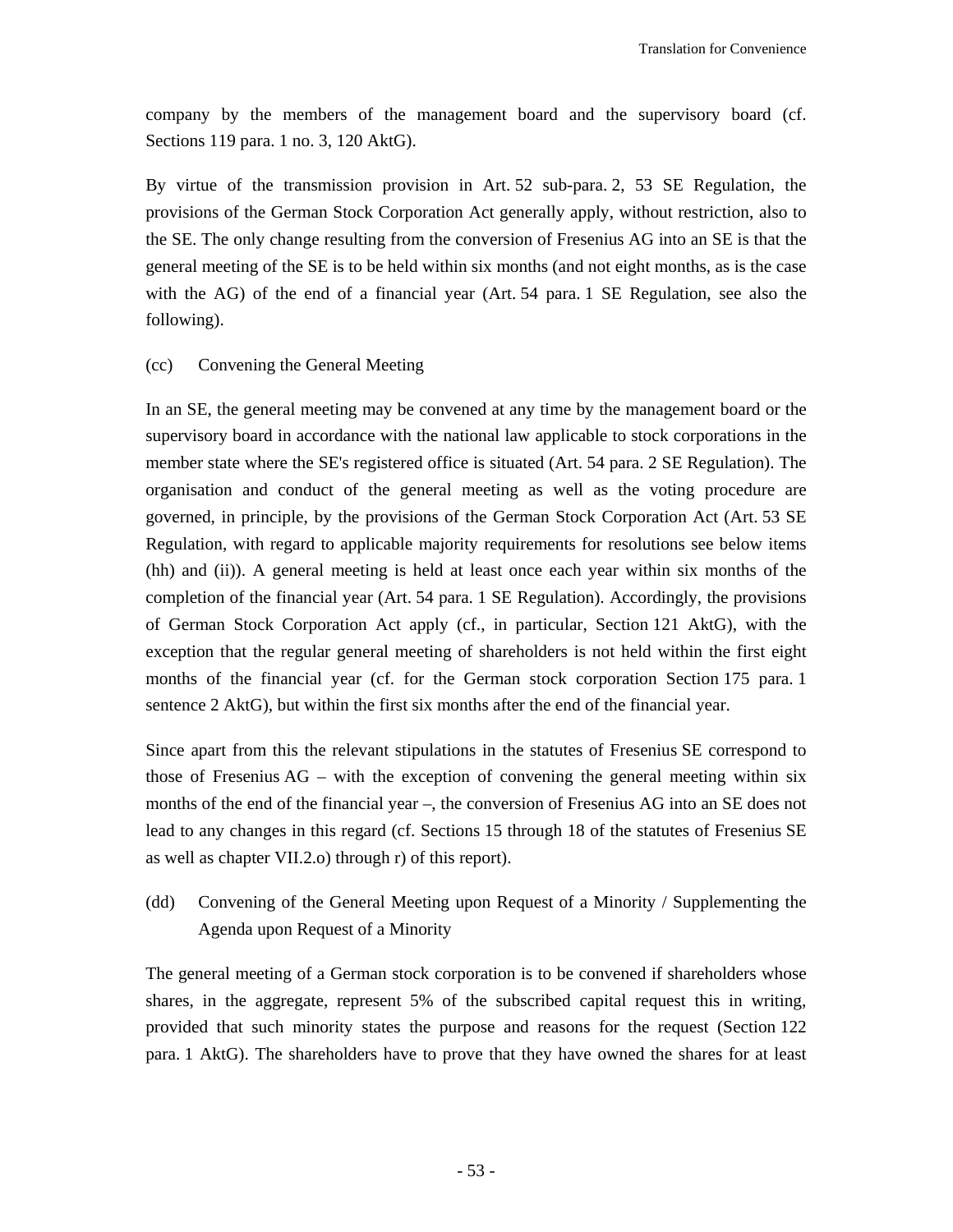three months before the date of the general meeting and that they continue to hold the shares until the decision on the motion is made (i.e. until the authorisation by a court or until the convening of the meeting by the management board) (Section 122 para. 1 sentence 3 in connection with Section 142 para. 2 sentence 2 AktG). In the same way, shareholders whose shares, in the aggregate, represent 5% of the subscribed capital or a proportionate amount of the subscribed capital of Euro 500,000 may request that certain items for the adoption of a resolution of a general meeting of shareholders be published (Section 122 para. 2 AktG). If the request is not granted, a court can authorise the shareholders who have submitted the request to convene the general meeting or to publish the item for the adoption of a resolution (Section 122 para. 3 sentence 1 AktG).

The convening of the general meeting of shareholders of an SE and the drawing-up of the agenda therefor may be requested by one or more shareholders who together hold at least 5% of the subscribed capital (Art. 55 para. 1 SE Regulation, Section 50 para. 1 SEAG). The request that a general meeting be convened has to state the items to be put on the agenda (Art. 55 para. 2 SE Regulation). Upon a respective request, a court may authorise the shareholders to convene the general meeting, if the general meeting has not been held within two months, at the latest, after the request for convening a general meeting has been made (Art. 55 para. 3 SE Regulation). In contrast to the provisions of the German Stock Corporation Act in Sections 122 para. 1 sentence 3, 142 para. 2 sentence 2 AktG, a minimum holding period of three months before making the request is not a condition precedent for the request in the case of an SE.

The inclusion of one or more additional items in the agenda of the general meeting of an SE may be requested by one or more shareholders who together hold at least 5% of the subscribed capital or a proportionate amount of Euro 500,000 (Art. 56 SE Regulation, Section 50 para. 2 SEAG). The procedures and time limits applicable to such requests are governed by national law, i.e. presently by the SEAG (cf. Art. 56 sentence 2 SE Regulation in connection with Section 50 SEAG).

In effect, thereby the SE Regulation and the SEAG essentially adopt the provisions of the German Stock Corporation Act with a consequence that, generally, the conversion of Fresenius AG into an SE does not lead to any changes.

#### (ee) Organisation and Conduct of the General Meeting

With regard to the organisation and conduct of the general meeting of an SE, the SE Regulation makes reference, by virtue of the transmission provision in Art. 53, 54 para. 2 and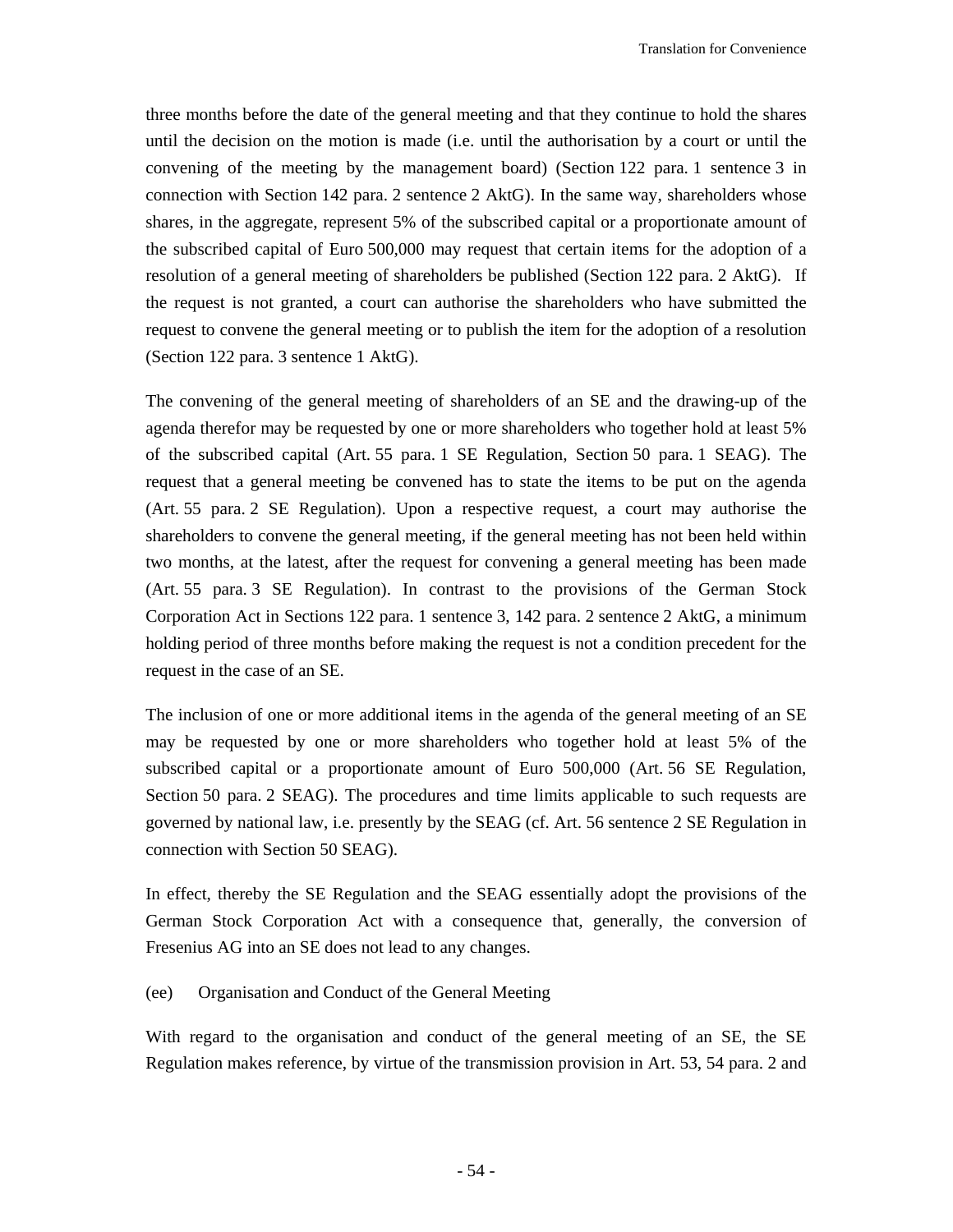the comprehensive reference provision in Art. 9 para. 1 lit.  $c$ )(ii) SE Regulation, to the provisions of the German Stock Corporation Act, with the consequence that, in so far, the conversion of Fresenius AG into an SE does not lead to any changes. Therefore, among others, the provisions governing the limitation of the speaking right also continue to apply (cf. chapter VII.2.r)).

(ff) Right to Information, Speaking Right and Right to Put Questions of the Shareholders in the General Meeting

In order to exercise their rights, the shareholders of a German stock corporation require sufficient information about the company. The basis for this information is the annual financial statements, including the notes thereto, and the management report of the management board (Section 175 para. 2 AktG) as well as the report of the supervisory board (Section 171 para. 2 AktG). In addition, Section 131 AktG grants to each shareholder, regardless of the extent of his interest in the company, a right to information in the general meeting to the extent this is necessary for the appropriate assessment of the agenda. This right cannot be restricted by the articles of association (cf. Section 23 para. 5 AktG); it is mandatory. It is only for specific reasons which are listed in Section 131 para. 3 AktG that the management board may refuse to give the information. For example, such a right to withhold information exists in cases where divulging the information could lead, in the view of a reasonable businessman, to a significant disadvantage for the company. The right to sufficient information is also granted to the shareholders of an SE. By virtue of the comprehensive reference provision in Art. 9 para. 1 lit. c)(ii) SE Regulation, the stock corporation law provisions cited above also apply to the SE with the consequence that in the course of the conversion into Fresenius SE the rights of the shareholders to information and to put questions are fully maintained.

### (gg) Rules of Procedure

The general meeting of a stock corporation may lay down rules of procedure for itself concerning the preparation and conduct of the general meeting with a majority of at least three quarters of the subscribed capital represented at the casting of votes (Section 129 para. 1 sentence 1 AktG).

In principle, this also applies to the SE (cf. Art. 53 SE Regulation in connection with Section 129 para. 1 AktG). Whereas the AktG requires a majority of three quarters of the represented subscribed capital for the adoption of a resolution to lay down rules of procedure for the preparation and conduct of the general meeting, the laying down of such rules of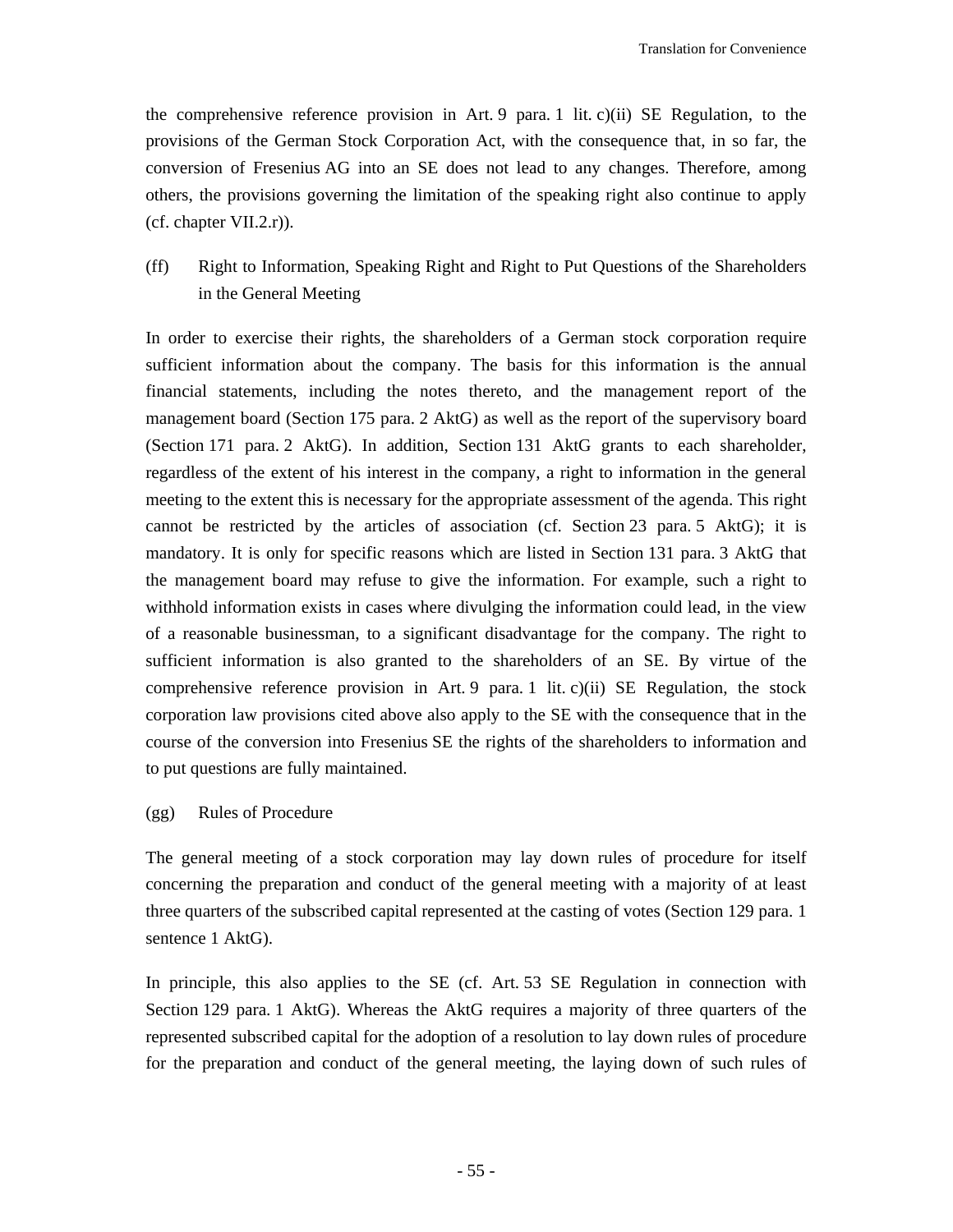procedure in an SE requires a majority of three quarters of the votes (validly) cast, since the provisions of the AktG regarding the applicable majority requirements for resolutions have to be interpreted in a manner consistent with the SE. In contrast to the AktG, the SE Regulation uses the criterion of votes cast (cf. Art. 57, 58, 59 SE Regulation). Since under German law no shares with multiple voting rights are permissible, this change has no practical consequences, because in a German AG or SE, respectively, the majority of the subscribed capital is identical to the majority of votes.

(hh) Regular Resolutions of the General Meeting (Not Involving an Amendment of the Statutes)

The adoption of resolutions of the general meeting of a German stock corporation requires the majority of the votes cast (simple majority of votes), unless a larger majority or additional requirements are stipulated by statutory law or the articles of association (Section 133 para. 1 AktG).

The resolutions of the general meeting of an SE are adopted by a majority of the votes validly cast, save where a larger majority is stipulated by the SE Regulation or by stock corporation law (Art. 57 SE Regulation). Therefore, the conversion of Fresenius AG into an SE does not lead to any changes with regard to the principle of simple majority of votes for the adoption of resolutions of the general meeting.

(ii) Resolutions of the General Meeting Involving Amendments to the Statutes

Resolutions involving amendments to the articles of association of a stock corporation require a majority of at least three quarters of the subscribed capital represented at the casting of votes as well as a simple majority of the votes cast (Sections 179 para. 2, 133 AktG). The articles of association may stipulate deviating majority requirements, however, with the proviso that in respect of a change of the corporate purpose only a larger majority of the subscribed capital may be stipulated (Section 179 para. 2 sentence 2 AktG). According to the articles of association of Fresenius AG – save where mandatory statutory law provides otherwise – the simple majority of the subscribed capital (and the simple majority of votes cast) is sufficient for amendments of the articles of association (Section 17 para. 3 of the articles of association of Fresenius AG).

In the case of an SE, amendments of the statutes require a resolution of the general meeting adopted with a majority of at least two thirds of the votes cast, provided that the legal provisions applicable to stock corporations do not stipulate or allow for larger majority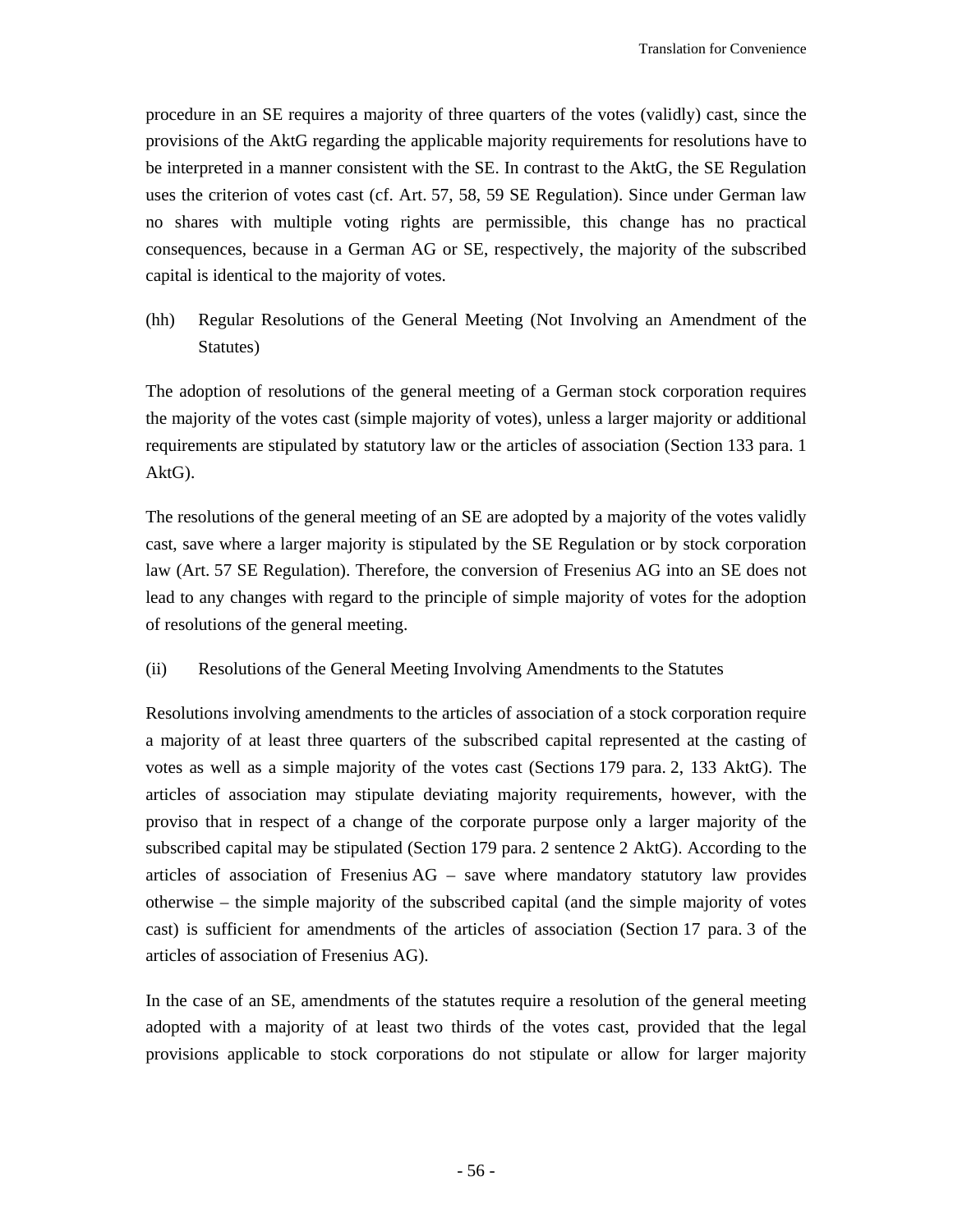requirements (Art. 59 para. 1 SE Regulation). Therefore, according to the prevailing opinion, those amendments of the articles of association which pursuant to the AktG already require a mandatory *majority of the subscribed capital* of three quarters now require, in the case of an SE, a majority of three quarters of the *votes* (validly) cast (cf. above chapter V.5.c)(gg) of this report).

The statutes of an SE may stipulate that the simple majority of votes cast is sufficient for a resolution of the general meeting effecting amendments to the statutes, provided that at least half of the subscribed capital is represented (Section 51 sentence 1 SEAG). This does not apply with regard to an alteration of the corporate purpose, a resolution on the transfer of the registered office as well as in cases where a larger majority of the subscribed capital is required by mandatory statutory law (Section 51 sentence 1 SEAG). The statutes of Fresenius SE contain a provision to this effect (cf. Section 18 para. 3 of the statutes of Fresenius SE as well as chapter VII.2.r) of this report).

Therefore, by virtue of the provisions in Art. 59 SE Regulation and Section 51 SEAG in connection with the statutes of Fresenius SE, the majority requirements for the adoption of resolutions are rendered more strict in comparison to Fresenius AG, in that amendments to the statutes of the SE may still be resolved with a simple majority of the votes cast, but only if at least half of the subscribed capital is represented. Otherwise, a majority of two thirds of the votes cast (and not a simple majority of the votes and of the subscribed capital) is required (provided that no larger majority is mandatory anyway). Eventually, however, this will not be relevant because of the shareholder structure of Fresenius SE with a majority shareholder who holds more than 60% of the subscribed capital of Fresenius SE, since because of this majority shareholder a presence of more than 50% is generally to be expected in the general meeting of shareholders of Fresenius SE and therefore resolutions for the amendment of the statutes can still be adopted as before with a simple majority of the votes.

### (jj) Preference Shares Carrying No Voting Rights / Separate Resolution

In a stock corporation, the voting right may be excluded with regard to shares which grant a subsequent preference right with regard to the distribution of the profits (Section 139 para. 1 AktG). If, in one year, there is no or only a partial preference payment and the arrears are not paid in the next year in addition to the full preference payment of that year, the preference shareholders are entitled to vote until payment of the arrears has been made. In that case, the preference shares also have to be taken into account for the purposes of calculating a majority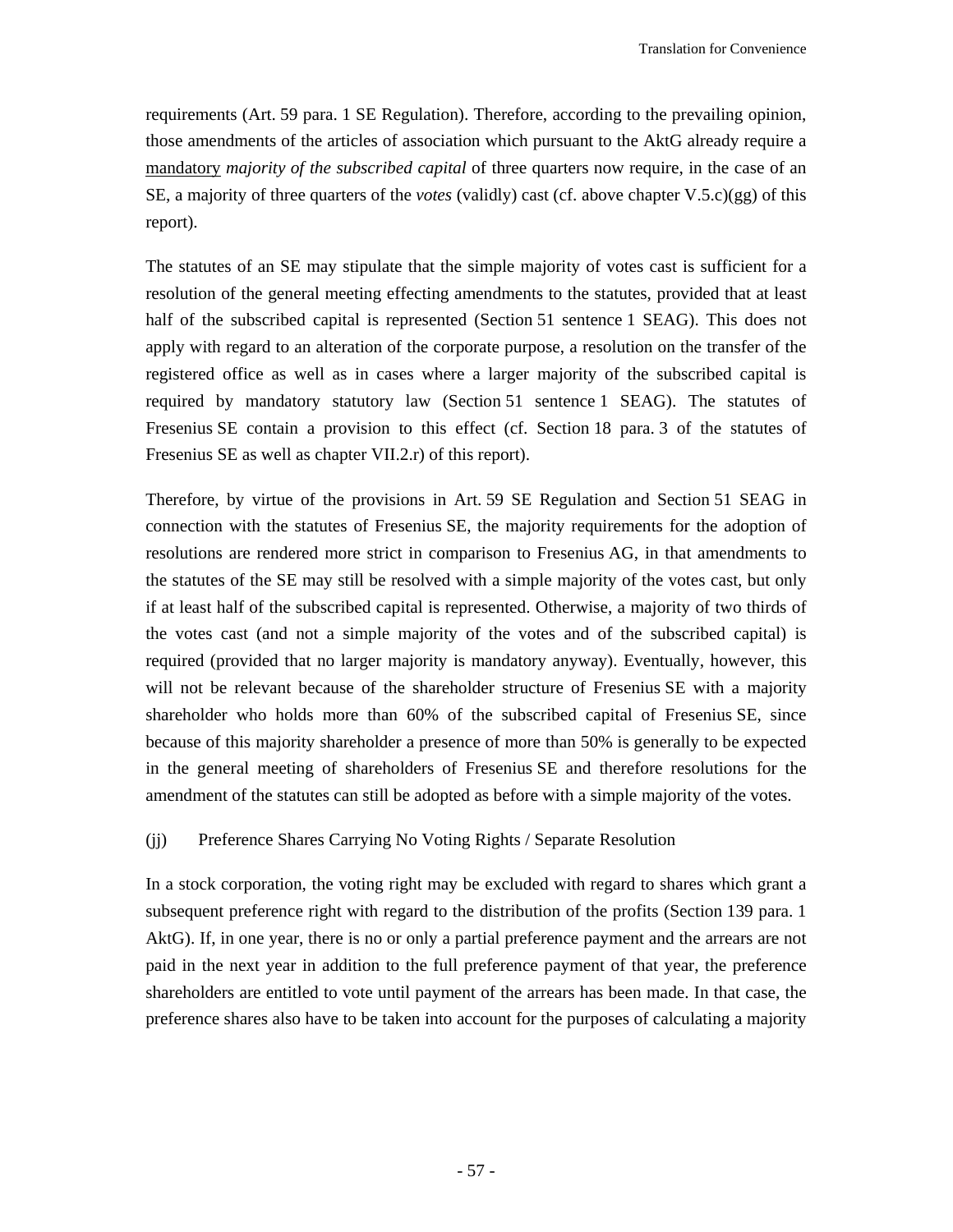of the subscribed capital required under statutory law or the articles of association (Section 140 para. 2 AktG).

Neither the SE Regulation nor the SEAG contain express provisions regarding preference shares. By virtue of the comprehensive reference provision in Art. 9 para. 1 lit.  $c$ )(ii) SE Regulation and the transmission provision in Art. 5 SE Regulation, the provisions of the German Stock Corporation Act apply. Since, besides, the stipulations in the statutes of Fresenius SE governing the preference right for the preference shares of Fresenius SE are identical to those relating to preference shares of Fresenius AG, the conversion of Fresenius AG into an SE does not lead to any changes in this regard (cf. Section 20 of the statutes of Fresenius SE as well as chapter VII.2.t) of this report).

In a stock corporation, a resolution cancelling or limiting the preference right further requires the consent of the preference shareholders in order to be effective (Section 141 para. 1 AktG). A resolution for the issuance of preference shares which have the same rank or enjoy priority with regard to the distribution of the profits or the assets of the company only requires the consent of the preference shareholders if the subscription right of the preference shareholders is excluded (cf. Section 141 para. 2 AktG). With regard to the granting of the consent, the preference shareholders have to adopt a separate resolution in a separate meeting with a majority of at least three quarters of the votes cast (Section 141 para. 3 AktG).

Where an SE has two or more classes of shares, every decision by the general meeting is subject to a separate resolution by the class of shareholders whose specific rights are affected by the decision (Art. 60 para. 1 SE Regulation). Where the decision requires a qualified majority, that majority is also required for the separate resolution (Art. 60 para. 2 SE Regulation). Therefore – as is the case with an  $AG$  – the cancellation or limitation of the preference rights of preference shares requires a majority of three quarters of the votes cast. Thus, in this regard, too, there are no differences between an SE and an AG.

Since Art. 60 SE Regulation only makes reference to a separate resolution and does not mention a separate meeting, it is not permissible to opt for the conduction of a separate meeting; there is only one general meeting in the course of which separate resolutions are being passed.

#### (kk) Special Audit

By virtue of the comprehensive reference provision in Art. 9 para. 1 lit. c)(ii) SE Regulation and the transmission provision in Art. 52 sub-para. 2 SE Regulation, the stock corporation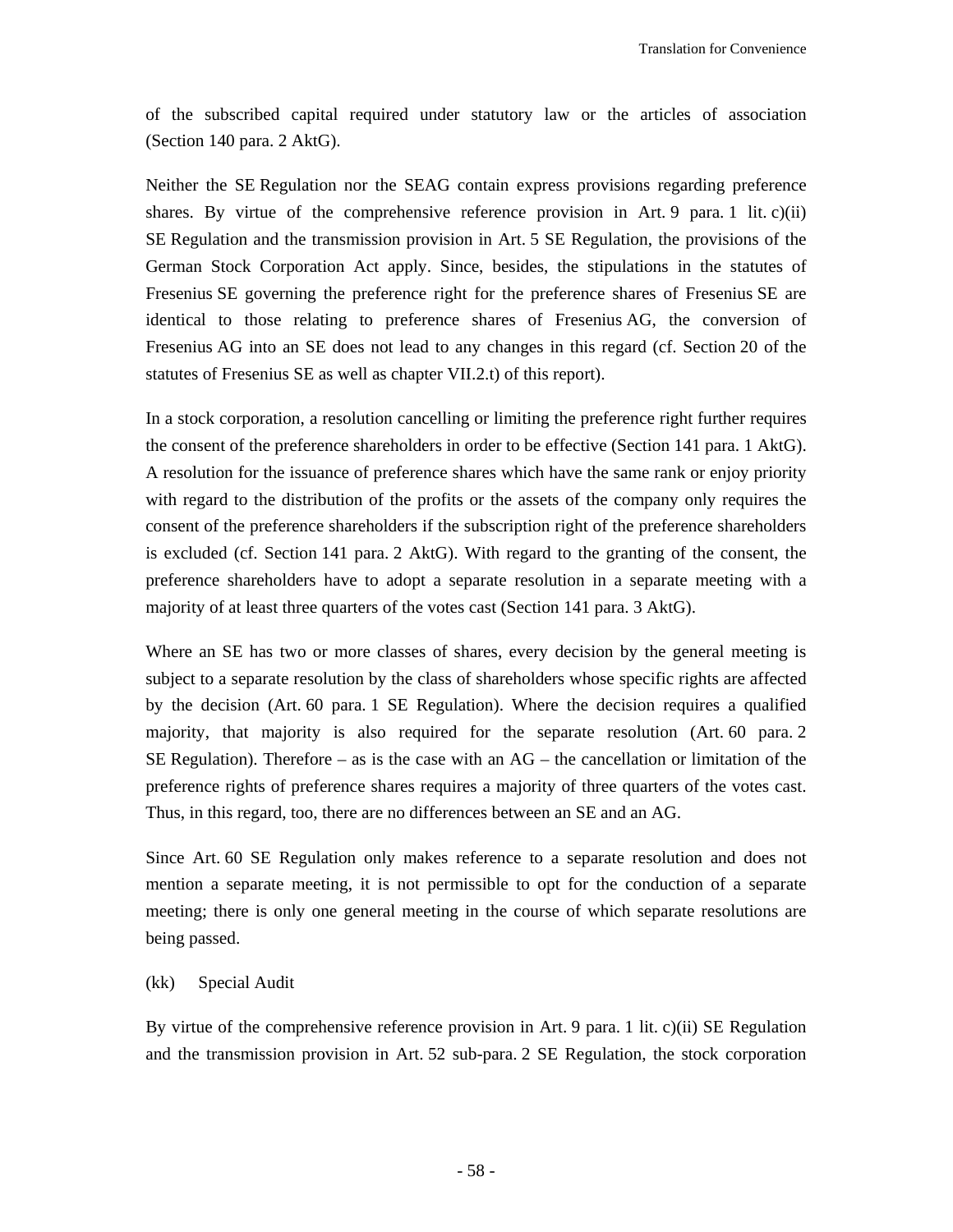law provisions (Sections 142, 258 AktG) apply with the consequence that the conversion of Fresenius AG into an SE does not lead to any changes in this regard.

(ll) Assertion of Claims for Damages against Corporate Bodies / Shareholder Lawsuits

The SE Regulation and the SEAG do not contain any provisions regarding the assertion of claims for damages or shareholder lawsuits. By virtue of the comprehensive reference provision in Art. 9 para. 1 lit. c)(ii) SE Regulation, the provisions of the AktG (Sections 147 et seqq. AktG) apply.

# **6. Annual Financial Statements / Consolidated Financial Statements**

The preparation of the annual financial statements and the consolidated financial statements, including related management reports, as well as the auditing and publication of the financial statements are governed by the legal provisions applicable to a German stock corporation (Art. 61 SE Regulation). In addition, the provisions of German stock corporation law and of the German Commercial Code (*Handelsgesetzbuch*) apply by virtue of Art. 9 para. 1 lit. c)(ii) SE Regulation and Art. 52 sub-para. 2 SE Regulation, with the consequence that the conversion of Fresenius AG into an SE does not lead to any changes in this regard.

# **7. Procurement of Capital and Capital Reduction**

Generally, the same stock corporation law provisions regarding capital measures applicable to a German stock corporation also apply to an SE. To the extent that resolutions for capital measures of an SE can be adopted with only a simple majority of the subscribed capital pursuant to a stipulation in the statues, they now only require a simple majority of the votes cast. However, this only applies if at least half of the subscribed capital is represented. Otherwise, a majority of two thirds of the votes cast (and not a simple majority of the votes cast and of the subscribed capital) is required. Those capital measures which pursuant to the AktG already require mandatory larger majorities for stock corporations (such as capital increases with an exclusion of the subscription right or capital reductions) also require, in the case of an SE, a majority of three quarters of the votes cast.

# **8. Alteration of the Relationship between Several Classes of Shares to the Detriment of One Class (in General)**

In a stock corporation, the alteration of the relationship between several classes of shares to the detriment of one class requires the consent of the affected shareholders in the form of a separate resolution adopted with a simple majority of the subscribed capital and a simple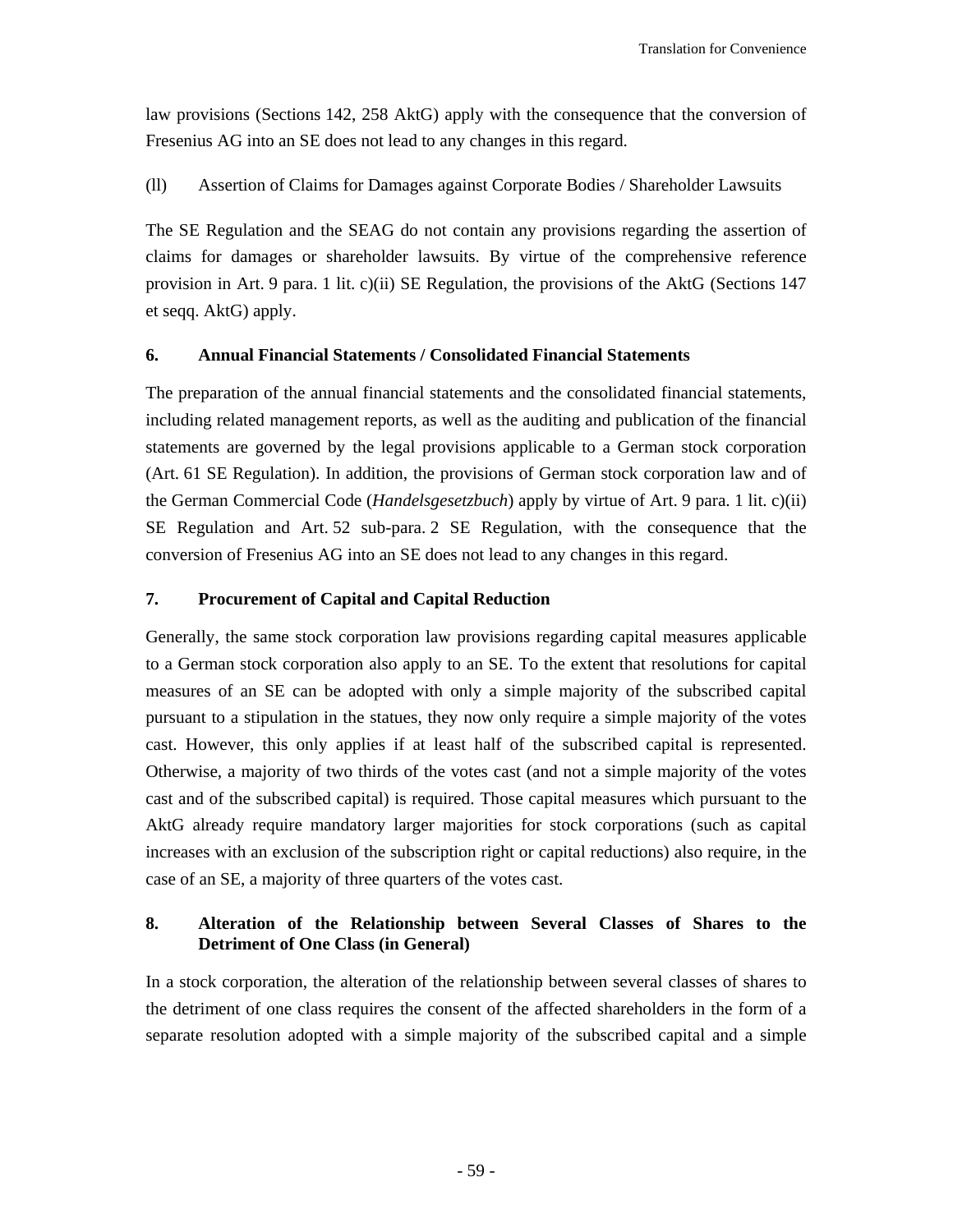majority of the votes cast (Section 179 para. 3 sentence 2 AktG in connection with Section 17 para. 3 of the articles of association of Fresenius AG).

Where an SE has two or more classes of shares, every decision by the general meeting is subject to a separate resolution by the class of shareholders whose specific rights are affected by the decision (Art. 60 para. 1 SE Regulation). In this regard, the same majority requirements apply as are applicable to the decision which affects the specific rights of the respective class of shares, i.e. which is detrimental to them (Art. 60 para. 2 SE Regulation).

In so far, the conversion of Fresenius AG into an SE does not lead to any changes.

# **9. Invalidity of Resolutions of the General Meeting of Shareholders and of the Approved Annual Financial Statements / Special Audit because of Impermissible Undervaluation**

### **a) Invalidity of Resolutions of the General Meeting of Shareholders**

The SE Regulation and the SEAG do not contain any provisions regarding the challenging of resolutions or the examination (by a court) of the legality of the content of resolutions (*materielle Beschlusskontrolle*). By virtue of the comprehensive reference provision in Art. 9 para. 1 lit. c)(ii) SE Regulation and in Art. 5 SE Regulation, the provisions of the AktG regarding the invalidity of resolutions of the general meeting (Sections 241 et seqq. AktG) apply.

### **b) Invalidity or Challenging of the Election of Supervisory Board Members**

By virtue of the comprehensive reference provision in Art. 9 para. 1 lit. c)(ii) SE Regulation and in Art. 5 SE Regulation, the provisions of the AktG (Sections 250 et seqq. AktG) apply. Insofar as the election of employee representatives on the supervisory board is concerned, at least in cases where the subsidiary regulation by operation of law applies, the unlawful adoption of election proposals for the employee representatives on the supervisory board may only be asserted pursuant to the national provisions of the member states regarding appointments in respect of the seats allocated to them. Therefore, with regard to domestic employee representatives, pursuant to Section 37 SEBG the election of a supervisory board member representing employees may be challenged where substantive provisions concerning the right to vote, eligibility for election or the election procedure have been infringed and such infringement has not been remedied, unless the result of the vote could not be altered or influenced by the infringement. Such challenges may be asserted by those persons who are entitled to submit a motion for the dismissal of employee representatives from the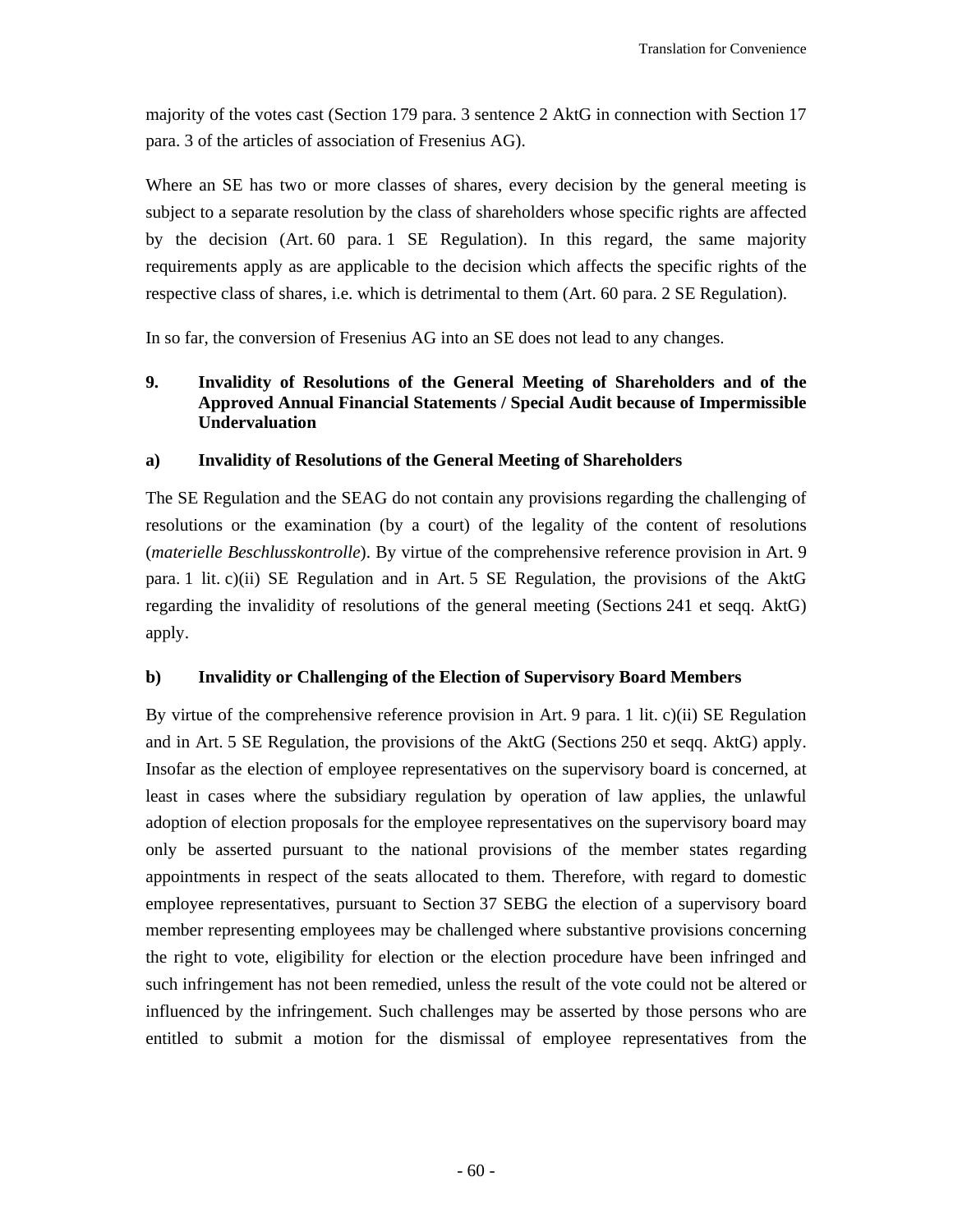supervisory board, by the SE works council and by the management of the SE. Any action has to be brought forward within one month following the appointment decision of the general meeting of shareholders.

# **c) Invalidity of the Approved Annual Financial Statements**

By virtue of the comprehensive reference provision in Art. 9 para. 1 lit. c)(ii) SE Regulation, the provisions governing the invalidity of the approved annual financial statements (Sections 256, 257 AktG) apply. Therefore, the conversion does not lead to any changes.

# **d) Special Audit because of an Impermissible Undervaluation**

By virtue of the comprehensive reference provision in Art. 9 para. 1 lit. c)(ii) SE Regulation, the provisions governing the special audit because of an impermissible undervaluation (Sections 258 through 261a AktG) also apply to the SE. Therefore, the conversion does not lead to any changes.

# **10. Winding Up and Declaration of Nullity in Respect of the Company**

With regard to the winding up, liquidation, insolvency, cessation of payments and similar procedures, an SE is governed by the legal provisions applicable to a stock corporation; this includes the provisions relating to the adoption of resolutions by the general meeting (Art. 63 SE Regulation) with the consequence that the conversion of Fresenius AG into an SE does not lead to any changes.

However, in contrast to a stock corporation, a resolution to transfer the registered office to another member state does not constitute a winding-up resolution in the case of an SE, since the transfer of the registered office of an SE into another member state is permitted by Art. 8 SE Regulation. The transfer of the registered office is subject to a resolution of the general meeting requiring the same majority applicable to amendments of the statutes. To any shareholder whose declaration of objection to the transfer resolution is recorded in the minutes of the general meeting the SE has to offer to acquire his shares against payment of an adequate cash compensation (Section 12 para. 1 sentence 1 SEAG).

# **11. Affiliated Companies**

German law on groups of companies is applicable to the SE. Pursuant to the prevailing opinion this also applies to a controlled SE. Therefore, in the event of the conclusion of a control and/or profit and loss transfer agreement, the outside shareholders are entitled to the rights to adequate compensation payments which are provided for in the case of a stock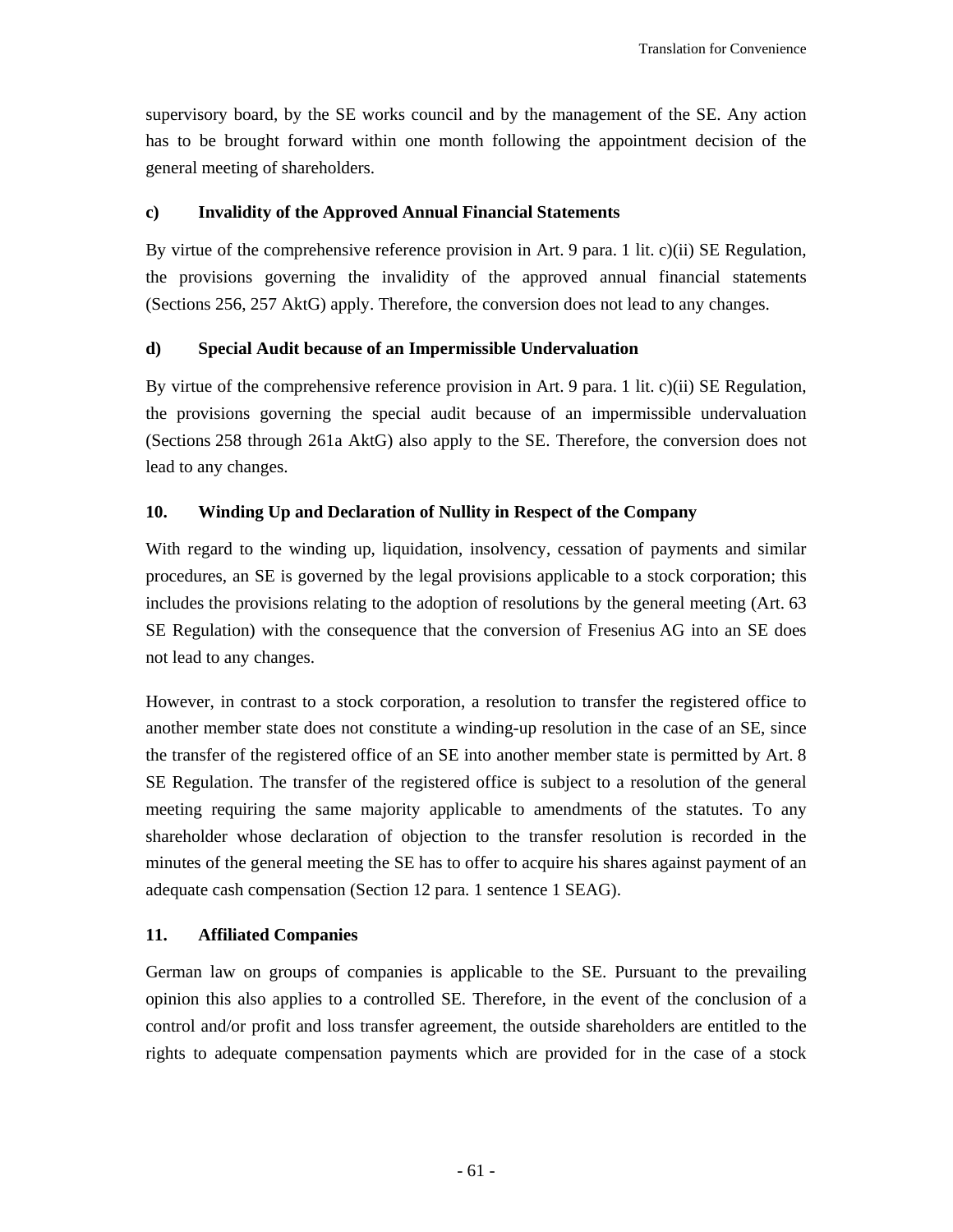corporation. This also applies in the case of a squeeze-out of minority shareholders against payment of an adequate cash compensation (Sections 327a et seqq. AktG). Therefore – pursuant to the prevailing opinion – the conversion does not lead to any changes.

# **12. Winding Up by a Court**

By virtue of the comprehensive reference provision in Art. 9 para. 1 lit. c)(ii) SE Regulation and Art. 63 SE Regulation, the provisions governing the winding up of stock corporations by a court (Sections 396 through 398 AktG) also apply to an SE the registered office of which is situated in Germany, with the consequence that the conversion of Fresenius AG into an SE does not lead to any changes in this regard.

# **13. Criminal Law and Civil Penalty Provisions**

The criminal law and civil penalty provisions under stock corporation law (Sections 399 et seqq. AktG) also apply to an SE (Section 53 SEAG and Art. 9 para. 1 lit. c)(ii) SE Regulation). Therefore, the conversion does not lead to any changes.

# **VI. Implementation of the Conversion of Fresenius AG into Fresenius SE**

### **1. Preparation of the Conversion Plan**

Pursuant to Art. 37 para. 4 SE Regulation, the management board has to prepare a conversion plan. The SE Regulation does not stipulate any requirements as to the content of the conversion plan (cf. Art. 37 SE Regulation). To the extent that Art. 37 para. 4 SE Regulation stipulates requirements with regard to the statements relating to the legal and economic aspects, these refer to the conversion report.

As a guideline for the content of the conversion plan, the management board has taken recourse to the requirements stipulated by Art. 20 SE Regulation in respect of the merger plan, except where these are specifically designed to meet the particular requirements of a merger. In accordance with these provisions, the conversion plan has to contain stipulations regarding the name and registered office of the company, the statutes as well as the procedure for the involvement of the employees.

The Conversion Plan prepared by the management board, including the statutes of Fresenius SE, is printed under Part A of this conversion documentation and is explained in more detail in chapters VII.1 and VII.2 of this Conversion Report.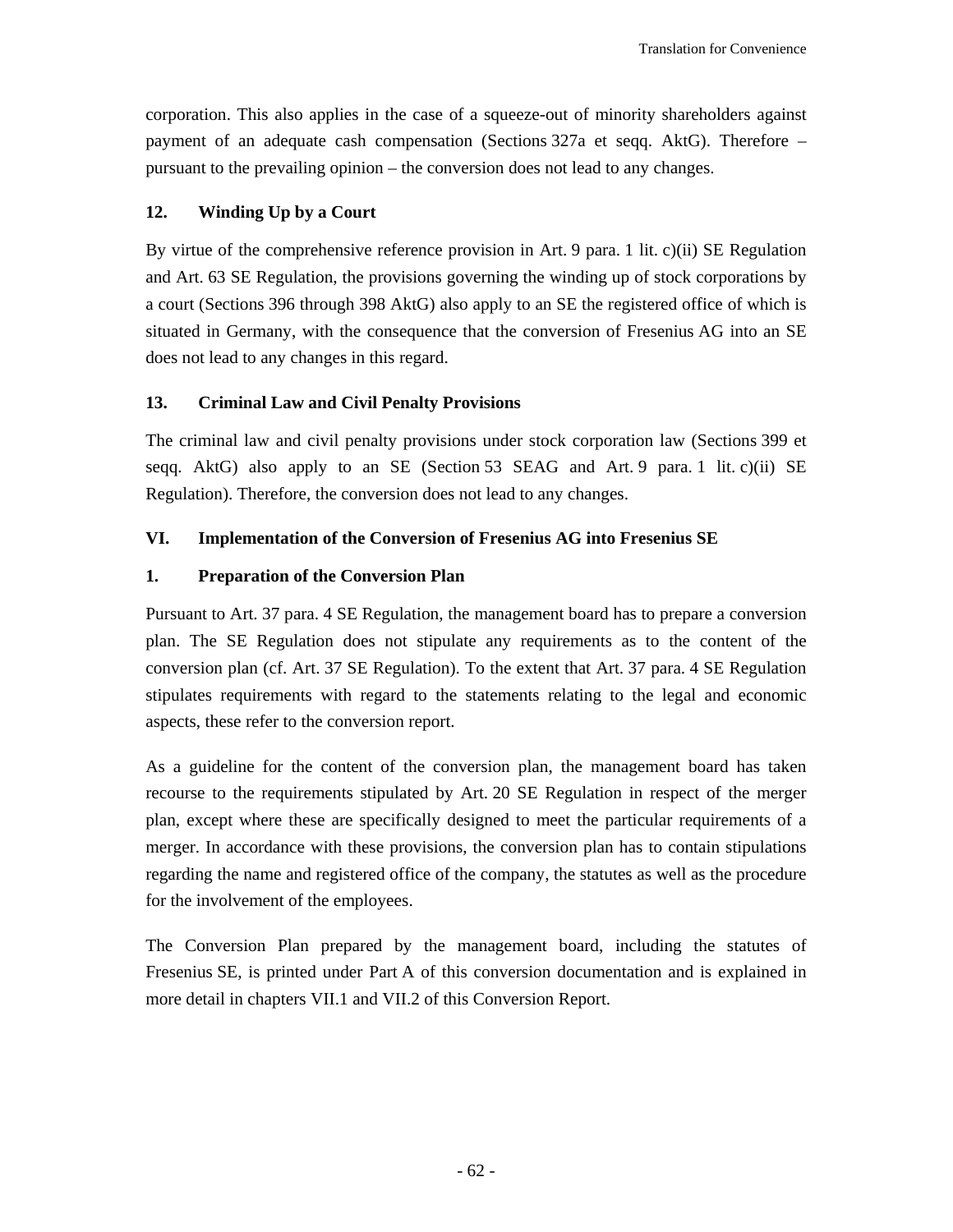The supervisory board has addressed the conversion on September 22, 2006. For its deliberations, the draft Conversion Plan, including the statutes of Fresenius SE, as well as the draft of this Conversion Report were submitted to the supervisory board. On October 10, 2006, the management board has adopted the Conversion Plan (including the statutes of Fresenius SE) in its final version and has had it notarised. In its meeting on October 11, 2006, the supervisory board has resolved to submit the Conversion Plan (including the statutes of Fresenius SE), in the version adopted by the management board, to the extraordinary general meeting of shareholders of Fresenius AG on December 4, 2006, for approval.

From the convening of the extraordinary general meeting of shareholders the Conversion Plan, the certificate issued by the conversion auditor as well as this Conversion Report will be available for inspection at the offices of Fresenius AG, Else-Kröner-Straße 1, 61352 Bad Homburg v.d.H., Germany. Upon request, a copy of these documents will be sent to each shareholder promptly and free of charge.

# **2. Conversion Audit**

Pursuant to Art. 3, 15 para. 1 SE Regulation in connection with Section 32 AktG, the incorporators have to prepare a report on the conduction of the formation of the SE.

However, it follows from the rationale of Section 75 para. 2 UmwG that no formation report is required in the case of a conversion, if the legal form is changed between types of corporations (*Kapitalgesellschaften*). Section 75 para. 2 UmwG provides that in the case of a merger a formation report and a formation audit are not required if the transferring entity is a corporation. Accordingly, since Fresenius AG as a corporation is converted into an SE which also is a corporation, no formation report has to be prepared.

However, it is required that a conversion audit is conducted by the members of the management board and the supervisory board of Fresenius SE (cf. Art. 15 para. 1 SE Regulation in connection with Section 33 para. 1 AktG).

It is not required that a formation audit is conducted by external auditors pursuant to Art. 15 para. 1 SE Regulation in connection with Section 33 para. 2 AktG, since the rationale of Section 75 para. 2 UmwG which was described above also applies in this regard.

However, pursuant to Art. 37 para. 6 SE Regulation it is required that one or more independent experts (conversion auditors) issue a certificate prior to the adoption of the resolution for the conversion into an SE by the general meeting of Fresenius AG certifying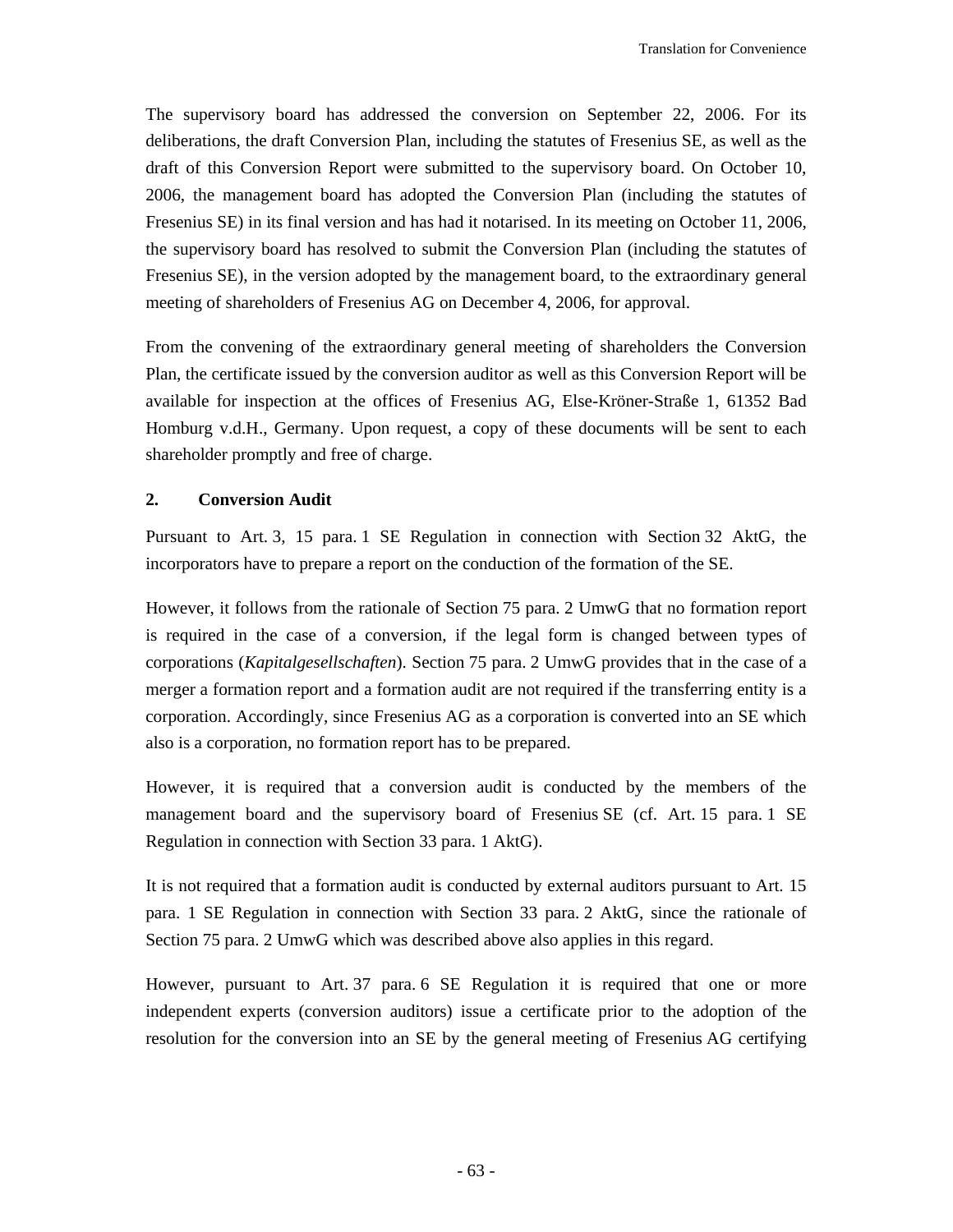that the net assets of the Company are at least equivalent to its subscribed capital plus those reserves which pursuant to statutory provisions or the statutes may not be distributed.

In this regard, the management board of Fresenius AG has applied, in preparation of the conversion, to the District Court (*Landgericht*) Frankfurt am Main by letter dated August 4, 2006, for the appointment of an independent expert pursuant to Art. 37 para. 6 SE Regulation in connection with Section 10 UmwG. The management board of Fresenius AG has proposed Ernst & Young AG Wirtschaftsprüfungsgesellschaft Steuerberatungsgesellschaft, Stuttgart ("**Ernst & Young**"), to be appointed.

By court order of August 9, 2006, the District Court Frankfurt am Main has appointed Ernst & Young as an independent expert ("**Conversion Auditor**"). The expert appointed by the court has commenced his examination on August 14, 2006, and has issued the certificate pursuant to Art. 37 para. 6 SE Regulation on October 9, 2006. The certificate is restated in **Annex 2** to this report. It arrives at the following conclusion:

*"According to our findings, the net asset values exceed the subscribed capital plus those reserves which, pursuant to statutory provisions or the company articles, may not be distributed. If the capital measures which currently have already been initiated and which have been described in chapter "C. Amount of the Capital" had already been implemented as of the valuation date, the net asset values – not taking into account the net assets which are partially contributed in the course of such measures – would also exceed the subscribed capital to be shown in that case plus those reserves which, pursuant to statutory provisions or the company articles, may not be distributed."* 

# **3. Extraordinary General Meeting of Shareholders of Fresenius AG**

The general meeting of shareholders of Fresenius AG has to consent to the Conversion Plan and has to approve the statutes of Fresenius SE (Art. 37 para. 7 SE Regulation).

Therefore, under item 1 of the agenda, the management board and the supervisory board of Fresenius AG submit the Conversion Plan including the statutes to the extraordinary general meeting of shareholders of Fresenius AG on December 4, 2006, for the adoption of a resolution.

In addition to the adoption of a resolution on the conversion, it is proposed to the extraordinary general meeting on December 4, 2006, under item 2 of the agenda, to increase the subscribed capital of the Company from the Company's funds without the issuance of new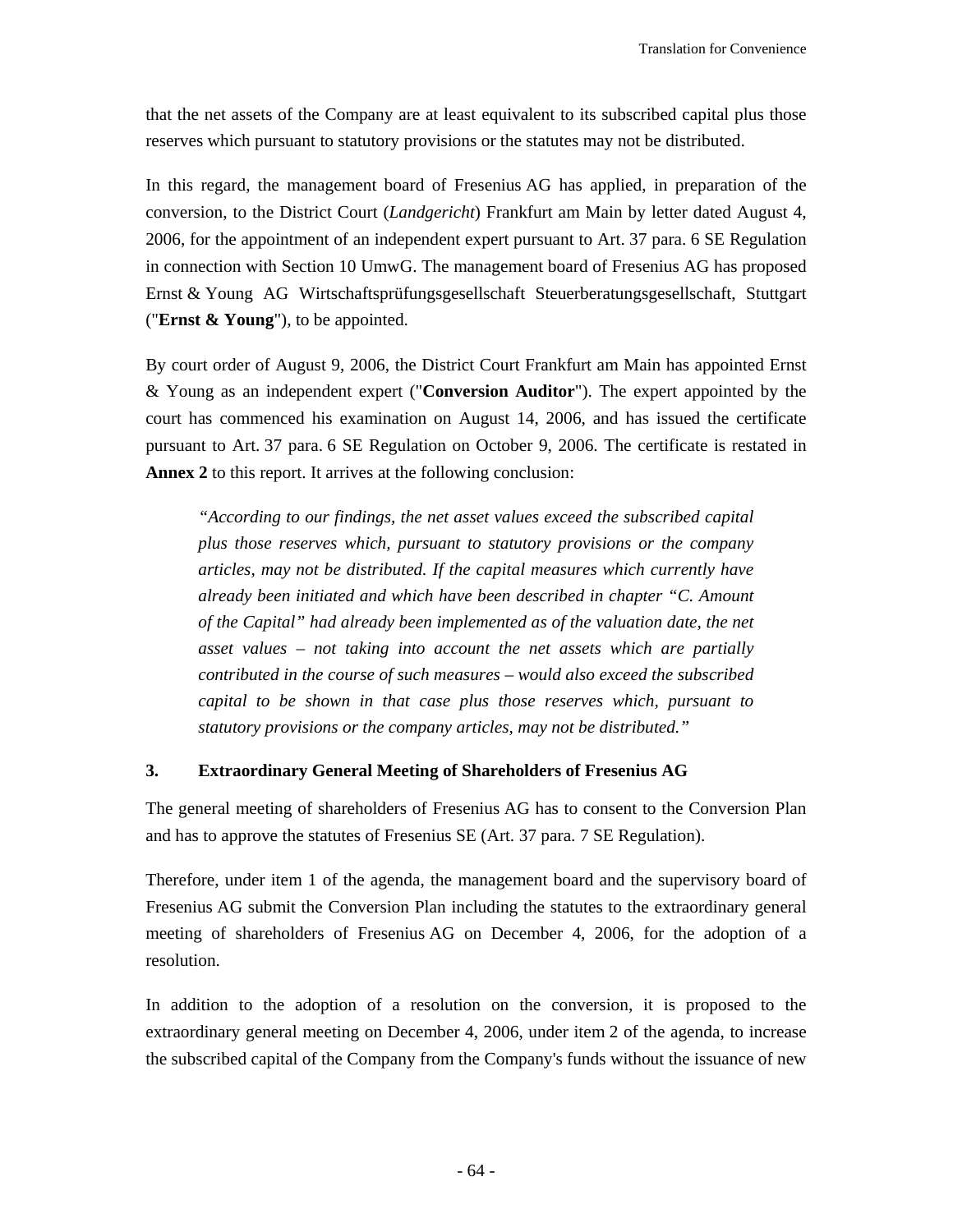shares and to conduct a new division of the subscribed capital (Share Split) in such manner that one previous share in the future represents three shares of the subscribed capital. Without undue delay after the extraordinary general meeting of Fresenius AG – provided that respective resolutions have been adopted by the general meeting – the registration in the commercial register of the Capital Increase From The Company's Funds and the Share Split is to be effected in order for these measures to take effect. They would thus take effect prior to the registration, and thereby the becoming effective of, the conversion of Fresenius AG into an SE.

# **4. Conduction of the Procedure for the Involvement of Employees in the Future Fresenius SE**

In order to safeguard the rights to participate in the decisions of the Company acquired by the employees of Fresenius AG, in the course of the conversion of Fresenius AG into an SE a procedure regarding the involvement of the employees in the future Fresenius SE is to be conducted. The objective of this procedure is the conclusion of an agreement regarding the involvement of employees in the SE, i.e., in particular, regarding the participation of the employees in the supervisory board of Fresenius SE and the procedure for the information and consultation of employees either by establishment of an SE works council or in another way to be agreed upon with the management board of Fresenius AG. In this regard – since the change of the legal form is effected by means of a conversion – in respect of all components of employee involvement at least the same extent of employee rights has to be granted as currently exists at Fresenius AG.

For the conduction of the negotiations a Special Negotiating Body is to be established by the employees. The constituent meeting of the Special Negotiating Body is scheduled to take place on January 16, 2007. Upon the establishment of the Special Negotiating Body, the negotiations between the management of Fresenius AG and the Special Negotiating Body regarding an agreement on employee involvement may begin and – subject to an extension to up to one year by mutual consent of the parties – last up to six months. In case no agreement is reached within this negotiation period, the so-called subsidiary regulation by operation of law pursuant to Sections 22 et seqq. SEBG applies.

The details of this procedure are described in Section 7 of the Conversion Plan and are commented on in chapter VII.1.g) of this report.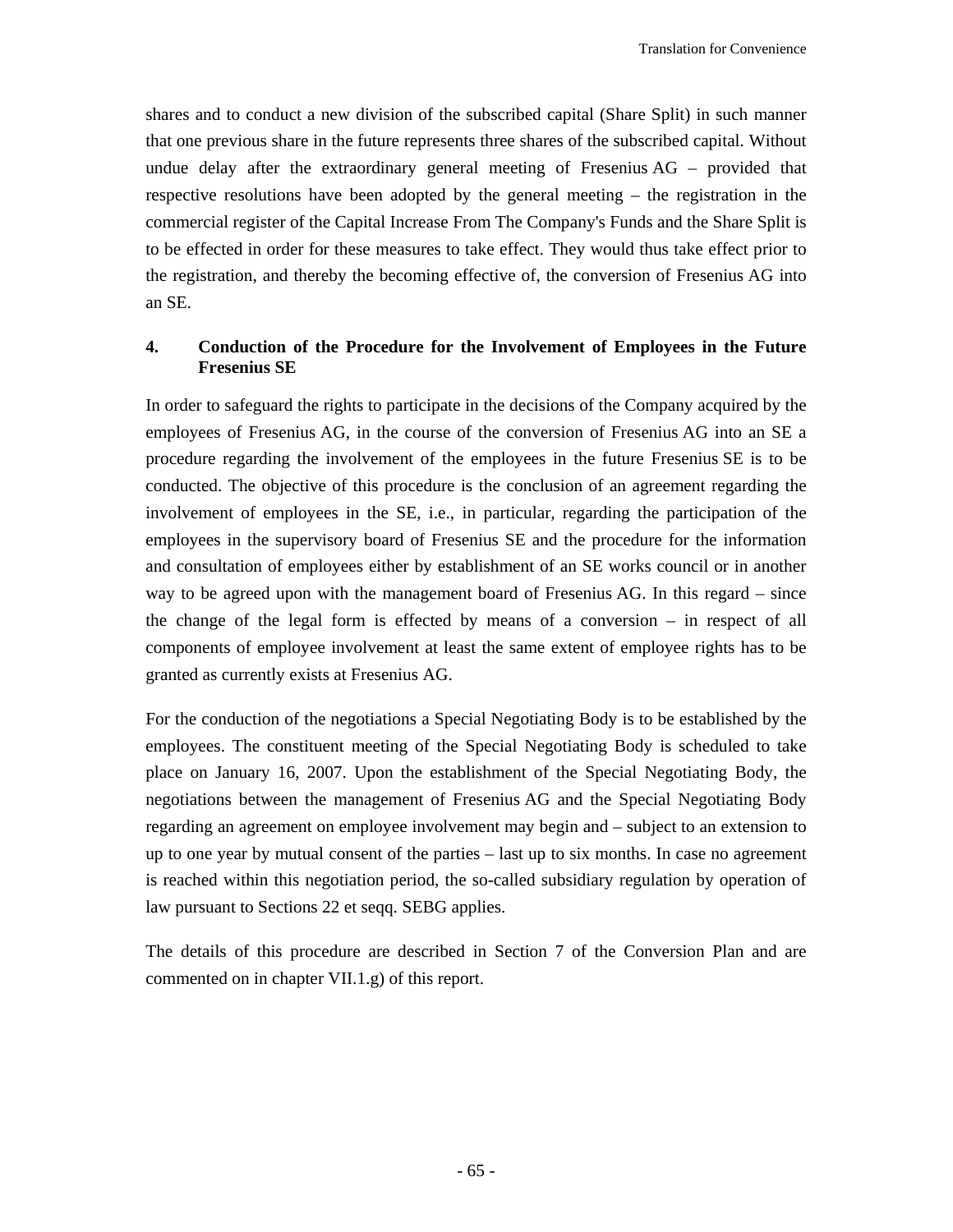# **5. Registration of the Conversion into Fresenius SE**

After approval has been granted by the general meeting of Fresenius AG and after the conclusion of the employee involvement procedure the conversion can, after a respective filing, be entered in the commercial register of Fresenius AG in Bad Homburg. Upon registration, the change of the legal form of Fresenius AG into Fresenius SE becomes effective.

# **a) Filing and Registration in the Commercial Register of Fresenius AG**

The filing of the conversion for registration in the commercial register has to be made by the representative body of Fresenius AG as the company changing its legal form, i.e. by the management board. In connection with the filing, the management board has to declare that an action against the validity of the conversion resolution has not been filed or has not been filed within the applicable period or that such action has been finally dismissed or withdrawn (so-called negative declaration (*Negativerklärung*), cf. Art. 15 para. 1 SE Regulation in connection with Sections 198 para. 3, 16 para. 2 UmwG). Without such declaration, the conversion may not be registered (so-called blockade of the register (*Registersperre*)).

In the case of an action against the validity of the conversion resolution of the general meeting of Fresenius AG a clearance procedure (*Unbedenklichkeitsverfahren*) pursuant to Art. 15 para. 1 SE Regulation in connection with Sections 198 para. 3, 16 para. 3 UmwG may be conducted. This way, upon an application by Fresenius AG, the blockade of the register may be overcome if the action filed is inadmissible or evidently unfounded or if, in the unbiased opinion of the court in consideration of the materiality of the violations of law alleged in the action, an early effectiveness of the conversion is deemed to have priority in order to avert the material disadvantages, to be shown by Fresenius AG, for the Company and its shareholders (cf. Section 16 para. 3 sentence 2 UmwG).

Furthermore, an SE may only be registered in the commercial register and thereby be established, if the procedure regarding the involvement of the employees has been completed (cf. Section 7 of the Conversion Plan and the related comments in chapter VII.1.g)). This is the case if either an agreement regarding the involvement of the employees has been concluded, or if the period in time stipulated for such negotiations has expired without an agreement having been concluded (Art. 12 para. 2 SE Regulation). Negotiations for an agreement will only commence after the resolution of the general meeting of shareholders of Fresenius AG and after the constituent meeting of the Special Negotiating Body scheduled for January 16, 2007.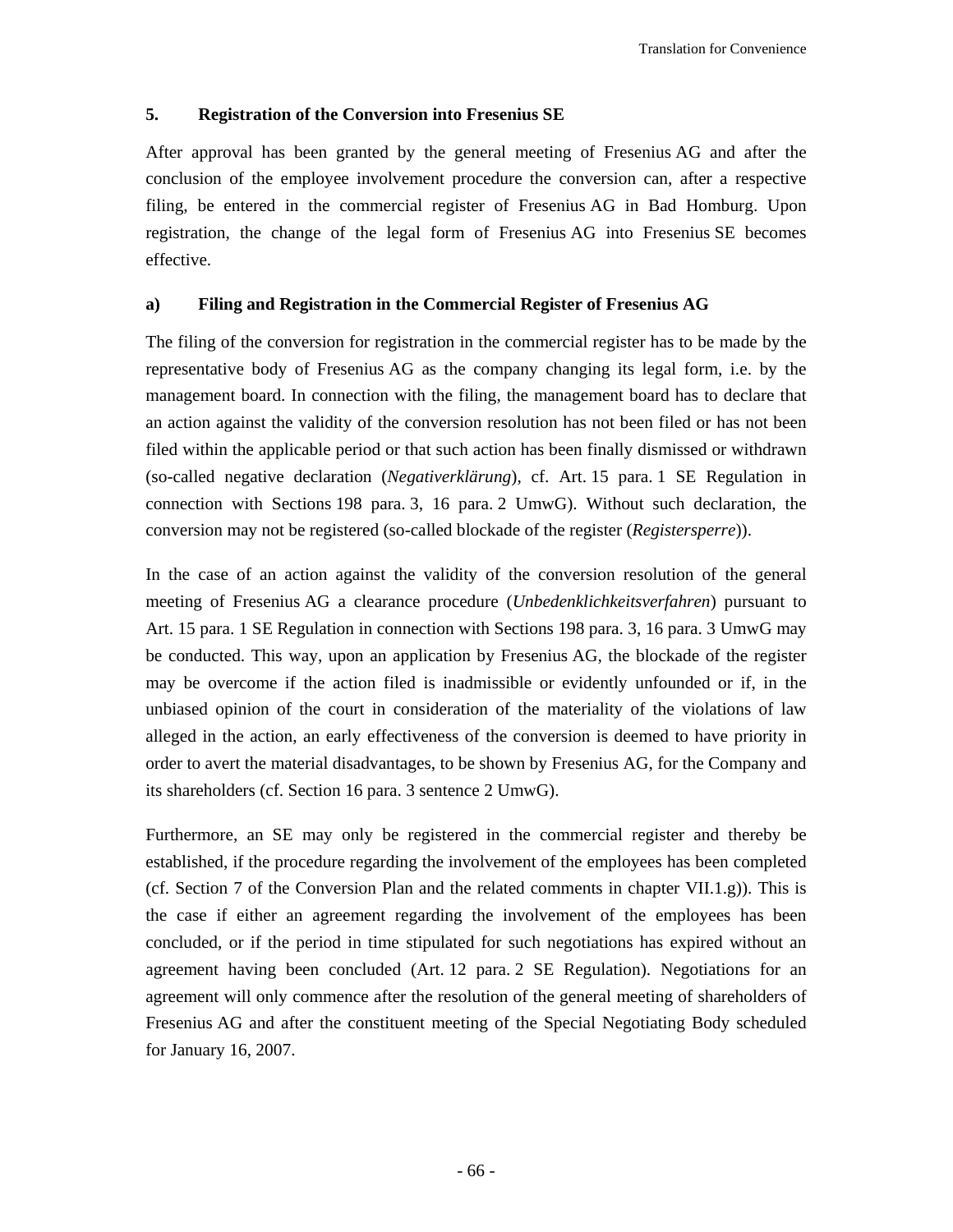The statutes of future Fresenius SE must not, at any time, be in contradiction to a negotiated agreement on employee involvement (Art. 12 para. 4 SE Regulation). In the case of such contradiction, the statutes are to be amended by resolution of the general meeting of Fresenius AG.

If no agreement is concluded on employee involvement, the stipulations concerning employee participation which existed at Fresenius AG prior to the conversion remain in place (cf. Sections 35 para. 1, 34 para. 1 no. 1 in connection with Section 22 SEBG). With regard to the question whether the existing rights of the employees are maintained, a purely formal test on the basis of quality criteria is to be applied. For the purpose of such test, the ratio of the number of employees representatives on the supervisory board of Fresenius SE to the total number of supervisory board members has to be compared to the ratio of the number of employees representatives on the supervisory board of Fresenius AG to the total number of supervisory board members. The proportion of employee representatives on the supervisory board of Fresenius SE may not be lower than on the supervisory board of Fresenius AG. This follows from Section 15 para. 4 no. 1 SEBG which does not protect the absolute number of employee representatives, but only the percentage ratio of employee representatives and shareholder representatives. As a consequence, the supervisory board of Fresenius SE is to be composed on a parity basis.

Since Fresenius AG is a German stock corporation subject to co-determination with a supervisory board composed on a parity basis, a supervisory board composed on a parity basis also has to exist at Fresenius SE. An agreement on employee involvement, too, has to provide (at least) for a supervisory board composed on a parity basis (Section 15 para. 5 SEBG). The statutes of future Fresenius SE already provide for the composition on a parity basis of the supervisory board with employee representatives; therefore, no amendment of the statutes will be required.

If all registration requirements have been met the conversion is to be registered in the commercial register at the registered office of Fresenius AG. Upon registration, the SE acquires legal personality (cf. Art. 16 para. 1 SE Regulation). However, the principle of identity of the legal entity (*Rechtsträgeridentität*) applies, i.e. Fresenius AG does not cease to exist, but merely changes its legal form.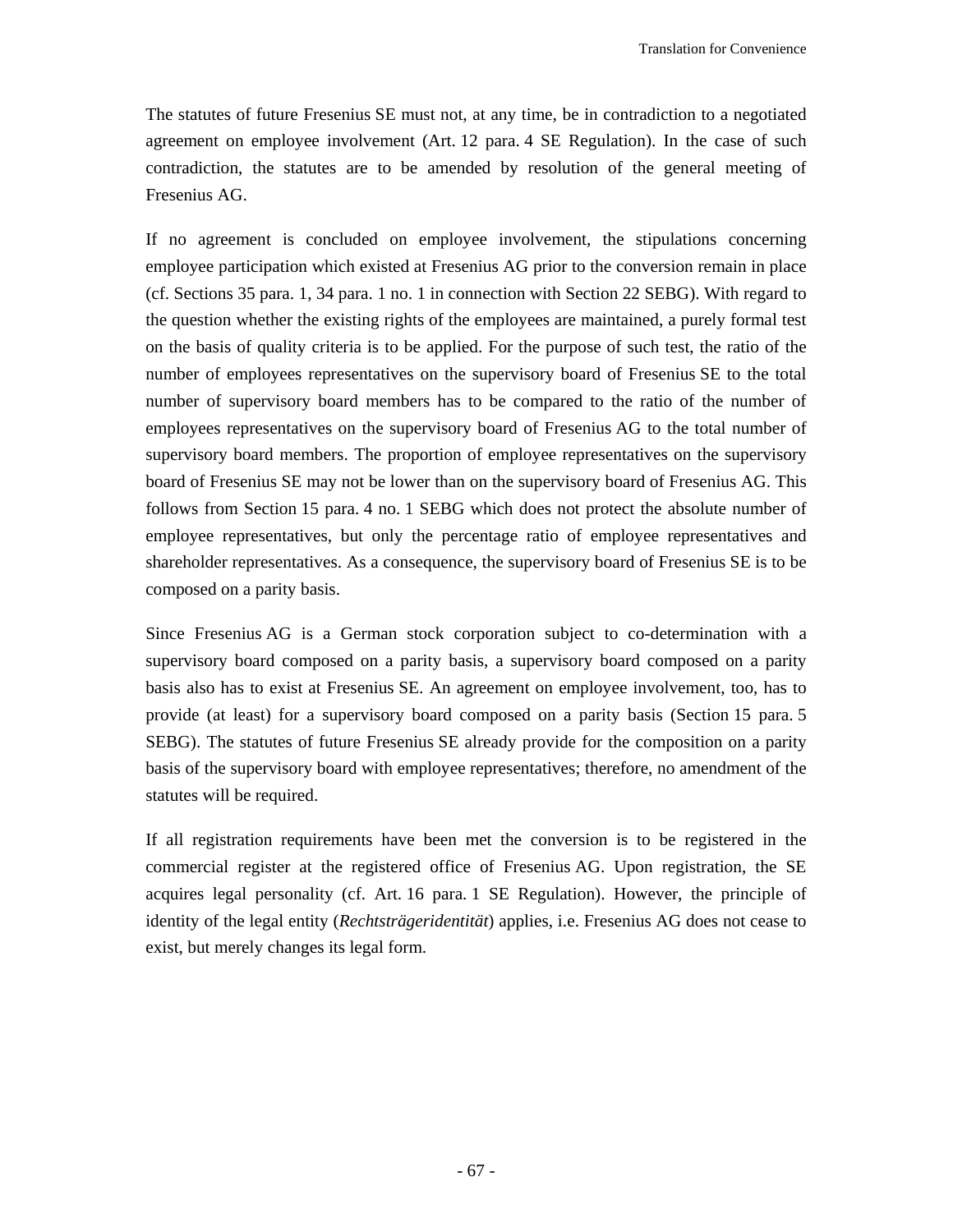# **b) Establishment of the First Supervisory Board of Future Fresenius SE and Appointment of the First Management Board**

Upon the effectiveness of the conversion, the offices of the acting members of the management and supervisory boards of Fresenius AG terminate. The members of the management board are to be appointed by the first supervisory board of future Fresenius SE (cf. Art. 39 para. 2 sentence 1 SE Regulation), with the appointment already having to be made prior to the conversion becoming effective.

The first supervisory board of Fresenius SE comprises twelve members – six representatives each from the shareholders and the employees (Section 9 para. 1 of the statutes of Fresenius SE). The six shareholder representatives are appointed in the statutes of Fresenius SE (cf. Art. 40 para. 2 sentence 2 SE Regulation and Section 9 para. 2 sentence 1 of the statutes of Fresenius SE). Since the appointment of the employee representatives can only be made after the conclusion of the procedure for the involvement of employees by way of an agreement and since this procedure will not be concluded at the point in time of the extraordinary general meeting of shareholders, their appointment in the statutes of Fresenius SE is not possible. Therefore, the employee representatives are appointed by the order of a court following the conclusion of the procedure for the involvement of employees by way of an agreement and after the filing of the conversion for registration (Art. 9 para. 1 lit. c)(ii) SE Regulation in connection with Section 98 AktG).

The supervisory board appointed in the statutes of Fresenius SE will constitute itself after the extraordinary general meeting of Fresenius AG only with the shareholder representatives prior to the filing of the conversion for registration, it will elect the chairman of the supervisory board and will appoint the members of the management board. The members of the management board have to be included in the filing of the conversion with the commercial register (Art. 15 para. 1 SE Regulation in connection with Section 246 para. 2 AktG).

## **VII. Comments on the Conversion Plan and the Statutes of Fresenius SE as well as on the Consequences for Shareholders and Employees**

## **1. Comments on the Conversion Plan**

## **a) Conversion of Fresenius AG into Fresenius SE (Section 1 of the Conversion Plan)**

Section 1 of the Conversion Plan stipulates that Fresenius AG is to be converted into a *Societas Europaea* (SE) pursuant to Art. 2 para. 4 in connection with Art. 37 SE Regulation. With Fresenius Finance B.V. with its registered office in 's-Hertogenbosch, The Netherlands,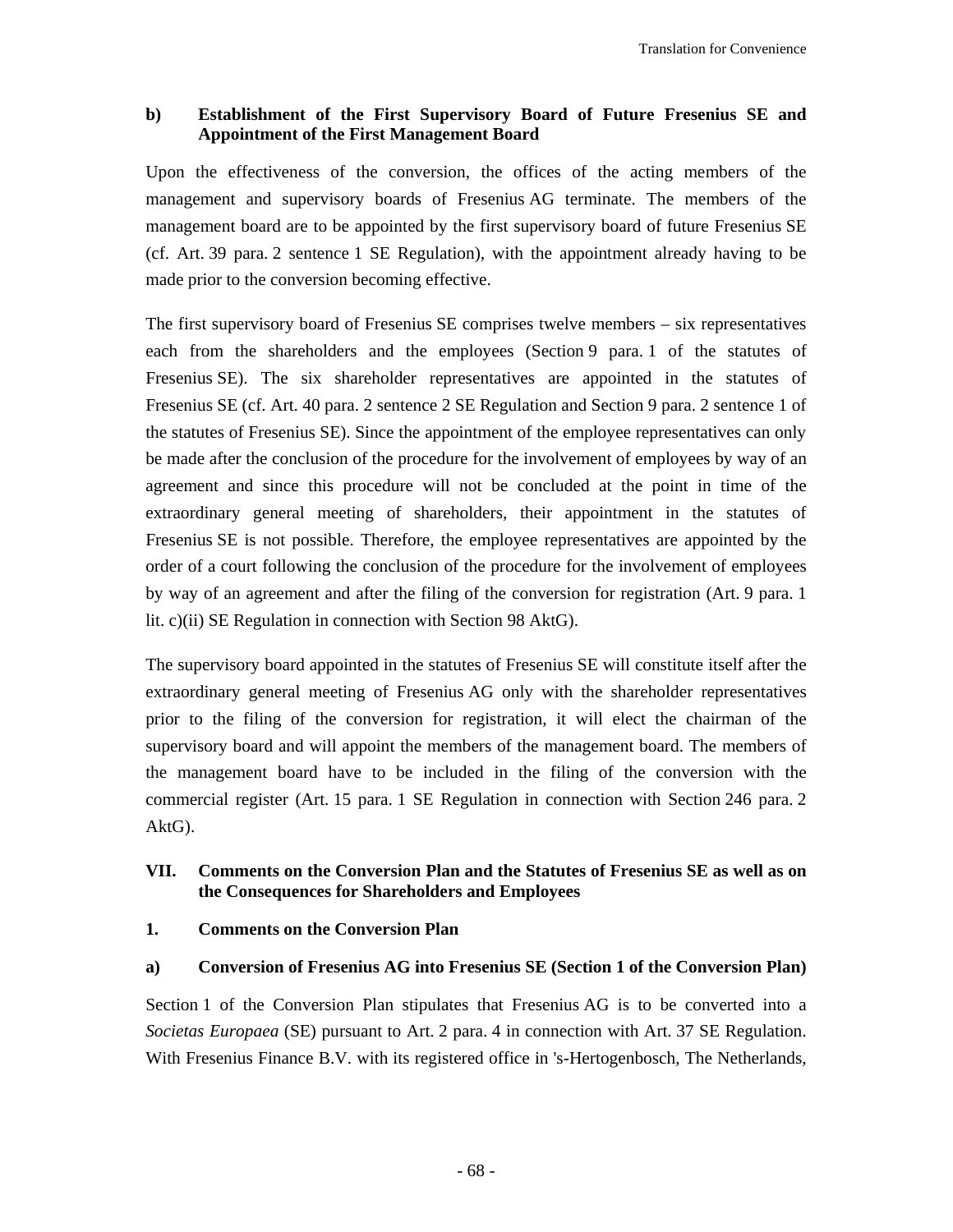established on September 24, 1998, and registered in the commercial register at the registered office of the company on September 29, 1998, Fresenius AG has had for eight years, and thus for more than two years, a subsidiary company governed by the law of another member state. The requirements for the conversion into an SE pursuant to Art. 2 para. 4 SE Regulation are thereby fulfilled. The conversion does neither lead to a winding up of the Company nor to the formation of a new legal entity. The interests held by the shareholders in Fresenius AG continue to exist unchanged because of the identity of the legal entity.

### **b) Effectiveness of the Conversion (Section 2 of the Conversion Plan)**

The conversion becomes effective upon the registration in the commercial register of Fresenius AG. The registration may only occur after the conclusion of the employee involvement procedure. For this purpose, negotiations have to be conducted with the Special Negotiating Body of the employees, which may begin with the constituent meeting of the Special Negotiating Body scheduled for January 16, 2007, and which – subject to an extension by mutual consent of the parties – may last up to six months.

## **c) Company Name, Registered Office, Subscribed Capital and Statutes of Fresenius SE, Cash Exit Offer (Section 3 of the Conversion Plan)**

Section 3 of the Conversion Plan determines the company name, registered office and statutes of Fresenius SE and clarifies that no cash exit offer will be made.

The future company name of Fresenius AG is Fresenius SE. This change of the company name is necessary, because an SE must place the addition "SE" in front of or behind its company name (Art. 11 para. 1 SE-Regulation). The registered office of the Company will continue to be situated at Bad Homburg v.d.H., Germany.

Section 3.3 of the Conversion Plan contains stipulations regarding the subscribed capital. The subscribed capital of Fresenius SE is made up of the subscribed capital of Fresenius AG in the amount existing at the point in time of the registration of the conversion in the commercial register (the current amount being Euro 130,752,921.60, taking into account the capital increase against contribution in kind utilising the Authorised Capital II in the course of the acquisition of an interest in HUMAINE, but not taking into account the Capital Increase From The Company's Funds as well as the capital increases from the Conditional Capitals I and II resulting from the exercising of options or, respectively, convertible bonds in the year 2006) and in the division into Ordinary Shares and Preference Shares existing at the point in time of the registration of the conversion in the commercial register (there currently being 25,537,680 each of the Ordinary Shares and the Preference Shares, not taking into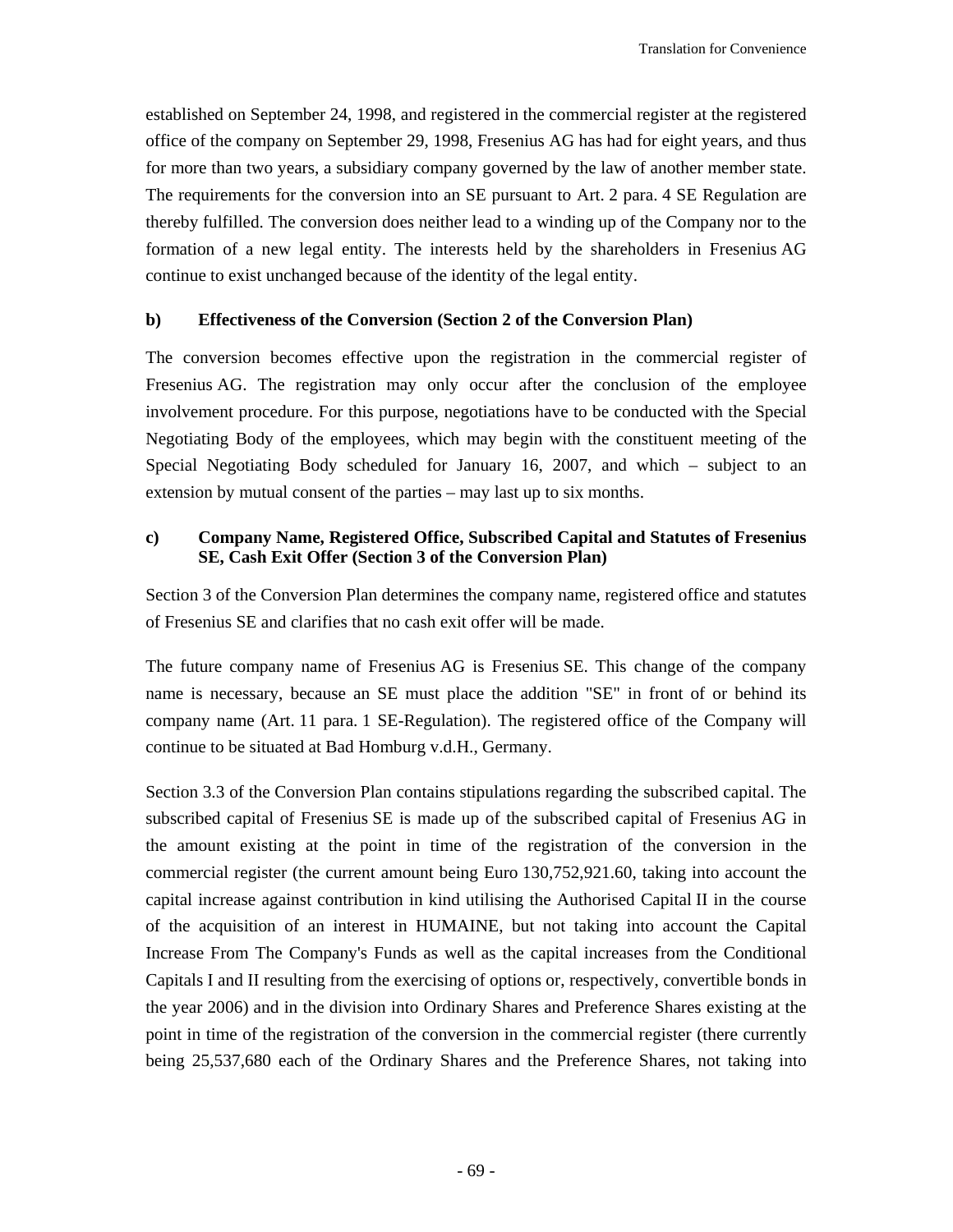account any Ordinary or Preference Shares issued in 2006 under the Conditional Capitals I and II because of the exercising of options and convertible bonds).

The shareholders of Fresenius AG will hold an interest in the subscribed capital of Fresenius SE in the same extent and with the same number of no-par value shares as they did in respect of the subscribed capital of Fresenius AG prior to the conversion becoming effective. The ordinary shareholders receive the same number of Ordinary Shares they hold in Fresenius AG prior to the conversion becoming effective; the preference shareholders receive the same number of Preference Shares they hold in Fresenius AG prior to the conversion becoming effective. The arithmetic portion of each no-par value share in the subscribed capital is maintained in the way it exists immediately prior to the conversion becoming effective. If the Capital Increase From The Company's Funds together with the Share Split proposed under item 2 of the agenda of the extraordinary general meeting of shareholders on December 4, 2006, have become effective prior to the conversion of Fresenius AG into an SE taking effect by virtue of the registration in the commercial register of Fresenius AG, the subscribed capital of Fresenius SE is increased accordingly. The proportionate amount of the subscribed capital per share will then be Euro 1. Accordingly, the shareholders receive shares with a proportionate amount of the subscribed capital of Euro 1.

As a consequence of the conversion of Fresenius AG into an SE, the content of the share certificate becomes incorrect. The Company intends to cancel those actual shares which in spite of a respective invitation are not submitted to the Company to be exchanged with the approval of the court (Section 73 para. 1 AktG). As is stipulated in the statutes of Fresenius SE and also in the articles of association of Fresenius AG (cf. Section 5 para. 2 of the statutes as well as chapter VII.2.e) of this report), the shares of Fresenius SE are to be embodied solely by the global share certificates and are to be held exclusively in a collective deposit of securities (*Girosammelverwahrung*).

Section 3.4 stipulates that Fresenius SE is to have the statutes enclosed as Annex 1 to the Conversion Plan, which forms part of the Conversion Plan. The statutes are commented on in detail below in chapter VII.2 of this report. Section 3.4 of the Conversion Plan further stipulates that the subscribed capital of Fresenius SE will correspond to the subscribed capital of Fresenius AG at the point in time the conversion of Fresenius AG into an SE becomes effective. Further, the authorised capitals of Fresenius SE (Section 4 paras. 4 and 5 of the statutes of Allianz SE) are to correspond to the existing authorised capitals of Fresenius AG at the point in time the conversion becomes effective (Section 4 paras. 3 and 4 of the articles of association of Fresenius AG). This also applies to the conditional capitals of Fresenius SE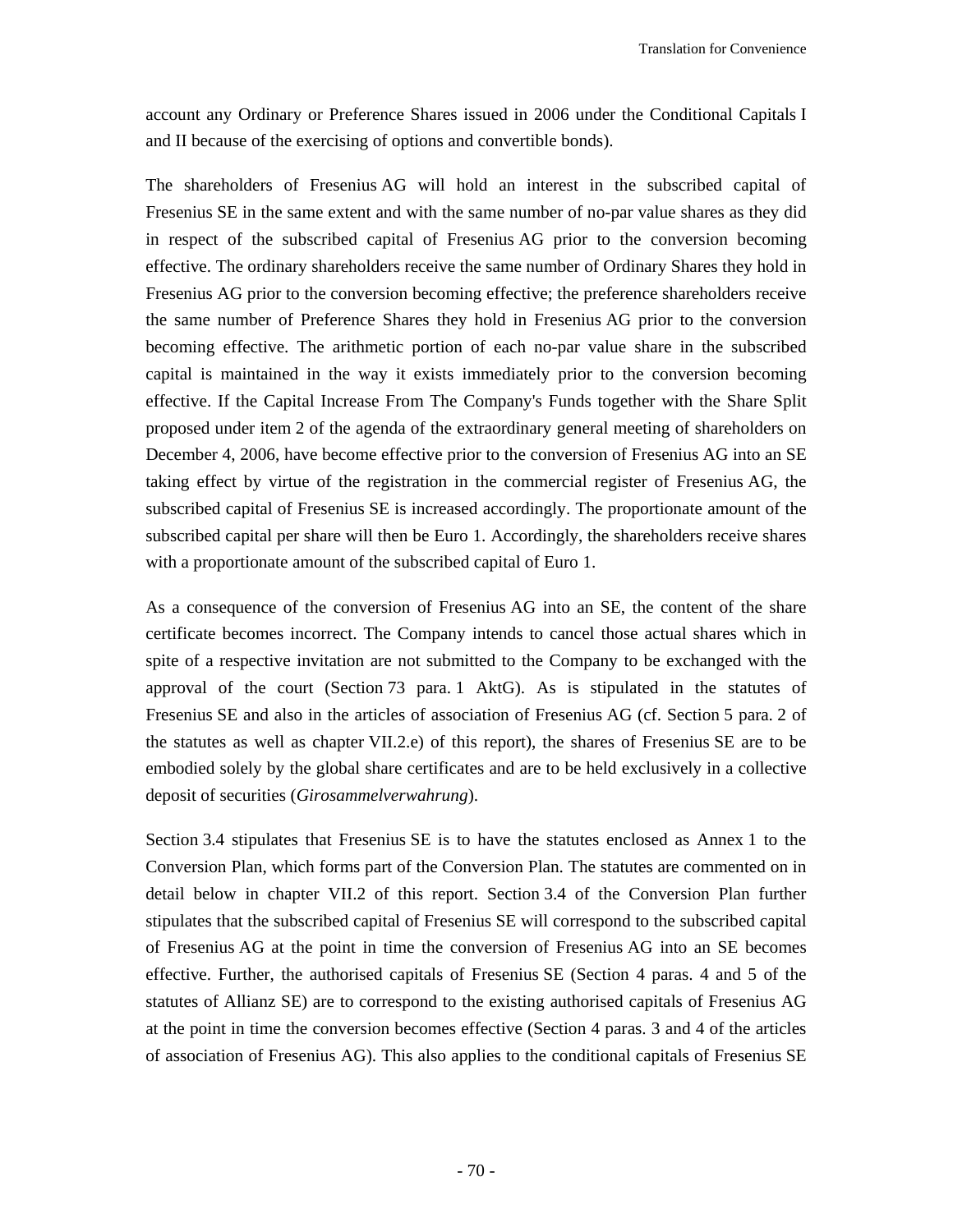(Section 4 paras. 6 and 7 of the statutes of Fresenius SE), which correspond to the amounts stated in Section 4 paras. 5 and 6 of the articles of association of Fresenius AG at the point in time the conversion becomes effective. Finally, it is stipulated that the preference dividend and the minimum dividend for the Preference Shares of Fresenius AG (Section 19 paras. 2 through 4 of the articles of association of Fresenius AG) correspond to the preference dividend and the minimum dividend for the Preference Shares of Fresenius SE (Section 20 paras. 2 to 4 of the statutes of Fresenius SE). In this regard, the Capital Increase From The Company's Funds as well as the Share Split which are proposed, under item 2 of the agenda, to be resolved upon by the extraordinary general meeting of shareholders on December 4, 2006, are being taken into account, provided that these measures also have taken effect at the point in time the conversion becomes effective.

In order to be able to make adjustments, if necessary, to the statutes of Fresenius SE regarding the subscribed capital, the authorised capitals, the conditional capitals as well as the preference and minimum dividend, the supervisory board of Fresenius SE is authorised and instructed to make any adjustments, if necessary, to the wording of the draft of the statutes of Fresenius SE prior to the registration of the conversion. Against this background, a parallelism is provided for by the stipulation in Section 3.4 of the Conversion Plan between the subscribed capital, the amount of the authorised and conditional capitals as well as the preference and minimum dividend of Fresenius AG and of future Fresenius SE.

Shareholders who object to the conversion are not being offered a cash compensation, since no such cash exit offer is provided for by statutory law.

# **d) Holders of Special Rights and Holders of Other Securities (Section 4 of the Conversion Plan)**

In application, *mutatis mutandis*, of the stipulations governing the merger plan (cf. Art. 20 para. 1 lit. f) SE Regulation), the Conversion Plan contains a provision as to which rights will be conferred by the SE on the holders of shares which carry special rights and on the holders of securities other than shares, or, respectively, the measures proposed concerning these persons.

### (aa) Preference Shares

The holders of Preference Shares in Fresenius AG will continue to receive in Fresenius SE for each of the Preference Shares held by them a dividend from the annual balance sheet profits which is higher by Euro 0.03 than the dividend for the Ordinary Shares, provided that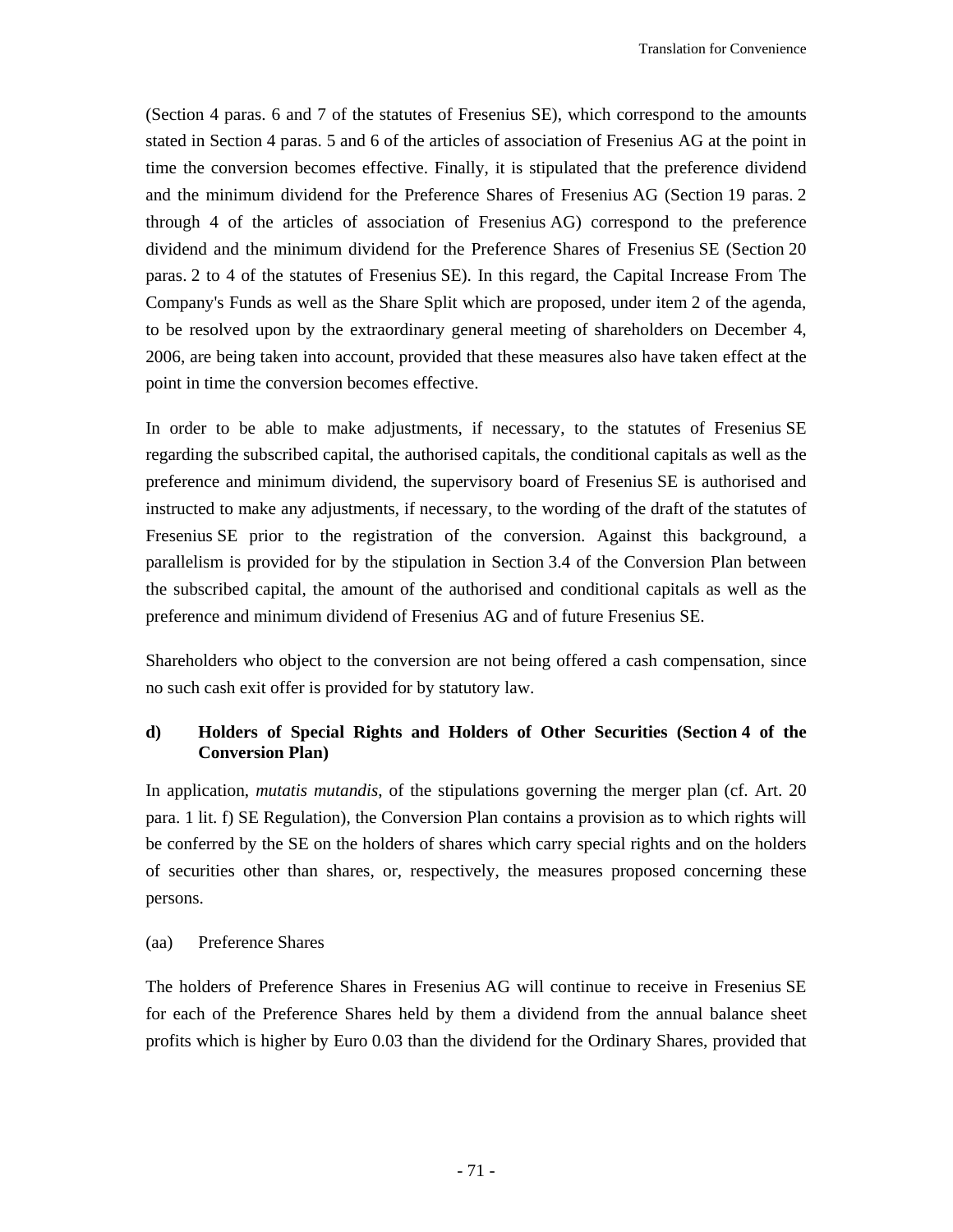they receive at least a dividend in the amount of Euro 0.06 per Preference Share. The minimum dividend in an amount of Euro 0.06 per Preference Share prevails over the distribution of a dividend to Ordinary Shares. If the balance sheet profits of one or more financial years are not sufficient to distribute Euro 0.06 per Preference Share, the lacking amounts excluding interest shall be paid subsequently from the balance sheet profits of the following financial years, in each case after distribution of the minimum dividend to the Preference Share for these financial years and before distributing a dividend to the Ordinary Shares. The right to the payment of arrears is part of the share in profits for the financial year from the retained earnings of which the payment of arrears on the Preference Shares is made.

In the event that, after the implementation of the Capital Increase From The Company's Funds and the Share Split, the proportionate amount of the subscribed capital per Preference Share is Euro 1.00 (instead of previously Euro 2.56), the amount of the increased dividend is Euro 0.01 (instead of previously Euro 0.03) per Preference Share and the amount of the minimum dividend is Euro 0.02 (instead of previously Euro 0.06) per Preference Share. The amount of the claim for payment of arrears is changed accordingly.

Thus, the preference shareholders in Fresenius SE will be put in the same position they were in at Fresenius AG. In this regard, the rights of the preference shareholders remain unchanged, even if, in the meantime, the Capital Increase From The Company's Funds and the Share Split have been implemented.

### (bb) Stock Option Plans

On the basis of the resolutions adopted by the general meeting of shareholders of June 18, 1998, the Company has issued subscription rights for Ordinary Shares and Preference Shares, respectively, to members of the management board of the Company, to members of the management of affiliated companies of the Company, to employees of the Company and to employees of affiliated companies of the Company (stock option plan 1998). In addition, on the basis of the resolution of the general meeting of shareholders of May 28, 2003, the Company has granted convertible bonds for Ordinary Shares and Preference Shares (stock option plan 2003).

In the course of the conversion, the beneficiaries receive a subscription right for shares in Fresenius SE instead of shares in Fresenius AG. The number of shares does not change as a result of the conversion. The conditional capitals which were created in order to secure the subscription rights under the stock option plan 1998 and the stock option plan 2003 continue to exist accordingly at Fresenius SE (cf. Section 4 paras. 6 and 7 of the statutes of Fresenius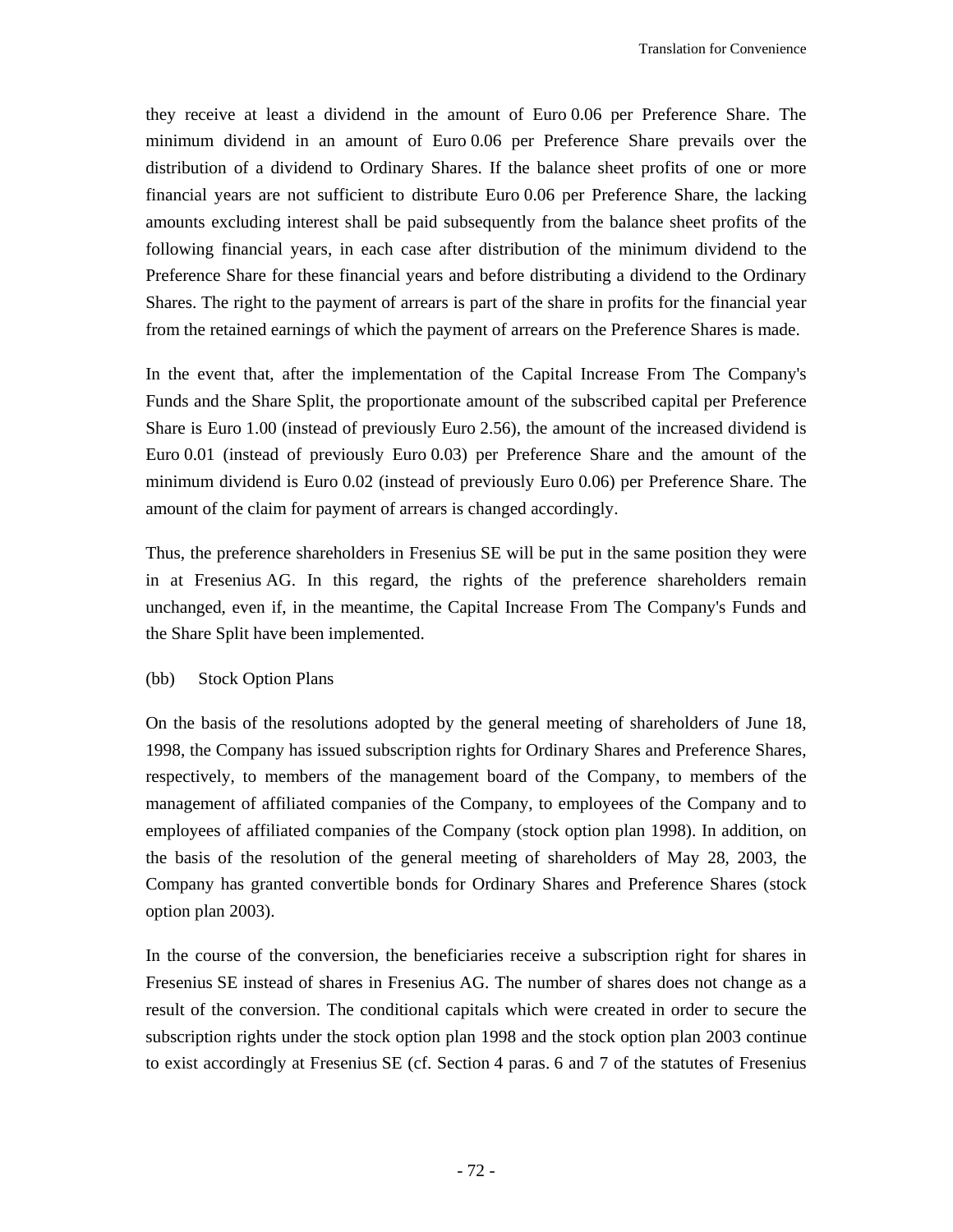SE). However, in the course of the Capital Increase From The Company's Funds (cf. item 2 a) of the agenda of the extraordinary general meeting of shareholders of December 4, 2006) the conditional capital increases in the same proportion as the subscribed capital (cf. Section 218 sentence 1 AktG). Subsequently, as a consequence of the Share Split, instead of one Ordinary or Preference Share as before, the beneficiaries will now receive three Ordinary or Preference Shares, respectively, upon exercising an option or a convertible bond. Thereby, it is ensured that Fresenius SE is capable of fulfilling its obligations under the employee programs.

## **e) Special Advantages (Section 5 of the Conversion Plan)**

In accordance with the stipulations applicable to mergers  $(Art. 20)$  para. 1 lit. g) SE Regulation) a provision concerning special advantages has been included in the Conversion Plan. Special advantages are such advantages which in the course of the conversion are granted to the conversion auditor issuing the certification pursuant to Art. 37 para. 6 SE Regulation or to the members of the administrative, management, supervisory or controlling organs of the company undergoing conversion, i.e. Fresenius AG.

For reasons of legal precaution, it is pointed out in this context that, notwithstanding the competences of the supervisory board of Fresenius SE under company law, it is to be expected that the acting members of the management board of Fresenius AG will be appointed as members of the management board of Fresenius SE. The acting members of the management board of Fresenius AG are Dr. Ulf M. Schneider (Chairman), Rainer Baule, Andreas Gaddum, Dr. Ben J. Lipps and Stephan Sturm.

In addition, members of the supervisory board of Fresenius AG are to be appointed as members of the supervisory board of Fresenius SE (see also Section 9 of the statutes as well as chapter VII.2.i) of this report).

Also for reasons of legal precaution, it is therefore pointed out that the following acting shareholder representatives on the supervisory board of Fresenius AG are intended to be appointed as supervisory board members of Fresenius SE:

Dr. Gerd Krick, Dr. Gabriele Kröner, Dr. Gerhard Rupprecht, Dr. Dieter Schenk, Dr. Karl Schneider, Dr. Bernhard Wunderlin.

## **f) Supervisory Board (Section 6 of the Conversion Plan)**

Pursuant to Section 9 para. 1 of the statutes of Fresenius SE, Fresenius SE is to have a supervisory board comprising – as is currently the case with Fresenius  $AG - of$  twelve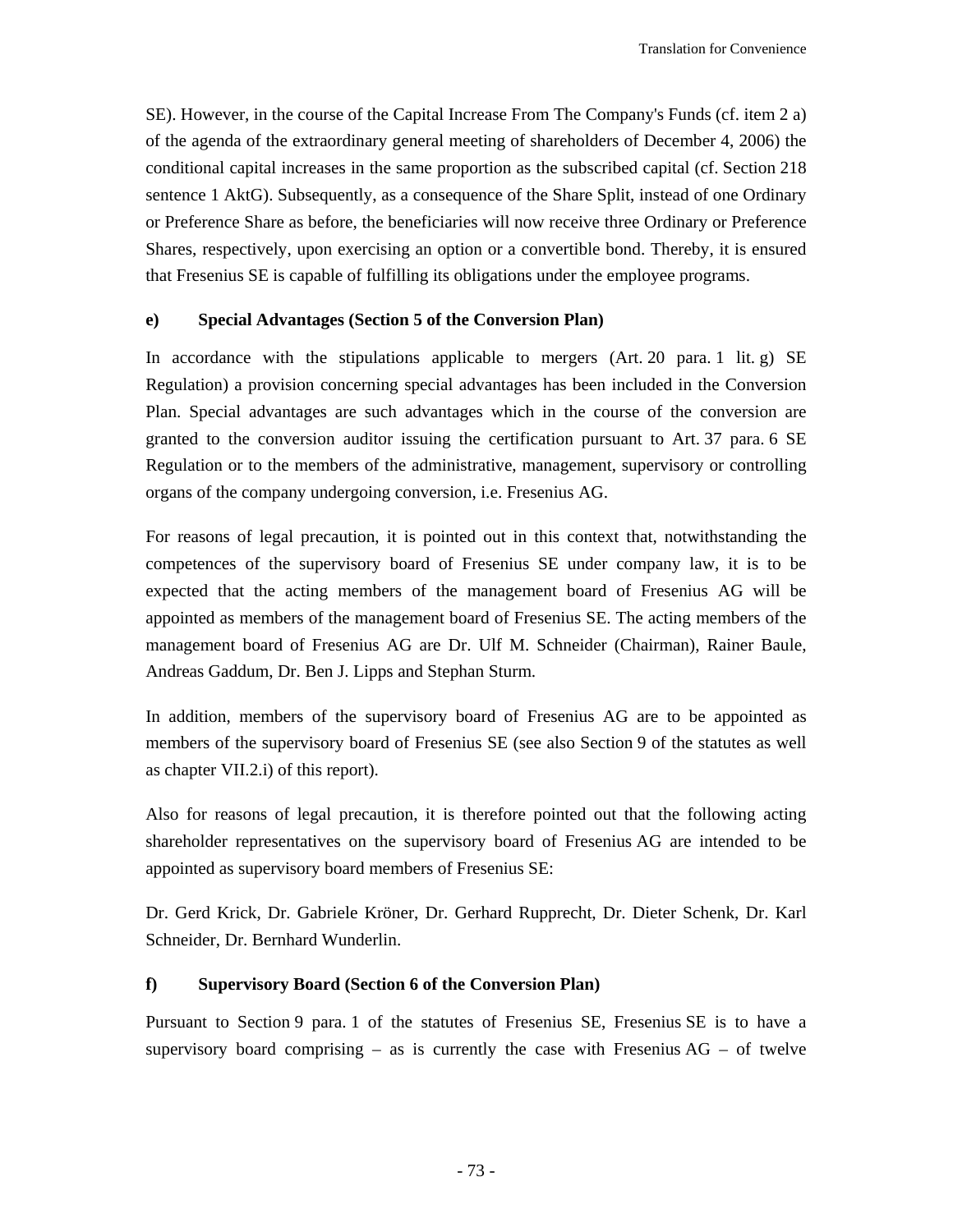members. Of the twelve members, six members are to be appointed upon proposal of the employees.

The terms of office of the shareholder representatives on the supervisory board of Fresenius AG terminate upon the effectiveness of the conversion. The terms of office of the employee representatives on the supervisory board of Fresenius AG also terminate upon the effectiveness of the conversion, since the employee representatives on the supervisory board of Fresenius SE are to be appointed subject to the employee involvement procedure (cf. Section 6.2 of the Conversion Plan).

## **g) Information on the Procedure for Arrangements for Employee Involvement (Section 7 of the Conversion Plan)**

Section 7 of the Conversion Plan contains the particulars regarding the procedure by which the agreement regarding employee involvement is concluded pursuant to the SEBG and the national statutes transforming the SE Employee Involvement Directive in the other member states of the EU and in the signatory states to the EEA in which Fresenius Group has business activities. The provision further contains statements regarding the effects of the conversion on the employees of Fresenius Group.

The statements contained in the Conversion Plan and the related comments in this report can only be made from an *ex ante* perspective. The reason is that the invitation for the constituent meeting of the Special Negotiating Body which conducts the negotiations with the management board of Fresenius AG can only be issued after its members have been appointed, but no later than ten weeks after the proceedings have been initiated with the required notification (cf. Section 12 in connection with Section 11 para. 1 sentence 1 SEBG). Taking into account this ten-week-period, this means that the negotiations can begin in mid-January 2007, i.e. approximately five to six weeks after the extraordinary general meeting of shareholders of Fresenius AG. The constituent meeting is scheduled to take place on January 16, 2007.

## (aa) Basic Principles and Terminology (Section 7.1 of the Conversion Plan)

In order to safeguard the rights to participate in entrepreneurial decisions acquired by the employees of Fresenius AG, in the course of the conversion into an SE a procedure for the involvement of employees on the basis of an agreement is to be conducted for Fresenius SE. The objective is the conclusion of an agreement regarding the involvement of employees in the SE, i.e., in particular, regarding the participation of the employees in the supervisory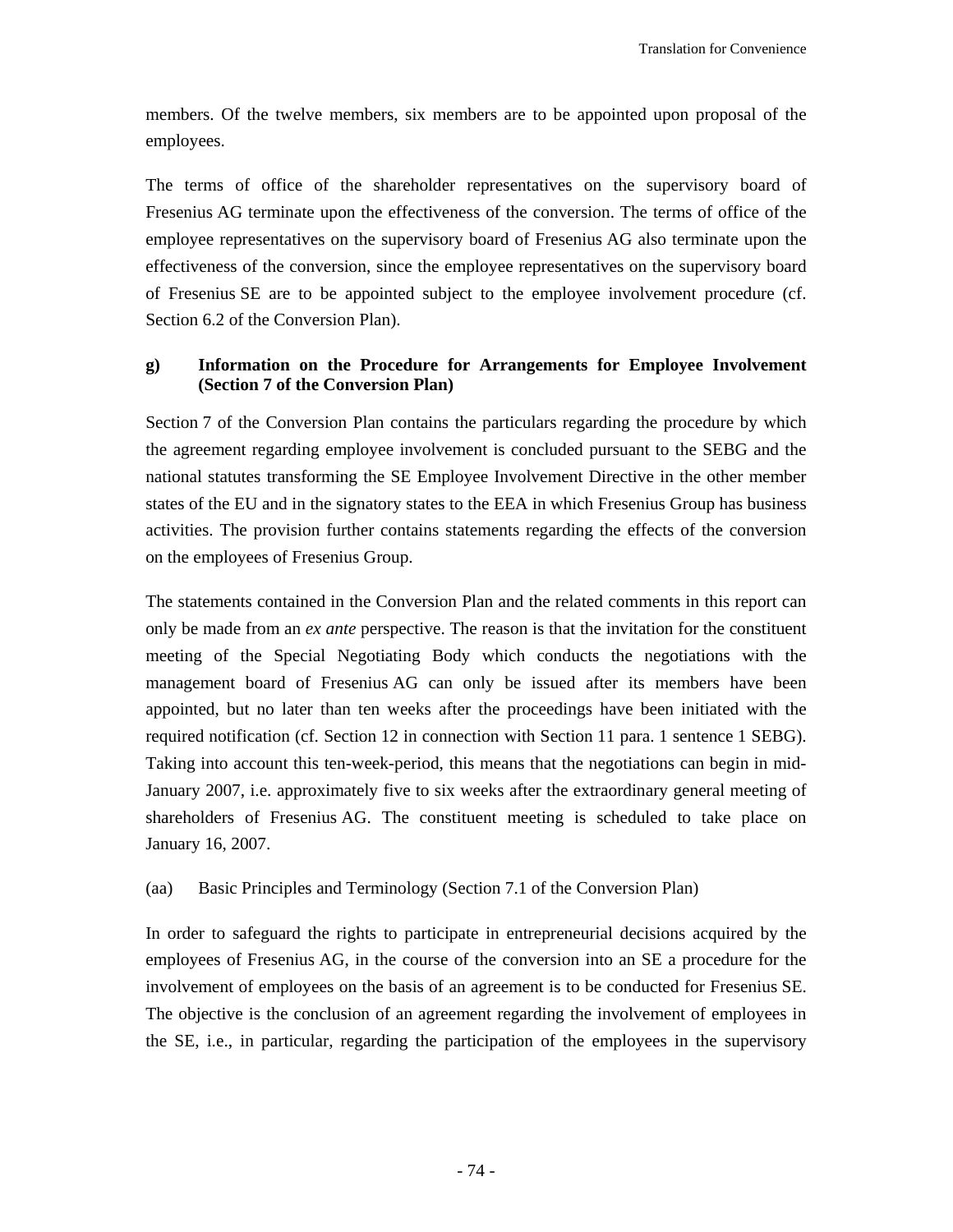board of Fresenius SE and the procedure for the information and consultation of employees either by establishment of an SE works council or in another way to be agreed upon with the management board of Fresenius AG. Section 7.1 of the Conversion Plan contains an introductory description of the basic principles and the relevant terminology in connection with the procedure for the involvement of employees in Fresenius SE.

The procedure for the involvement of employees is characterised by the principle of protecting the acquired rights of the employees of Fresenius AG. An agreement may not result in a reduction of the existing participation rights of the employees (Section 15 para. 5 SEBG). The extent of the involvement of the employees in the SE is determined by the definition in Section 2 para. 8 SEBG which, essentially, follows Art. 2 lit. h) of Council Directive 2001/86/EC of 8 October 2001 supplementing the Statute for a European company with regard to the involvement of employees.

"Involvement of employees" is the collective term for any mechanism – including, in particular, information, consultation and participation – through which employees' representatives may exercise an influence on decisions to be taken within the company.

"Information" in this context means the informing of the SE works council or other employees' representatives by the management of the SE, i.e. the management board of Fresenius SE, on matters which concern the SE itself and any of its subsidiaries or establishments situated in another member state or which exceed the powers of the decisionmaking organs in a single member state.

"Consultation" means, in addition to employees' representatives expressing an opinion on matters relevant for the decision-making process, the exchange of views between employees' representatives and management and a dialogue with the objective of reaching agreement, however, with the company management remaining free in its decision.

The most far-reaching influence is being conferred by participation; the term either refers to the right to appoint or elect members of the supervisory organ or, alternatively, to recommend such members for appointment or to oppose such recommendations made by a third party.

(bb) Current Situation and Consequences of the Conversion (Section 7.2 of the Conversion Plan)

Section 7.2 describes the current situation of Fresenius Group and contains information regarding the consequences of the conversion.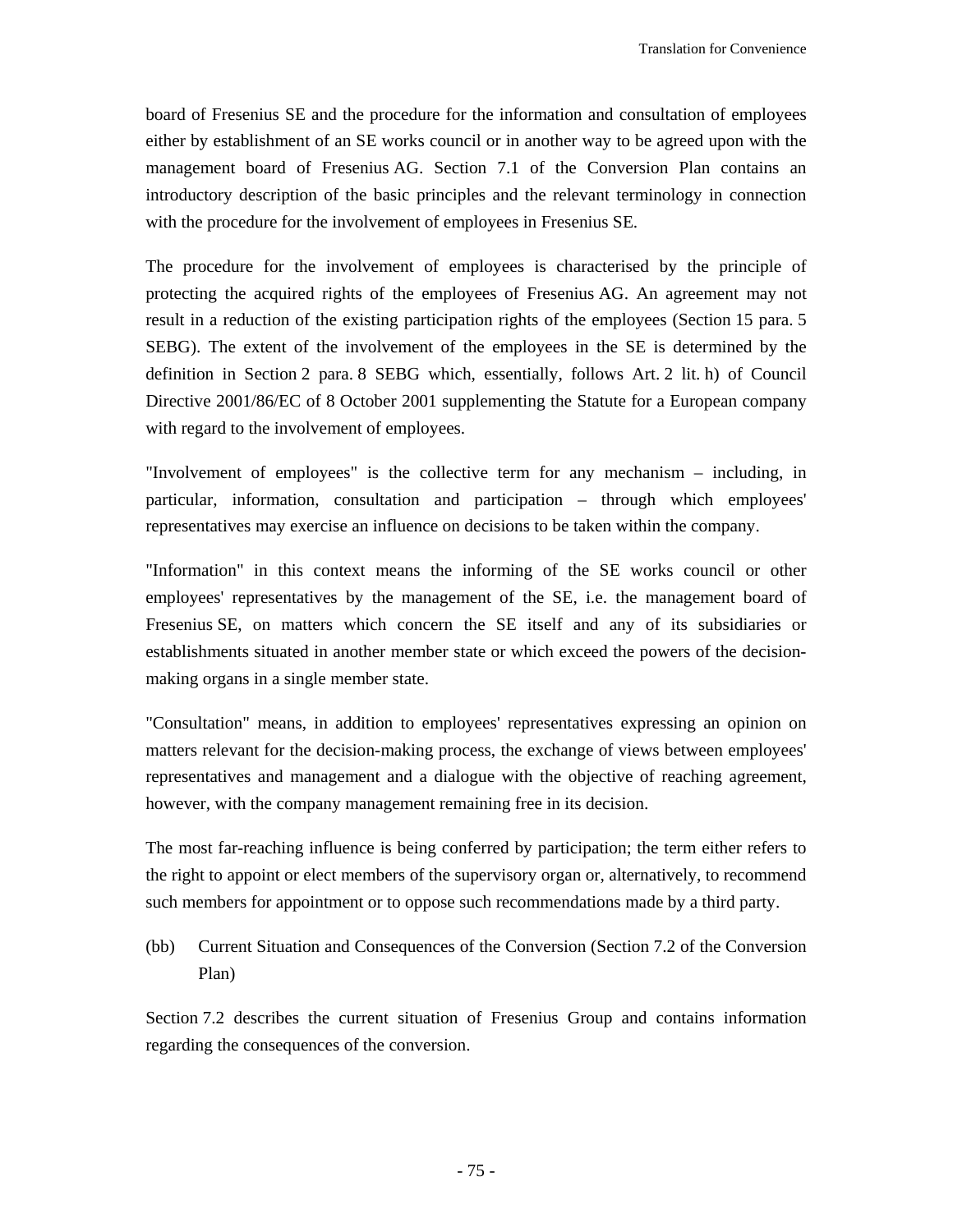As parent company of the Group, Fresenius AG currently has a supervisory board with twelve members which is composed on a parity basis in accordance with the MitbestG 1976. With regard to the election of the six employee representatives on the supervisory board of Fresenius AG, presently only the domestic employees of the group companies have the active and passive voting right in accordance with the election procedure pursuant to the MitbestG 1976.

Upon the effectiveness of the conversion of Fresenius AG into an SE, the terms of office of the employee representatives as well as the terms of office of the shareholder representatives on the supervisory board of Fresenius AG terminate (see chapter VII.1.f)). The provisions of the MitbestG 1976 regarding the representation of employees on the supervisory board of Fresenius AG are replaced by the agreement concluded in the course of the employee involvement procedure or, respectively – if no such agreement is concluded – by the provisions of the SEBG and its stipulations (with regard to the other consequences of the change of the legal form for the employees and their representative bodies, see chapter VII.1.h)). The shareholder representatives on the new supervisory board of Fresenius SE are already appointed in the statutes of Fresenius SE. The first employee representatives on the supervisory board of Fresenius SE will be appointed after the completion of the procedure for the involvement of employees. It is to be expected that the appointment of the first employee representatives will be made by the local court of Bad Homburg v.d.H. (*Amtsgericht Bad Homburg v.d.H.*), Germany (registration court) as the competent court for Fresenius SE.

On December 15, 2005, the management board of Fresenius AG, the management board of Fresenius Medical Care AG (now Fresenius Medical Care AG & Co. KGaA), the management board of Fresenius Kabi AG, the management of Fresenius ProServe GmbH and the general works council (*Gesamtbetriebsrat*) of Fresenius AG as well as the IGBCE, represented by its principal management body, have entered into an agreement regarding the works council structure and have refrained from the establishment of a central works council (*Konzernbetriebsrat*) for the Group while maintaining the general works council structure. The agreement stipulates that at locations of joint establishments of more than one enterprise of Fresenius Group in Germany uniform works councils for the entire location are to be established. The employee representative bodies of Wittgensteiner Kliniken as well as of HELIOS Kliniken are not governed by this agreement. Both they have central works councils of their own.

On November 8, 2005, the management board of Fresenius AG has entered into an agreement with the steering committee of the so-called European Forum regarding the Fresenius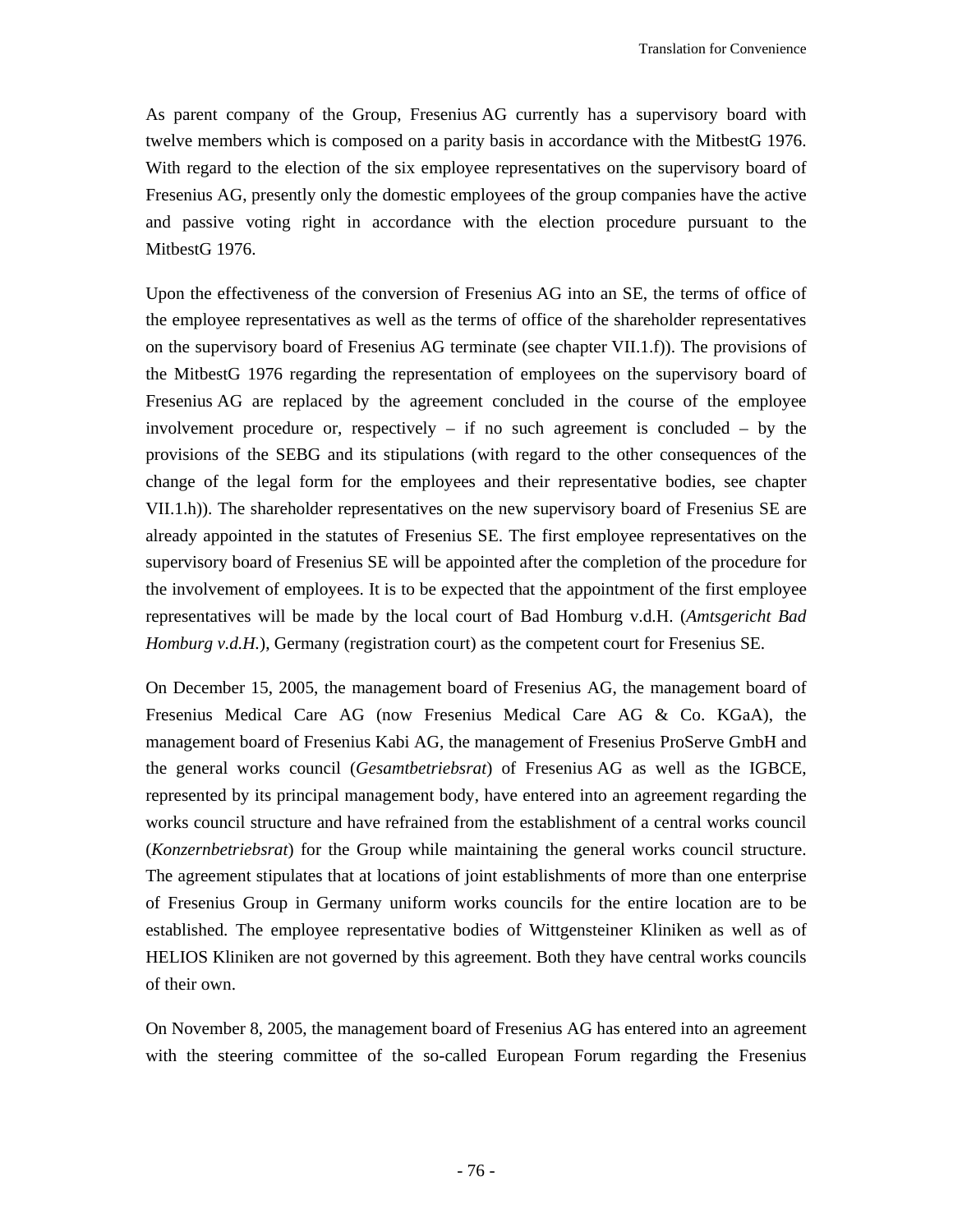European Employee Forum ("**European Forum**"). The agreement lays down rules for the information and consultation procedure pursuant to Art. 6/13 EBR-RL. The scope of application of the agreement includes Fresenius AG and all subsidiaries within the European Union. Participants in the European Forum are delegates of the employees and the employers. Pursuant to Section 3 para. 1 of the agreement, a person is only eligible to be a delegate if he/she is in an employment relationship with Fresenius AG or its subsidiary companies. Pursuant to Section 3 para. 7 of the agreement, it is a requirement for delegating an employee representative that there has been an average number of employees of at least 150 in a member state of the European Union in the last 12 months. If the average number of employees is 701 or more in a member state of the European Union, an additional employee representative can be delegated; if the average number of employees is 10,000 or more, the respective country is entitled to delegate a third, if it is 20,000 or more, a fourth and if it is 30,000 or more, a fifth representative to the European Forum.

The European Forum is an information and consultation procedure pursuant to Section 1 para. 1 of the European Works Councils Act (*Europäische Betriebsrätegesetz* – EBRG). Pursuant to Section 47 para. 1 no. 2 SEBG, the SEBG does not affect the participation rights to which employees are entitled under domestic legal provisions and regulations, except with regard to the provisions of the European Works Councils Act. The European Forum and the SE works council have similar functions regarding the cross-border information and consultation of the employees and therefore exclude each other.

(cc) Initiation of the Procedure Regarding the Involvement of Employees (Section 7.3 of the Conversion Plan)

Section 7.3 of the Conversion Plan describes the initiation of the procedure regarding the involvement of employees in the form of the notification of the employees and their representative bodies involved which is required for this purpose by statutory law. The information which is to be made available is provided for by statutory law and is also listed in Section 7.3.

The initiation of the procedure for the involvement of the employees is conducted in accordance with the provisions of the SEBG. The latter require that the management body of the participating company, i.e. the management board of Fresenius AG, invites the employees to establish a Special Negotiating Body and that it notifies the employees or their representative bodies involved, respectively, about the conversion project. The procedure is to be initiated – by means of the notification required by law – unrequested and without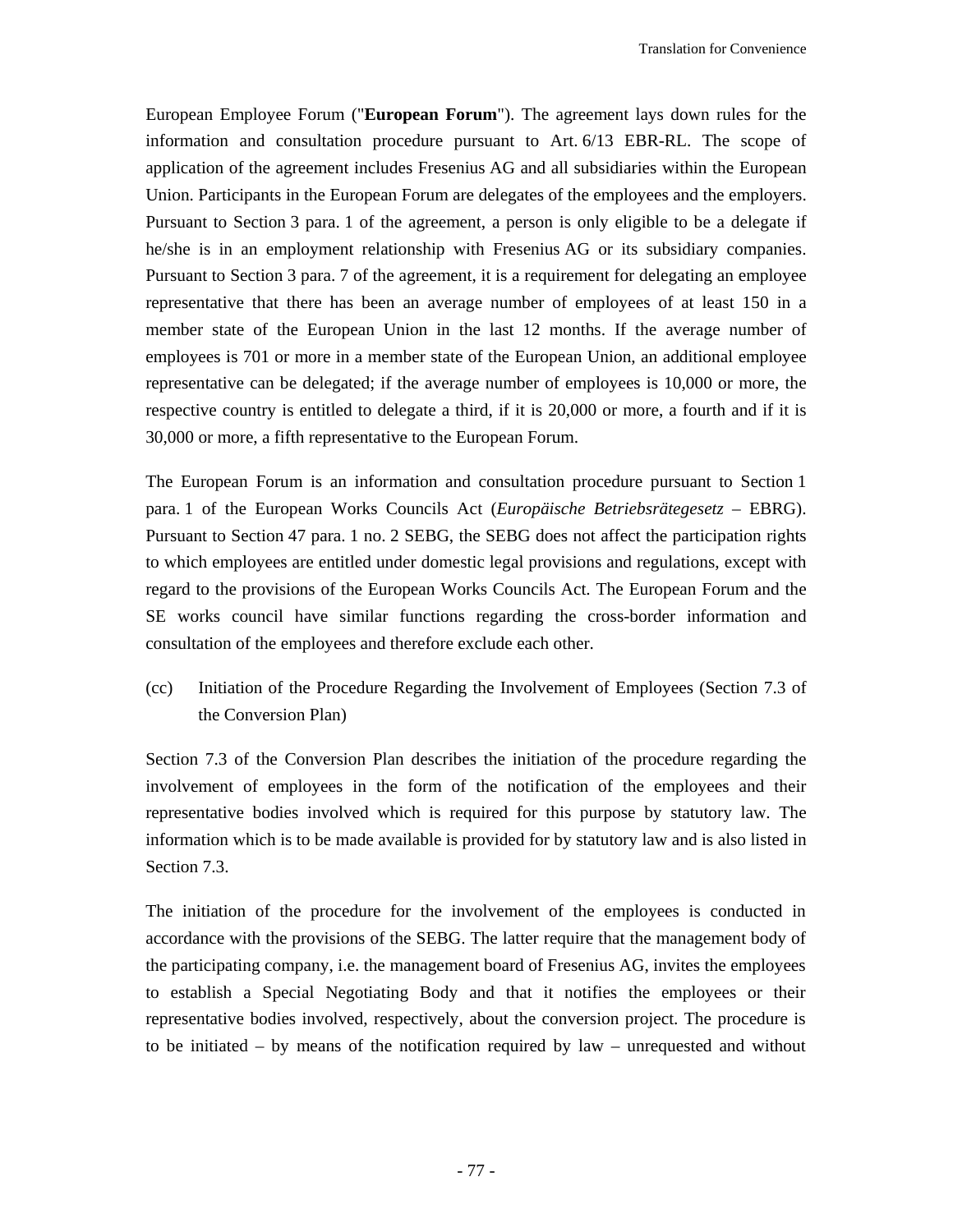undue delay after the management board of Fresenius AG has published the Conversion Plan prepared by it. As a company governed by German law, Fresenius AG is required in this regard to file the publication with the competent commercial register in Bad Homburg v.d.H. and to include in the filing the Conversion Plan attested by a notary public (cf. Section 12 para. 1 of the German Commercial Code – *Handelsgesetzbuch* ("**HGB**")). The required notification of the employees or their representative bodies concerned, respectively, includes, in particular, (i) the names and structure of Fresenius AG, the concerned subsidiaries and concerned establishments, and their distribution among the member states; (ii) the bodies representing employees existing within these companies and establishments; (iii) the number of persons employed in these companies and establishments, and the total number of persons employed in a given member state determined on the basis thereof, and (iv) the number of employees enjoying participation rights in the corporate bodies of these companies.

(dd) Establishment of the Special Negotiating Body (Sections 7.4 and 7.5 of the Conversion Plan)

It is provided by statutory law that the employees or, respectively, their representative bodies involved elect or appoint the members of the Special Negotiating Body within a period of ten weeks after the initiation of the procedure by means of the notification required by law of the employees or, respectively, the employee representatives involved. The Special Negotiating Body is composed of representatives of the employees from all affected member states of the EU and the signatory states to the EEA which are involved.

It is the task of this Special Negotiating Body to negotiate with the management of the SE the procedural details of the involvement procedure and the determination of the participation right of the employees within the SE.

The establishment and composition of the Special Negotiating Body are being described in Section 7.4 of the Conversion Plan. In principle, they are subject to German law (Sections 4 to 7 SEBG). The allocation of the seats in the Special Negotiating Body to the individual member states of the EU and the signatory states to the EEA in which Fresenius Group has employees is governed, in respect of the formation of an SE with its registered office in Germany, by Section 5 para. 1 SEBG: The allocation of the seats follows the following basic principle:

Each member state of the EU and signatory state to the EEA in which Fresenius Group has employees is allocated at least one seat. The number of seats allocated to a member state of the EU or a signatory state to the EEA is increased by 1 in each case where the number of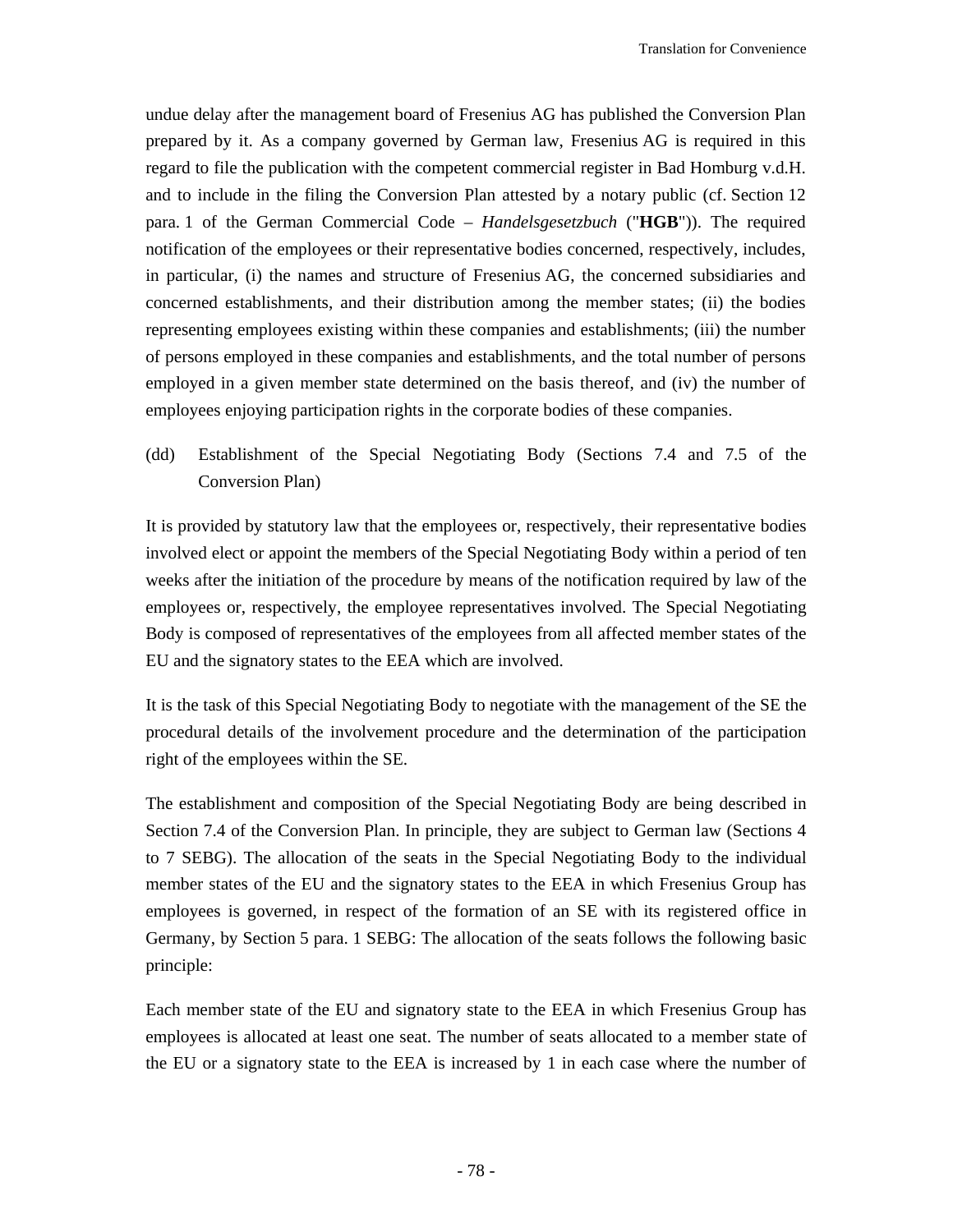employees employed in this member state of the EU or signatory state to the EEA exceeds the thresholds of 10%, 20%, 30% etc. of all European employees of Fresenius Group. The relevant point in time for the determination of the allocation of seats is, in principle, the time of the notification (cf. Section 4 para. 4 SEBG).

| On the basis of the employee figures of Fresenius Group in the individual member states of  |
|---------------------------------------------------------------------------------------------|
| the EU and the signatory states to the EEA as of June 30, 2006, the following allocation of |
| seats applies:                                                                              |

| Country               | <b>Number of employees</b> | % (rounded) | Delegates in the Special Negotiating Body |
|-----------------------|----------------------------|-------------|-------------------------------------------|
| Belgium               | 108                        | 0.2         | $\mathbf{1}$                              |
| Denmark               | 16                         | 0.0         | $\mathbf{1}$                              |
| Germany               | 29,288                     | 64.0        | $\overline{7}$                            |
| Estonia               | 24                         | 0.1         | $\mathbf{1}$                              |
| Finland               | 17                         | 0.0         | $\mathbf{1}$                              |
| France                | 2,269                      | 5.0         | $\,1$                                     |
| Greece                | 37                         | 0.1         | $\mathbf{1}$                              |
| Ireland               | $\overline{7}$             | 0.0         | $\mathbf{1}$                              |
| Italy                 | 1,223                      | 2.7         | $\mathbf{1}$                              |
| Luxemburg             | 11                         | 0.0         | $\mathbf{1}$                              |
| Netherlands           | 709                        | 1.5         | $\mathbf{1}$                              |
| Norway                | 403                        | 0.9         | $\mathbf{1}$                              |
| Austria               | 2,301                      | 5.0         | $\mathbf{1}$                              |
| Poland                | 2,040                      | 4.5         | $\mathbf{1}$                              |
| Portugal              | 1,037                      | 2.3         | $\,1$                                     |
| Sweden                | 889                        | 1.9         | $\mathbf{1}$                              |
| Slovakia              | 348                        | 0.8         | $\mathbf{1}$                              |
| Slovenia              | 100                        | 0.2         | $\mathbf{1}$                              |
| Spain                 | 1,808                      | 3.9         | $\mathbf{1}$                              |
| Czech Republic        | 1,397                      | 3.1         | $\mathbf{1}$                              |
| Hungary               | 770                        | 1.7         | $\mathbf{1}$                              |
| <b>United Kingdom</b> | 975                        | 2.1         | $\mathbf{1}$                              |
| <b>Total</b>          | 45,777                     | 100         | 28                                        |

It is to be expected that at the likely point in time of the constituent meeting of the Special Negotiating Body Romania will have joined the EU as a new member. In Romania, Fresenius Group has 328 employees (as per June 30, 2006) with the consequence that the latter have to be integrated into the employee involvement procedure and will receive one seat in the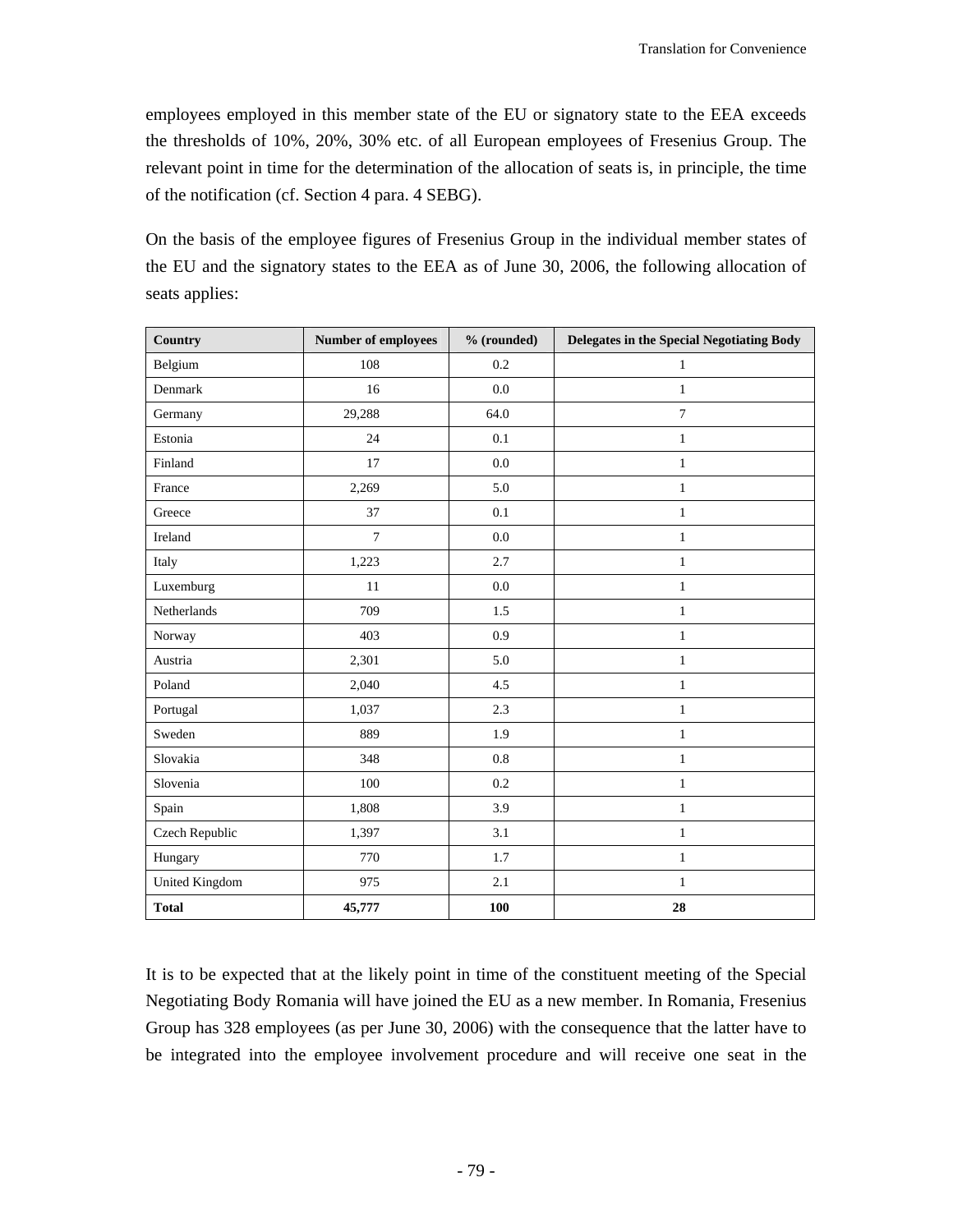Special Negotiating Body. Fresenius Group has therefore decided to inform the employees in Romania, on a voluntary basis and without prejudice, already at the same time as the other employees of Fresenius Group in the EU and the EEA.

If, during the term of office of the Special Negotiating Body, changes in the structure of or number of employees in the participating companies, concerned subsidiaries or concerned establishments occur which would alter the composition of the Special Negotiating Body, the composition of the Special Negotiating Body is to be amended accordingly (Section 5 para. 4 SEBG).

With regard to the election or appointment, respectively, of the members of the Special Negotiating Body from the individual EU member states and EEA signatory states the relevant national provisions of law apply. The election or, respectively, appointment of the members as well as the establishment of the Special Negotiating Body is, in principle, the responsibility of the employees and their representative bodies involved and of the relevant unions, respectively.

Pursuant to Section 8 para. 1 sentence 1 SEBG, the members of the Special Negotiating Body attributable to the employees employed in Germany by the companies participating in the formation of the SE and the subsidiaries as well as the establishments involved are to be elected by an election body in a secret and direct election. Pursuant to Section 8 para. 2 sentence 2 SEBG, the representation by the election body also includes, in principle, those employees who have not elected a works council in their establishment or company.

The manner in which the composition of the election body is determined depends on which employee representative bodies already exist at the establishing company or a subsidiary or an establishment involved. In principle, those employee representative bodies which, in each case, exist at the highest level of works councils are to assume the task of the election. If, as is the case with the conversion of Fresenius AG into an SE, only one domestic company group participates in the formation of the SE, the election body comprises of the members of the central works council (*Konzernbetriebsrat*) or, if there is no such council, of the members of the general works councils (*Gesamtbetriebsräte*) or, if there is no such council, of the works council or the works councils, respectively.

On December 15, 2005, the management board of Fresenius AG, the management board of Fresenius Medical Care AG (now Fresenius Medical Care AG & Co. KGaA), the management board of Fresenius Kabi AG, the management of Fresenius ProServe GmbH and the general works council (*Gesamtbetriebsrat*) of Fresenius AG as well as the IGBCE,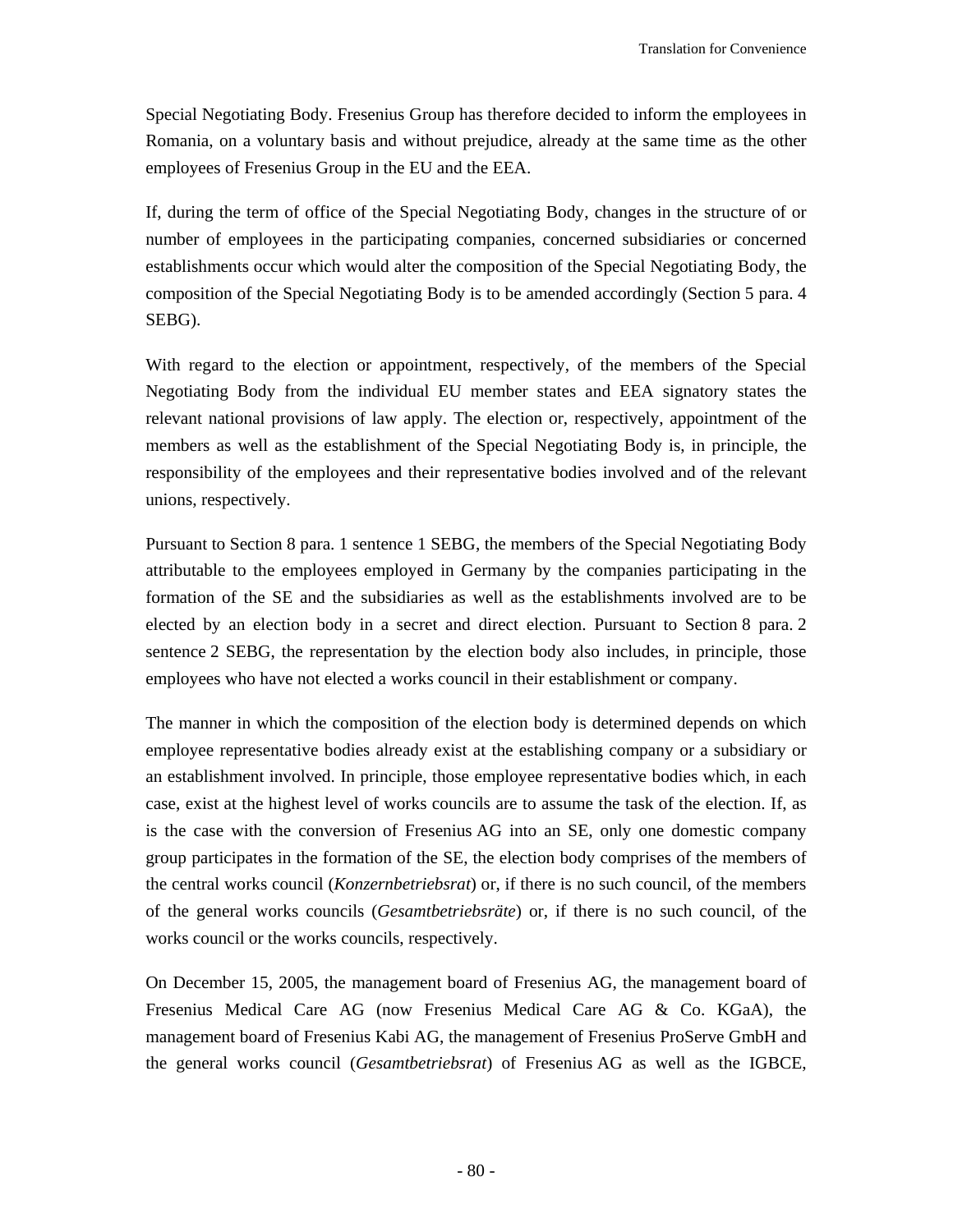represented by its principal management body, have entered into an agreement regarding the works council structure and have refrained from the establishment of a central works council (*Konzernbetriebsrat*) for the Group while maintaining the general works council structure. The employee representative bodies of Wittgensteiner Kliniken as well as of HELIOS Kliniken are not subject to this agreement. Both they have central works councils of their own.

Therefore, the election body responsible for the election of the domestic members of the Special Negotiating Body will comprise of the members of the general works council of Fresenius AG, the members of the central works council of the Wittgensteiner Kliniken as well as the members of the central works council of the HELIOS Kliniken. Since the maximum number of members of the election body is 40 (cf. Section 8 para. 6 sentence 1 SEBG) and the general works council of Fresenius AG, the central works council of the Wittgensteiner Kliniken and the central works council of the HELIOS Kliniken have a combined total of more than 40 members, the number of members in the election body is to be reduced in accordance to their proportion pursuant to the d'Hondt highest averages method (cf. Section 8 para. 6 sentence 2 SEBG).

In Germany, employees of the companies and establishments as well as union representatives are eligible for the Special Negotiation Body. For each member, a substitute member is to be elected. In the event that more than two members of the Special Negotiating Body are from Germany, every third member is to be elected upon the proposal of a union (cf. Section 6 para. 3 in connection with Section 8 para. 1 sentence 2 SEBG). In the event that more than six members of the Special Negotiating Body are from Germany, upon a respective proposal from the spokesmen's committee (*Sprecherausschuss*) at least every seventh member is an executive employee (*leitender Angestellter*) (cf. Section 6 para. 4 in connection with Section 8 para. 1 sentence 5 SEBG).

Statutory law in this regard refrains from laying down detailed provisions and confines itself to describing general principles. Thus, at least two thirds of the members of the election body who represent at least two thirds of the employees have to be present for the election. The members of the election body have as many votes as they represent employees. The members of the election body have to adhere to the principles of secret and direct election (cf. Section 8 para. 1 sentence 1 SEBG).

The procedure for the establishment of the Special Negotiating Body ends with its constituent meeting. In this regard, the management board of Fresenius AG has to issue an invitation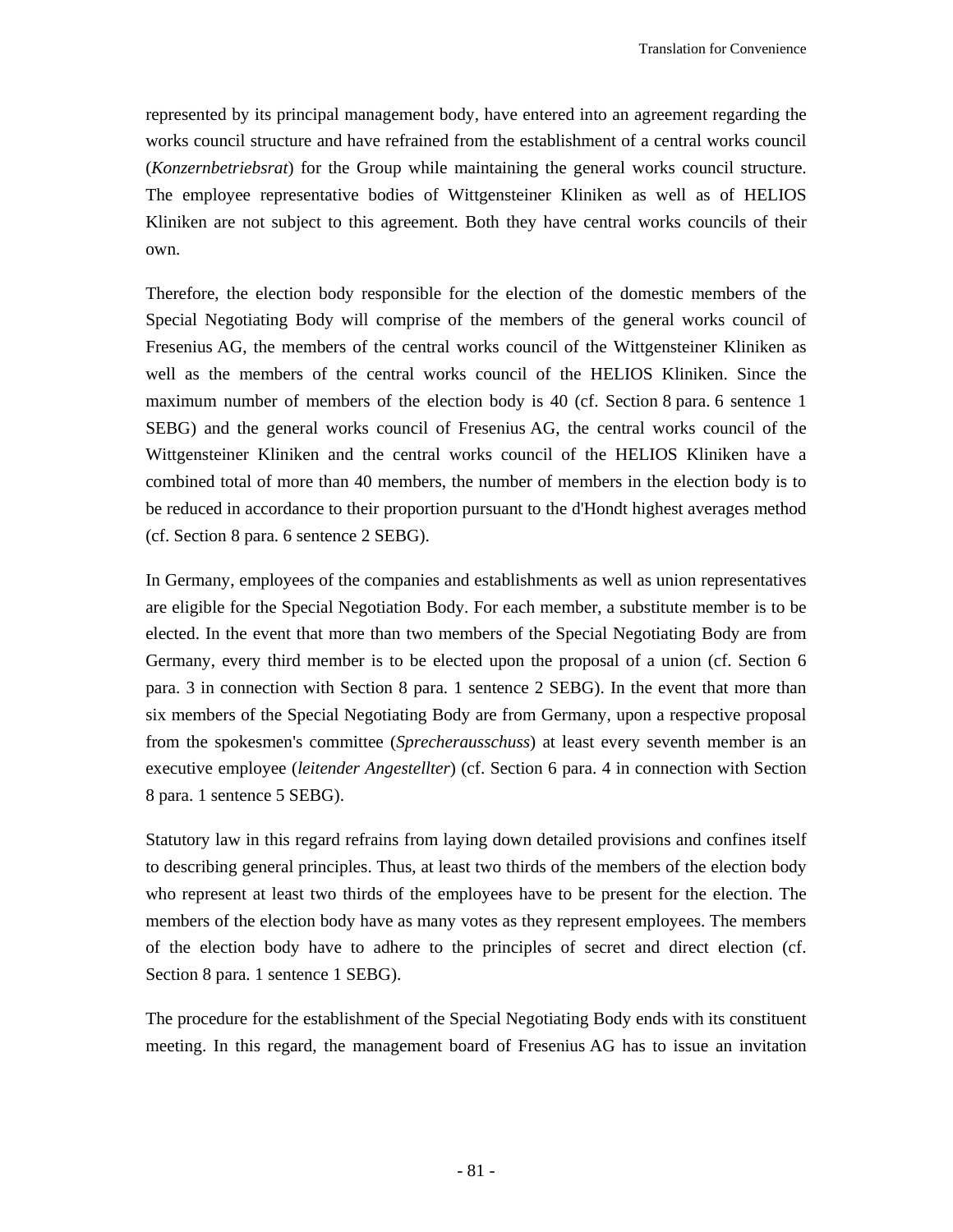without undue delay after all members have been appointed, but no later than ten weeks after the notification pursuant to Section 4 para. 2 and para. 3 SEBG was issued (cf. Sections 12 para. 1, 11 para. 1 SEBG).

The negotiations begin on the day for which the management board of Fresenius AG has issued the invitation for the constituent meeting of the Special Negotiating Body. Statutory law provides for a maximum duration of the negotiations of up to six months which, however, the parties to the negotiation may extend by mutual consent to a period of up to one year (cf. Section 20 SEBG).

The negotiation procedure takes place also if the period for the election or appointment of individual or all members of the Special Negotiating Body is exceeded for reasons within the responsibility of the employees (Section 11 para. 2 sentence 1 SEBG). It is in the interest of the employees to complete the election or appointment of the members of the Special Negotiating Body within the ten-week period.

Members who are being elected or appointed during the course of the negotiations are not finally excluded; they may, at any time, participate in the negotiation procedure (Section 11 para. 2 sentence 2 SEBG). However, a member joining the negotiations belatedly has to accept the current status of the negotiations at that time. There is no claim for an extension of the six-months negotiation period (Section 20 SEBG).

The objective of the negotiations is the conclusion of an agreement regarding the involvement of employees in Fresenius SE. The subject matter of the negotiations is the participation of the employees in the supervisory board of Fresenius SE and the determination of the procedure for the information and consultation of employees either by establishment of an SE works council or in another way.

(ee) Agreement Regarding the Involvement of Employees on the Entrepreneurial Level (Section 7.6 of the Conversion Plan)

Section 7.6 describes which minimum content an agreement regarding the involvement of employees has to contain with regard to involvement on the entrepreneurial level.

Agreements regarding the involvement of the employees on the entrepreneurial level at least have to contain information regarding the number of employee representatives on the supervisory board, the procedure according to which these employee representatives are determined and the rights of such representatives. As required by Art. 40 para. 3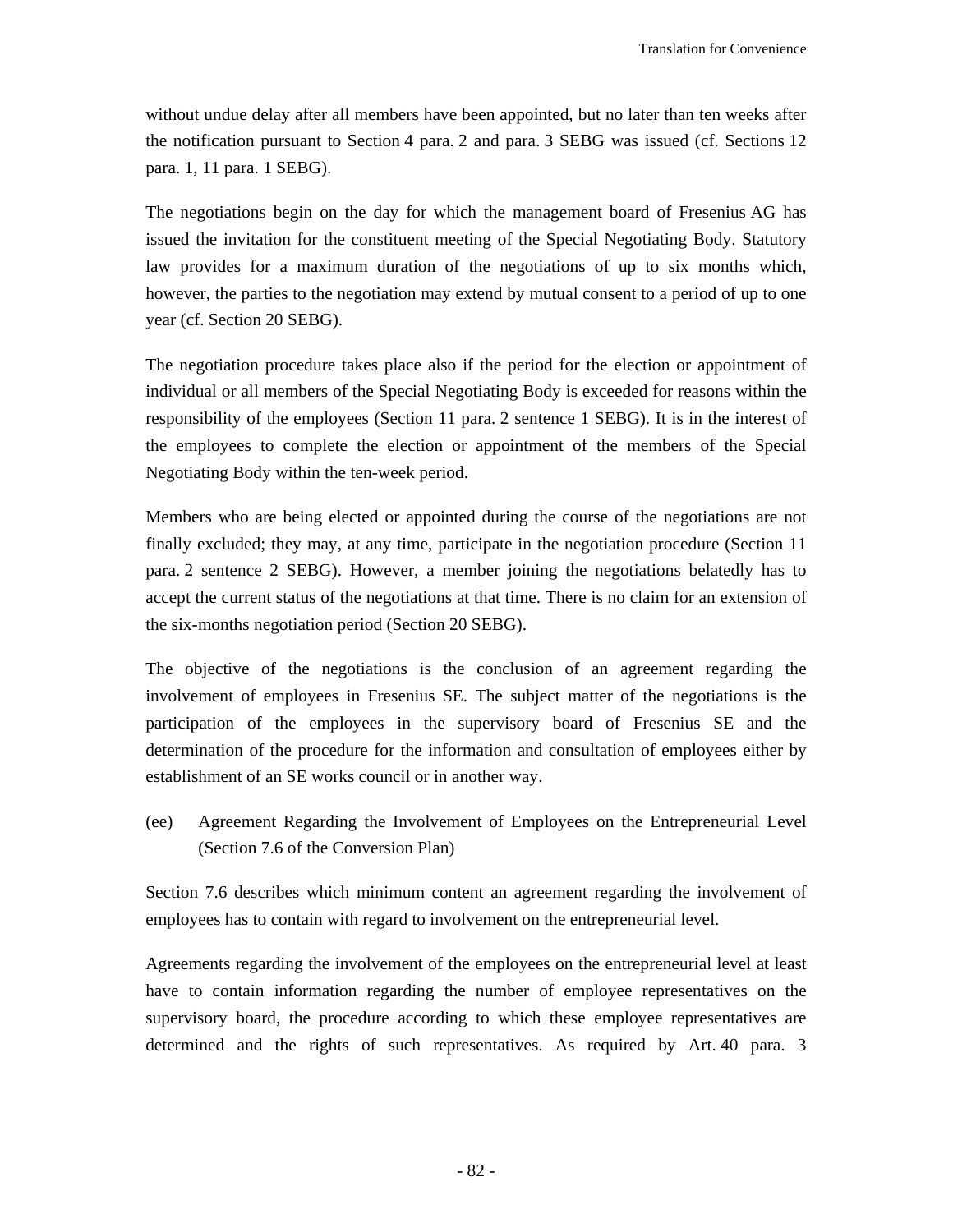SE Regulation, Section 17 para. 1 SEAG, the size of the supervisory board will be determined in the statutes of Fresenius SE. The respective provision of the statutes provides for a supervisory board of twelve members. In this regard, the principle of composition on a parity basis is to be maintained. Accordingly, the statutes of Fresenius SE provide that six of the members of the supervisory board are to be appointed by the general meeting of shareholders upon the proposal of the employees. In the agreement, only the geographical allocation and the procedure for the appointment have to be determined. In the event that such agreement regarding employee involvement is not concluded, the geographical allocation is made in accordance with the subsidiary regulation by operation of law. With regard to the rights of the employee representatives on the supervisory board, the framework for negotiations is restricted by the right of the supervisory board to organise its own affairs (*Selbstorganisationsrecht*).

(ff) Agreement Regarding the Information and Consultation of the Employees (Section 7.7 of the Conversion Plan)

Section 7.7 describes the minimum content which an agreement regarding the procedure for the information and consultation of employees has to contain.

Furthermore, it is to be stipulated in the agreement between the management board and the Special Negotiating Body whether an SE works council is to be established for the purpose of the information and consultation of the employees. In the case of its establishment, the following has to be stipulated: the number of its members and the allocation of seats, the functions and the procedure for its information and consultation, the frequency of meetings, the financial and material resources to be made available, the date of entry into force and the duration of the agreement as well as the circumstances in which the agreement is to be renegotiated and the procedure to be used in this regard.

Since the parties to the negotiations are under no obligation to establish an SE works council, they may also agree on another procedure by which the information and consultation of the employees is ensured.

Further, it is to be stipulated in the agreement that negotiations concerning the involvement of employees in the SE shall also be opened prior to structural changes to the SE.

The agreement may also include employees from countries which are not member states of the EU or signatory states to the EAA into its scope of application.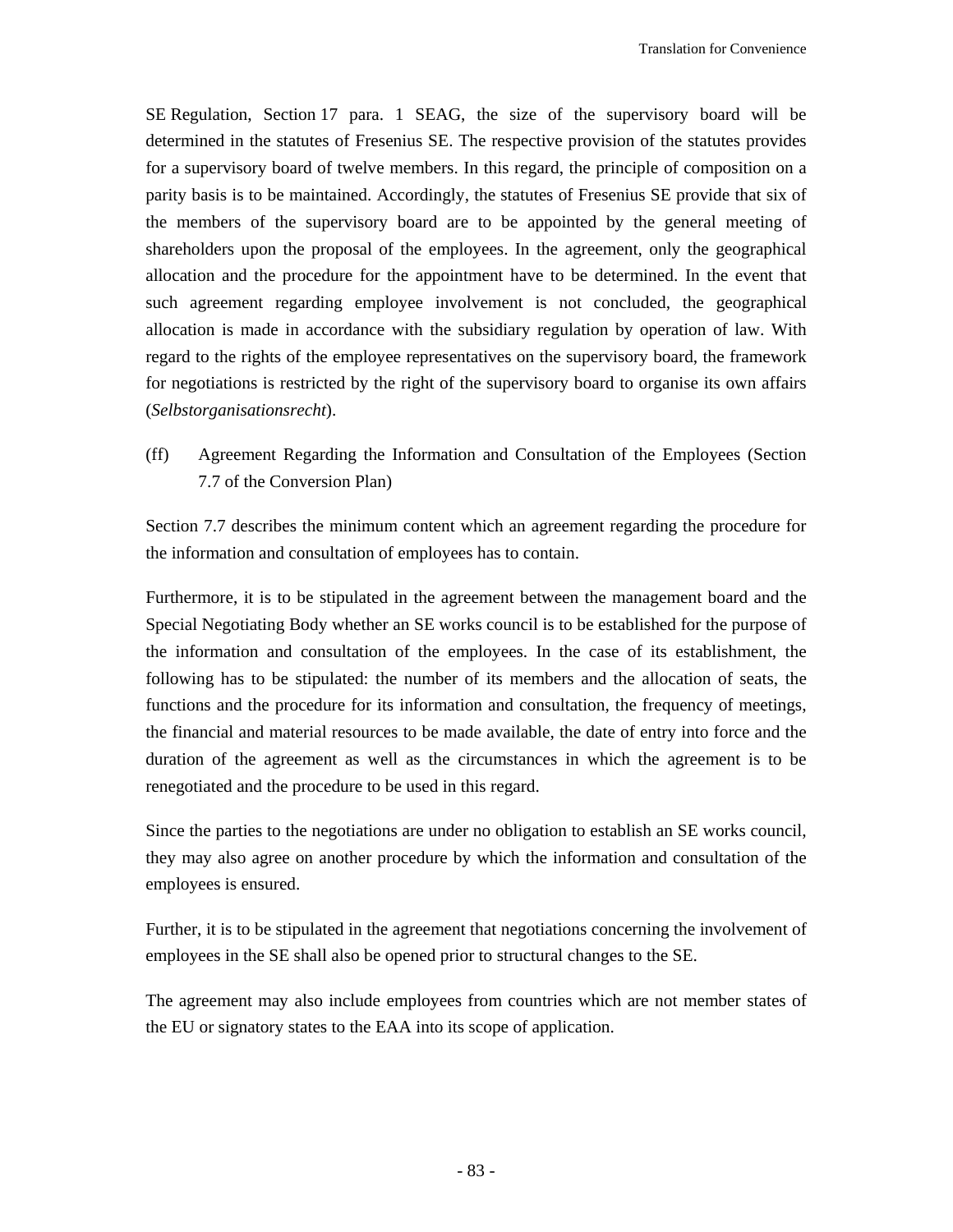(gg) Adoption of Resolutions in the Special Negotiating Body (Section 7.8 of the Conversion Plan)

The conclusion of an agreement regarding the involvement of employees requires a resolution adopted by the Special Negotiating Body which, generally, adopts resolutions by a majority of its appointed members, provided that this majority also represents a majority of the employees. No resolution may be adopted in this regard which results in a reduction of employee participation rights (cf. Section 15 para. 5 SEBG). Further, no resolution may be adopted to the effect that no negotiations should be entered into or that negotiations already entered into should be broken off (cf. Section 16 para. 3 SEBG).

(hh) Subsidiary Regulation by Operation of Law (Section 7.9 of the Conversion Plan)

If no agreement regarding the involvement of employees is being reached within the negotiation period, the subsidiary regulation by operation of law pursuant to Sections 22 et seqq. SEBG applies; the latter may also be agreed upon from the outset as the content of the agreement.

In the present case, the subsidiary regulation by operation of law would have the consequence with regard to employee participation on the supervisory board that the principle of employee participation on a parity basis existing at the supervisory board of Fresenius AG would be continued for Fresenius SE, so that half of the members of the supervisory board of Fresenius SE would be employee representatives. However, the employee representatives would no longer be exclusively appointed by the employees in Germany, but by all employees in the member states of the EU and the signatory states to the EEA. The employees would have to appoint, in accordance with the respective provisions applicable in these countries their employee representatives who are to be elected by the general meeting of Fresenius SE. If no appointment were made, the SE works council would have to make it.

On the basis of the current number of employees and their distribution by countries, in a supervisory board composed of twelve members with six employee representatives there would be four seats for employees of Fresenius SE from Germany, one seat for employees from France and one seat for employees from Austria.

Pursuant to Section 36 para. 3 sentence 1 SEBG, the determination of the domestic employee representatives, i.e. those allocated to Germany, for the supervisory board of an SE is made by an election body which is composed of the members of the employee representative bodies of the SE, its subsidiaries and establishments. Pursuant to Section 8 para. 2 sentence 2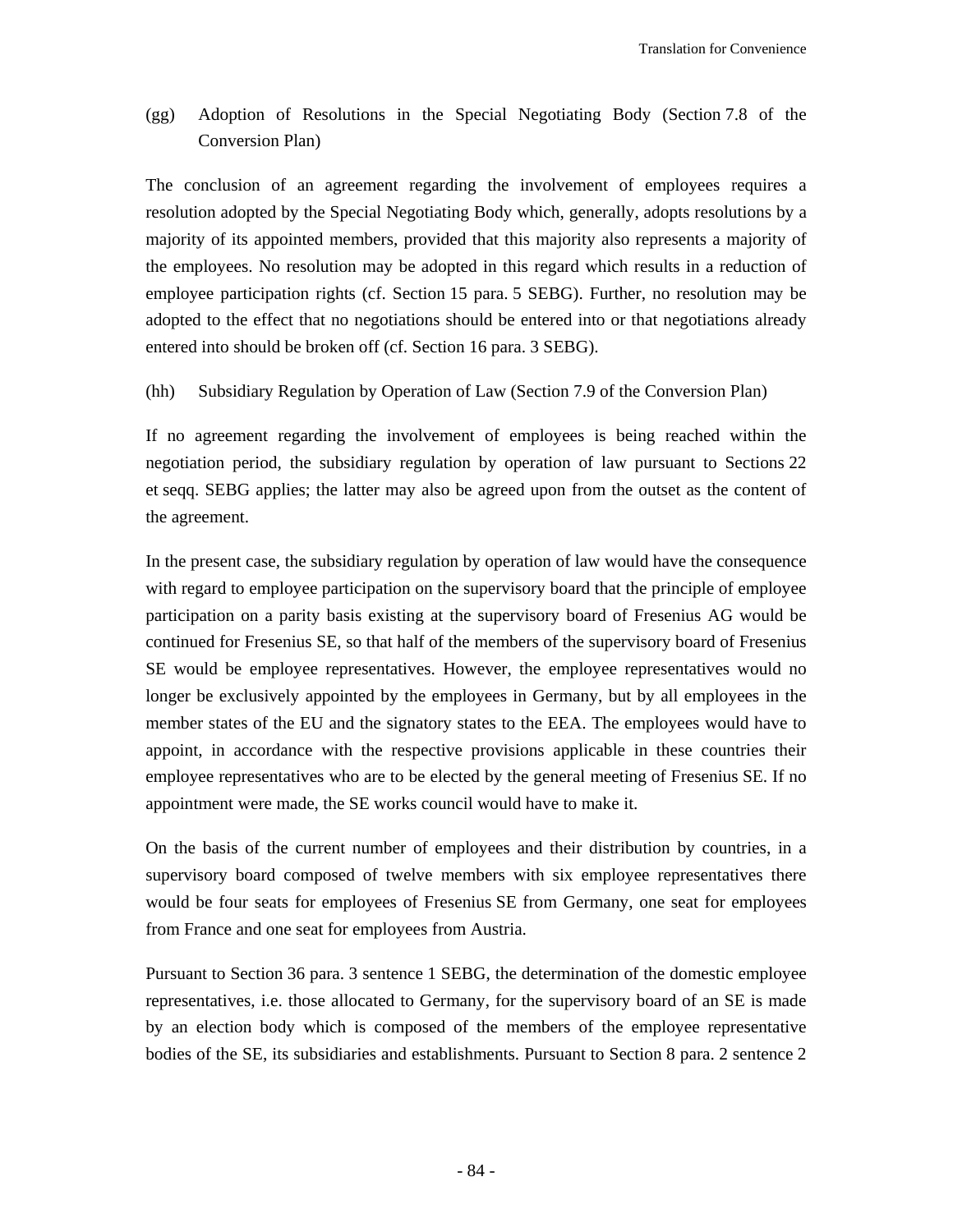SEBG, the representation by the election body also includes, in principle, those employees who have not elected a works council in their establishment or company.

The manner acording to which the composition of the election body is determined depends on which employee representative bodies already exist at the establishing company or a subsidiary or an establishment involved. In principle, those employee representative bodies which, in each case, exist at the highest level of works councils are to assume the task of the election. If, as is the case with the conversion, only one domestic company group participates in the formation of the SE, the election body is, accordingly, composed of the members of the central works council or, if there is no such council, of the members of the general works councils or, if there is no such council, of the works council.

On December 15, 2005, the management board of Fresenius AG, the management board of Fresenius Medical Care AG (now Fresenius Medical Care AG & Co. KGaA), the management board of Fresenius Kabi AG, the management of Fresenius ProServe GmbH and the general works council (*Gesamtbetriebsrat*) of Fresenius AG as well as the IGBCE, represented by its principal management body, have entered into an agreement regarding the works council structure and have refrained from the establishment of a central works council (*Konzernbetriebsrat*) for the Group while maintaining the general works council structure. The employee representative bodies of Wittgensteiner Kliniken as well as of HELIOS Kliniken are not governed by this agreement. Both have central works councils of their own.

Therefore, the election body responsible for the election of the domestic employee representatives on the supervisory board od Fresenius SE will be composed of the members of the general works council of Fresenius AG, the members of the central works council of the Wittgensteiner Kliniken as well as the members of the central works council of the HELIOS Kliniken. Since the maximum number of members of the election body is 40 (cf. Section 8 para. 6 sentence 1 SEBG) and the general works council of Fresenius AG, the central works council of the Wittgensteiner Kliniken and the central works council of the HELIOS Kliniken have a combined total of more than 40 members, the number of members in the election body is to be reduced in accordance to their proportion pursuant to the d'Hondt highest averages method (cf. Section 8 para. 6 sentence 2 SEBG).

Pursuant to Section 36 para. 3 sentence 2 SEBG, with regard to the election procedure, the essential provisions for the election of the domestic representatives in the Special Negotiating Body are applied *mutatis mutandis*. Pursuant to Section 6 para. 2 SEBG, the employees of the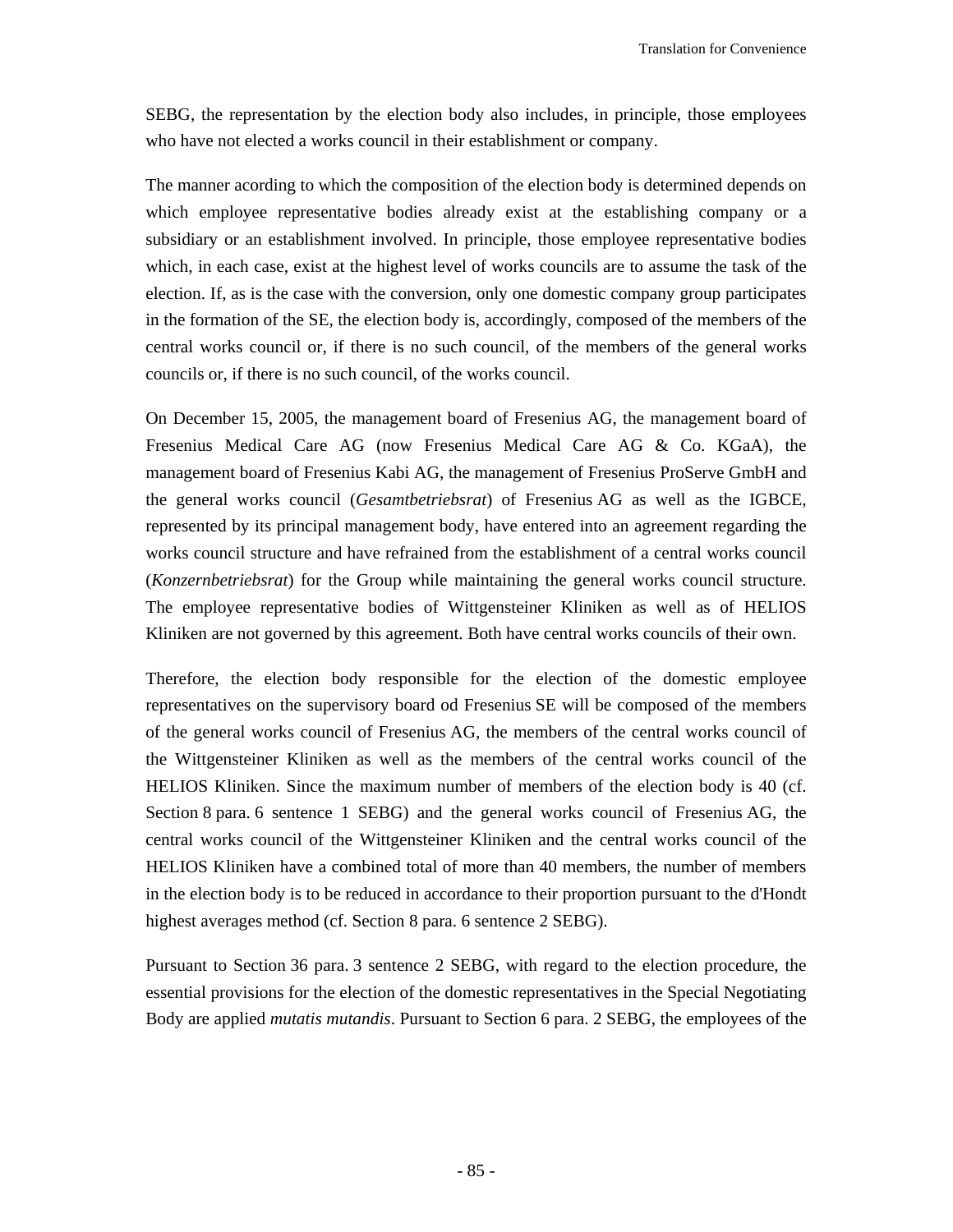SE, of the subsidiaries and the establishments as well as union representatives are eligible for the supervisory board of an SE.

Statutory law in this regard refrains from laying down detailed provisions and confines itself to describing general principles. Section 10 para. 1 SEBG stipulates a minimum number of members present of the election body as well as the allocation of voting rights in accordance with the number of employees represented by the respective works councils in the election body. Accordingly, at least two thirds of the members of the election body who represent at least two thirds of the employees have to be present for the election. The members of the election body have as many votes as they represent employees. The election is made by simple majority of the votes cast.

In the event that more than two members of the supervisory board of the SE are from Germany, every third member from Germany is to be elected upon a respective proposal from a union which is represented in one of the enterprises involved in the formation of the SE (cf. Section 36 para. 3 sentence 2 in connection with Sections 6 para. 3, 8 para. 1 sentence 2 SEBG). Thus, there is a right to make proposals for the election, but no delegation right.

This provision is modelled after the provision in Section 7 para. 2 MitbestG 1976 which, depending on the size of the supervisory board, stipulates a certain number of union representatives.

According to current employee figures of Fresenius AG, there will be four employee representatives from Germany on the supervisory board of Fresenius SE, with the consequence that one seat on the supervisory board will be allocated to a union representative from Germany.

The right to submit proposals in respect of this seat does not rest with the election body, but – insofar reflecting Section 16 para. 2 MitbestG 1976 – election proposals for union representatives may be submitted by any union which is represented in one of the enterprises involved in the formation of the SE, i.e. the unions represented in Fresenius Group in Germany.

The term 'enterprises involved' also includes the concerned domestic subsidiaries and establishments.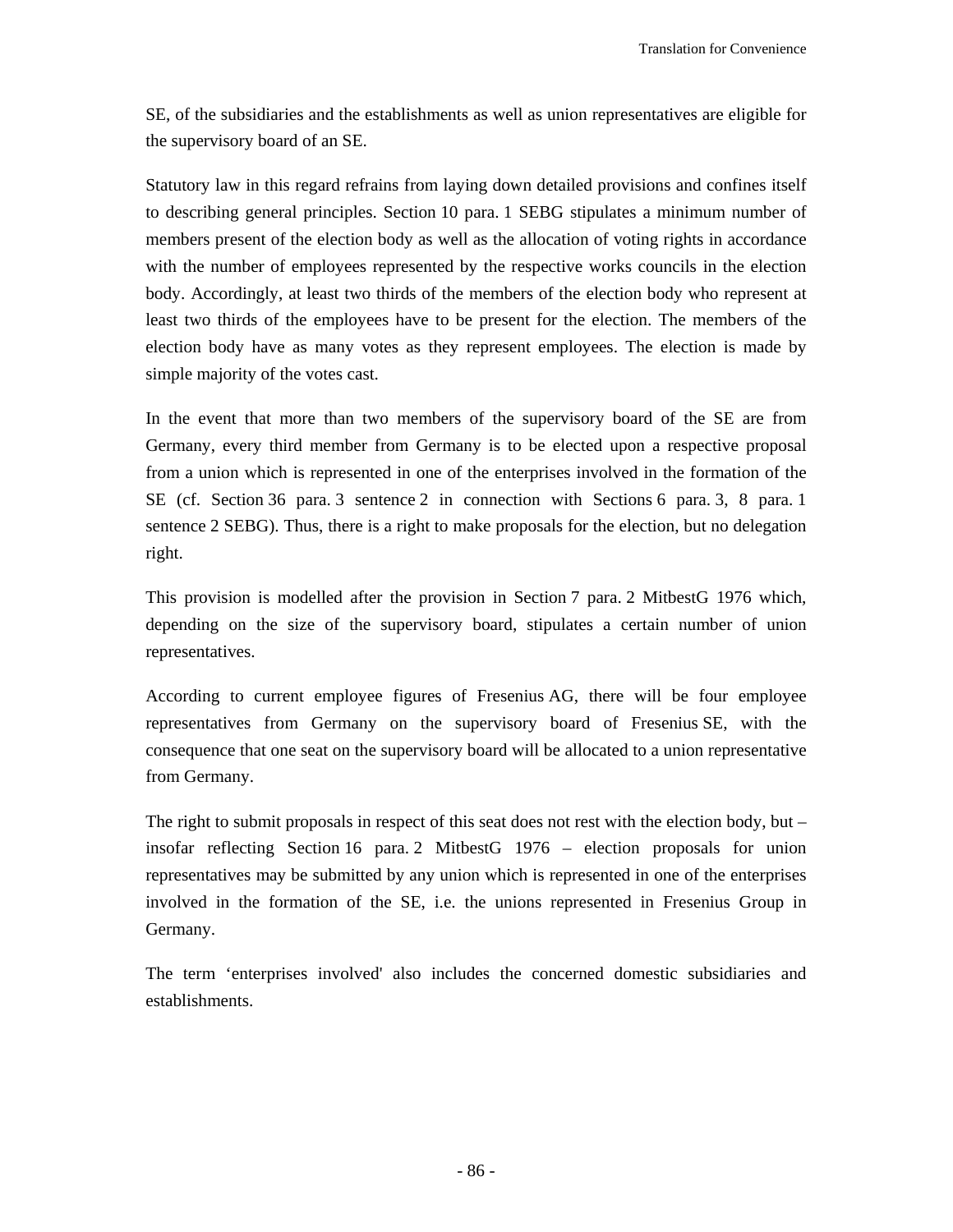The union proposals for the election of the union representative on the supervisory board are binding on the election body; the union representative is to be elected from among the proposed persons. The election body cannot, of its own right, propose other candidates for this particular seat on the supervisory board or consider for its election candidates who have been proposed otherwise.

It is conceivable that the unions who have the right to make proposals submit a joint proposal or that one of the unions waives its right to make proposals. However, Section 8 para. 1 sentence 3 SEBG stipulates that where only one election proposal is submitted, this proposal has to contain at least twice as many candidates as union representatives have to be elected. Section 16 para. 2 sentence 2 MitbestG 1976 contains an identical provision. This selection opportunity is necessary for the election body to be able to actually exercise its election right.

With regard to the protection of the right to information and consultation of the employees of Fresenius SE, the subsidiary regulation by operation of law would have the consequence that an SE works council would have to be established, the function of which would be to safeguard the right to information and consultation of the employees in the SE. The council would be responsible for matters which affect the SE itself, one of its subsidiaries or one of its establishments in another member state or which go beyond the powers of the competent bodies at the level of the individual member states. The SE works council would have to be notified and consulted annually with regard to the development of the business situation and the future prospects of the SE. It would have to be notified and consulted with regard to extraordinary circumstances. The composition of the SE works council as well as the election of its members would be determined, in principle, in accordance with the provisions applicable to the composition and appointment of the members of the Special Negotiating Body.

#### (ii) Review at Regular Intervals (Section 7.10 of the Conversion Plan)

Section 7.10 describes the review of employee involvement in the SE at regular intervals in cases where the subsidiary regulation by operation of law applies. In this case, it is to be reviewed every two years during the existence of the SE whether changes within the SE, its subsidiaries or its establishments require an alteration of the composition of the SE works council. Besides, in case the subsidiary regulation by operation of law applies, four years after its establishment the SE works council has to resolve with the majority of its members whether negotiations shall be re-opened with regard to an agreement for the involvement of employees within the SE or whether the existing regulations are to remain in place. If a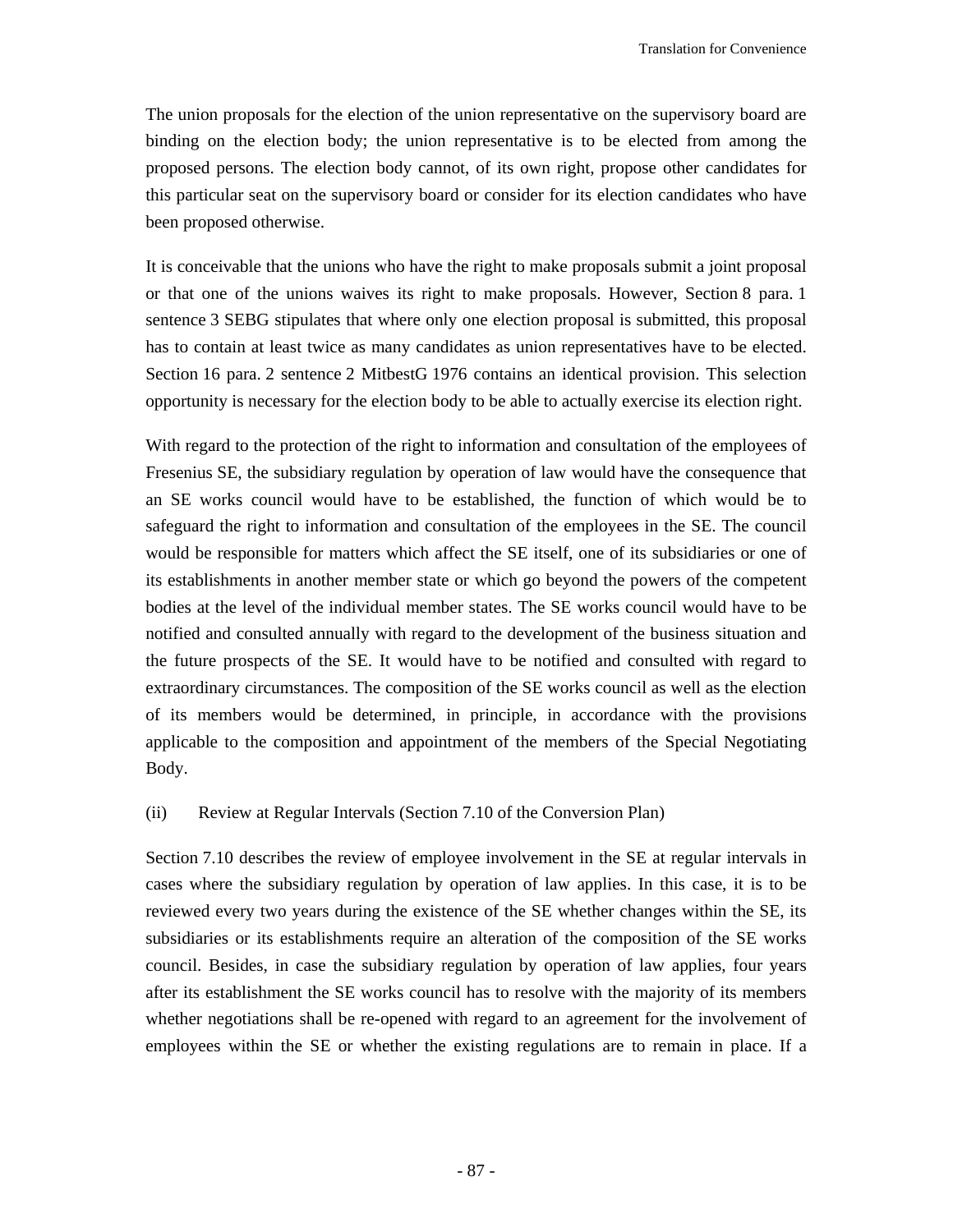resolution is adopted to enter into negotiations for an agreement regarding the involvement of employees, for the purpose of these negotiations the SE works council replaces the Special Negotiating Body.

### (jj) Costs of the Special Negotiating Body (Section 7.11 of the Conversion Plan)

The necessary costs arising from the establishment and operation of the Special Negotiating Body will be borne by Fresenius AG and, after its formation, by Fresenius SE. Pursuant to Section 7.11, the obligation to bear the costs includes the material and personal expenses incurred in connection with the activities of the Special Negotiating Body, including the negotiations. In particular, premises, material resources (e.g. telephone, telefax, required literature), interpreters and clerical staff required for meetings are to be provided and the travel and subsistence expenses of the members of the Special Negotiating Body are to be covered.

### **h) Other Consequences of the Conversion for the Employees and their Representative Bodies (Section 8 of the Conversion Plan)**

Section 8 describes the other consequences of the conversion for the employees and their representative bodies. As a general rule, the conversion of Fresenius AG into an SE does not have any consequences for the employees of Fresenius Group. Their employment contracts are being continued as before with the respective group company; in the case of the employees of Fresenius AG, their employment contracts are being continued unchanged with Fresenius SE.

The existing operating agreements (*Betriebsvereinbarungen*) and collective labour agreements (*Tarifverträge*) remain in force in accordance with the provisions of the respective agreement.

For the members of bodies representing employees at the operational level at Fresenius AG and within Fresenius Group there will be no changes resulting from the conversion into an SE. The existing bodies representing employees at the operational level (*betriebliche Arbeitnehmervertretungen*) remain in place.

Further, there are no other measures intended or planned as a consequence of the conversion which would affect the situation of the employees.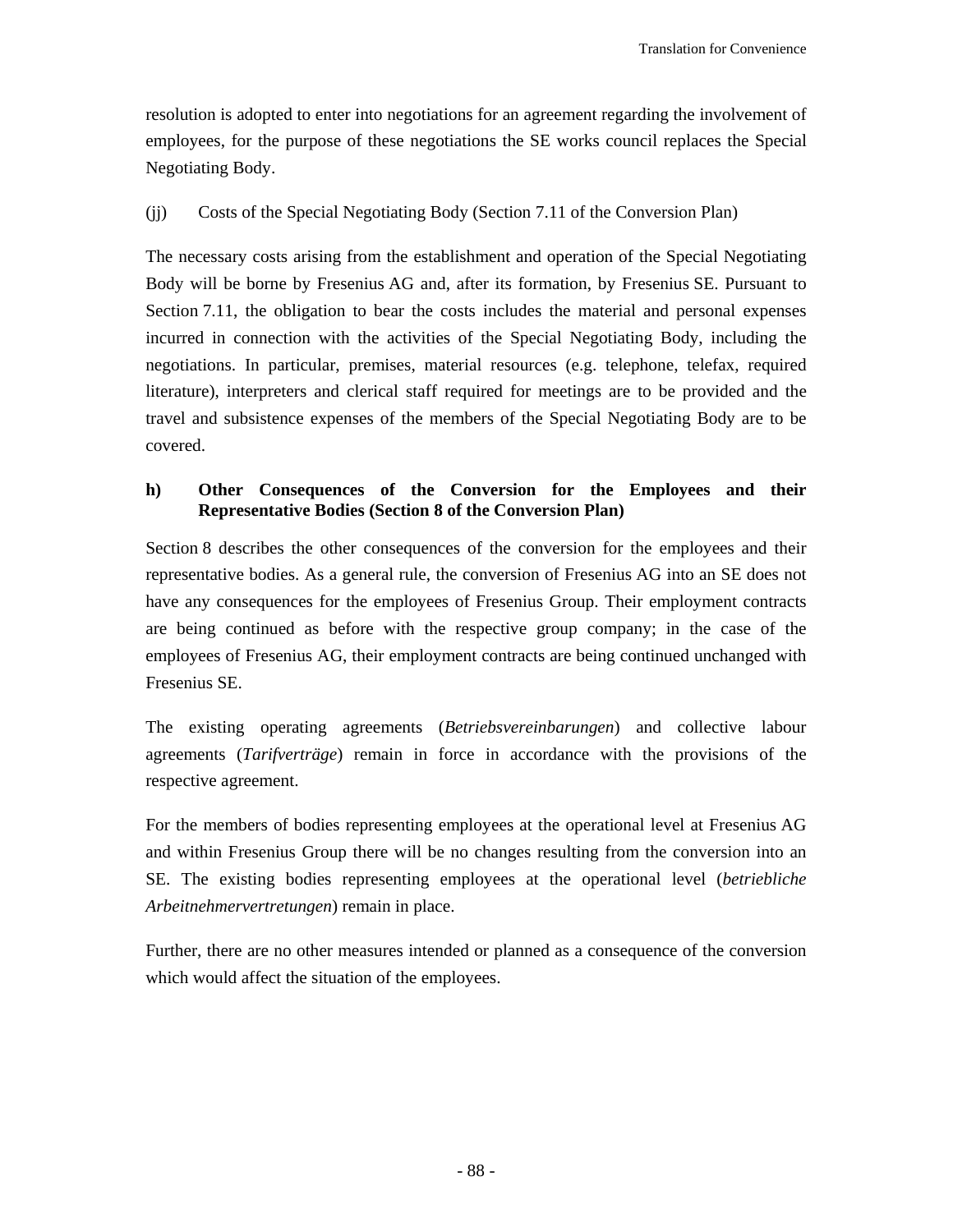### **i) Auditor (Section 9 of the Conversion Plan)**

Section 9 of the Conversion Plan provides for the appointment of the auditor for the first financial year of Fresenius SE.

### **2. Comments on the Statutes of Fresenius SE**

Upon effectiveness of the conversion, Fresenius AG changes its legal form into an SE. The existing articles of association of Fresenius AG will be replaced by the new statutes of Fresenius SE. These statutes are part of the Conversion Plan which is subject to approval by the general meeting of shareholders of Fresenius AG.

The present draft of the statutes of Fresenius SE is based on the existing articles of association of Fresenius AG, which already take into account the capital increase against contribution in kind utilising the Authorised Capital II in the course of the acquisition of an interest in HUMAINE as well as the capital increases from the conditional capitals of the Company (Section 4 para. 5 and para. 6 of the articles of association of Fresenius AG) conducted prior to October 10, 2006. In this regard, the stipulations of the current articles of association of Fresenius AG could be adopted, to a large extent, for the statutes of future Fresenius SE, because essentially the provisions of the SE Regulation and the SEAG relevant for the statutes of Fresenius SE correspond to the provisions applicable to the articles of association of a German stock corporation.

In the following paragraphs, the draft statutes for Fresenius SE are commented on as follows:

### **a) Company Name, Registered Office (Section 1 of the Statutes)**

As is the case with Fresenius AG, the registered office of Fresenius SE will be situated in Bad Homburg v.d.H., Germany. Except for the alteration of the adjunct indicating the legal form from "AG" into "SE" the company name will not be altered as a consequence of the conversion, either. The alteration of the adjunct indicating the legal form is a mandatory requirement pursuant to Art. 11 para. 1 SE Regulation.

## **b) Corporate Purpose (Section 2 of the Statutes)**

Fresenius SE will essentially have the same corporate purpose as Fresenius AG. The provision in Section 2 para. 1 of the draft statutes was merely brought up-to-date with regard to its wording and regarding the order of the description of the corporate purpose and was adjusted to the business policy and strategy of Fresenius AG as currently practised and communicated to the shareholders. In addition, a clarification was added in Section 2 para. 1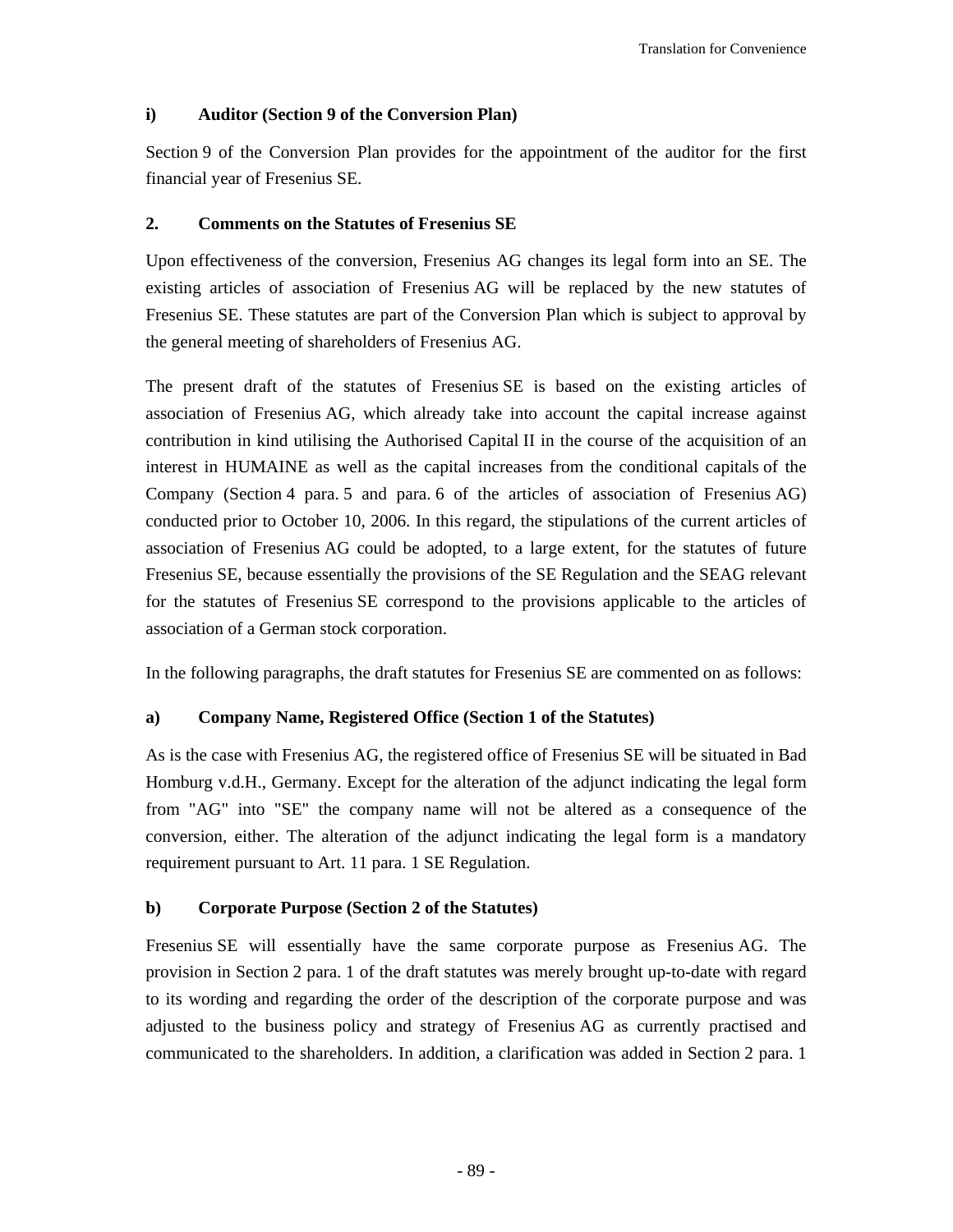of the draft statutes to the effect that the Company engages in business activities in its domestic market or abroad either directly or through associated companies.

### **c) Notifications (Section 3 of the Statutes)**

As is presently the case with Fresenius AG, the proclamations of the Company will be made in the electronic Federal Gazette (*elektronischer Bundesanzeiger*).

### **d) Subscribed Capital (Section 4 of the Statutes)**

### (aa) Amount and Division of the Subscribed Capital

Section 4 para. 1 of the statutes contains the stipulations regarding the amount of the subscribed capital and its division into ordinary bearer shares and preference bearer shares.

It is intended that in the extraordinary general meeting resolving on the conversion of Fresenius AG into an SE a resolution is passed, in accordance with the proposal under item 2.b)aa) of the agenda for the extraordinary general meeting on December 4, 2006, also on the implementation of a share split of 1 (previously) : 3 (in the future). Since the notional value may not be less than Euro 1, this requires – without the issuance of new shares – a capital increase from the free reserves (Capital Increase From The Company's Funds, Sections 207 et seqq. AktG) in accordance with the proposal under item 2.a) of the agenda of the extraordinary general meeting. The Capital Increase From The Company's Funds results in a proportionate amount of the subscribed capital per share of Euro 3, so that subsequently a stock split of 1 (previously) : 3 (in future) can be implemented.

The stipulated subscribed capital of Fresenius SE takes into account the Capital Increase From The Company's Funds and the Share Split in accordance with the proposal for the general meeting on December 4, 2006. However, in order to achieve a parallelism of the amounts of the subscribed capitals of Fresenius AG and Fresenius SE at the point in time the conversion becomes effective, it is expressly provided in the Conversion Plan that the supervisory board of Fresenius SE is authorised and also instructed to make any adjustments, if necessary, to the wording of the statutes, including the subscribed capital and its division into Ordinary Shares and Preference Shares, in order to ensure that at the point in time the conversion becomes effective the subscribed capital and its division into shares of Fresenius SE corresponds to the subscribed capital and its division into shares of Fresenius AG. Therefore, in the event that, in particular, the Capital Increase From The Company's Funds as well as the Share Split do not take effect prior to the conversion, the wording of the statutes is to be adjusted accordingly.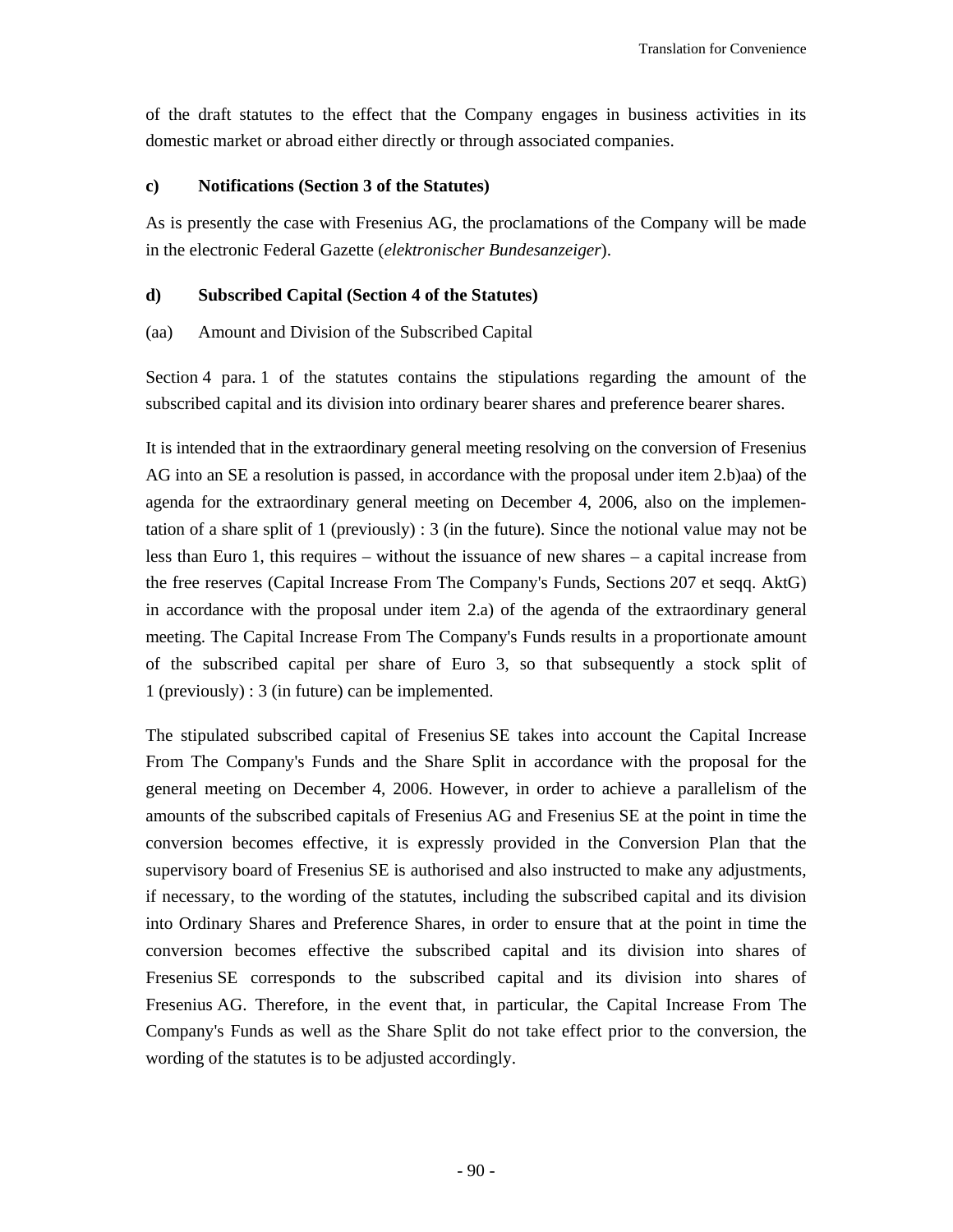It is further stipulated in Section 4 para. 1 that the issuance of further Preference Shares, which with respect to the distribution of the profits or of the Company's assets rank equal to or prevail over the non-voting Preference Shares already issued, is not subject to the approval of the holders of Preference Shares. This stipulation corresponds to the provision already currently contained in Section 4 para. 1 of the articles of association of Fresenius AG.

Section 4 para. 2 describes in which manner the subscribed capital of Fresenius AG has been provided, Section 4 para. 3 describes in which manner the subscribed capital of Fresenius SE is provided by means of a conversion into Fresenius SE. With regard to the application of the law of incorporation, such provision is required and therefore a corresponding note regarding the provision of the subscribed capital has been included in the statutes of Fresenius SE. This refers to the total amount of subscribed capital and thus to the Ordinary Shares as well as the Preference Shares.

#### (bb) Authorised Capital

Section 4 paras. 4 and 5 of the statutes of Fresenius SE correspond to the stipulations regarding the authorised capitals in Section 4 paras. 3 and 4 of the articles of association of Fresenius AG. However, in addition to the stipulations in the articles of association of Fresenius AG a provision has been added that the amount of the authorised capitals may not be higher than the amount of the respective authorised capital in which such authorised capital is stated in the articles of association of Fresenius AG at the point in time of the conversion of Fresenius AG. This ensures that the amount of the authorised capitals of Fresenius SE is identical to the amount stated for Fresenius AG. Since, as a consequence of the conversion of Fresenius AG into Fresenius SE, the legal form is changed, but the legal entity continues to exist, a synchronisation is achieved by this provision of the amount of the authorised capitals of Fresenius AG and Fresenius SE (cf. also Section 3.4 of the Conversion Plan as well as the comments in chapter VII.1.c) of this report). Thus, the amounts of the authorised capitals in Section 4 paras. 4 and 5 of the draft statutes of Fresenius SE are also to be adjusted accordingly in the case of any capital increases of Fresenius AG from authorised capital prior to the effectiveness of the conversion. Section 3.4 of the Conversion Plan contains an authorisation and instruction of the supervisory board of Fresenius SE to adjust accordingly the wording of the draft statutes of Fresenius SE.

#### (1) Authorised Capital I (Section 4 para. 4 of the Statutes)

Section 4 para. 4 of the statutes of future Fresenius SE provides for an Authorised Capital I against contributions in cash and/or in kind with an aggregate nominal amount of up to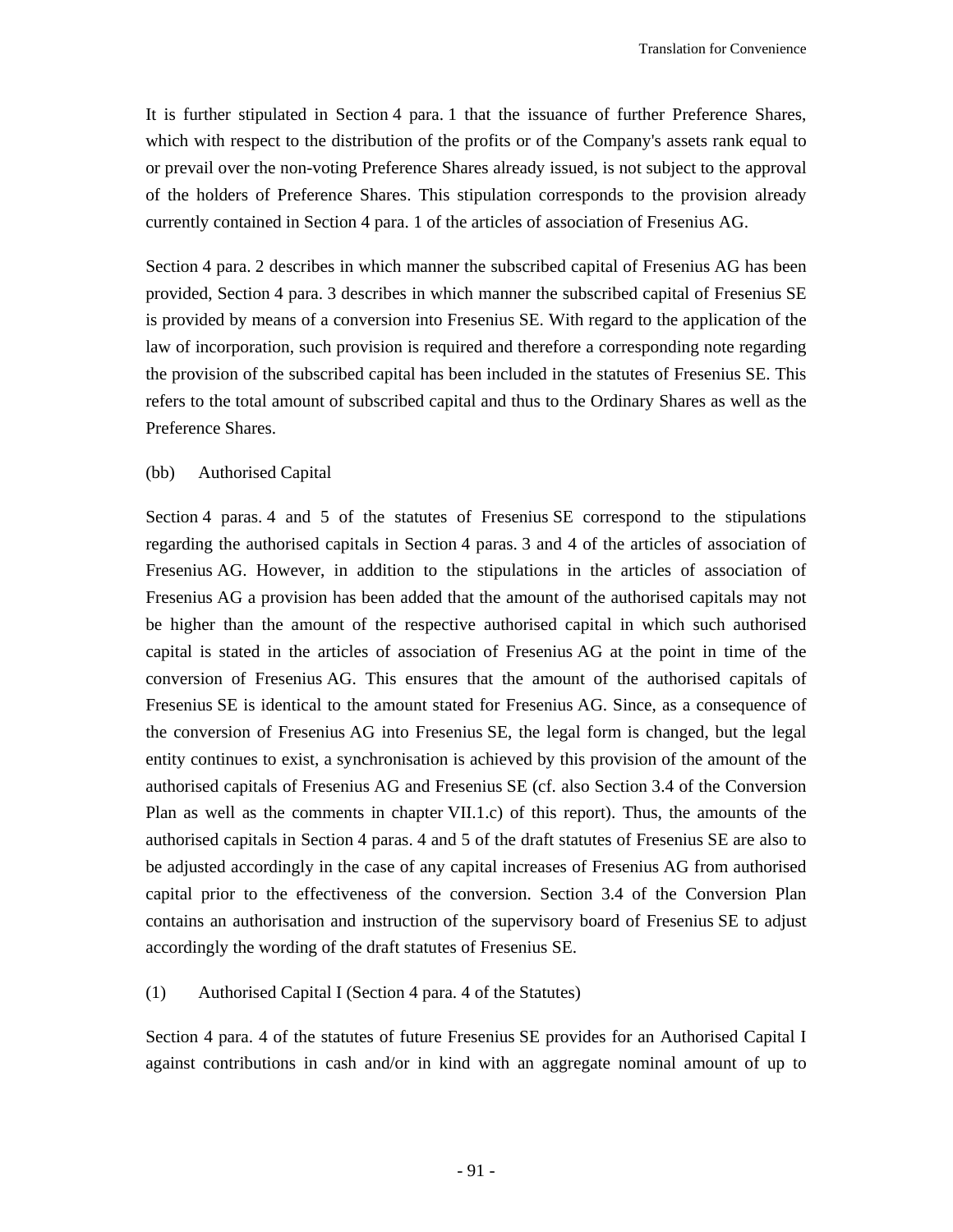Euro 12,800,000.00. This Authorised Capital I of Fresenius SE functionally replaces the Authorised Capital I currently existing at Fresenius AG.

The purpose of the Authorised Capital I is, again, to enable the Company to strengthen its equity basis in favourable capital market conditions. In this case, the new shares generally have to be offered to the shareholders for subscription. However, in the event of a simultaneous issuance of Ordinary and Preference Shares, Fresenius SE is authorised to exclude the statutory subscription right of the shareholders with the proviso that the ordinary shareholders are exclusively granted a subscription right for new Ordinary Shares and the preference shareholders are exclusively granted a subscription right for new Preference Shares. This authorisation may only be utilised, however, if the subscription ratio is identical for both classes of shares. This type of restriction of the subscription right allows for maintaining in an unchanged way in the course of a capital increase the acquired rights of the shareholder classes in their relationship to each other. In addition, Fresenius SE is only entitled to exclude the subscription right in order to compensate for fractional amounts in order to achieve a round amount of the issue and a round subscription ratio.

At the relevant time, the subscription price will be determined in such manner that in consideration of the actual capital market conditions both the interests the shareholders and the concerns of the Company will be protected

### (2) Authorised Capital II (Section 4 para. 5 of the Statutes)

Section 4 para. 5 of the statutes of future Fresenius SE provides for an Authorised Capital II against contributions in cash and/or in kind with an aggregate nominal amount of up to Euro 5,496,115.20. This Authorised Capital II of Fresenius SE functionally replaces the Authorised Capital II currently existing at Fresenius AG. Under the Authorised Capital II, in addition to the authorisation to exclude subscription rights for fractional amounts and for a mutual exclusion of the subscription right of the holders of one class of shares for the other class of shares, the management board is also authorised to exclude the statutory subscription right in its entirety. The capital increases may be conducted against contributions both in cash and in kind. This enables Fresenius SE to strengthen its equity base at the most favourable conditions and to grant Ordinary Shares and Preference Shares against contributions in kind for the purpose of acquisitions. The authorisation to grant Ordinary Shares and Preference Shares against contributions in kind affords to Fresenius SE the necessary room for manoeuvre to quickly and flexibly take advantage of acquisition opportunities regarding undertakings, parts of undertakings or interests therein. The Authorised Capital II with an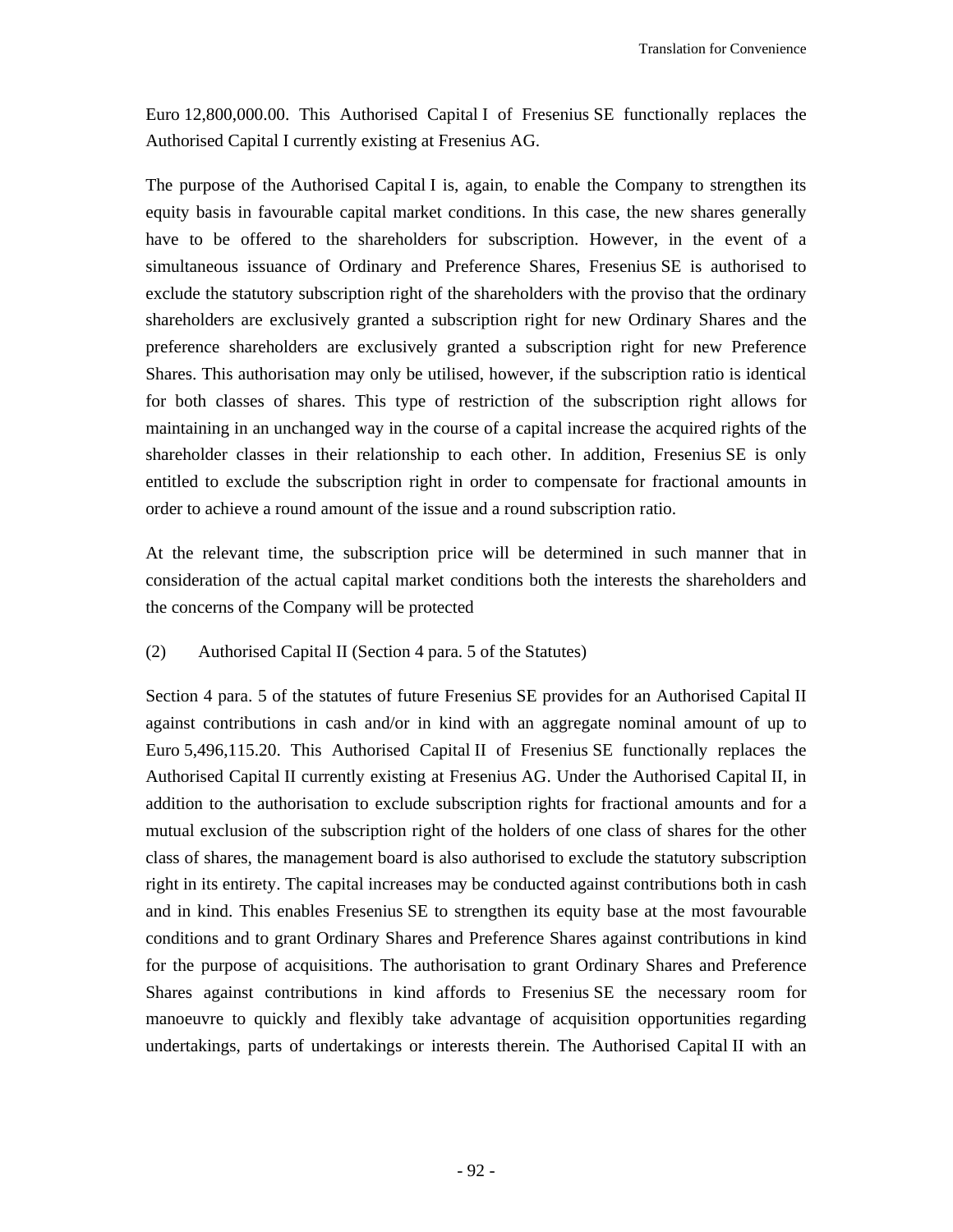exclusion of the subscription right of the shareholders in the case of contributions in kind allows for this, because a capital increase by way of the adoption of a resolution of the general meeting of shareholders would not be possible when opportunities for acquisitions arise or, respectively, would not afford the flexibility required in the course of takeovers.

In the case of contributions in cash, the authorisation of the management board to exclude, with the approval of the supervisory board, the subscription right in the case of a utilisation of the Authorised Capital II may only be used if the issue price of the new shares is not significantly lower than the stock exchange price. This reflects the valuation of the legislator in Section 186 paragraph 3 sentence 4 AktG which largely excludes a dilution of the value of the interests held by the current shareholders. A placement of shares with an exclusion of the subscription rights affords the opportunity to generate a higher inflow of funds than in the case of an issue in which subscription rights are granted. With this type of capital increase, the management board is to be enabled to implement by means of a flexible utilisation of favourable market conditions the strengthening of the equity basis necessary for the future development of the business at the best possible conditions. This authorisation is limited to a maximum amount of 10% of the subscribed capital of the Company at the point in time of the adoption of the resolution.

### (cc) Conditional Capitals (Section 4 paras. 6 and 7 of the Statutes)

The provisions in Section 4 para. 6 and 7 of the statutes are intended to provide Fresenius SE with sufficient conditional capital. In this regard, too, the conditional capitals existing at Fresenius AG at the point in time the conversion takes effect are to be continued by Fresenius SE with regard to their amount.

Section 4 para. 6 of the statutes provides for a conditional capital in an amount of up to Euro 1,078,029.00, divided into 1,078,029 Ordinary Shares, as well as for another conditional capital also in an amount of up to Euro 1,078,029.00, divided into 1,078,029 Preference Shares. This Conditional Capital I corresponds to the Conditional Capital I of Fresenius AG (cf. Section 4 para. 5 of the articles of association of Fresenius AG). However, with regard to the amount of the conditional capital and the division into Ordinary and Preference Shares the Capital Increase From The Company's Funds as well as the Share Split (cf. item 2 b)bb) of the agenda of the extraordinary general meeting of shareholders of December 4, 2006) have been taken into account. In this regard, the Conditional Capital I will only be established at Fresenius SE in such amount as exists at Fresenius AG at the point in time the conversion takes effect.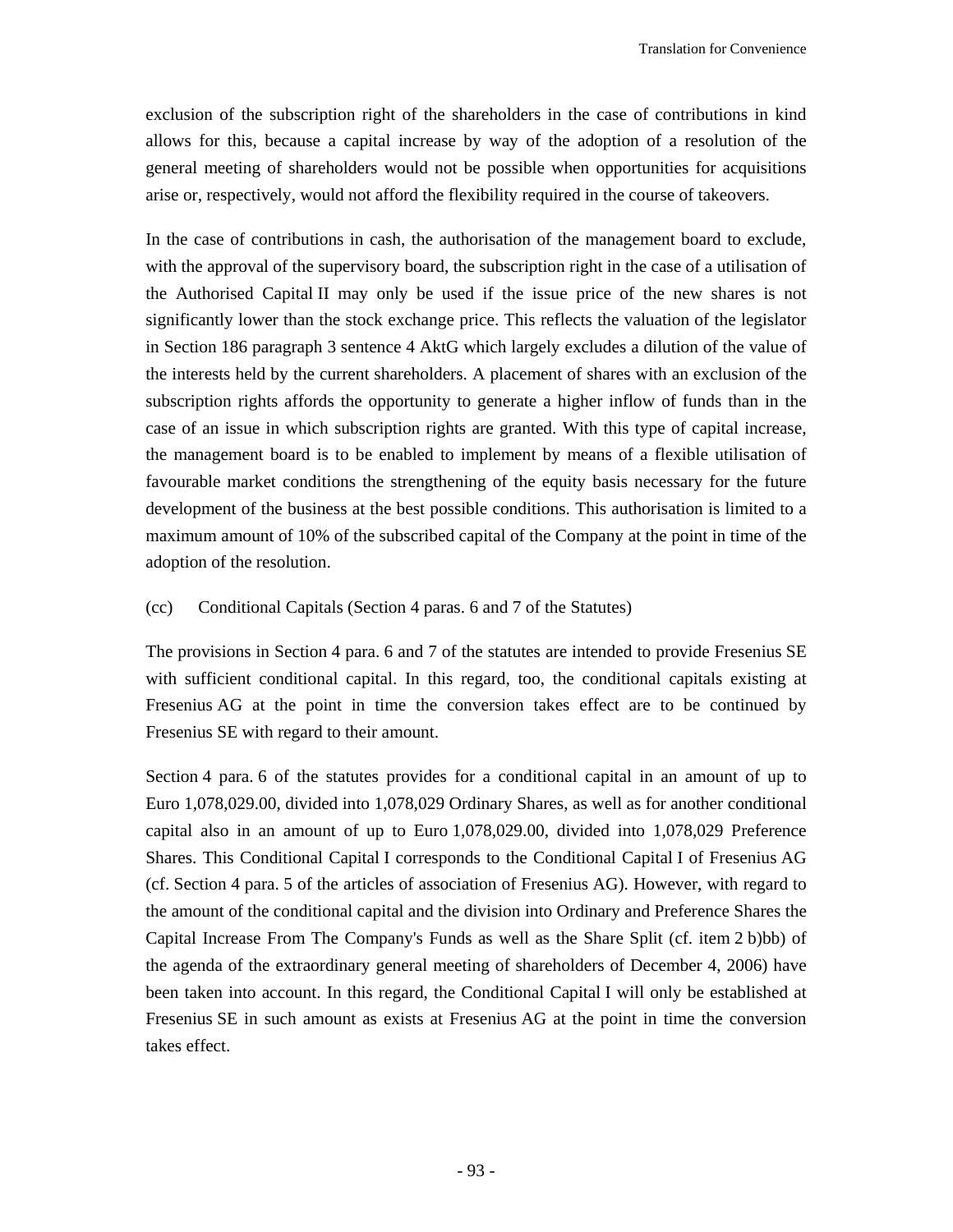The Conditional Capital I serves the purpose of fulfilling subscription rights under the stock option plan 1998. In 1998, Fresenius AG established a stock option plan (Fresenius AG stock option plan 1998) for the issuance of shares to the management board and executive employees. The stock option plan 1998 was replaced by the Fresenius AG stock option plan 2003. Since 2003, no more stock options have been issued under the stock option plan 1998. Under the stock option plan 1998, the option holders are granted the right to acquire Ordinary Shares and Preference Shares of Fresenius AG. The stock options granted under this plan have a term of ten years. At the earliest, one third of them may be exercised, in each case, two, three or four years after the issuance date of the options. Each option grants the right to subscribe one Ordinary Share or Preference Share, respectively. As per December 31, 2005, 763,266 stock options had been issued. Of these, 676,724 may be exercised. In the course of the Capital Increase From The Company's Funds and the Share Split, the option conditions have to be adjusted in such manner that, in the future, for each option three Ordinary or Preference Shares may be acquired instead of one Ordinary or Preference Share as before.

Section 4 para. 7 of the statutes of Fresenius SE provides for another conditional capital in an amount of up to Euro 2,572,008.00, divided into up to 2,572,008 Ordinary Shares as well as an additional amount of up to Euro 2,572,008.00, divided into up to 2,572,008 Preference Shares. This Conditional Capital II corresponds to the Conditional Capital II of Fresenius AG (cf. Section 4 para. 6 of the articles of association of Fresenius AG). However, with regard to the amount of the conditional capital and the division into Ordinary and Preference Shares here, too, the Capital Increase From The Company's Funds as well as the Share Split (cf. item 2 b)bb) of the agenda of the extraordinary general meeting of shareholders of December 4, 2006) have been taken into account. In this regard, the Conditional Capital II will only be established at Fresenius SE in such amount as exists at the point in time the conversion of Fresenius AG into Fresenius SE takes effect.

The Conditional Capital II serves the purpose of issuing shares for convertible bonds under the stock option plan 2003. Pursuant to a resolution of the general meeting of shareholders of Fresenius AG of May 28, 2003, the management board, with the approval of the supervisory board, is authorised to issue, under the stock option plan 2003, convertible bonds in the overall nominal amount of up to Euro 4,608,000.00 to members of the management board of the Company, to members of the management of affiliated companies of the Company, to employees of the Company and to employees of affiliated companies of the Company which grant rights to subscribe to a total of up to 900,000 Ordinary Shares and up to 900,000 Preference Shares. However, the following persons are excluded: members of the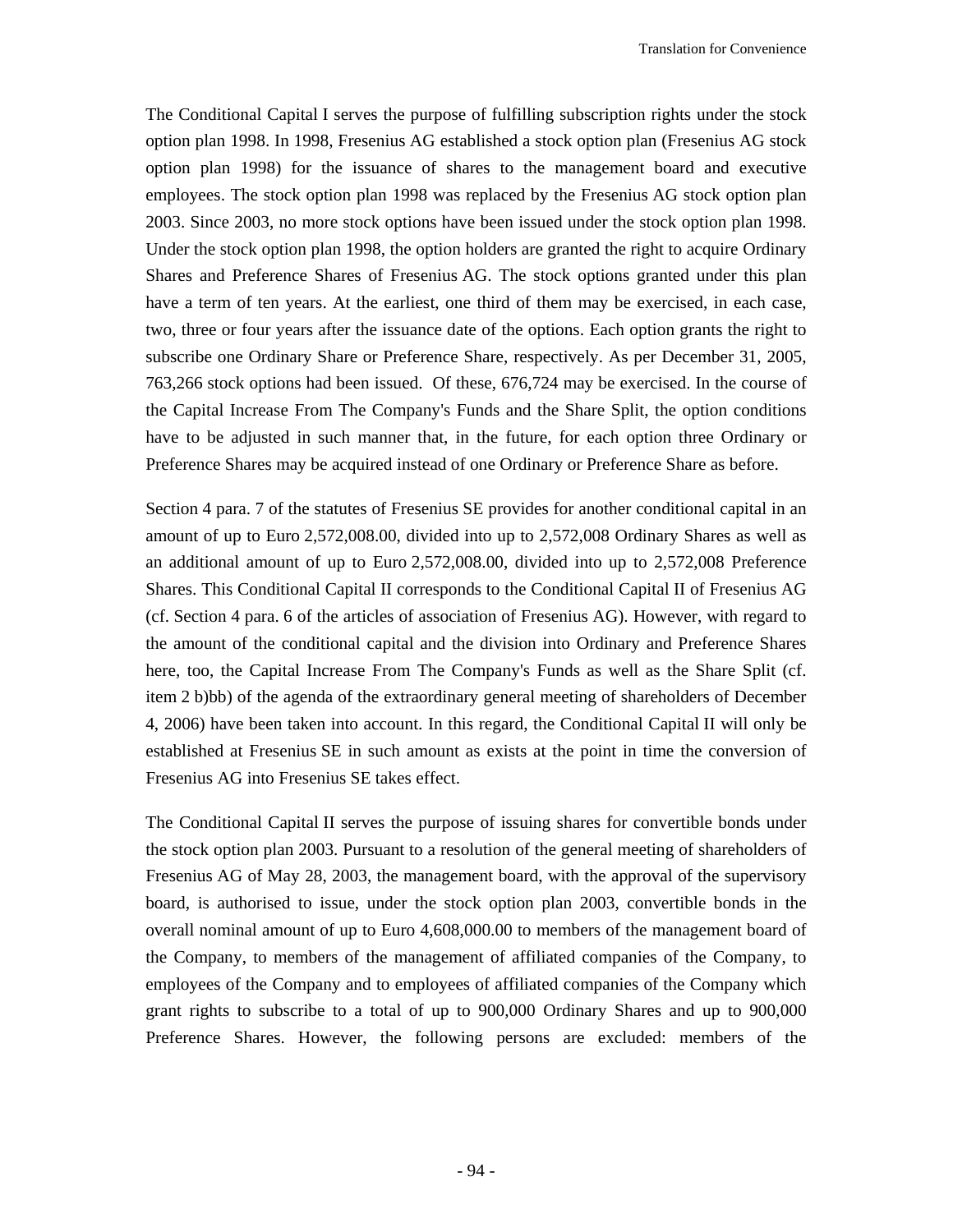management and employees of Fresenius Medical Care AG (now Fresenius Medical Care AG & Co. KGaA) and of those affiliated companies which are only connected to the Company through Fresenius Medical Care. 400,000 convertible bonds granting subscription rights to up to 200,000 each of the Ordinary Shares and Preference Shares are attributable to the group of the members of the management board. 1,400,000 convertible bonds granting subscription rights for up to 700,000 each of the Ordinary Shares and Preference Shares are attributable to the group of the employees.

The beneficiaries are entitled to choose between convertible bonds which are subject to a performance objective (stock price target) and convertible bonds without a performance objective. The conversion price for convertible bonds which are subject to a performance objective corresponds to the stock price of the Ordinary Shares or Preference Shares, respectively, at the point in time at which the increase of the stock price as compared to the initial value is at least 25% for the first time. The initial value is determined on the basis of the average stock price of the Ordinary Shares and Preference Shares, respectively, during the last 30 trading days at the Frankfurt Stock Exchange prior to the issuance date. The conversion price for convertible bonds without a performance objective corresponds to the initial value. Those beneficiaries who choose convertible bonds without a performance objective receive a number of stock options which is 15% less than if they chose convertible bonds which are subject to a performance objective. Each convertible bond entitles its holder to subscribe, after payment of the respective conversion price, one Ordinary Share or Preference Share, respectively. Every year, up to 20% of the total number of convertible bonds available under the Fresenius AG stock option plan 2003 may be issued. As per December 31, 2005, 767,324 convertible bonds had been issued. Of these, 47,236 may be exercised. In the course of the Capital Increase From The Company's Funds and the Share Split, the option conditions have to be adjusted in such manner that, in the future, for each convertible bond issued three Ordinary or Preference Shares may be acquired instead of one Ordinary or Preference Share as before. Future convertible bonds which are issued after the implementation of the Capital Increase From The Company's Funds and the Share Split are to have a nominal amount of Euro 1.00 per convertible bond and are to carry a right for the subscription, upon conversion, of one Ordinary or Preference Share, respectively, with a proportionate amount of the subscribed capital of Euro 1.

(dd) Entitlement to Share in the Profits (Section 4 para. 8 of the Statutes)

Section 4 para. 8 of the statutes of Fresenius SE provides – as does Section 4 para. 7 of the articles of association of Fresenius AG – that in the case of a capital increase the distribution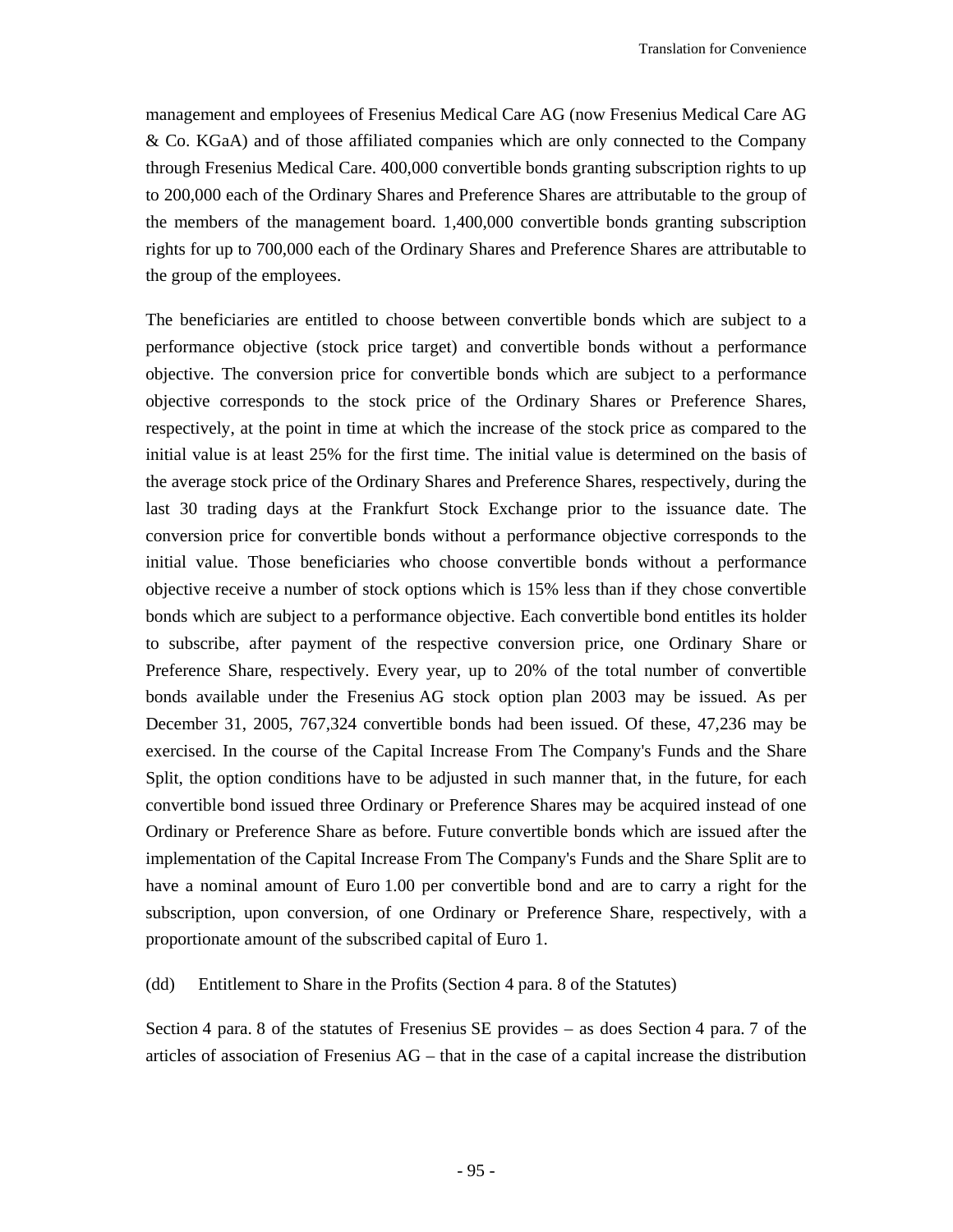of profits may be determined in deviation from Section 60 AktG, with the consequence that, for example, shares issued during the course of a financial year may be entitled to dividends for the entire financial year.

### **e) Shares (Section 5 of the Statutes)**

The stipulations regarding the shares are identical to the stipulations in Section 5 of the articles of association of Fresenius AG. The shares are no-par value shares and are issued to the bearer.

Fresenius SE is further entitled to issue share certificates made out to the bearer which embody multiple shares (global share certificates). The shareholders' right to have their shares embodied in certificates is excluded, unless certificates are required under the rules applicable at a stock exchange where the shares are admitted. The management board, with the approval of the supervisory board, shall determine the form of the share certificates and of the dividend and renewal coupons. The Company intends not to issue any more actual share certificates in the future. The actual share certificates of Fresenius AG are to be cancelled.

### **f) Corporate Bodies (Section 6 of the Statutes)**

The SE Regulation pursuant to its Art. 38 lit. b) offers a choice between the two-tier system (supervisory board and managing board) and the one-tier system (administrative board). Fresenius AG has opted in favour of the two-tier system, which corresponds to the present structure of Fresenius AG. Accordingly, Section 6 of the statutes stipulates, in accordance with Art. 38 lit. b) SE Regulation, that the corporate bodies of the Company are the management board, the supervisory board and the general meeting of shareholders.

## **g) Composition of the Management Board (Section 7 of the Statutes)**

As is the case with Fresenius AG, pursuant to Section 7 para. 1 of the statutes the management board of Fresenius SE comprises at least two persons, with the supervisory board being authorised to determine a higher number. As is the case with the articles of association of Fresenius AG, it is provided that substitute management board members may be appointed. Also, a chairman of the management board may be appointed, as is currently provided for in Section 7 para. 2 sentence 2 of the articles of association of Fresenius AG.

Whereas in the case of Fresenius AG, pursuant to the MitbestG 1976, a labour relations director (*Arbeitsdirektor*) has to be appointed as a "member with equal rights" of the management board (Section 33 para. 1 sentence 1 MitbestG 1976), this position will not exist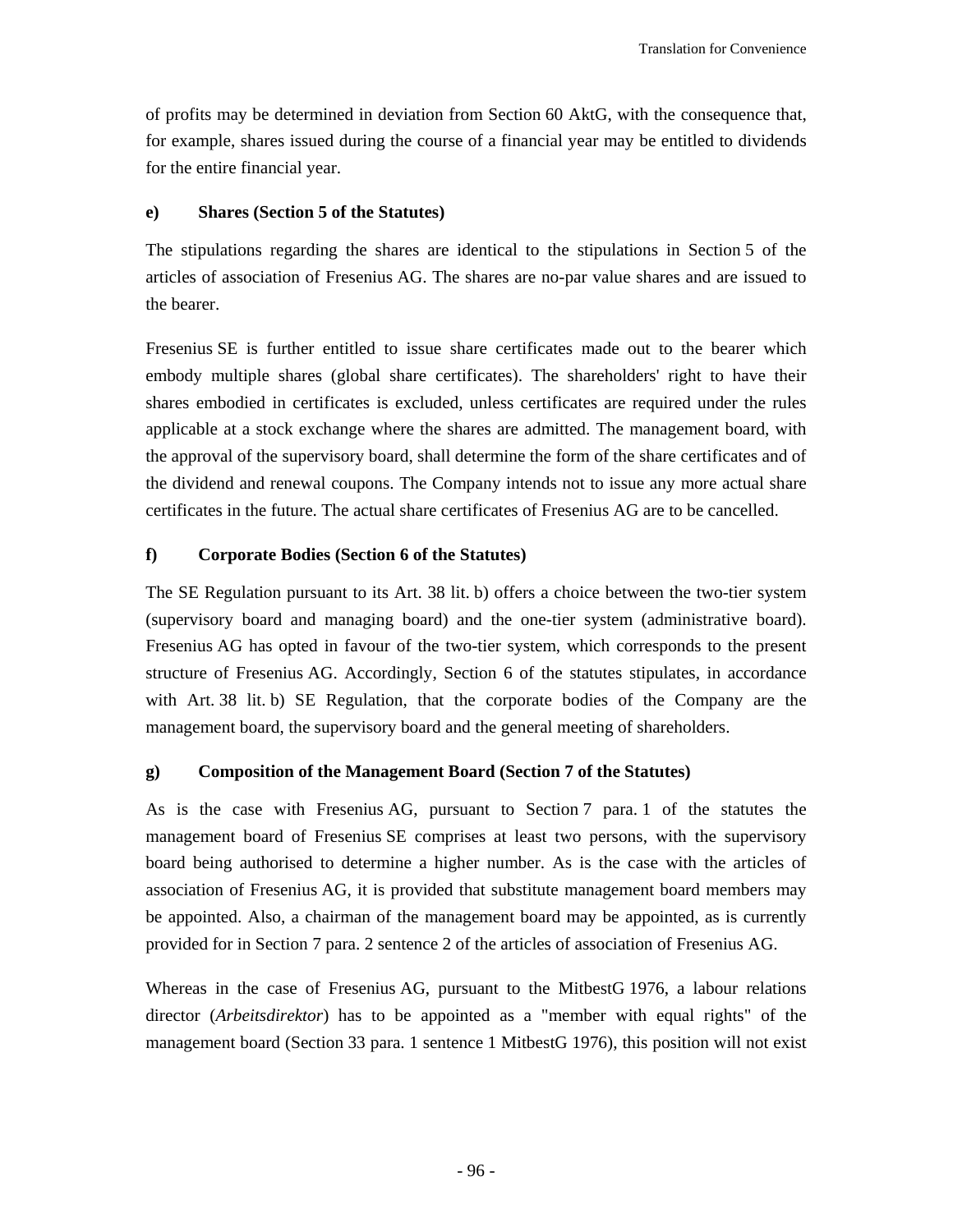in Fresenius SE, as there is no provision of law to this effect for the SE. Only in the event that the subsidiary regulation by operation of law applies (in this regard, see paragraph V.5.a)(bb) of this report), it is stipulated by Section 38 para. 2 sentence 2 SEBG that in the course of the allocation of responsibilities the responsibility for labour and social affairs is to be allocated to one member of the management board without conferring a special legal position.

Pursuant to Section 7 para. 2, the members of the management board are appointed by the supervisory board for a maximum term of five years. Reappointments, in each case for a term no longer than five years, are permissible. Under German stock corporation law, the members of the management board of Fresenius AG can be appointed for a maximum term of five years (Section 84 para. 1 sentence 1 AktG). In an SE, the maximum term for members of corporate bodies is six years (Art. 46 para. 1 SE Regulation); the term is to be stipulated in the statutes. Therefore, the stipulations now proposed for Fresenius SE generally follow the stock corporation law provision in Section 84 para. 1 sentence 1 AktG.

Section 7 para. 3 of the statutes provides that the resolutions of the management board are to be adopted by simple majority of the votes unless required otherwise by statutory law. In the case of a tie, the chairman of the management board has the casting vote (Section 7 para. 3 sentence 2 of the statutes). This provision of the statutes follows the statutory provision in Art. 50 para. 1 lit. b) SE Regulation and, with regard to the casting vote, in Art. 50 para. 2 SE Regulation.

Section 7 para. 4 of the statutes provides for a veto right of the chairman of the management board against resolutions of the management board. In a German stock corporation, it is, in principle, permissible to grant a veto right to the chairman of the management board in the articles of association or in the rules of procedure of the management board. However, according to the prevailing opinion, this is not permissible in the case of a stock corporation which is subject to co-determination pursuant to the MitbestG 1976. The reason for this is seen in the equal position of the labour relations director. However, in contrast to the MitbestG 1976, in respect of the SE no provision is made for a labour relations director with a similar equal-rights position. Therefore, in an SE a veto right of the chairman of the management board is permissible. If the chairman of the management board exercises his veto right the resolution is deemed to not have been passed (Section 7 para. 4 sentence 2 of the statutes of Fresenius SE as well as chapter V.5.a)(cc) of this report).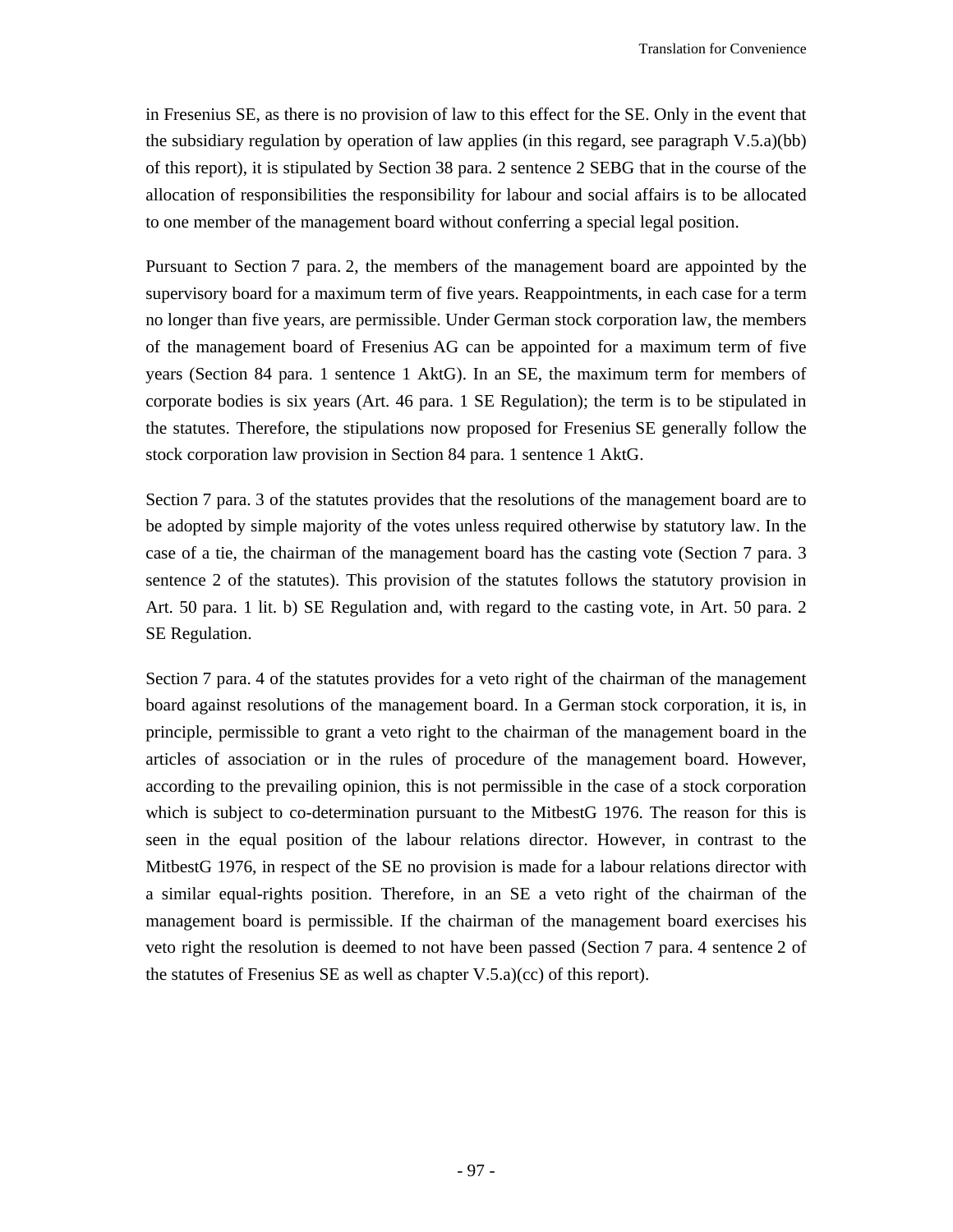### **h) Representation of the Company (Section 8 of the Statutes)**

Section 8 of the statutes of Fresenius SE corresponds to Section 7 of the articles of association of Fresenius AG with the exception that the appointment of a chairman of the management board is now no longer stipulated in the context of the representation of the Company, but in the context of the composition of the management board (cf. Section 7 para. 1 sentence 3 of the statutes of Fresenius SE).

Pursuant to Section 8 para. 1 of the statutes, Fresenius SE is legally represented by two management board members or by a one management board member jointly with an executive holding a general power of attorney (*Prokura*). The supervisory board may grant the right to solely represent the Company (*Einzelvertretung*) to individual or several members of the management board and revoke such right at any time (Section 8 para. 2 of the statutes). In addition, in Section 8 para. 3, the statutes expressly provide for cases in which the approval of the supervisory board is required. Such approval requirements are also provided for in Section 7 para. 3 of the articles of association of Fresenius AG. Pursuant to Section 8 para. 4 of the statutes of Fresenius SE, the supervisory board may stipulate detailed provisions in this regard in the rules of procedure for the management board and may define, in extension of the transactions requiring approval pursuant to Section 8 para. 3 of the statutes, the acts for the conduction of which the management board requires the express prior consent of the supervisory board. In addition, Section 8 para. 5 of the statutes stipulates that the management board may lay down for itself rules of procedure, as long and to the extent that the supervisory board has not laid down such rules of procedure for the management board. The rules of procedure which the management board lays down for itself are subject to the approval of the supervisory board.

# **i) Appointment and Term of Office of the Supervisory Board (Section 9 of the Statutes)**

Section 9 para. 1 of the statutes lays down provisions for the appointment and term of office of the members of the supervisory board of Fresenius SE.

In accordance with these provisions, the supervisory board of Fresenius SE comprises twelve members. All twelve members of the supervisory board are appointed by the general meeting of shareholders. Of the twelve members, six members are appointed upon proposal of the employees. The proposals for the appointment of the employee representatives are binding on the general meeting.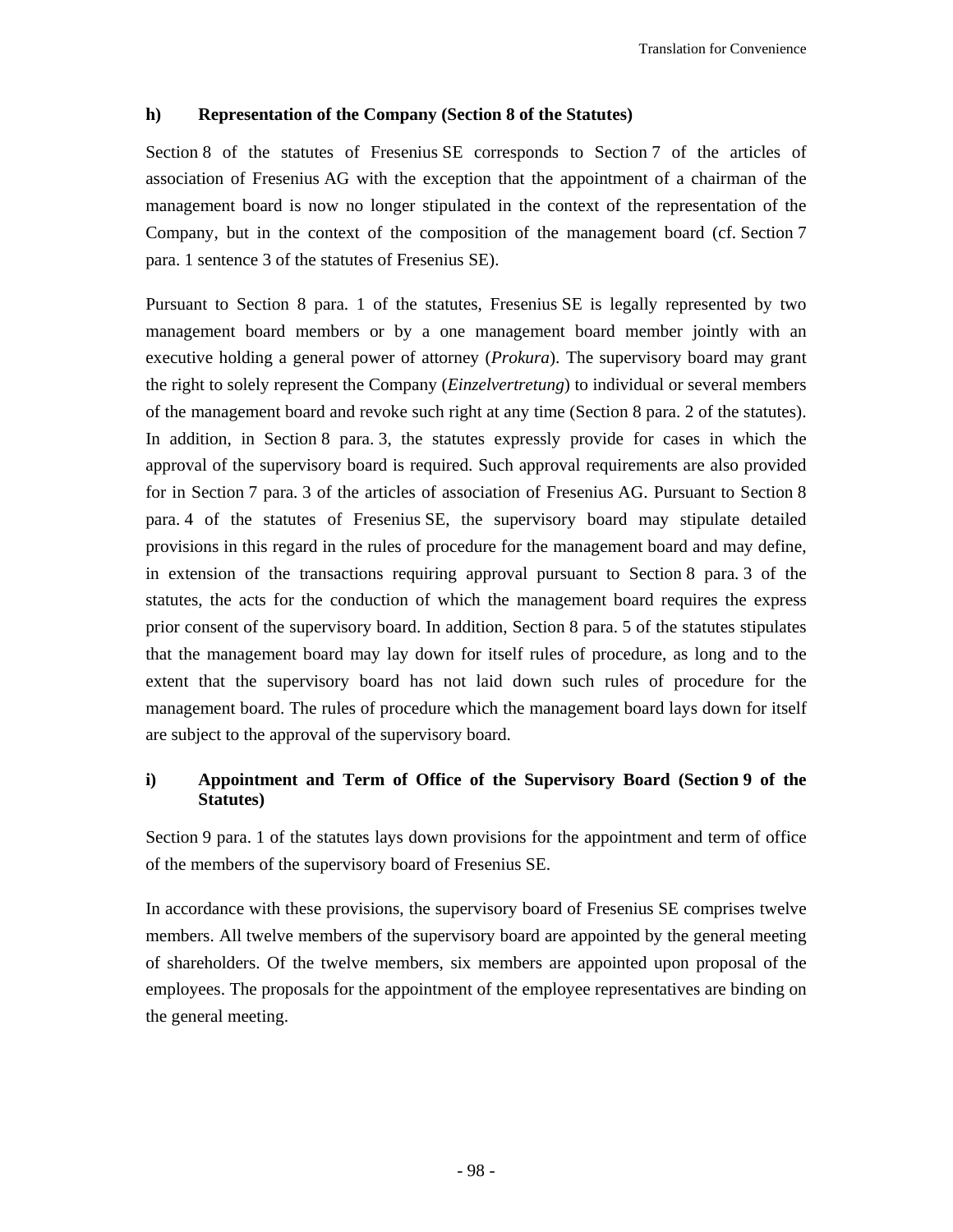If necessary, these provisions have to be amended by resolution of the general meeting of Fresenius AG in case that a deviating stipulation regarding the participation of the employees is laid down in an agreement on the involvement of employees in future Fresenius SE. If, however, the subsidiary regulation by operation of law were to apply because of a break-off of the negotiations, no amendment of the statute would be required, since the provision in Section 9 para. 1 sentence 2 of the statutes reflects the subsidiary regulation by operation of law, i.e. the binding effect on the general meeting of shareholders of the proposals for the appointment of the employee representatives.

According to Section 35 para. 1 SEBG, the extent of participation is, in principle, preserved. This, however, does not apply to the absolute number of members of the supervisory board, with the consequence that the supervisory board can be comprised of twelve members, although by now the supervisory board of Fresenius AG may have to have more than twelve members following a status proceeding (*Statusverfahren*).

In Section 9 para. 2 of the statutes the six shareholder representatives on the first supervisory board are being appointed. The term of office expires with the close of the general meeting which resolves on the ratification of their actions with regard to the first financial year of Fresenius SE, but in no case later than after three years. The other six members of the supervisory board are appointed upon proposals of the employees.

According to Art. 40 para. 2 sentence 2 SE Regulation, the members of the first supervisory board may be appointed in the statutes; the terms of office are also to be determined in the statutes. The supervisory board appointed by the general meeting of Fresenius AG has to appoint the management board of Fresenius SE. Therefore, the supervisory board has to constitute itself before the registration of the conversion of Fresenius AG into an SE.

Section 9 para. 3 of the statutes governs the term of office of those members of the supervisory board who are not members of the first supervisory board of Fresenius SE (cf. in this regard Section 9 para. 2 of the statutes of Fresenius SE and the comments above). Currently, the members of the supervisory board of Fresenius AG may regularly be appointed for a term of five years. Their office expires with the close of the general meeting which resolves on the ratification of their actions for the fourth financial year after the beginning of their term, with the financial year in which their term had commenced not being counted (cf. Section 102 AktG, Section 8 para. 1 of the articles of association of Fresenius AG). Pursuant to Section 9 para. 3 of the statutes, the appointment of the members of the supervisory board is made for a term until the close of the general meeting which resolves on the ratification of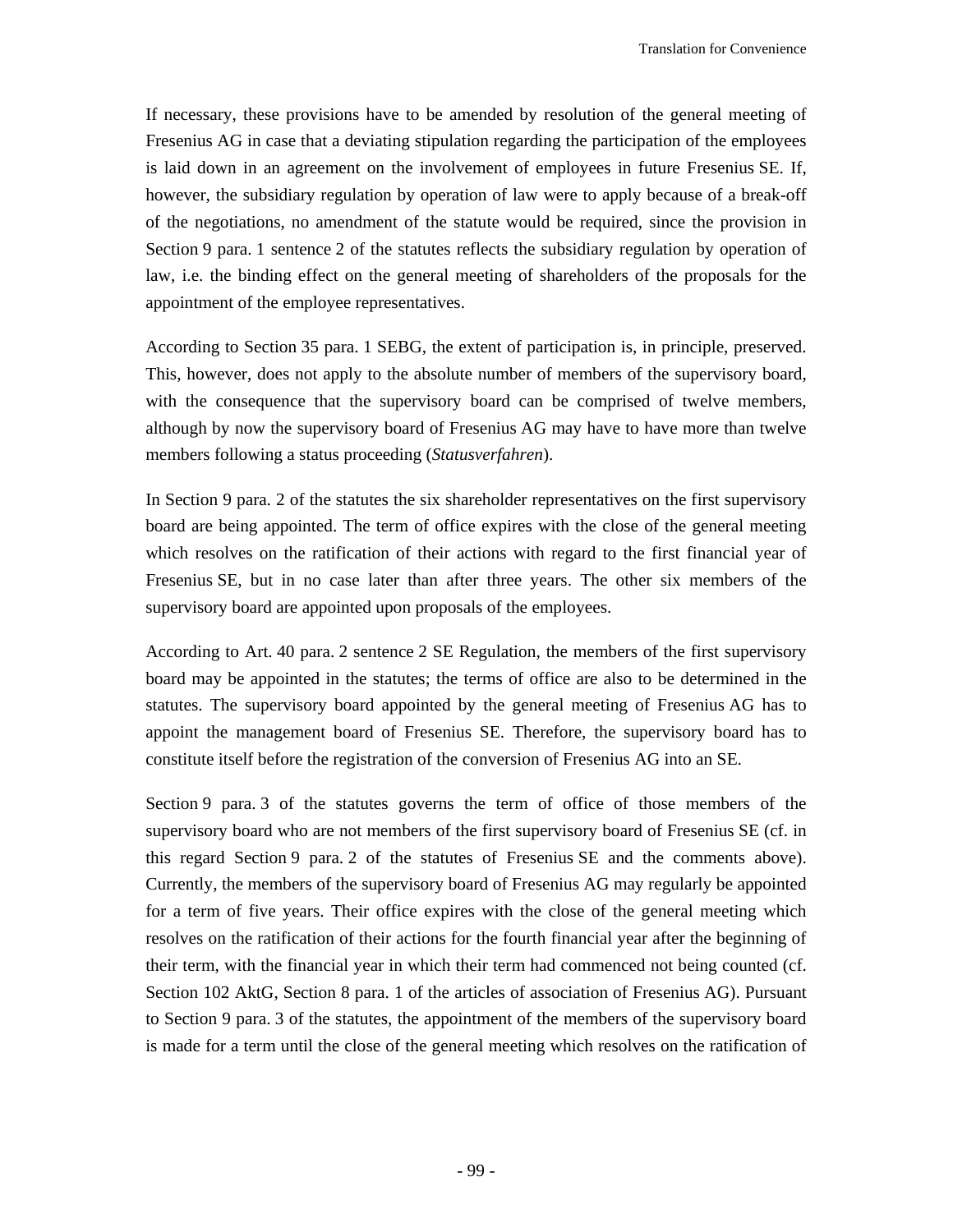actions for the fourth financial year after the term of office commenced, with the financial year in which the term of office commences not being counted. However, the appointment is made for a maximum term of six years, with reappointments being permissible. This provision of the statutes reflects Art. 46 para. 1 SE Regulation according to which the term of office of members of corporate bodies may not be longer than six years and has to be stipulated in the statutes of the company.

If a member appointed by the general meeting ceases to be a member of the supervisory board before his term of office expires, a new member is to be appointed by the next general meeting. The newly-appointed member shall hold office for the remaining term of office of the member whose membership has ceased. This provision in Section 9 para. 4 of the statutes of Fresenius SE reflects the respective provision in the articles of association of Fresenius AG. It leads to a synchronisation of the terms of office of all supervisory board members and avoids staggered terms of office of the members of the supervisory board.

In addition, it is stipulated in Section 9 para. 5 of the statutes of Fresenius SE, as in Section 8 para. 6 of the articles of association of Fresenius AG, that substitute members may be appointed. Since, in the future, not only the shareholder representatives, but also the employee representatives on the supervisory board will be appointed by the general meeting, the provision regarding the appointment of substitute members is drafted in an open manner. With regard to the shareholder representatives, the appointment of the substitute members is conducted in an order which is stipulated at the point in time of the appointment. With regard to the employee representatives, one substitute member is appointed for each supervisory board member. This is necessary, because, on the one hand, the employee representatives are appointed in respect of particular countries and, on the other hand, the third member from a particular country is a union representative.

Finally, Section 9 para. 6 of the statutes of Fresenius SE provides, as does Section 8 para. 7 of the articles of association of Fresenius AG, that any member of the supervisory board may, at any time, resign from office, also without good cause, by giving one month's written notice.

### **j) Constitution of the Supervisory Board (Section 10 of the Statutes)**

With regard to the constituent meeting of the supervisory board Section 10 para. 1 of the statutes of Fresenius SE provides, as does Section 9 para. 1 of the articles of association of Fresenius AG, that following the general meeting at which a new supervisory board has been appointed, the supervisory board holds a meeting without special notice. In the course of this meeting the supervisory board elects, from among its members, a chairman as well as two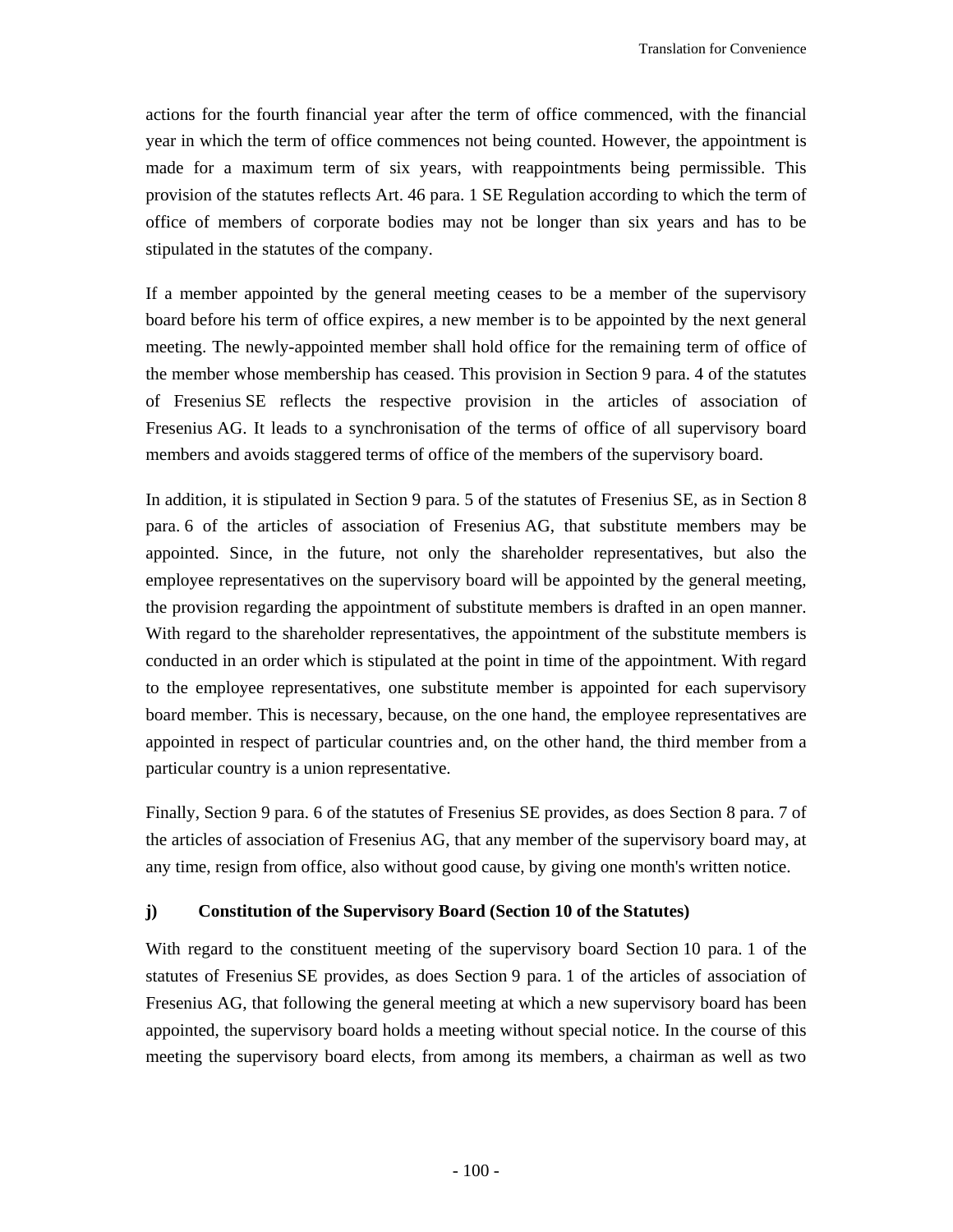deputies for a period corresponding to their term of office on the supervisory board. Since the supervisory board of Fresenius SE comprises twelve members, six of which are shareholder representatives and six of which are employee representatives, pursuant to Art. 42 SE Regulation only a shareholder representative is eligible as chairman of the supervisory board.

It is intended to hold the constituent meeting of the first supervisory board immediately prior to the filing for registration of the conversion of Fresenius AG into Fresenius SE.

In case the membership of the chairman or one of his deputies should cease before the expiry of his term of office, pursuant to Section 10 para. 2 of the statutes of Fresenius SE the supervisory board is to elect a successor without undue delay (*unverzüglich*). This stipulation corresponds to Section 9 para. 2 of the articles of association of Fresenius AG.

In addition, Section 10 para. 3 of the statutes of Fresenius SE stipulates that for the election of the chairman of the supervisory board, the oldest member in terms of age among the shareholder representatives on the supervisory board is to have the chair. This stipulation was included in order to safeguard, for the election of the chairman, the casting vote - provided for by statute - of the chairman, who is to be appointed by the shareholder representatives (cf. Art. 50 para. 2 sentence 2 SE Regulation), and thus to avoid deadlocks in the course of the election of the chairman.

## **k) Meetings and Resolutions of the Supervisory Board (Section 11 of the Statutes)**

The provisions in Section 11 of the statutes of Fresenius SE regarding meetings and resolutions of the supervisory board follow Section 10 of the articles of association of Fresenius AG. The meetings of the supervisory board of Fresenius SE are to be convened by the chairman in writing with a notice period of 14 days. The individual items of the agenda are to be stated in the invitation to the meeting. In urgent cases, this notice period may be shortened and the meeting convened by telegram, telex, facsimile, by other means of electronic communication (e-mail etc.) or by telephone.

As is currently the case with Fresenius AG, resolutions of the supervisory board of Fresenius SE will generally be passed in actual meetings (*Präsenzsitzungen*). It is permissible that meetings of the supervisory board are held by means of video conference, or that individual members of the supervisory board participate by means of video transmission, and that in such cases resolutions or votes are also passed or cast by means of video conference or video transmission, respectively. Outside of meetings, resolutions may be passed in text form (in writing, by telegram, telex, facsimile, by other means of electronic communication (e-mail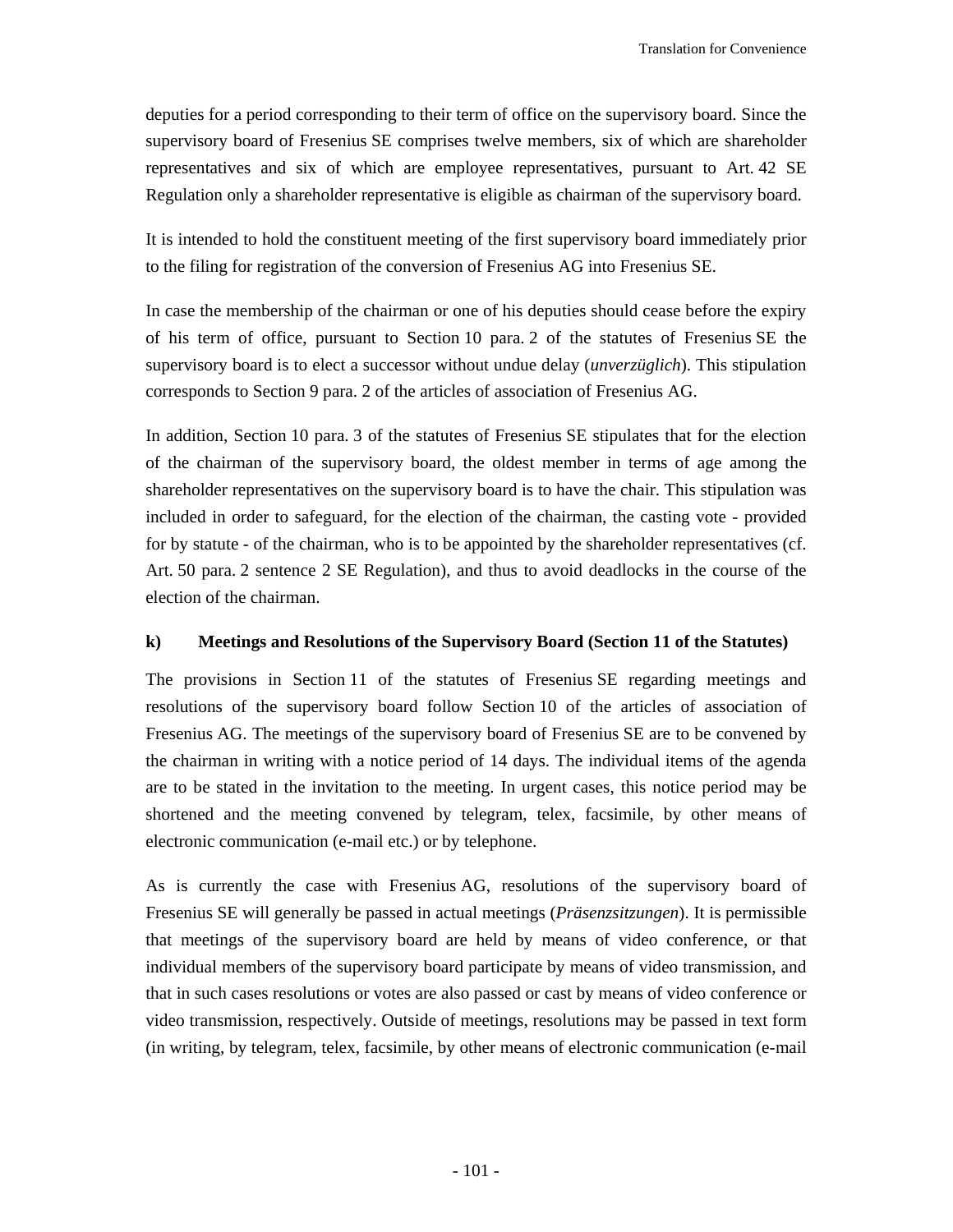etc.) – cf. Section 126b of the German Civil Code – *BGB*) or by telephone, if the chairman of the supervisory board, or in case the chairman is unavailable, his Deputy directs to do so and no member of the supervisory board objects to this procedure in text form without undue delay (*unverzüglich*). In this regard, the previous wording of the articles of association was slightly altered. The alteration serves the purpose of smoother procedures. Now, the objection does not have to be made in writing, but may also be declared in other text form (e.g. by email).

The supervisory board constitutes a quorum if half of the total number of members of which it has to comprise participates in the passing of a resolution. This provision follows Art. 50 para. 1 lit. a) SE Regulation. If no equal number of shareholders' representatives and of employees' representatives on the supervisory board takes part in the passing of a resolution, or if the chairman of the supervisory board does not take part, the passing of the resolution is, upon motion of at least two supervisory board members, to be postponed. To the new passing of a resolution the procedure described above applies; it may take place on the same day if the chairman of the supervisory board so directs.

If members of the supervisory board are unable to attend meetings, they may have their written vote submitted by another member of the supervisory board. The submission of a written vote shall count as participation in the passing of the resolution.

Resolutions of the supervisory board require the majority of the votes cast, which follows the stipulation in Art. 50 para. 1 lit. a) SE Regulation. In deviation from the current situation at Fresenius AG it is stipulated that, in the case of a tie, already in the first ballot the vote of the chairman, and if he does not participate in the voting, the vote of the deputy chairman is the casting vote, provided the latter is a shareholder representative. A deputy chairman who is an employee representative is not entitled to a casting vote. This also applies to the passing of resolutions in the committees of the supervisory board of which the chairman or his deputy, if he is a shareholder representative, is a member. This stipulation corresponds to Art. 50 para. 2 SE Regulation with the clarification that if the chairman is unavailable, the vote of the deputy chairman shall be decisive in the case of a parity of votes. With regard to the applicable statutory requirements, according to which no casting vote may be granted to an employee representative, the provision further clarifies that only a deputy chairman who also is a shareholder representative can be granted a casting vote. Besides, the provisions regarding the casting vote also apply to cases of a tie in the committees.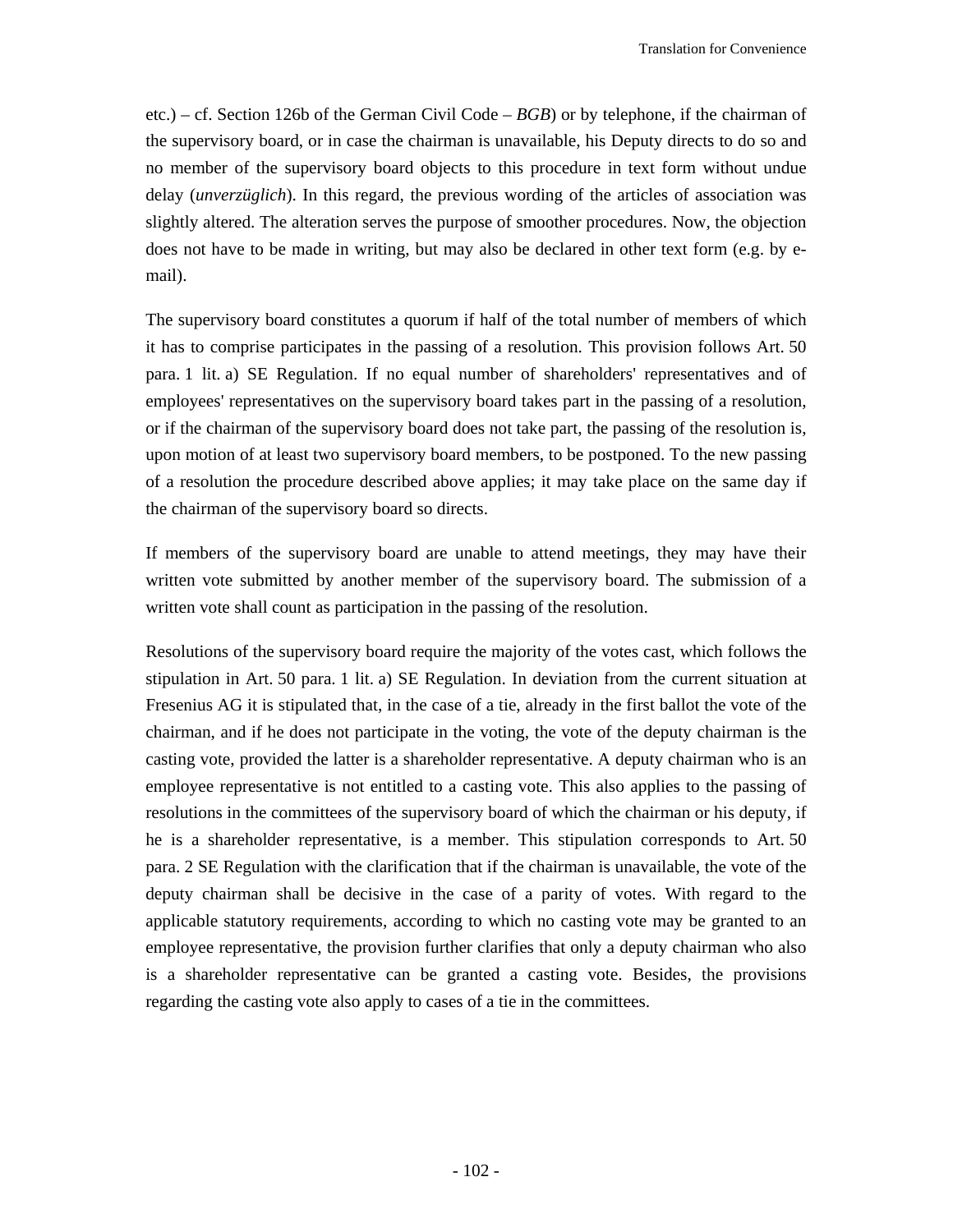As is stipulated also in the articles of association of Fresenius AG, minutes are to be prepared of the meetings of the supervisory board of Fresenius SE which are to be signed by the chairman of the meeting. The chairman of the supervisory board has to sign the records of resolutions passed outside of actual meetings (*Präsenzsitzungen*).

#### **l) Rights and Duties of the Supervisory Board (Section 12 of the Statutes)**

Section 12 of the statutes of Fresenius SE follows Section 11 of the articles of association of Fresenius AG. The supervisory board of Fresenius SE has the rights and duties defined by mandatory legal provisions and by the statutes of Fresenius SE. It is supposed to issue rules of procedure for the management board in accordance with Section 8 para. 4 of the statutes of Fresenius SE. The supervisory board is entitled to make such amendments to the statutes which only concern their wording without a resolution of the general meeting.

## **m) Rules of Procedure of the Supervisory Board (Section 13 of the Statutes)**

Section 13 of the statutes of Fresenius SE provides, as does Section 12 of the articles of association of Fresenius AG, that the supervisory board issues rules of procedure for itself within the framework of applicable mandatory legal provisions and the statutes.

## **n) Remuneration of the Supervisory Board (Section 14 of the Statutes)**

The provisions regarding the remuneration of the supervisory board have essentially been adopted from Section 13 of the articles of association of Fresenius AG, taking into account the amendments in connection with the Share Split (cf. item 2 of the agenda for the extraordinary general meeting on December 4, 2006).

The supervisory board remuneration provided for in Section 13 para. 1 of the articles of association of Fresenius AG prior to the implementation of the Share Split stipulates a fixed remuneration in the amount of Euro 12,782.30 per annum. In the course of the Share Split, this amount is to be rounded upwards to Euro 13,000.00. Pursuant to the current stipulation, the fixed remuneration increases by 10% for each one percentage point by which the dividend for an Ordinary Share for the financial year is higher than 13% of the proportionate amount of the subscribed capital attributable to each individual no-par value share. Since as a consequence of the Share Split the proportionate amount of the subscribed capital attributable to each share is being reduced, the calculation method for the variable supervisory board remuneration is to be adjusted in a manner that it remains by and large unchanged. This is allowed for in Section 14 para. 1 of the statutes of Fresenius SE by a reduction of the reference value from 13% to 3.6%.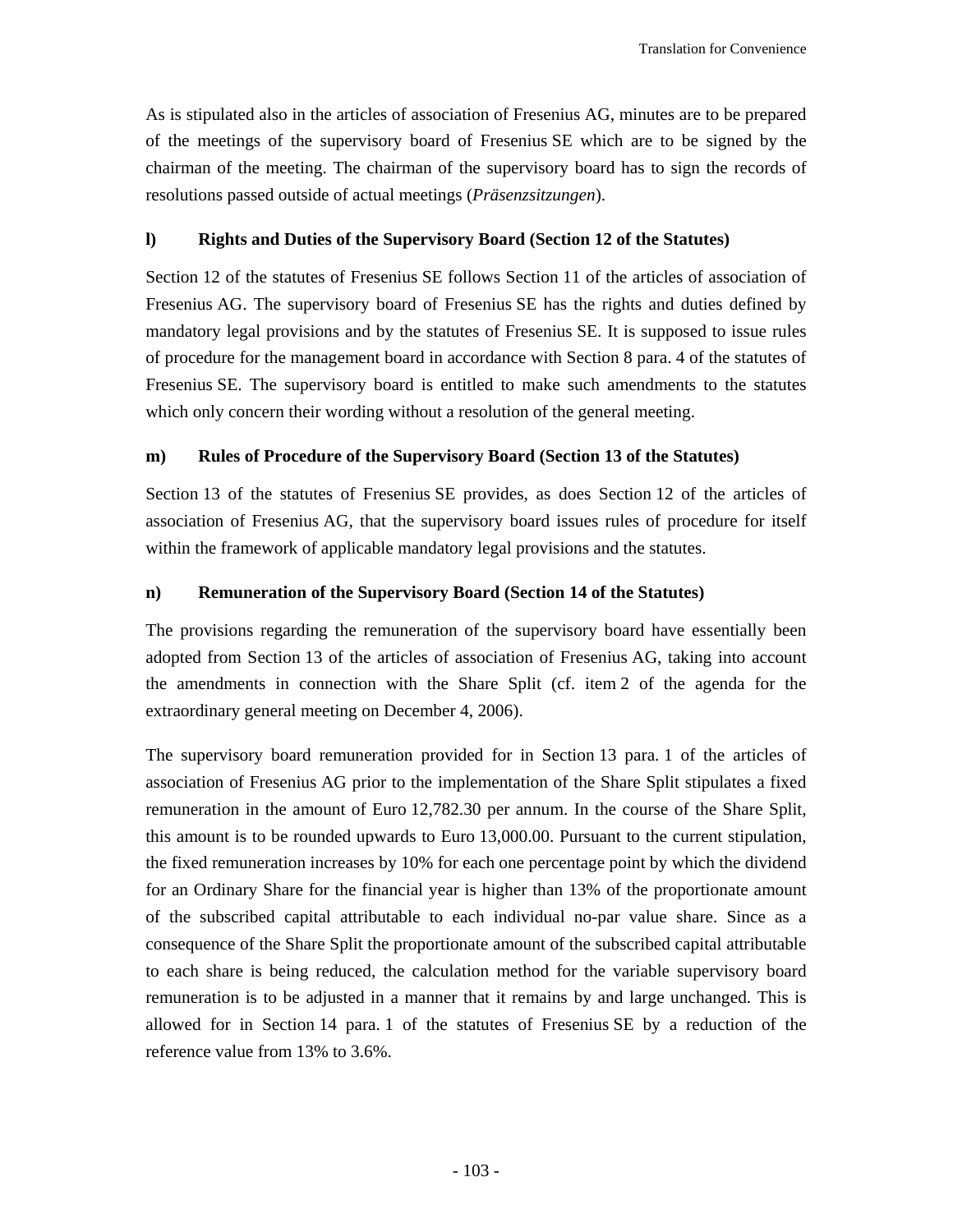If the general meeting resolves a higher remuneration in view of the results of the financial year, such new amount shall be applicable. The chairman of the supervisory board will receive twice, his deputies one and a half times the remuneration of a supervisory board member (cf. Section 14 para. 1 sentences 3 and 4 of the statutes of Fresenius SE).

For a membership in the audit committee (*Prüfungsausschuss*) and for a membership in the personnel committee (*Personalausschuss*) of the supervisory board a member shall receive – as is already currently the case with Fresenius  $AG - an$  additional remuneration of Euro 10,000.00 for each membership, while the chairman of such committee shall receive twice the amount (cf. Section 14 para. 2 of the statutes of Fresenius SE).

If a financial year does not comprise a full calendar year or if a member of the supervisory board is on the supervisory board only for part of a financial year, the remuneration shall be paid on a *pro-rata temporis* basis. This applies accordingly to the membership in the audit committee and in the personnel committee of the supervisory board (cf. Section 14 para. 3 of the statutes of Fresenius SE).

In addition, the members of the supervisory board are reimbursed for the expenses incurred exercising their office, including applicable value-added tax (cf. Section 14 para. 4 sentence 1 of the statutes of Fresenius SE).

Furthermore, Section 14 para. 4 of the statutes of Fresenius SE contains a provision according to which the Company shall provide insurance coverage to the members of the supervisory board in an extent appropriate with regard to the exercise of the supervisory board office, and with an appropriate deductible (*angemessener Selbstbehalt*). No provision of this kind is contained in the articles of association of Fresenius AG. With regard to the agreement on an appropriate deductible, the provision in the statutes reflects No. 3.8 of the German Corporate Government Code.

With regard to the members of the first supervisory board, the remuneration provisions laid down in Section 14 of the statutes of Fresenius SE do not apply (Art. 9 para. 2 lit. c)(ii) SE Regulation in connection with Section 113 para. 2 AktG). The remuneration is within the discretion of the general meeting of shareholders of Fresenius SE which resolves upon the ratification of the actions of the members of the first supervisory board; in view of the procedure for the involvement of employees which has to be conducted, this will be the annual general meeting of Fresenius SE in the year 2008. A resolution adopted by an earlier general meeting would be invalid.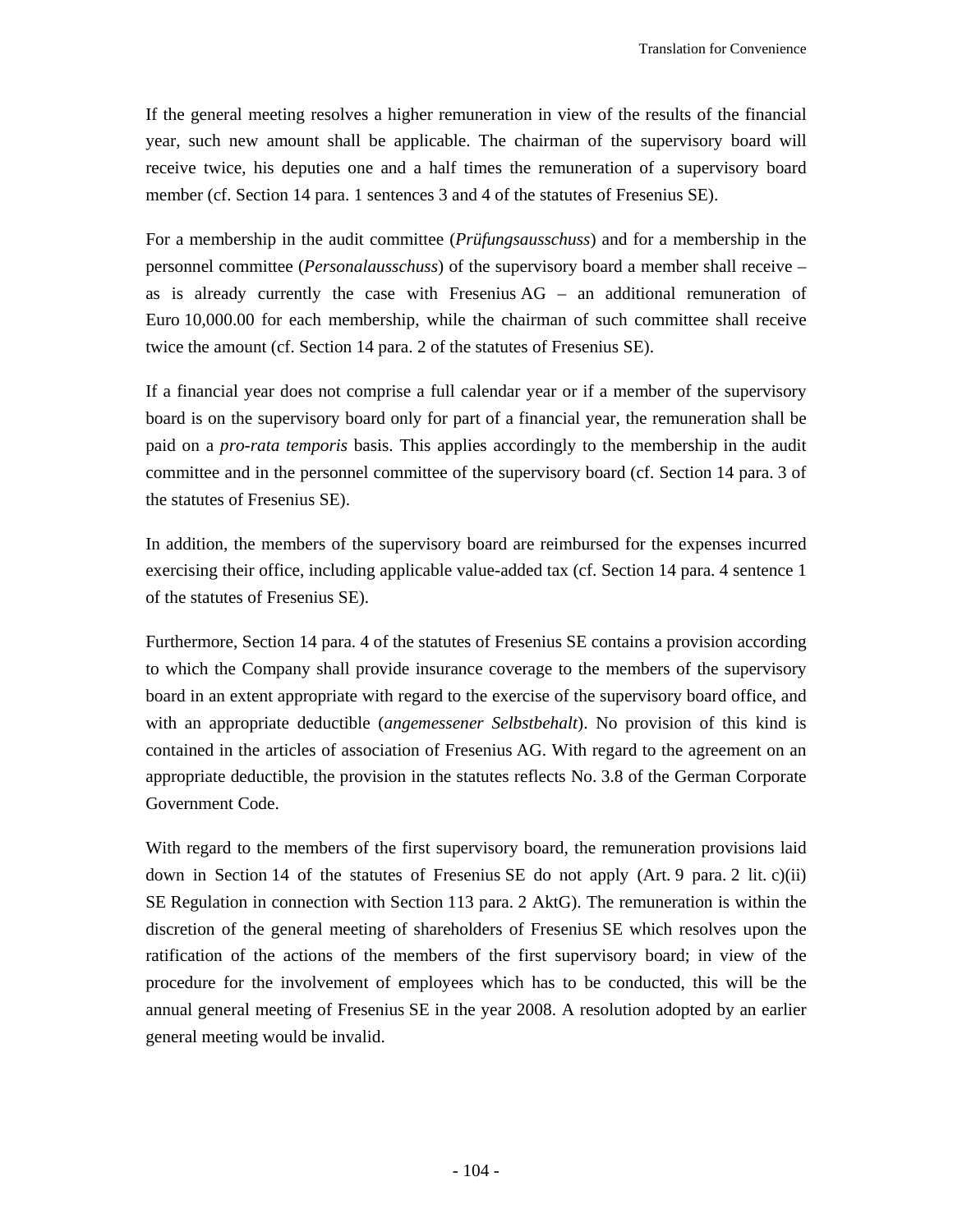# **o) Convening the General Meeting (Section 15 of the Statutes)**

The provisions relating to the convening of the general meeting follow the stipulations in the articles of association of Fresenius AG. The general meeting of Fresenius SE is to be convened at least 30 days prior to the day by the end of which the shareholders have to register for the general meeting. It is to be held at the registered office of the Company, or at the place of a German stock exchange, or at the registered office of a domestic associated company.

## **p) Participation in the General Meeting (Section 16 of the Statutes)**

The provisions relating to the participation in the general meeting in Section 16 of the statutes of Fresenius SE follow the stipulations relating to the participation in the general meeting in Section 15 of the articles of association of Fresenius AG.

Shareholders who wish to participate in the general meeting or to exercise their voting right have to register for the general meeting and prove their eligibility. The registration and proof of eligibility must be received by the Company at the address stated for this purpose in the invitation no later than on the seventh day prior to the general meeting (registration date). If the end of the period falls on a Saturday, Sunday, or a holiday recognised by statutory law at the registered office of the Company, the preceding working day shall be relevant for the delivery.

For the purpose of proving eligibility, a special proof of share ownership issued by the custodian institution in text form in the German or English language is sufficient. The proof regarding shares which are not held in a collective custody account may also be issued by the Company or by a bank against delivery of the shares. The proof of shareholding has to relate to the point in time as determined by the German Stock Corporation Act.

# **q) Date of the General Meeting (Section 17 of the Statutes)**

Pursuant to Art. 54 para. 1 SE Regulation, a general meeting is held at least once each calendar year within six months of the completion of the financial year. Accordingly, Section 17 of the statutes of Fresenius SE now stipulates that the general meeting which receives the approved annual financial statements or, as the case may be, which resolves upon the approval of the annual financial statements as well as the ratification of the actions of the management board and supervisory board and the appropriation of profits (annual general meeting of shareholders) has to be held within the first six months after the completion of a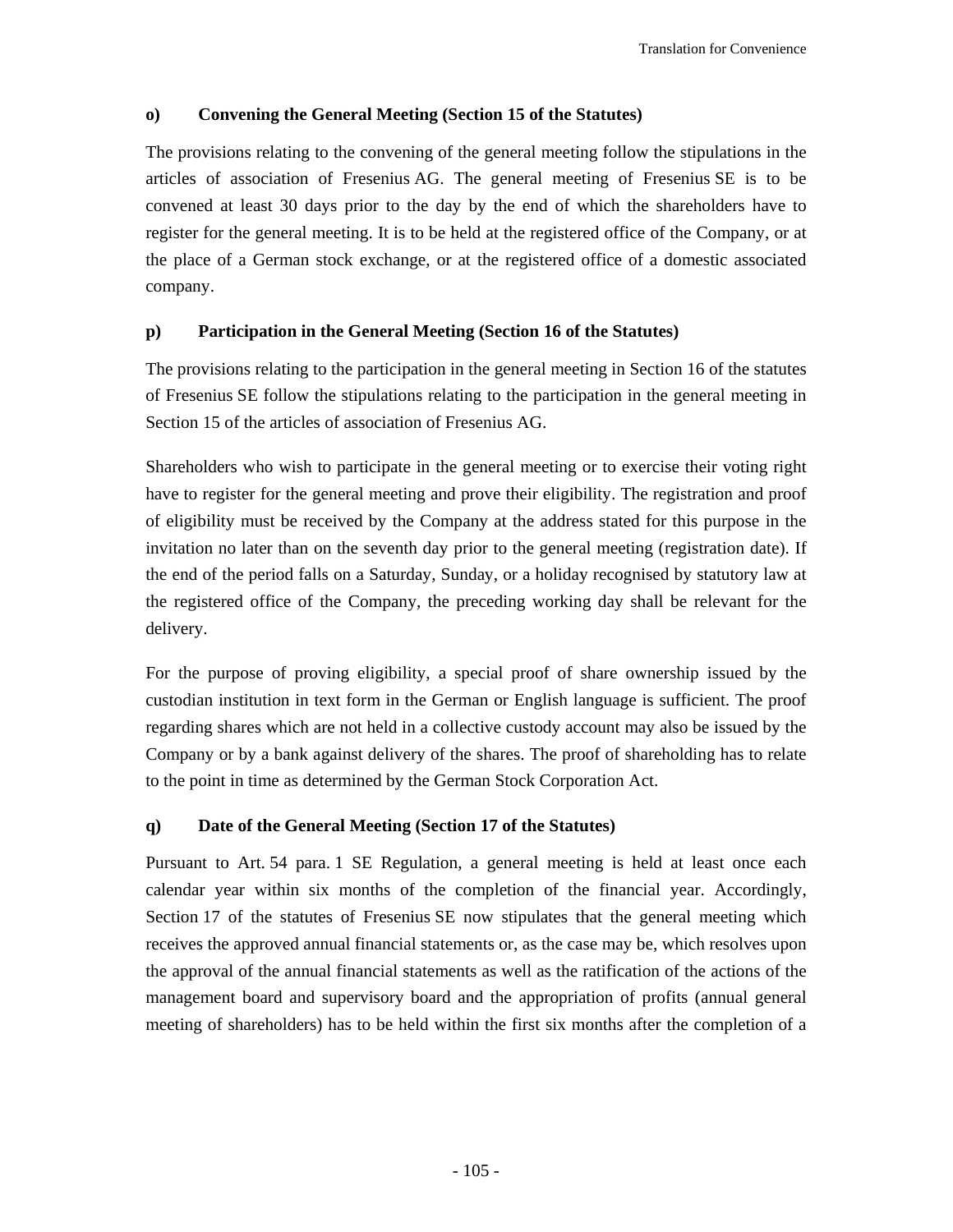financial year and not within the first eight months as is provided for in Section 16 of the articles of association of Fresenius AG (cf. also chapter V.5.c)(cc) of this report).

## **r) Chairmanship of the General Meeting and Voting (Section 18 of the Statutes)**

Section 18 para. 1 of the statutes of Fresenius SE reflects Section 17 para 1 of the articles of association of Fresenius AG. Accordingly, the general meeting is to be chaired by the chairman of the supervisory board, and, if he is unavailable or at the request of the chairman of the supervisory board, by another member of the supervisory board which the chairman of the supervisory board determines. If no such determination is made, another member of the supervisory board to be determined by the supervisory board shall chair the meeting if the chairman of the supervisory board is unavailable.

As is stipulated in Section 17 para. 2 of the articles of association of Fresenius AG, the chairman chairs the meeting, determines the order of items to be discussed and of the speakers as well as the manner and form of voting. The chairman may determine appropriate restrictions of the speaking time, of the question time, and of the combined speaking and question time at the beginning or during the general meeting, regarding the discussions on individual items of the agenda, as well as for individual speaking and question contributions. He orders the end of the debate to the extent that and as soon as this is necessary for an orderly conduct of the general meeting.

The resolutions of the General Meeting shall be passed by a simple majority of votes cast unless the statutes of Fresenius SE or mandatory legal provisions do require otherwise. Unless mandatory legal provisions require otherwise, amendments of the statutes require a majority of two thirds of the votes cast or, if at least half of the subscribed capital is represented, the simple majority of votes cast. This stipulation is based on Art. 59 para. 2 SE Regulation in connection with Section 51 SEAG. In effect, this means that – provided that no higher majority requirements apply pursuant to mandatory law – amendments of the statutes now require a majority of two thirds of the votes cast instead of a simple majority as before, unless at least half of the subscribed capital is represented at the general meeting. If, for the effectiveness of the passing of resolutions, mandatory legal provisions require that, in addition, a majority of the subscribed capital be represented when the resolution is passed, the simple majority of the subscribed capital represented is sufficient, to the extent that this is permitted by law. If the voting results in a tie a motion is deemed to be rejected (cf. chapters  $V.5.c$ )(hh) and  $V.5.c$ )(ii) of this report).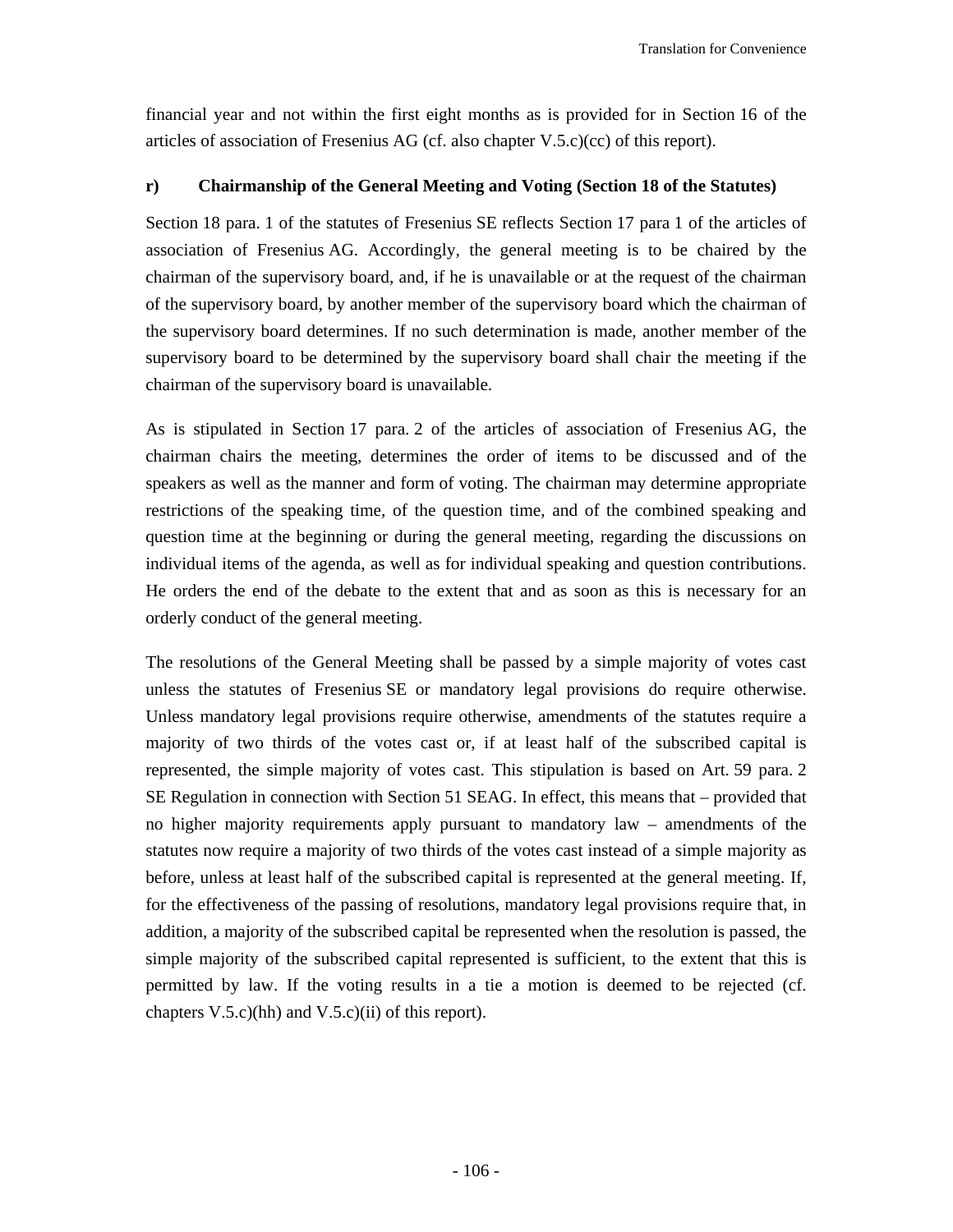As long as the Else Kröner-Fresenius-Stiftung as the largest shareholder holds an interest of more than 50% of the voting capital, it can be assumed that a presence of 50% of the subscribed capital is ensured and therefore amendments of the statutes can be resolved with a simple majority of the votes.

As is presently the case with Fresenius AG, each Ordinary Share of Fresenius SE grants one vote in the general meeting. The Preference Shares carry no voting rights unless mandatory legal provisions provide otherwise. Accordingly, the preference shareholders are entitled to vote if, in one year, there is no or only a partial preference payment and the arrears are not paid in the next year in addition to the full preference payment of that year. The voting right exists until payment of the arrears has been made (Art. 9 para. 1 lit. c)(ii) SE Regulation in connection with Section 140 para. 2 sentence 1 AktG).

## **s) Financial Year, Accounting (Section 19 of the Statutes)**

The provisions relating to the financial year and to accounting follow the stipulations in the Section 18 of the articles of association of Fresenius AG. The financial year of Fresenius SE corresponds to the calendar year.

The management board has to prepare the financial statements and the management report for the respective previous financial year within the first three months of the financial year, however, at the latest within the maximum period set by mandatory legal provisions, and submit them to the auditors.

The supervisory board mandates the auditor for the audit.

The management board has to submit the annual financial statements and the management report as well as the consolidated financial statements and the group management report to the supervisory board without undue delay (*unverzüglich*) after their preparation. At the same time, the management board has to present to the supervisory board the proposal which it intends to submit to the general meeting concerning the appropriation of balance sheet profits.

#### **t) Appropriation of Profits (Section 20 of the Statutes)**

The provisions relating to the appropriation of profits follow the stipulations relating to the appropriation of profits in Section 19 of the articles of association of Fresenius AG. Accordingly, the general meeting of shareholders decides on the appropriation of balance sheet profits, with the non-voting Preference Shares receiving a dividend from annual balance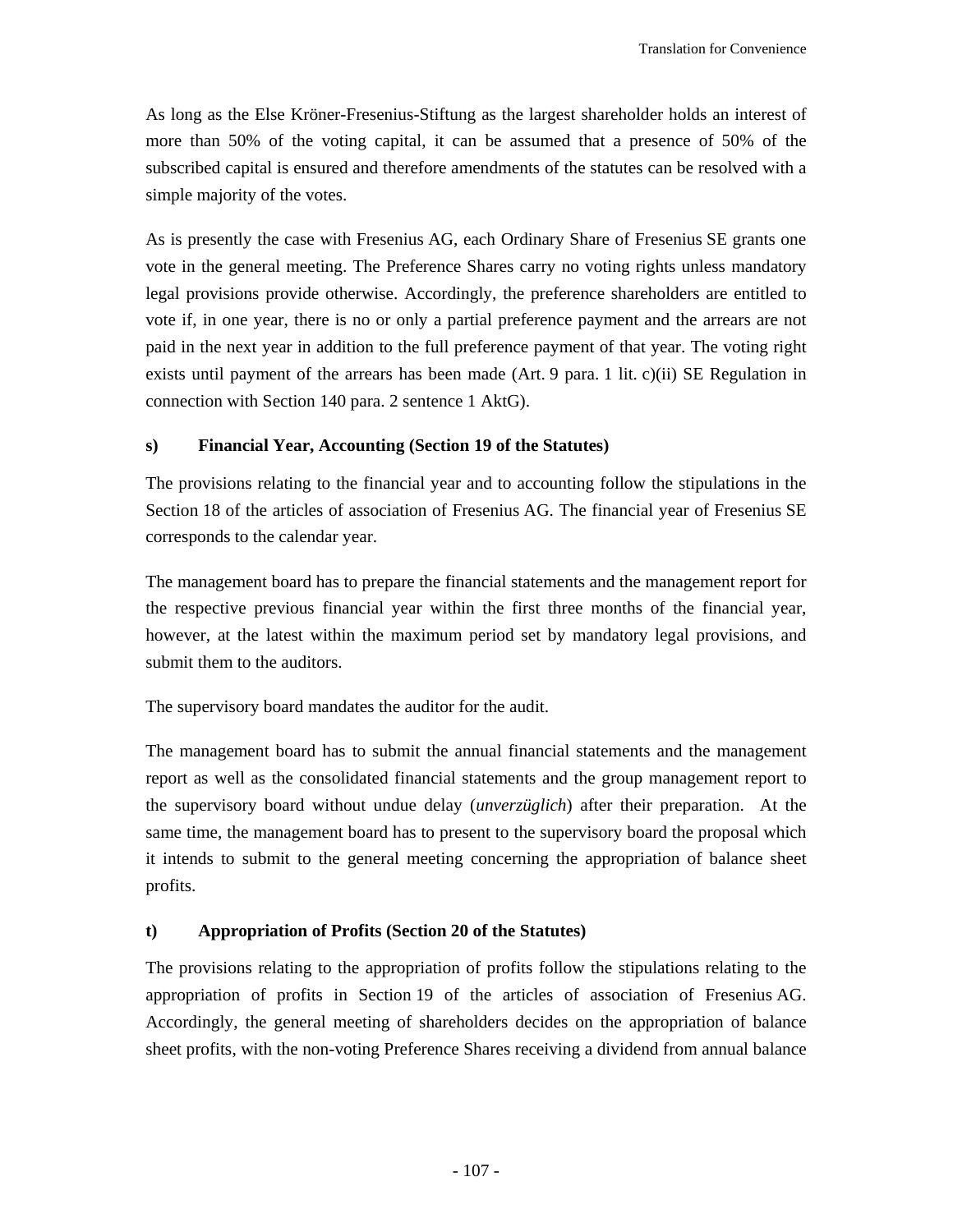sheet profits which is Euro 0.03 per Preference Share higher than the dividend for the Ordinary Shares, however, the dividend shall amount to at least Euro 0.06 per Preference Share.

If the proportionate amount of the subscribed capital for each Preference Share no longer amounts to Euro 2.56 per share but, after completion of the Capital Increase From The Company's Funds and subsequent new division of the subscribed capital (items 2.a) and b) of the agenda of the extraordinary general meeting of December 4, 2006), only amounts to Euro 1.00 per share, the Preference Shares shall receive a dividend that is Euro 0.01 (instead of Euro 0.03) per Preference Share higher than the dividend for the Ordinary Shares, however, the dividend shall amount to at least Euro 0.02 (instead of Euro 0.06) per Preference Share. The minimum dividend in an amount of Euro 0.06 per Preference Share (or, respectively, Euro 0.02 in the case of a proportionate amount in the subscribed capital of Euro 1.00 per Preference Share) is to prevail over the distribution of a dividend to Ordinary Shares.

If the balance sheet profits of one or more financial years are not sufficient to distribute Euro 0.06 per Preference Share (or, respectively, Euro 0.02 in the case of a proportionate amount in the subscribed capital of Euro 1.00 per Preference Share), the lacking amounts excluding interest shall be paid subsequently from the retained earnings of the following financial years, in each case after distribution of the minimum dividend on the Preference Shares for these financial years and before distributing a dividend to the Ordinary Shares. The right to the payment of arrears is part of the share in profits for the financial year from the retained earnings of which the payment of arrears on the Preference Shares is made.

By the adjustment of the preference dividend and the minimum dividend after the implementation of the Capital Increase From The Company's Funds and the Share Split provided for in the statutes it is ensured that the provisions relating to the preference dividend and the minimum dividend are designed in the same manner as they are designed in the articles of association of Fresenius AG at the point in time of the conversion of Fresenius AG into Fresenius SE.

#### **u) Formation Expenses / Benefits (Section 21 of the Statutes)**

With regard to the formation expenses, the statutes of Fresenius SE, in Section 21 paras. 1 and 2, reflect the provisions laid down in Section 20 paras. 1 and 2 of the articles of association of Fresenius AG. In addition, Section 21 para. 3 of the statutes of Fresenius SE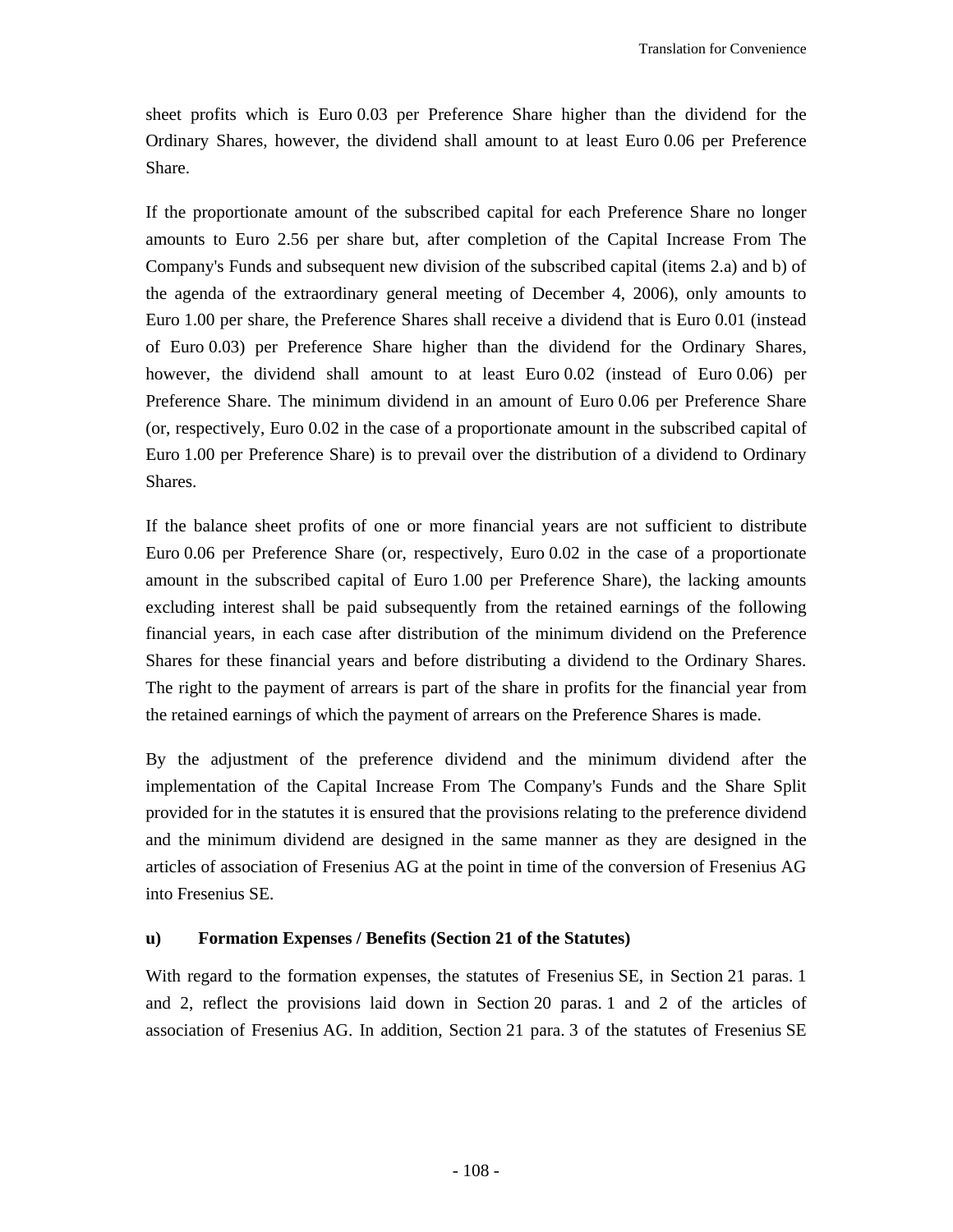stipulates that with regard to the conversion of Fresenius AG into Fresenius SE the formation expenses up to an amount of Euro 3 million are borne by the Company.

Finally, notwithstanding the statutory competences of the supervisory board of Fresenius SE, it is assumed that the acting members of the management board of Fresenius AG will be appointed members of the management board of Fresenius SE. Members of the management board of Fresenius AG are Dr. Ulf M. Schneider (Chairman), Rainer Baule, Andreas Gaddum, Dr. Ben J. Lipps and Stephan Sturm. In addition, the shareholder representatives on the supervisory board of Fresenius AG are to be appointed as members of the supervisory board of Fresenius SE (see Section 9 paras. 2 and 3 of the statutes of Fresenius SE). This is mentioned for reasons of legal precaution with regard to a potential benefit within the meaning of Section 26 para. 1 AktG.

## **3. German Corporate Governance Code**

Pursuant to Section 161 AktG, the management board and supervisory board of listed stock corporations have to declare on an annual basis that the recommendations of the "Government Commission on the German Corporate Governance Code" published by the Federal Ministry of Justice in the official section of the electronic Federal Gazette (*elektronischer Bundesanzeiger*) have been and are being complied with or which of the recommendations have not or are not being applied. The declarations have to be made permanently accessible to the shareholders. The German Corporate Governance Code contains essential provisions regarding management and supervision (company management) and includes both stipulations describing German provisions of statutory law and recommendations (*Empfehlungen*) and suggestions (*Anregungen*). Only the statutory provisions have a binding character for enterprises. With regard to the recommendations, Section 161 AktG stipulates that listed companies have to declare on an annual basis whether they deviate from the recommendations (declaration of conformity).

Fresenius AG has last issued a declaration of conformity in December 2005 which is available on the website of the Company. Therein, the Company has declared that it complies with the recommendations of the German Corporate Governance Code with the exception that no disclosure is made of the individual compensation for each member of the management board and that the current stock option plans provide for the possibility to refrain from stipulating demanding, relevant comparison parameters, i.e. performance targets.

The SE Regulation does not contain any express provisions on the applicability of the German Corporate Governance Code. However, by virtue of Art. 9 para. 1 lit. c)(ii) SE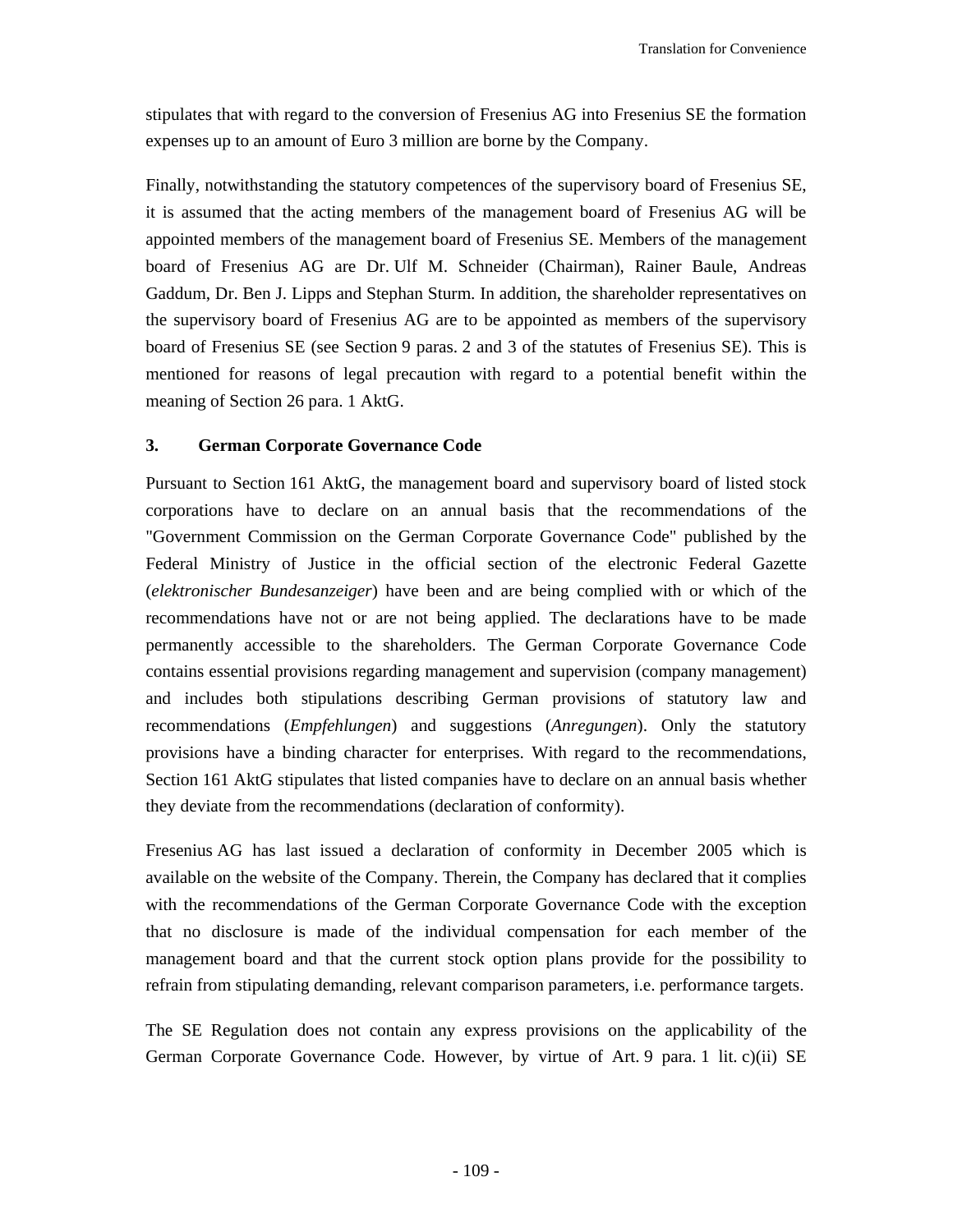Regulation the provision in Section 161 AktG is applicable with the consequence that Fresenius SE – as Fresenius AG – has to declare on an annual basis whether it complies with the recommendations of the German Corporate Governance Code.

# **4. Other Corporate Law Effects**

## **a) Legal Effects of the Conversion**

Upon the registration of Fresenius SE in the commercial register at the registered office of the Company the conversion of Fresenius AG into Fresenius SE becomes effective.

The conversion of Fresenius AG into an SE does neither lead to a liquidation of the Company nor to the formation of a new legal entity (cf. Art. 37 para. 2 SE Regulation). Rather, it is a case of the change of the legal form in the course of which the legal and economic identity are being maintained. There is no transfer of assets. The interests of the shareholders in the Company continue to exist because of the identity of the legal entity. However, there is a change of the set of legal rules applicable to the legal form (discontinuity of constitution, *Diskontinuität der Verfassung*) (cf. also chapter V of this report).

In addition, Art. 37 para. 9 SE Regulation expressly stipulates that the rights and obligations of the company to be converted arising from employment contracts or employment relationships existing at the point in time of the registration are being transferred, as regards the terms and conditions of employment, to the SE upon its registration.

# **b) Dividend Entitlements**

The dividend entitlements of the ordinary shareholders and the preference shareholders do not change by virtue of the conversion of Fresenius AG into Fresenius SE. The preference dividend and the minimum dividend of the preference shareholders remain in place. The appropriation of balance sheet profits is decided upon – as is the case with Fresenius  $AG - by$ the general meeting of shareholders.

# **c) Shareholder Structure of Fresenius SE after the Implementation of the Conversion**

Since the participations held in the Company by the shareholders of Fresenius AG continue to exist unchanged because of the identity of the legal entity, the proportions of shareholdings do not change by virtue of the conversion of Fresenius AG into Fresenius SE. The ordinary shareholders receive the same number of Ordinary Shares they held in Fresenius AG prior to the conversion becoming effective and the preference shareholders receive the same number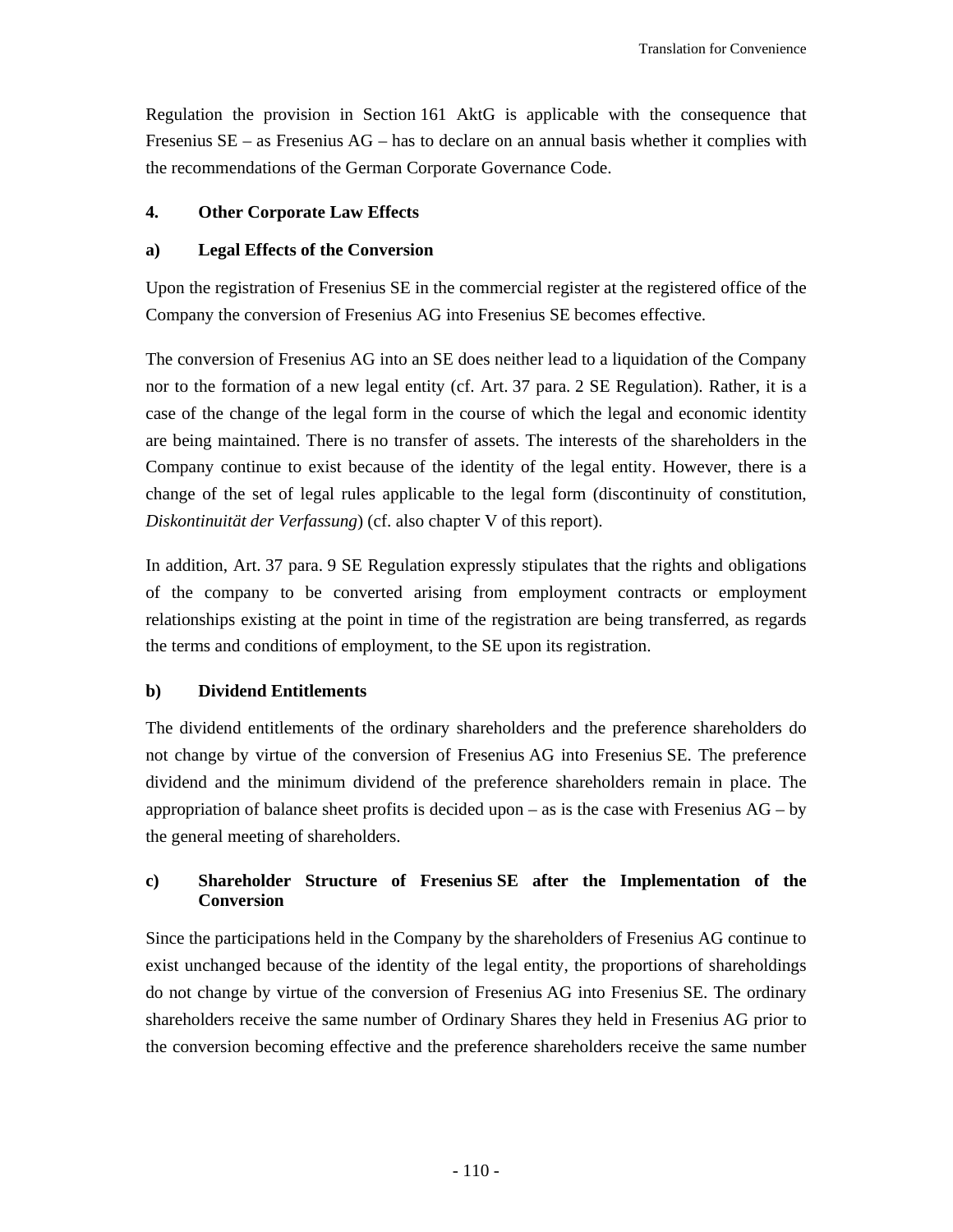of Preference Shares they held in Fresenius AG prior to the conversion becoming effective. The arithmetic portion of each no-par value share in the subscribed capital is maintained in exactly the way it existed immediately prior to the conversion becoming effective. In this regard, it has to be taken into account that in the course of the Capital Increase From The Company's Funds and the new division of the subscribed capital (cf. item 2. of the agenda of the extraordinary general meeting of shareholders of December 4, 2006) the proportionate amount per share of the subscribed capital will be reduced from Euro 2.56 to Euro 1.00 and that the number of Ordinary and Preference Shares issued will be tripled.

#### **VIII. Accounting and Tax Effects of the Conversion**

The conversion of Fresenius AG into an SE does neither lead to a liquidation of the Company nor to the formation of a new legal entity (cf. Art. 37 para. 2 SE Regulation). The legal and economic identity of the Company will be preserved. With regard to the preparation of and any other stipulations relating to the annual financial statements and the management report as well as the consolidated financial statements and the group management report the provisions applicable to a German stock corporation apply. Thus, the conversion does not have any accounting effects.

Fresenius AG expects that the conversion of Fresenius AG into an SE with its registered office in Germany which preserves the legal identity can be achieved in a manner which is neutral from a taxation point of view. Future dividend payments of Fresenius SE as well as transfers of Fresenius shares have, in principle, the same taxation consequences for the shareholders of Fresenius SE, for the purposes of German income taxation, as dividend payments and transfers prior to the conversion, unless there is a change of the applicable laws or of the factual circumstances. The conversion of Fresenius AG into an SE does not trigger any significant German capital investment tax, sales tax or stamp duty.

It is recommended that the shareholders of Fresenius AG consult their tax advisors with regard to potential tax-relevant circumstances in their individual cases.

#### **IX. Securities and Stock Exchange Trading**

#### **1. Effects of the Conversion on the Shares of Fresenius SE**

As a result of the conversion, the current shareholders of Fresenius AG will, by operation of law, become shareholders of Fresenius SE upon the taking effect of the conversion of Fresenius AG into an SE. As before, the shares of Fresenius SE will also be no-par value shares issued to the bearer. The share certificates will be exchanged. To the extent that the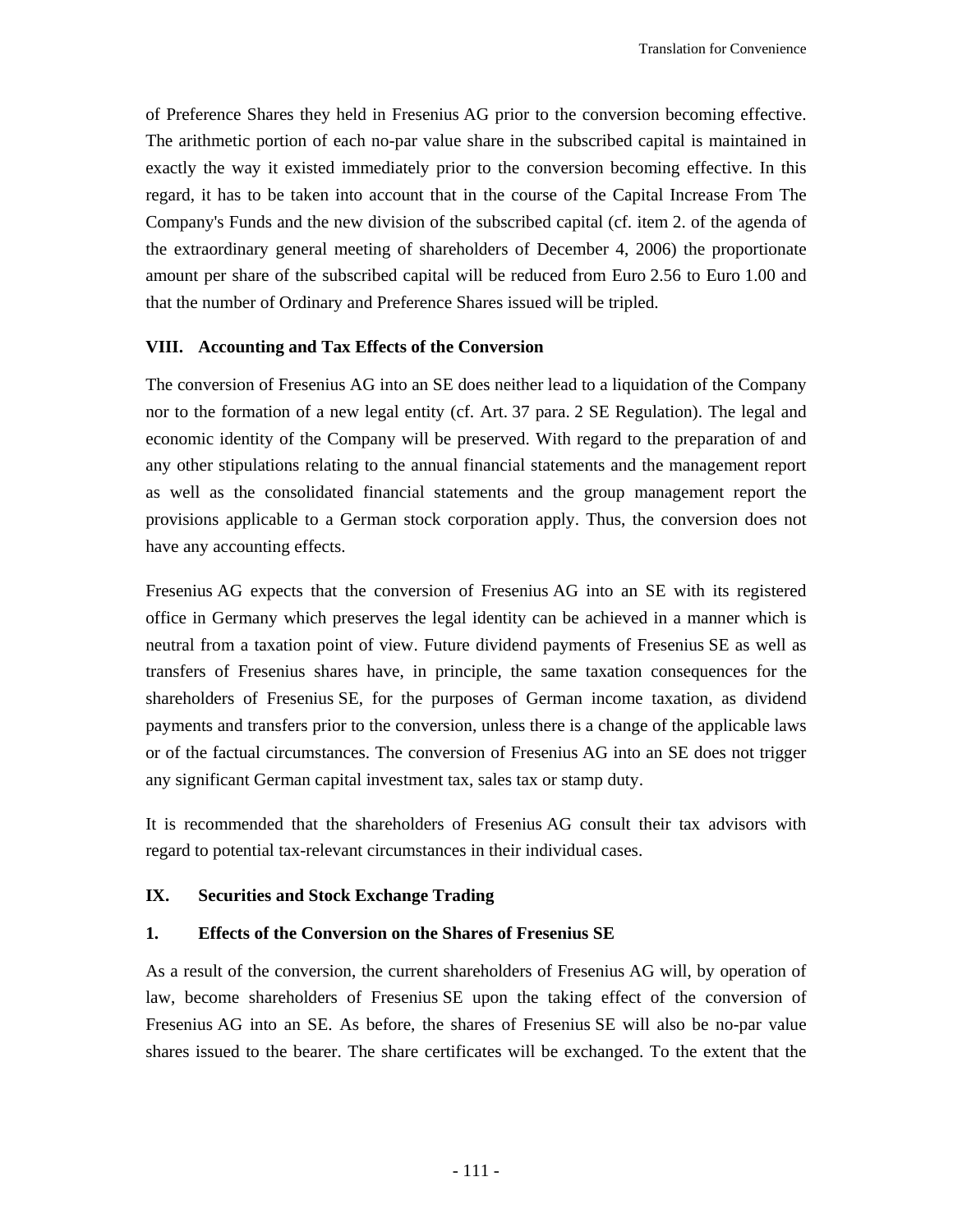Fresenius AG shares are certified by means of global share certificates, this is effected by means of an exchange of the global share certificates. As a consequence of the conversion of Fresenius AG into an SE, the actual share certificates of Fresenius AG become incorrect and are to be cancelled (Section 73 para. 1 AktG). As is stipulated in the statutes of Fresenius SE and also in the articles of association of Fresenius AG (cf. Section 5 para. 2 of the statutes), the shares of Fresenius SE are to be embodied solely by the global share certificates and are to be held exclusively in a collective deposit of securities (*Girosammelverwahrung*).

#### **2. Effects of the Conversion on the Stock Market Listing**

Based on the criteria on of market capitalisation, Fresenius AG is among Germany's top 35 businesses and is listed on the MDAX and in the industry index Pharma & Health of the Prime Standard, industry group Healthcare, as well as on the Dow Jones STOXX 600 and on the Dow Jones STOXX Sustainability Index. The Ordinary and Preference Shares of Fresenius AG are listed on the official market of the stock exchanges in Frankfurt am Main, Dusseldorf and Munich.

The conversion does not affect the stock exchange trading of the shares of the current Fresenius shareholders. The latter continue to be able without changes, after the conversion of Fresenius AG into Fresenius SE, to trade their (then) Fresenius SE shares on all stock exchanges on which the shares are currently listed. The conversion does not affect the inclusion of Fresenius SE shares in the above-mentioned stock indexes. No admission to stock market trading is required for the Fresenius SE share, because the conversion does neither lead to a liquidation nor to a re-formation of the Company (cf. Art. 37 para. 2 SE Regulation).